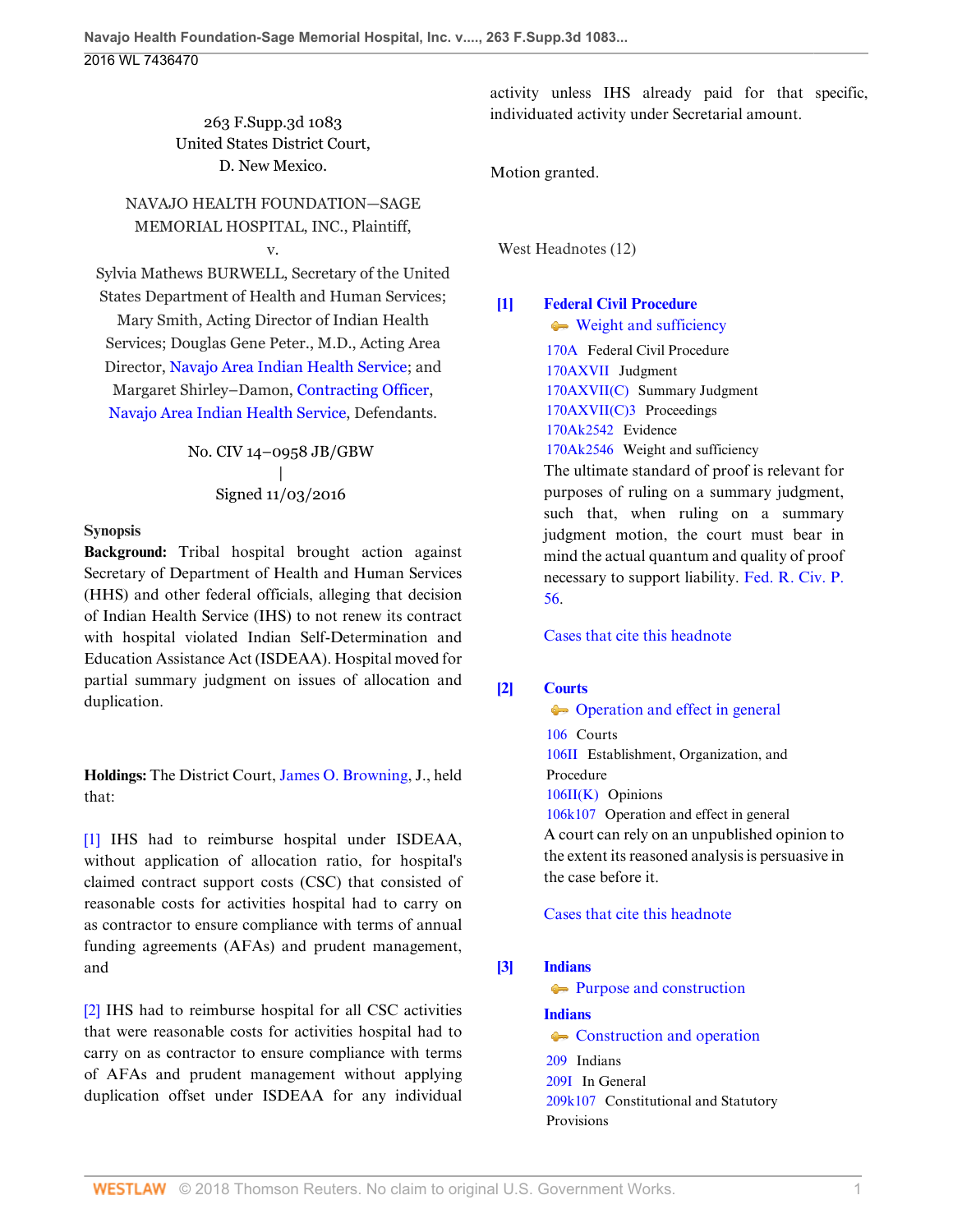[209k109](http://www.westlaw.com/Browse/Home/KeyNumber/209k109/View.html?docGuid=I4a89a3f0c8e111e6b27be1b44e7e7e5b&originationContext=document&vr=3.0&rs=cblt1.0&transitionType=DocumentItem&contextData=(sc.UserEnteredCitation)) Purpose and construction [209](http://www.westlaw.com/Browse/Home/KeyNumber/209/View.html?docGuid=I4a89a3f0c8e111e6b27be1b44e7e7e5b&originationContext=document&vr=3.0&rs=cblt1.0&transitionType=DocumentItem&contextData=(sc.UserEnteredCitation)) Indians [209II](http://www.westlaw.com/Browse/Home/KeyNumber/209II/View.html?docGuid=I4a89a3f0c8e111e6b27be1b44e7e7e5b&originationContext=document&vr=3.0&rs=cblt1.0&transitionType=DocumentItem&contextData=(sc.UserEnteredCitation)) Treaties in General [209k124](http://www.westlaw.com/Browse/Home/KeyNumber/209k124/View.html?docGuid=I4a89a3f0c8e111e6b27be1b44e7e7e5b&originationContext=document&vr=3.0&rs=cblt1.0&transitionType=DocumentItem&contextData=(sc.UserEnteredCitation)) Construction and operation The Indian canon of construction requires that courts liberally construe treaties, agreements, statutes, and executive orders in favor of American Indians; any ambiguity in an agreement is to be resolved in favor of American Indians.

[Cases that cite this headnote](http://www.westlaw.com/Link/RelatedInformation/DocHeadnoteLink?docGuid=I4a89a3f0c8e111e6b27be1b44e7e7e5b&headnoteId=204061814600320180101172625&originationContext=document&vr=3.0&rs=cblt1.0&transitionType=CitingReferences&contextData=(sc.UserEnteredCitation))

#### <span id="page-1-1"></span>**[\[4\]](#page-25-1) [Indians](http://www.westlaw.com/Browse/Home/KeyNumber/209/View.html?docGuid=I4a89a3f0c8e111e6b27be1b44e7e7e5b&originationContext=document&vr=3.0&rs=cblt1.0&transitionType=DocumentItem&contextData=(sc.UserEnteredCitation))**

• [Construction and operation](http://www.westlaw.com/Browse/Home/KeyNumber/209k124/View.html?docGuid=I4a89a3f0c8e111e6b27be1b44e7e7e5b&originationContext=document&vr=3.0&rs=cblt1.0&transitionType=DocumentItem&contextData=(sc.UserEnteredCitation))

[209](http://www.westlaw.com/Browse/Home/KeyNumber/209/View.html?docGuid=I4a89a3f0c8e111e6b27be1b44e7e7e5b&originationContext=document&vr=3.0&rs=cblt1.0&transitionType=DocumentItem&contextData=(sc.UserEnteredCitation)) Indians

[209II](http://www.westlaw.com/Browse/Home/KeyNumber/209II/View.html?docGuid=I4a89a3f0c8e111e6b27be1b44e7e7e5b&originationContext=document&vr=3.0&rs=cblt1.0&transitionType=DocumentItem&contextData=(sc.UserEnteredCitation)) Treaties in General [209k124](http://www.westlaw.com/Browse/Home/KeyNumber/209k124/View.html?docGuid=I4a89a3f0c8e111e6b27be1b44e7e7e5b&originationContext=document&vr=3.0&rs=cblt1.0&transitionType=DocumentItem&contextData=(sc.UserEnteredCitation)) Construction and operation Courts must construe treaties and other agreements as the American Indians who entered into them would have understood them.

#### [Cases that cite this headnote](http://www.westlaw.com/Link/RelatedInformation/DocHeadnoteLink?docGuid=I4a89a3f0c8e111e6b27be1b44e7e7e5b&headnoteId=204061814600420180101172625&originationContext=document&vr=3.0&rs=cblt1.0&transitionType=CitingReferences&contextData=(sc.UserEnteredCitation))

#### <span id="page-1-2"></span>**[\[5\]](#page-25-2) [Indians](http://www.westlaw.com/Browse/Home/KeyNumber/209/View.html?docGuid=I4a89a3f0c8e111e6b27be1b44e7e7e5b&originationContext=document&vr=3.0&rs=cblt1.0&transitionType=DocumentItem&contextData=(sc.UserEnteredCitation))**

**[Purpose and construction](http://www.westlaw.com/Browse/Home/KeyNumber/209k109/View.html?docGuid=I4a89a3f0c8e111e6b27be1b44e7e7e5b&originationContext=document&vr=3.0&rs=cblt1.0&transitionType=DocumentItem&contextData=(sc.UserEnteredCitation))** 

#### **[Indians](http://www.westlaw.com/Browse/Home/KeyNumber/209/View.html?docGuid=I4a89a3f0c8e111e6b27be1b44e7e7e5b&originationContext=document&vr=3.0&rs=cblt1.0&transitionType=DocumentItem&contextData=(sc.UserEnteredCitation))**

• [Construction and operation](http://www.westlaw.com/Browse/Home/KeyNumber/209k124/View.html?docGuid=I4a89a3f0c8e111e6b27be1b44e7e7e5b&originationContext=document&vr=3.0&rs=cblt1.0&transitionType=DocumentItem&contextData=(sc.UserEnteredCitation)) [209](http://www.westlaw.com/Browse/Home/KeyNumber/209/View.html?docGuid=I4a89a3f0c8e111e6b27be1b44e7e7e5b&originationContext=document&vr=3.0&rs=cblt1.0&transitionType=DocumentItem&contextData=(sc.UserEnteredCitation)) Indians [209I](http://www.westlaw.com/Browse/Home/KeyNumber/209I/View.html?docGuid=I4a89a3f0c8e111e6b27be1b44e7e7e5b&originationContext=document&vr=3.0&rs=cblt1.0&transitionType=DocumentItem&contextData=(sc.UserEnteredCitation)) In General [209k107](http://www.westlaw.com/Browse/Home/KeyNumber/209k107/View.html?docGuid=I4a89a3f0c8e111e6b27be1b44e7e7e5b&originationContext=document&vr=3.0&rs=cblt1.0&transitionType=DocumentItem&contextData=(sc.UserEnteredCitation)) Constitutional and Statutory Provisions [209k109](http://www.westlaw.com/Browse/Home/KeyNumber/209k109/View.html?docGuid=I4a89a3f0c8e111e6b27be1b44e7e7e5b&originationContext=document&vr=3.0&rs=cblt1.0&transitionType=DocumentItem&contextData=(sc.UserEnteredCitation)) Purpose and construction [209](http://www.westlaw.com/Browse/Home/KeyNumber/209/View.html?docGuid=I4a89a3f0c8e111e6b27be1b44e7e7e5b&originationContext=document&vr=3.0&rs=cblt1.0&transitionType=DocumentItem&contextData=(sc.UserEnteredCitation)) Indians [209II](http://www.westlaw.com/Browse/Home/KeyNumber/209II/View.html?docGuid=I4a89a3f0c8e111e6b27be1b44e7e7e5b&originationContext=document&vr=3.0&rs=cblt1.0&transitionType=DocumentItem&contextData=(sc.UserEnteredCitation)) Treaties in General [209k124](http://www.westlaw.com/Browse/Home/KeyNumber/209k124/View.html?docGuid=I4a89a3f0c8e111e6b27be1b44e7e7e5b&originationContext=document&vr=3.0&rs=cblt1.0&transitionType=DocumentItem&contextData=(sc.UserEnteredCitation)) Construction and operation

The Indian canon of construction that requires courts to liberally construe treaties, agreements, statutes, and executive orders in favor of American Indians usually trumps competing canons when canons clash.

#### [Cases that cite this headnote](http://www.westlaw.com/Link/RelatedInformation/DocHeadnoteLink?docGuid=I4a89a3f0c8e111e6b27be1b44e7e7e5b&headnoteId=204061814600520180101172625&originationContext=document&vr=3.0&rs=cblt1.0&transitionType=CitingReferences&contextData=(sc.UserEnteredCitation))

#### <span id="page-1-0"></span>**[\[6\]](#page-58-0) [Indians](http://www.westlaw.com/Browse/Home/KeyNumber/209/View.html?docGuid=I4a89a3f0c8e111e6b27be1b44e7e7e5b&originationContext=document&vr=3.0&rs=cblt1.0&transitionType=DocumentItem&contextData=(sc.UserEnteredCitation))**

[Financial assistance, support, and](http://www.westlaw.com/Browse/Home/KeyNumber/209k139/View.html?docGuid=I4a89a3f0c8e111e6b27be1b44e7e7e5b&originationContext=document&vr=3.0&rs=cblt1.0&transitionType=DocumentItem&contextData=(sc.UserEnteredCitation)) [supplies](http://www.westlaw.com/Browse/Home/KeyNumber/209k139/View.html?docGuid=I4a89a3f0c8e111e6b27be1b44e7e7e5b&originationContext=document&vr=3.0&rs=cblt1.0&transitionType=DocumentItem&contextData=(sc.UserEnteredCitation)) [209](http://www.westlaw.com/Browse/Home/KeyNumber/209/View.html?docGuid=I4a89a3f0c8e111e6b27be1b44e7e7e5b&originationContext=document&vr=3.0&rs=cblt1.0&transitionType=DocumentItem&contextData=(sc.UserEnteredCitation)) Indians

[209III](http://www.westlaw.com/Browse/Home/KeyNumber/209III/View.html?docGuid=I4a89a3f0c8e111e6b27be1b44e7e7e5b&originationContext=document&vr=3.0&rs=cblt1.0&transitionType=DocumentItem&contextData=(sc.UserEnteredCitation)) Protection of Persons and Personal Rights; Domestic Relations [209k139](http://www.westlaw.com/Browse/Home/KeyNumber/209k139/View.html?docGuid=I4a89a3f0c8e111e6b27be1b44e7e7e5b&originationContext=document&vr=3.0&rs=cblt1.0&transitionType=DocumentItem&contextData=(sc.UserEnteredCitation)) Financial assistance, support, and supplies

Expenditures made with third-party revenues in support of programs administered under Tribal self-determination contract were spent on federal program, and therefore Indian Health Service (IHS) had to reimburse Tribal hospital under ISDEAA, without application of allocation ratio, for hospital's claimed contract support costs (CSC) that consisted of reasonable costs for activities hospital had to carry on as contractor to ensure compliance with terms of annual funding agreements (AFAs) and prudent management. Indian Self-Determination and Education Assistance Act § 106, [25 U.S.C.A. §§ 450j-1\(a\)\(3\)\(A\)\(i\),](http://www.westlaw.com/Link/Document/FullText?findType=L&pubNum=1000546&cite=25USCAS450J-1&originatingDoc=I4a89a3f0c8e111e6b27be1b44e7e7e5b&refType=LQ&originationContext=document&vr=3.0&rs=cblt1.0&transitionType=DocumentItem&contextData=(sc.UserEnteredCitation))  $450j-1(a)(3)(A)(ii)$ ,  $450j-1(m)$ .

[Cases that cite this headnote](http://www.westlaw.com/Link/RelatedInformation/DocHeadnoteLink?docGuid=I4a89a3f0c8e111e6b27be1b44e7e7e5b&headnoteId=204061814600620180101172625&originationContext=document&vr=3.0&rs=cblt1.0&transitionType=CitingReferences&contextData=(sc.UserEnteredCitation))

### **[\[7\]](#page-59-0) [Indians](http://www.westlaw.com/Browse/Home/KeyNumber/209/View.html?docGuid=I4a89a3f0c8e111e6b27be1b44e7e7e5b&originationContext=document&vr=3.0&rs=cblt1.0&transitionType=DocumentItem&contextData=(sc.UserEnteredCitation))**

[Financial assistance, support, and](http://www.westlaw.com/Browse/Home/KeyNumber/209k139/View.html?docGuid=I4a89a3f0c8e111e6b27be1b44e7e7e5b&originationContext=document&vr=3.0&rs=cblt1.0&transitionType=DocumentItem&contextData=(sc.UserEnteredCitation)) [supplies](http://www.westlaw.com/Browse/Home/KeyNumber/209k139/View.html?docGuid=I4a89a3f0c8e111e6b27be1b44e7e7e5b&originationContext=document&vr=3.0&rs=cblt1.0&transitionType=DocumentItem&contextData=(sc.UserEnteredCitation)) [209](http://www.westlaw.com/Browse/Home/KeyNumber/209/View.html?docGuid=I4a89a3f0c8e111e6b27be1b44e7e7e5b&originationContext=document&vr=3.0&rs=cblt1.0&transitionType=DocumentItem&contextData=(sc.UserEnteredCitation)) Indians [209III](http://www.westlaw.com/Browse/Home/KeyNumber/209III/View.html?docGuid=I4a89a3f0c8e111e6b27be1b44e7e7e5b&originationContext=document&vr=3.0&rs=cblt1.0&transitionType=DocumentItem&contextData=(sc.UserEnteredCitation)) Protection of Persons and Personal Rights; Domestic Relations [209k139](http://www.westlaw.com/Browse/Home/KeyNumber/209k139/View.html?docGuid=I4a89a3f0c8e111e6b27be1b44e7e7e5b&originationContext=document&vr=3.0&rs=cblt1.0&transitionType=DocumentItem&contextData=(sc.UserEnteredCitation)) Financial assistance, support, and supplies Secretary of Department of Health and Human Services (HHS) was not excused under ISDEAA from meeting contractual obligation to pay Tribal contractor for its full contract support costs (CSC) when leftover appropriations were sufficient to pay full CSC. Indian Self-Determination and Education Assistance Act § 106, [25 U.S.C.A.](http://www.westlaw.com/Link/Document/FullText?findType=L&pubNum=1000546&cite=25USCAS450J-1&originatingDoc=I4a89a3f0c8e111e6b27be1b44e7e7e5b&refType=LQ&originationContext=document&vr=3.0&rs=cblt1.0&transitionType=DocumentItem&contextData=(sc.UserEnteredCitation))  $§$  450<sub>i</sub>-1(b)(5).

[Cases that cite this headnote](http://www.westlaw.com/Link/RelatedInformation/DocHeadnoteLink?docGuid=I4a89a3f0c8e111e6b27be1b44e7e7e5b&headnoteId=204061814600920180101172625&originationContext=document&vr=3.0&rs=cblt1.0&transitionType=CitingReferences&contextData=(sc.UserEnteredCitation))

#### **[\[8\]](#page-59-1) [Indians](http://www.westlaw.com/Browse/Home/KeyNumber/209/View.html?docGuid=I4a89a3f0c8e111e6b27be1b44e7e7e5b&originationContext=document&vr=3.0&rs=cblt1.0&transitionType=DocumentItem&contextData=(sc.UserEnteredCitation))**

• [Financial assistance, support, and](http://www.westlaw.com/Browse/Home/KeyNumber/209k139/View.html?docGuid=I4a89a3f0c8e111e6b27be1b44e7e7e5b&originationContext=document&vr=3.0&rs=cblt1.0&transitionType=DocumentItem&contextData=(sc.UserEnteredCitation)) [supplies](http://www.westlaw.com/Browse/Home/KeyNumber/209k139/View.html?docGuid=I4a89a3f0c8e111e6b27be1b44e7e7e5b&originationContext=document&vr=3.0&rs=cblt1.0&transitionType=DocumentItem&contextData=(sc.UserEnteredCitation))

[209](http://www.westlaw.com/Browse/Home/KeyNumber/209/View.html?docGuid=I4a89a3f0c8e111e6b27be1b44e7e7e5b&originationContext=document&vr=3.0&rs=cblt1.0&transitionType=DocumentItem&contextData=(sc.UserEnteredCitation)) Indians [209III](http://www.westlaw.com/Browse/Home/KeyNumber/209III/View.html?docGuid=I4a89a3f0c8e111e6b27be1b44e7e7e5b&originationContext=document&vr=3.0&rs=cblt1.0&transitionType=DocumentItem&contextData=(sc.UserEnteredCitation)) Protection of Persons and Personal Rights; Domestic Relations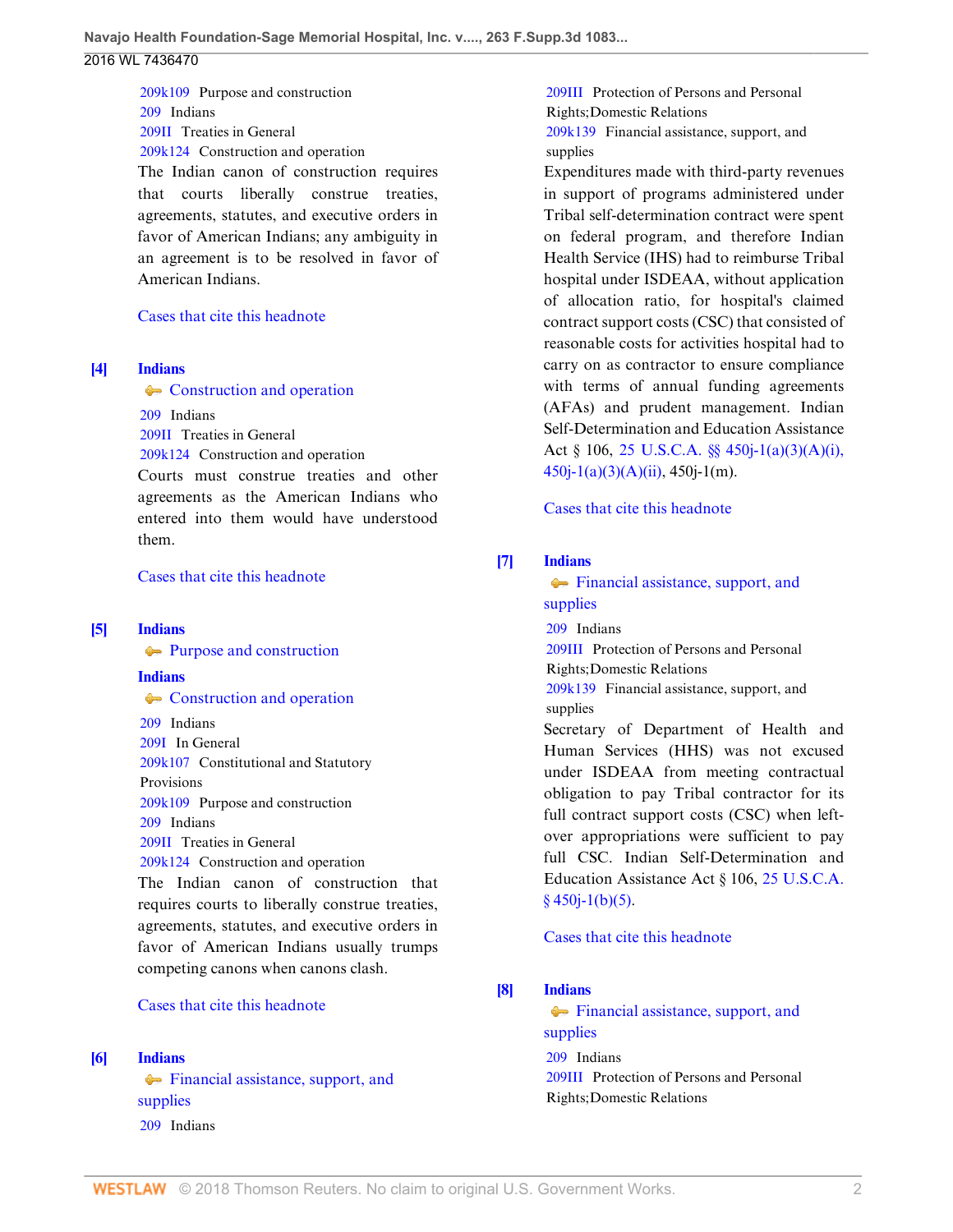**Navajo Health Foundation-Sage Memorial Hospital, Inc. v...., 263 F.Supp.3d 1083...** 2016 WL 7436470

> [209k139](http://www.westlaw.com/Browse/Home/KeyNumber/209k139/View.html?docGuid=I4a89a3f0c8e111e6b27be1b44e7e7e5b&originationContext=document&vr=3.0&rs=cblt1.0&transitionType=DocumentItem&contextData=(sc.UserEnteredCitation)) Financial assistance, support, and supplies

Funding that third parties, such as Medicare, Medicaid, and private insurers, provided was considered part of federal programming for purposes of reimbursement under ISDEAA. Indian Self-Determination and Education Assistance Act § 106, [25 U.S.C.A. § 450j-1\(a\)](http://www.westlaw.com/Link/Document/FullText?findType=L&pubNum=1000546&cite=25USCAS450J-1&originatingDoc=I4a89a3f0c8e111e6b27be1b44e7e7e5b&refType=LQ&originationContext=document&vr=3.0&rs=cblt1.0&transitionType=DocumentItem&contextData=(sc.UserEnteredCitation))  $(3)(A).$ 

### [Cases that cite this headnote](http://www.westlaw.com/Link/RelatedInformation/DocHeadnoteLink?docGuid=I4a89a3f0c8e111e6b27be1b44e7e7e5b&headnoteId=204061814601020180101172625&originationContext=document&vr=3.0&rs=cblt1.0&transitionType=CitingReferences&contextData=(sc.UserEnteredCitation))

#### **[\[9\]](#page-60-0) [Statutes](http://www.westlaw.com/Browse/Home/KeyNumber/361/View.html?docGuid=I4a89a3f0c8e111e6b27be1b44e7e7e5b&originationContext=document&vr=3.0&rs=cblt1.0&transitionType=DocumentItem&contextData=(sc.UserEnteredCitation))**

[In pari materia](http://www.westlaw.com/Browse/Home/KeyNumber/361k1216(3)/View.html?docGuid=I4a89a3f0c8e111e6b27be1b44e7e7e5b&originationContext=document&vr=3.0&rs=cblt1.0&transitionType=DocumentItem&contextData=(sc.UserEnteredCitation))

[361](http://www.westlaw.com/Browse/Home/KeyNumber/361/View.html?docGuid=I4a89a3f0c8e111e6b27be1b44e7e7e5b&originationContext=document&vr=3.0&rs=cblt1.0&transitionType=DocumentItem&contextData=(sc.UserEnteredCitation)) Statutes [361III](http://www.westlaw.com/Browse/Home/KeyNumber/361III/View.html?docGuid=I4a89a3f0c8e111e6b27be1b44e7e7e5b&originationContext=document&vr=3.0&rs=cblt1.0&transitionType=DocumentItem&contextData=(sc.UserEnteredCitation)) Construction [361III\(G\)](http://www.westlaw.com/Browse/Home/KeyNumber/361III(G)/View.html?docGuid=I4a89a3f0c8e111e6b27be1b44e7e7e5b&originationContext=document&vr=3.0&rs=cblt1.0&transitionType=DocumentItem&contextData=(sc.UserEnteredCitation)) Other Law, Construction with Reference to [361k1210](http://www.westlaw.com/Browse/Home/KeyNumber/361k1210/View.html?docGuid=I4a89a3f0c8e111e6b27be1b44e7e7e5b&originationContext=document&vr=3.0&rs=cblt1.0&transitionType=DocumentItem&contextData=(sc.UserEnteredCitation)) Other Statutes [361k1216](http://www.westlaw.com/Browse/Home/KeyNumber/361k1216/View.html?docGuid=I4a89a3f0c8e111e6b27be1b44e7e7e5b&originationContext=document&vr=3.0&rs=cblt1.0&transitionType=DocumentItem&contextData=(sc.UserEnteredCitation)) Similar or Related Statutes [361k1216\(3\)](http://www.westlaw.com/Browse/Home/KeyNumber/361k1216(3)/View.html?docGuid=I4a89a3f0c8e111e6b27be1b44e7e7e5b&originationContext=document&vr=3.0&rs=cblt1.0&transitionType=DocumentItem&contextData=(sc.UserEnteredCitation)) In pari materia Under the canon of statutory construction of in pari materia, statutes on the same matter or subject are to be construed together.

[Cases that cite this headnote](http://www.westlaw.com/Link/RelatedInformation/DocHeadnoteLink?docGuid=I4a89a3f0c8e111e6b27be1b44e7e7e5b&headnoteId=204061814601320180101172625&originationContext=document&vr=3.0&rs=cblt1.0&transitionType=CitingReferences&contextData=(sc.UserEnteredCitation))

#### **[\[10\]](#page-60-1) [Administrative Law and Procedure](http://www.westlaw.com/Browse/Home/KeyNumber/15A/View.html?docGuid=I4a89a3f0c8e111e6b27be1b44e7e7e5b&originationContext=document&vr=3.0&rs=cblt1.0&transitionType=DocumentItem&contextData=(sc.UserEnteredCitation))**

• Plain, literal, or clear meaning;  [ambiguity](http://www.westlaw.com/Browse/Home/KeyNumber/15Ak432/View.html?docGuid=I4a89a3f0c8e111e6b27be1b44e7e7e5b&originationContext=document&vr=3.0&rs=cblt1.0&transitionType=DocumentItem&contextData=(sc.UserEnteredCitation))

#### **[Indians](http://www.westlaw.com/Browse/Home/KeyNumber/209/View.html?docGuid=I4a89a3f0c8e111e6b27be1b44e7e7e5b&originationContext=document&vr=3.0&rs=cblt1.0&transitionType=DocumentItem&contextData=(sc.UserEnteredCitation))**

**[Purpose and construction](http://www.westlaw.com/Browse/Home/KeyNumber/209k109/View.html?docGuid=I4a89a3f0c8e111e6b27be1b44e7e7e5b&originationContext=document&vr=3.0&rs=cblt1.0&transitionType=DocumentItem&contextData=(sc.UserEnteredCitation))** 

[15A](http://www.westlaw.com/Browse/Home/KeyNumber/15A/View.html?docGuid=I4a89a3f0c8e111e6b27be1b44e7e7e5b&originationContext=document&vr=3.0&rs=cblt1.0&transitionType=DocumentItem&contextData=(sc.UserEnteredCitation)) Administrative Law and Procedure [15AIV](http://www.westlaw.com/Browse/Home/KeyNumber/15AIV/View.html?docGuid=I4a89a3f0c8e111e6b27be1b44e7e7e5b&originationContext=document&vr=3.0&rs=cblt1.0&transitionType=DocumentItem&contextData=(sc.UserEnteredCitation)) Powers and Proceedings of Administrative Agencies, Officers and Agents [15AIV\(C\)](http://www.westlaw.com/Browse/Home/KeyNumber/15AIV(C)/View.html?docGuid=I4a89a3f0c8e111e6b27be1b44e7e7e5b&originationContext=document&vr=3.0&rs=cblt1.0&transitionType=DocumentItem&contextData=(sc.UserEnteredCitation)) Rules, Regulations, and Other Policymaking [15Ak428](http://www.westlaw.com/Browse/Home/KeyNumber/15Ak428/View.html?docGuid=I4a89a3f0c8e111e6b27be1b44e7e7e5b&originationContext=document&vr=3.0&rs=cblt1.0&transitionType=DocumentItem&contextData=(sc.UserEnteredCitation)) Administrative Construction of **Statutes** [15Ak432](http://www.westlaw.com/Browse/Home/KeyNumber/15Ak432/View.html?docGuid=I4a89a3f0c8e111e6b27be1b44e7e7e5b&originationContext=document&vr=3.0&rs=cblt1.0&transitionType=DocumentItem&contextData=(sc.UserEnteredCitation)) Plain, literal, or clear meaning; ambiguity [209](http://www.westlaw.com/Browse/Home/KeyNumber/209/View.html?docGuid=I4a89a3f0c8e111e6b27be1b44e7e7e5b&originationContext=document&vr=3.0&rs=cblt1.0&transitionType=DocumentItem&contextData=(sc.UserEnteredCitation)) Indians [209I](http://www.westlaw.com/Browse/Home/KeyNumber/209I/View.html?docGuid=I4a89a3f0c8e111e6b27be1b44e7e7e5b&originationContext=document&vr=3.0&rs=cblt1.0&transitionType=DocumentItem&contextData=(sc.UserEnteredCitation)) In General [209k107](http://www.westlaw.com/Browse/Home/KeyNumber/209k107/View.html?docGuid=I4a89a3f0c8e111e6b27be1b44e7e7e5b&originationContext=document&vr=3.0&rs=cblt1.0&transitionType=DocumentItem&contextData=(sc.UserEnteredCitation)) Constitutional and Statutory Provisions [209k109](http://www.westlaw.com/Browse/Home/KeyNumber/209k109/View.html?docGuid=I4a89a3f0c8e111e6b27be1b44e7e7e5b&originationContext=document&vr=3.0&rs=cblt1.0&transitionType=DocumentItem&contextData=(sc.UserEnteredCitation)) Purpose and construction Normally when a court interprets a statute, it defers to an agency's interpretation of ambiguous phrases under *[Chevron](http://www.westlaw.com/Link/Document/FullText?findType=Y&serNum=1984130736&pubNum=0000708&originatingDoc=I4a89a3f0c8e111e6b27be1b44e7e7e5b&refType=RP&originationContext=document&vr=3.0&rs=cblt1.0&transitionType=DocumentItem&contextData=(sc.UserEnteredCitation))*; yet the Indian canon trumps *[Chevron](http://www.westlaw.com/Link/Document/FullText?findType=Y&serNum=1984130736&pubNum=0000708&originatingDoc=I4a89a3f0c8e111e6b27be1b44e7e7e5b&refType=RP&originationContext=document&vr=3.0&rs=cblt1.0&transitionType=DocumentItem&contextData=(sc.UserEnteredCitation))* deference when the two come into conflict.

#### [Cases that cite this headnote](http://www.westlaw.com/Link/RelatedInformation/DocHeadnoteLink?docGuid=I4a89a3f0c8e111e6b27be1b44e7e7e5b&headnoteId=204061814601120180101172625&originationContext=document&vr=3.0&rs=cblt1.0&transitionType=CitingReferences&contextData=(sc.UserEnteredCitation))

#### <span id="page-2-0"></span>**[\[11\]](#page-63-0) [Indians](http://www.westlaw.com/Browse/Home/KeyNumber/209/View.html?docGuid=I4a89a3f0c8e111e6b27be1b44e7e7e5b&originationContext=document&vr=3.0&rs=cblt1.0&transitionType=DocumentItem&contextData=(sc.UserEnteredCitation))**

**[Financial assistance, support, and](http://www.westlaw.com/Browse/Home/KeyNumber/209k139/View.html?docGuid=I4a89a3f0c8e111e6b27be1b44e7e7e5b&originationContext=document&vr=3.0&rs=cblt1.0&transitionType=DocumentItem&contextData=(sc.UserEnteredCitation))** [supplies](http://www.westlaw.com/Browse/Home/KeyNumber/209k139/View.html?docGuid=I4a89a3f0c8e111e6b27be1b44e7e7e5b&originationContext=document&vr=3.0&rs=cblt1.0&transitionType=DocumentItem&contextData=(sc.UserEnteredCitation))

[209](http://www.westlaw.com/Browse/Home/KeyNumber/209/View.html?docGuid=I4a89a3f0c8e111e6b27be1b44e7e7e5b&originationContext=document&vr=3.0&rs=cblt1.0&transitionType=DocumentItem&contextData=(sc.UserEnteredCitation)) Indians

[209III](http://www.westlaw.com/Browse/Home/KeyNumber/209III/View.html?docGuid=I4a89a3f0c8e111e6b27be1b44e7e7e5b&originationContext=document&vr=3.0&rs=cblt1.0&transitionType=DocumentItem&contextData=(sc.UserEnteredCitation)) Protection of Persons and Personal Rights; Domestic Relations [209k139](http://www.westlaw.com/Browse/Home/KeyNumber/209k139/View.html?docGuid=I4a89a3f0c8e111e6b27be1b44e7e7e5b&originationContext=document&vr=3.0&rs=cblt1.0&transitionType=DocumentItem&contextData=(sc.UserEnteredCitation)) Financial assistance, support, and supplies

Indian Health Service (IHS) had to reimburse Tribal hospital for all contract support costs (CSC) activities that were reasonable costs for activities hospital had to carry on as contractor to ensure compliance with terms of annual funding agreements (AFAs) and prudent management without applying duplication offset under ISDEAA for any individual activity unless IHS already paid for that specific, individuated activity under Secretarial amount, i.e., programmatic amount; allowing IHS to claim duplication offsets exclusively on theory that relevant expenses hypothetically could have been paid under Secretarial amount was incongruous with demonstrated legislative intent and did not have any basis in statutory text. Indian Self-Determination and Education Assistance Act §§ 106, 108, [25 U.S.C.A. §§ 450j-1\(a\)\(1\)-](http://www.westlaw.com/Link/Document/FullText?findType=L&pubNum=1000546&cite=25USCAS450J-1&originatingDoc=I4a89a3f0c8e111e6b27be1b44e7e7e5b&refType=LQ&originationContext=document&vr=3.0&rs=cblt1.0&transitionType=DocumentItem&contextData=(sc.UserEnteredCitation)) [\(3\)](http://www.westlaw.com/Link/Document/FullText?findType=L&pubNum=1000546&cite=25USCAS450J-1&originatingDoc=I4a89a3f0c8e111e6b27be1b44e7e7e5b&refType=LQ&originationContext=document&vr=3.0&rs=cblt1.0&transitionType=DocumentItem&contextData=(sc.UserEnteredCitation)), [450](http://www.westlaw.com/Link/Document/FullText?findType=L&pubNum=1000546&cite=25USCAS450L&originatingDoc=I4a89a3f0c8e111e6b27be1b44e7e7e5b&refType=LQ&originationContext=document&vr=3.0&rs=cblt1.0&transitionType=DocumentItem&contextData=(sc.UserEnteredCitation))*l*(c).

[Cases that cite this headnote](http://www.westlaw.com/Link/RelatedInformation/DocHeadnoteLink?docGuid=I4a89a3f0c8e111e6b27be1b44e7e7e5b&headnoteId=204061814600820180101172625&originationContext=document&vr=3.0&rs=cblt1.0&transitionType=CitingReferences&contextData=(sc.UserEnteredCitation))

### **[\[12\]](#page-69-0) [Administrative Law and Procedure](http://www.westlaw.com/Browse/Home/KeyNumber/15A/View.html?docGuid=I4a89a3f0c8e111e6b27be1b44e7e7e5b&originationContext=document&vr=3.0&rs=cblt1.0&transitionType=DocumentItem&contextData=(sc.UserEnteredCitation))**

[Administrative Construction of Statutes](http://www.westlaw.com/Browse/Home/KeyNumber/15Ak428/View.html?docGuid=I4a89a3f0c8e111e6b27be1b44e7e7e5b&originationContext=document&vr=3.0&rs=cblt1.0&transitionType=DocumentItem&contextData=(sc.UserEnteredCitation))

[15A](http://www.westlaw.com/Browse/Home/KeyNumber/15A/View.html?docGuid=I4a89a3f0c8e111e6b27be1b44e7e7e5b&originationContext=document&vr=3.0&rs=cblt1.0&transitionType=DocumentItem&contextData=(sc.UserEnteredCitation)) Administrative Law and Procedure [15AIV](http://www.westlaw.com/Browse/Home/KeyNumber/15AIV/View.html?docGuid=I4a89a3f0c8e111e6b27be1b44e7e7e5b&originationContext=document&vr=3.0&rs=cblt1.0&transitionType=DocumentItem&contextData=(sc.UserEnteredCitation)) Powers and Proceedings of Administrative Agencies, Officers and Agents [15AIV\(C\)](http://www.westlaw.com/Browse/Home/KeyNumber/15AIV(C)/View.html?docGuid=I4a89a3f0c8e111e6b27be1b44e7e7e5b&originationContext=document&vr=3.0&rs=cblt1.0&transitionType=DocumentItem&contextData=(sc.UserEnteredCitation)) Rules, Regulations, and Other Policymaking [15Ak428](http://www.westlaw.com/Browse/Home/KeyNumber/15Ak428/View.html?docGuid=I4a89a3f0c8e111e6b27be1b44e7e7e5b&originationContext=document&vr=3.0&rs=cblt1.0&transitionType=DocumentItem&contextData=(sc.UserEnteredCitation)) Administrative Construction of Statutes

[15Ak429](http://www.westlaw.com/Browse/Home/KeyNumber/15Ak429/View.html?docGuid=I4a89a3f0c8e111e6b27be1b44e7e7e5b&originationContext=document&vr=3.0&rs=cblt1.0&transitionType=DocumentItem&contextData=(sc.UserEnteredCitation)) In general

A court may interpret a given statutory provision in light of how Congress has amended it or failed to amend it in response to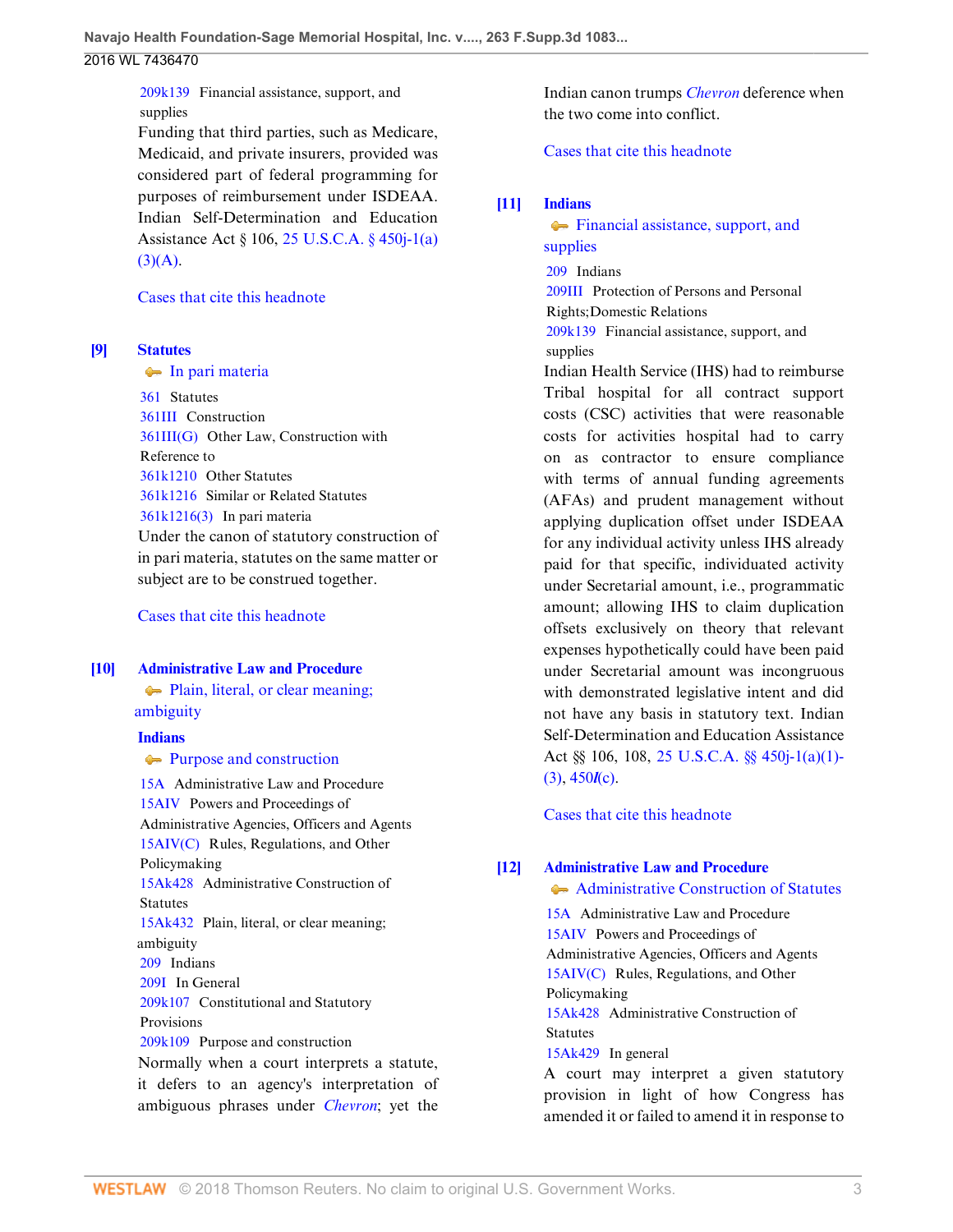existing administrative interpretations of that provision.

[Cases that cite this headnote](http://www.westlaw.com/Link/RelatedInformation/DocHeadnoteLink?docGuid=I4a89a3f0c8e111e6b27be1b44e7e7e5b&headnoteId=204061814601220180101172625&originationContext=document&vr=3.0&rs=cblt1.0&transitionType=CitingReferences&contextData=(sc.UserEnteredCitation))

#### **Attorneys and Law Firms**

**\*1085** [Paul E. Frye](http://www.westlaw.com/Link/Document/FullText?findType=h&pubNum=176284&cite=0222238801&originatingDoc=I4a89a3f0c8e111e6b27be1b44e7e7e5b&refType=RQ&originationContext=document&vr=3.0&rs=cblt1.0&transitionType=DocumentItem&contextData=(sc.UserEnteredCitation)), Frye Law Firm, Albuquerque, New Mexico, [Stephen D. Hoffman](http://www.westlaw.com/Link/Document/FullText?findType=h&pubNum=176284&cite=0249749101&originatingDoc=I4a89a3f0c8e111e6b27be1b44e7e7e5b&refType=RQ&originationContext=document&vr=3.0&rs=cblt1.0&transitionType=DocumentItem&contextData=(sc.UserEnteredCitation)), Lewis Brisbois Bisgarrd & Smith, LLP, Phoenix, Arizona, [Lloyd B. Miller,](http://www.westlaw.com/Link/Document/FullText?findType=h&pubNum=176284&cite=0106761901&originatingDoc=I4a89a3f0c8e111e6b27be1b44e7e7e5b&refType=RQ&originationContext=document&vr=3.0&rs=cblt1.0&transitionType=DocumentItem&contextData=(sc.UserEnteredCitation)) Sonosky, Chambers, Sachse, Miller, & Munson, LLP, Anchorage, Alaska, Attorneys for the Plaintiff.

[Damon P. Martinez](http://www.westlaw.com/Link/Document/FullText?findType=h&pubNum=176284&cite=0135535601&originatingDoc=I4a89a3f0c8e111e6b27be1b44e7e7e5b&refType=RQ&originationContext=document&vr=3.0&rs=cblt1.0&transitionType=DocumentItem&contextData=(sc.UserEnteredCitation)), United States Attorney, [Karen](http://www.westlaw.com/Link/Document/FullText?findType=h&pubNum=176284&cite=0467973501&originatingDoc=I4a89a3f0c8e111e6b27be1b44e7e7e5b&refType=RQ&originationContext=document&vr=3.0&rs=cblt1.0&transitionType=DocumentItem&contextData=(sc.UserEnteredCitation)) [F. Grohman](http://www.westlaw.com/Link/Document/FullText?findType=h&pubNum=176284&cite=0467973501&originatingDoc=I4a89a3f0c8e111e6b27be1b44e7e7e5b&refType=RQ&originationContext=document&vr=3.0&rs=cblt1.0&transitionType=DocumentItem&contextData=(sc.UserEnteredCitation)), Assistant United States Attorney, United States Attorney's Office, District of New Mexico, Albuquerque, New Mexico, [Benjamin C. Mizer,](http://www.westlaw.com/Link/Document/FullText?findType=h&pubNum=176284&cite=0307409501&originatingDoc=I4a89a3f0c8e111e6b27be1b44e7e7e5b&refType=RQ&originationContext=document&vr=3.0&rs=cblt1.0&transitionType=DocumentItem&contextData=(sc.UserEnteredCitation)) Principal Deputy Assistant Attorney General, Robert E. Kirshman, Jr., Director, Steven J. Gillingham, Assistant Director, [Devin Wolak,](http://www.westlaw.com/Link/Document/FullText?findType=h&pubNum=176284&cite=0335822801&originatingDoc=I4a89a3f0c8e111e6b27be1b44e7e7e5b&refType=RQ&originationContext=document&vr=3.0&rs=cblt1.0&transitionType=DocumentItem&contextData=(sc.UserEnteredCitation)) [Russell J. Upton](http://www.westlaw.com/Link/Document/FullText?findType=h&pubNum=176284&cite=0329386401&originatingDoc=I4a89a3f0c8e111e6b27be1b44e7e7e5b&refType=RQ&originationContext=document&vr=3.0&rs=cblt1.0&transitionType=DocumentItem&contextData=(sc.UserEnteredCitation)), Trial Attorneys, United States Department of Justice, Washington, D.C., Attorneys for the Defendants.

#### **MEMORANDUM OPINION AND ORDER**

# [JAMES O. BROWNING](http://www.westlaw.com/Link/Document/FullText?findType=h&pubNum=176284&cite=0160643001&originatingDoc=I4a89a3f0c8e111e6b27be1b44e7e7e5b&refType=RQ&originationContext=document&vr=3.0&rs=cblt1.0&transitionType=DocumentItem&contextData=(sc.UserEnteredCitation)), UNITED STATES DISTRICT JUDGE

**\*\*1 THIS MATTER** comes before the Court on: (i) the Plaintiff's Motion for Partial Summary Judgment on the Issues of Allocation, filed August 1, 2016 (Doc. 199) ("Allocation MSJ"); and (ii) the Plaintiff's Motion for Partial Summary Judgment on the Issue of Duplication, filed August 1, 2016 (Doc. 200) ("Duplication MSJ"). The Court held a hearing on September 16, 2016. The primary issues are: (i) whether funding that third parties provide is considered part of federal programming for the purposes of reimbursement under the Indian Self–Determination and Education Assistance Act, [25 U.S.C. § 450 etseq.](http://www.westlaw.com/Link/Document/FullText?findType=L&pubNum=1000546&cite=25USCAS450&originatingDoc=I4a89a3f0c8e111e6b27be1b44e7e7e5b&refType=LQ&originationContext=document&vr=3.0&rs=cblt1.0&transitionType=DocumentItem&contextData=(sc.UserEnteredCitation)) ("ISDEAA"); (ii) whether the Indian Health Service ("IHS") only is responsible for that portion of Sage Hospital's PFSAs funded with appropriated dollars; and (iii) whether the ISDEAA duplication provision prohibits IHS from providing any CSC funding for activities funded in the Secretarial amount.

# **FACTUAL BACKGROUND**

"Sage is a Navajo tribal organizational for purposes of contracting with the Indian Health Service under the ISDEAA that **\*1086** operates a health care facility in Ganado, Arizona, within the exterior boundaries of the Navajo Reservation." MSJ  $\parallel$  [1](#page-70-0), at 3 (stating this fact). See Combined Response to Plaintiff's Motions for Summary Judgment on the Issues of Duplication and Allocation ¶ 1, at 5, filed August 25, 2016 (Doc. 222) ("Response")(not disputing this fact). "IHS is an agency within the United States Department of Health and Human Services (HHS) and is responsible for providing federal health services to American Indians and Alaska Natives." MSJ ¶ 2, at 3 (stating this fact). See Response ¶ 2, at 5 (not disputing this fact). "Since fiscal year 2005, Sage [Hospital] has contracted with IHS under the ISDEAA to provide health services to a largely Navajo patient population." MSJ ¶ 3, at 3 (stating this fact)(bracketed material added). See Response ¶ 3, at 5 (not disputing this fact). "Defendant Burwell is the HHS Secretary and has responsibility for carrying out all the functions, authorities, and duties of HHS including contracting on behalf of the United States with Indian tribal organizations under the ISDEAA to provide health care to Native Americans." Allocation MSJ ¶ 4, at 3 (stating this fact).  $2$  See Response ¶ 4, at 5 (not disputing this fact).

**\*\*2** "Defendant Smith is the Principal Deputy Director of the IHS and had the overall responsibility for carrying out all the functions, authorities, and duties of the IHS within HHS regarding contracting with Indian tribal organizations under the ISDEAA to provide health care to Native Americans." MSJ ¶ 5, at 3–4 (stating this fact). See Response ¶ 5, at 5 (not disputing this fact). "Defendant Shirley–Damon is the Contracting Officer for the Navajo Area IHS and is responsible for ISDEAA contracts and funding agreements for IHS programs, functions, services, and activities (PFSAs) undertaken by ISDEAA contractors within the Navajo Area IHS, including Sage." MSJ ¶ 6, at 4 (stating this fact). See Response ¶ 6, at 5 (not disputing this fact). "Shirley–Damon has the authority to sign ISDEAA contracts and funding agreements with Sage for such IHS programs and to award funds pursuant to those agreements." MSJ ¶ 6, at 4 (stating this fact). See Response  $\P$  6, at 5 (not disputing this fact).  $3$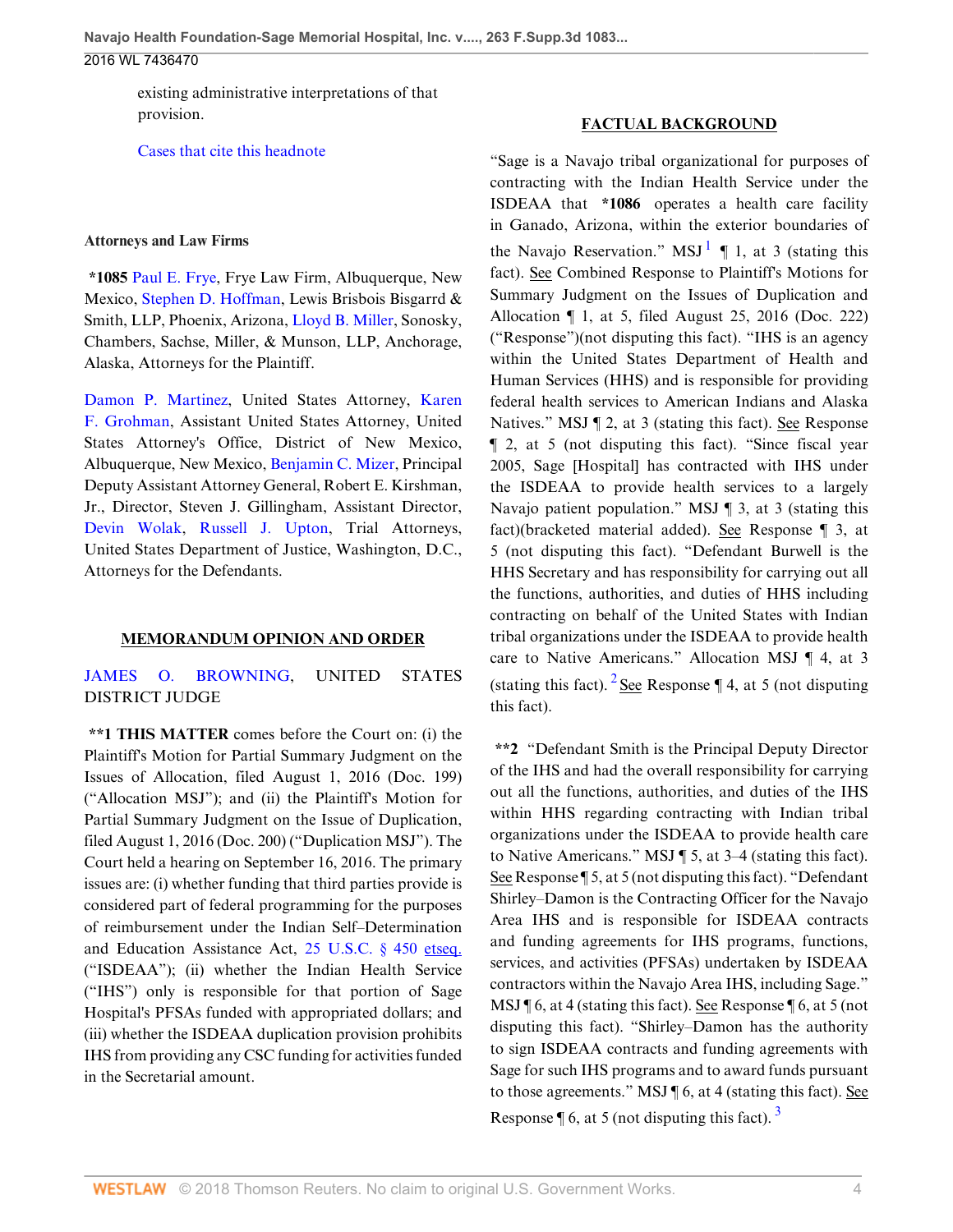"In 2009 Sage contracted with IHS under the ISDEAA.... Sage and IHS were parties to successive ISDEAA contracts and AFAs [Annual Funding Agreements] **\*1087** for FY 2009 through FY 2013, without interruption." MSJ ¶ 7, at 4 (stating this fact)(bracketed material added).  $\frac{4 \text{ See}}{2}$  $\frac{4 \text{ See}}{2}$  $\frac{4 \text{ See}}{2}$  Response  $\P$  7, at 5 (not disputing this fact).

> The 2009 contract included the following PFSAs: Inpatient Services, General Ambulatory and Specialty Care Services, Emergency Department, Emergency Medical Transport, Optometry Clinic, Behavioral Health Services, Radiology, Pharmacy, Laboratory, Physical Therapy, Public Health Nursing, Employee Health Services, Health Education, Transportation Services, School Based Services, Diabetes Program, Traditional Medicine, Dental Clinic, and Podiatry Clinic.

MSJ ¶ 8, at 4 (stating this fact).  $5$  See Response ¶ 8, at 5 (not disputing this fact). The 2009 through 2013 contracts also state:

In addition to general descriptions of services provided above, NHF/Sage [Sage Hospital or Sage] will provide the following services, among other related services, in operating and administering the PFSAs under the ISDEAA Contract and providing health care services for eligible beneficiaries ...

5. Business Functions: Including, but not limited to, billing and collecting third party reimbursements, conducting utilization review, compliance activities, insurance verification, and collection activities.

MSJ ¶ 9, at 5 (stating this fact)(bracketed material added in the MSJ). See Response  $\P$ 9, at 5 (not disputing this fact).

The IHS Contracts stated "[e]ach provision of the [ISDEAA] and each provision of this Contract shall be liberally construed for the benefit of Sage to transfer certain programs, functions, services, and activities (hereinafter 'PFSAs'), or portions thereof, and associated resources, that are otherwise contractible under section 102(a) of the [ISDEAA] ([25 U.S.C.](http://www.westlaw.com/Link/Document/FullText?findType=L&pubNum=1000546&cite=25USCAS450&originatingDoc=I4a89a3f0c8e111e6b27be1b44e7e7e5b&refType=LQ&originationContext=document&vr=3.0&rs=cblt1.0&transitionType=DocumentItem&contextData=(sc.UserEnteredCitation))  $\{-450(f)(a)\}$ , including all related administrative functions, from the Secretary to Sage."

MSJ ¶ 11, at 5–6 (stating this fact)(bracketed material and single quotation marks around PFSAs in the MSJ).  $\frac{6}{5}$  $\frac{6}{5}$  $\frac{6}{5}$  See Response ¶ 11, at 5 (not disputing this fact).

**\*1088** The IHS Contracts provided that "[a]ll program income collected by Sage shall be treated as additional supplemental funding to that negotiated in the AFA and Sage may retain all such income pursuant to section 106(m) of the [ISDEAA]  $(25 \text{ U.S.C.} \frac{6}{9}450j-1(\text{m}))$  to be used to further the general purposes of the Contract. Such program income shall not result in any off-set or reduction in the negotiated amount of the current or successor AFAs.

MSJ ¶ 12, at 6 (stating this fact)(bracketed material in the original). See Response ¶ 12, at 6 (not disputing this fact).

Sage's Annual Funding Agreements (AFAs) for each year provided that, "[f]or PFSAs provided under this AFA, Sage shall exercise its right pursuant to Section 405 of the Indian Health Care Improvement Act, as amended by P.L. 106–417, to submit claims directly to and recover directly from Medicare and Medicaid. All funds recovered from Medicare and Medicaid shall be used as allowed by law."

**\*\*3** MSJ ¶ 13, at 6 (stating this fact)(bracketed material in the original). See Response ¶ 13, at 6 (not disputing this fact).

The AFAs also stated that "[a]ny funds recovered by Sage through filing, litigating, or settling a claim against a third party to pay for services previously provided to IHS-eligible beneficiaries by Sage, or for such services previously provided by the IHS through PFSA now operated by Sage, shall be considered program income to be utilized by Sage in support of the PFSAs contracted herein."

MSJ ¶ 14, at 7 (stating this fact)(bracketed material in the original).  $\frac{7}{8}$  $\frac{7}{8}$  $\frac{7}{8}$  See Response ¶ 14, at 6 (not disputing this fact). "The funding tables in each AFA noted 'third party resources' as part of the Area Office direct operations budget." <sup>[8](#page-71-0)</sup> MSJ ¶ 15, at 7 (stating this fact). <u>See</u> Response ¶ 15. at 6 (not disputing this fact). "By letter dated August 25, 2014 to then-Contracting Officer Dayish, Sage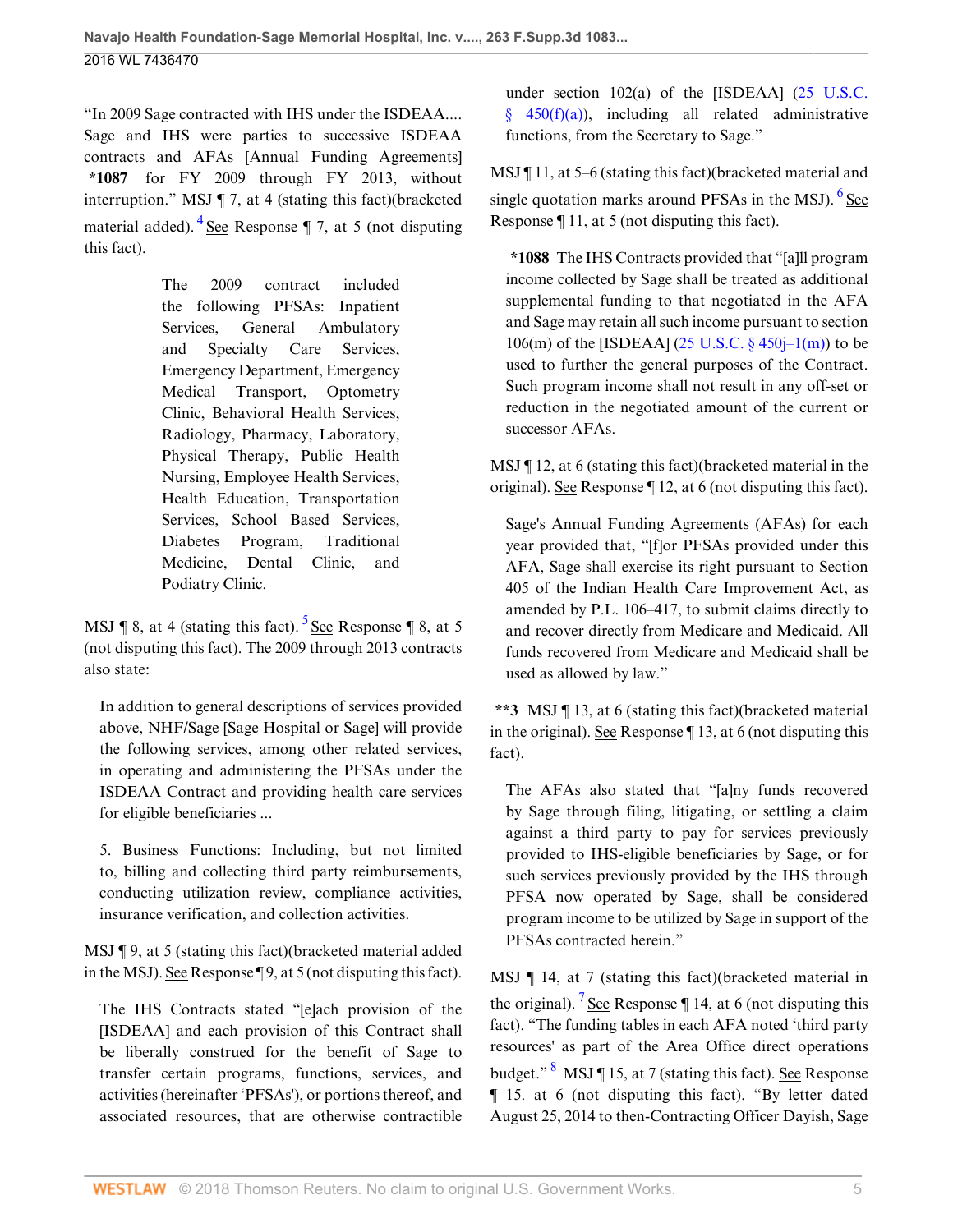**Navajo Health Foundation-Sage Memorial Hospital, Inc. v...., 263 F.Supp.3d 1083...** 2016 WL 7436470

submitted to IHS a CSC claim for FY 2009 through 2013 for a total of \$62,569,681." MSJ ¶ 16, at 7 (stating this fact). See Response ¶ 16, at 6 (not disputing this fact).

By letter dated July 16, 2015, IHS asserted a counterclaim against Plaintiff for FY 2009 through 2013 in the amount of \$4,218,357.... This counterclaim was based on IHS's assertions that "Plaintiff **\*1089** did not expend the indirect CSC funding on activities that the parties agreed were eligible for indirect CSC funding (i.e., reasonable, necessary, non-duplicative costs incurred for activities carried on to operate the Federal program.... This counterclaim was later dismissed."

MPSJ  $\P$  17, at 7–8 (stating this fact). See Response  $\P$ 17, at 6 (not disputing this fact). "Despite the fact that Defendants dismissed their counterclaim, their expert continues to reduce her calculations of Sage's damages because 'Sage claimed all actual costs without applying a funding ratio to prorate the indirect costs between IHS and third-party funding.' " MSJ ¶ 18, at 8 (stating this fact).  $\frac{9}{2}$  $\frac{9}{2}$  $\frac{9}{2}$  See Response  $\P$  18, at 6 (not disputing this fact).

IHS asserts that "CSC ... is only generated by the Secretarial amount, not additional amounts a tribal contractor may choose to contribute to its ISDEAA programs from other sources.... [T]he purpose of CSC funding is to ensure that tribal contractors are not required to reduce the program, as operated by the Secretary, to cover their additional costs necessary for contract compliance when the program is transferred from federal to tribal operation."

MSJ  $\P$  19, at 8 (stating this fact). <sup>[10](#page-71-2)</sup> See Response  $\P$  19, at 6 (not disputing this fact).

IHS also maintains that "CSC funding is authorized only for support of the federal program, and not for expanded programs funded with other resources. *See*25 U.S.C. § 450*j*-1(a)(2)-(3). Accordingly, the determination of CSC funding must ensure that it is limited only to those activities that support the federal program. IHS accomplishes this through application of a ratio, based on either revenues or expenditures that demonstrates which costs are related to the federal program as compared to expanded programs, etc. In years when there were shortfalls due to Congressionally-capped appropriations for CSC (up to and including fiscal year 2013), IHS divides the contract

amount, plus an amount that recognizes a potential shortfall, by the actual revenues/expenditures.... The use of the ratio ensures that CSC funding is not being awarded for non-federal programs."

\*\*4 MSJ  $\P$  20, at 8–9 (stating this fact). <sup>[11](#page-71-3)</sup> See Response ¶ 20, 6 (not disputing this fact).

The United States' expert asserts that

Sage based its claim for indirect CSC for FYs 2009 through 2013 on actual, historical cost data; however it ... [i]s requesting that IHS pay 100 percent of Sage's claimed indirect CSC, rather than the reasonable estimate of IHS' [ ] prorated share of the eligible indirect CSC that Sage calculated during the original contract negotiation.

MSJ ¶ 21, at 9 (stating this fact). [12](#page-71-4) See **\*1090** Response ¶ 21, at 6 (not disputing this fact).

As part of her analysis, Defendants' expert subtracted costs in Sage's claim that IHS "considered to be duplicative," explaining:

IHS determined that some claimed amounts or activities are duplicative of activities funded in the Secretarial amount.... Those activities that are already funded in the Secretarial amount cannot also be funded as CSC. For example, Sage is claiming costs associated with linens and cleaning supplies as indirect costs. Linens and hospital housekeeping would be part of direct hospital operations (i.e., direct program funds) and would be funded in the secretarial amount. Other examples of specific cost areas that appear duplicative include activities related to "Dietary," "Wellness," "Med Rec," "Utilities," and "Grounds." As these are direct functions of hospital operations that were funded within the core Secretarial funding.

MSJ  $\parallel$  22, at 9 (stating this fact). <sup>[13](#page-71-5)</sup> See Response  $\parallel$  22, at 6 (not disputing this fact).

As part of her analysis, Defendants' expert made an adjustment to  $[CSC]$ <sup>[14](#page-71-6)</sup> because Sage [Hospital] had not "allocate[ed] [sic] indirect costs to the significant amount of third-party revenue received annually and used to fund hospital operations." According to the Defendants' expert: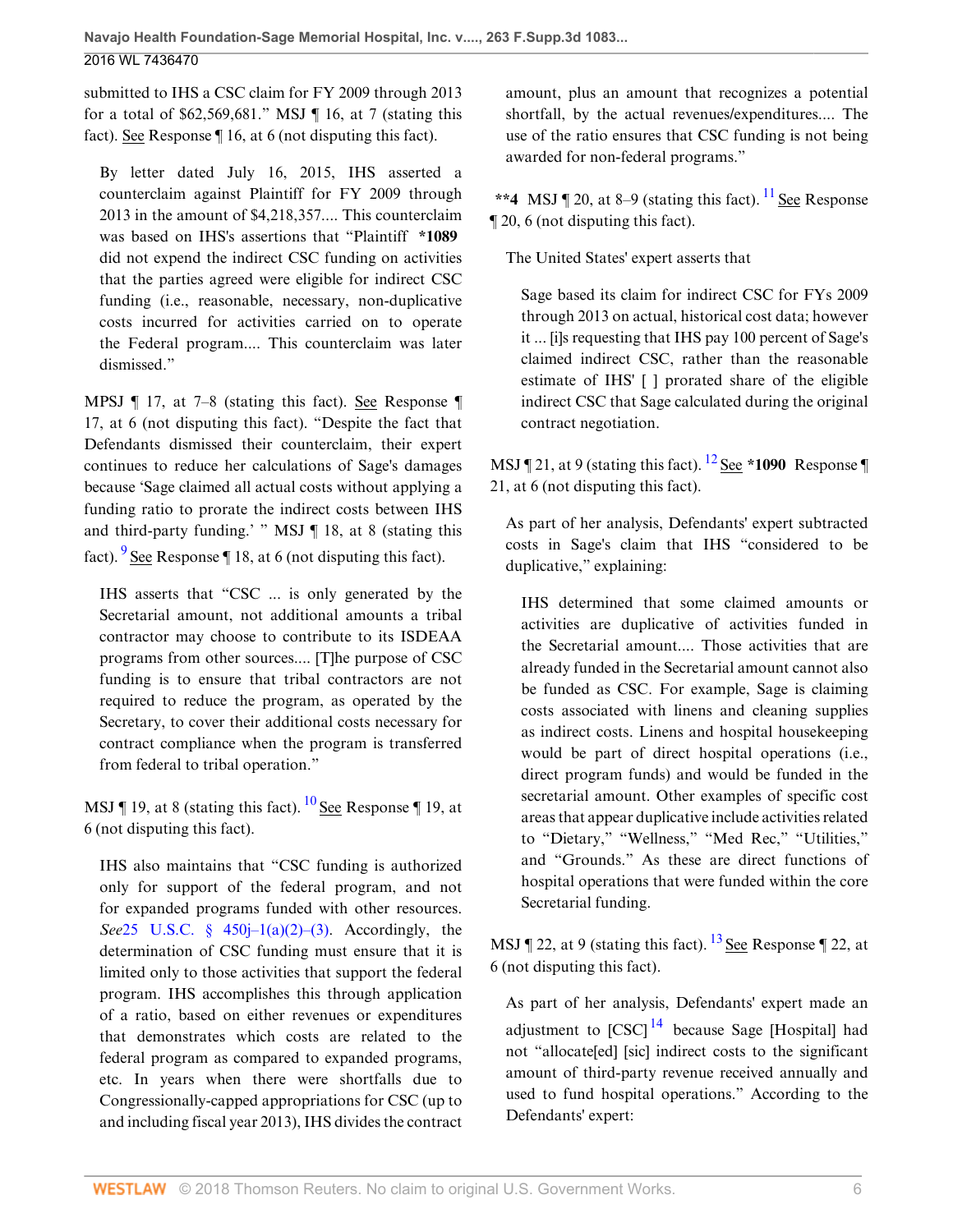Due to its obligation not to fund CSC related to third-party funding, IHS has consistently negotiated with tribes and tribal organizations by allocating the program's indirect costs to their various funding sources. The manner in which IHS allocates CSC can vary depending on the documentation available. With Sage [Hospital], IHS calculated revenues related to the IHS-funded portion of the program as a percentage of Sage [Hospital]'s overall revenues.

MSJ  $\P$  23, at 9–10 (stating this fact). <sup>[15](#page-71-7)</sup> See Response  $\P$  23, at 6 (not disputing this fact).

**\*\*5** "Plaintiff itself repeatedly proposed that its CSC be calculated using ratios to allocate its administrative costs, consistent with Office of Amendment and Budget (OMB) cost principles." Response at 7 (stating this fact). [16](#page-71-8) See Plaintiff's Reply **\*1091** Memorandum in Support of Motion for Partial Summary Judgment on the Issue of Allocation 1, filed September 12, 2016 (Doc. 235)("Allocation Reply")(not disputing this fact). "On average, IHS funding accounts for approximately 55% of Sage's health revenue each year." Reply at 1 (stating this  $fact)$ .  $17$ 

The ISDEAA contracts include the following provision:

SECTION 5—LIMITATION OF COSTS. Sage shall not be obligated to continue performance that requires an expenditure of funds in excess of the amount of funds awarded under the Contract. If, at any time, Sage has reason to believe that the total amount required for performance of this Contract would be greater than the amount of funds awarded under this Contract, Sage shall provide reasonable notice to the Secretary of HHS. If the Secretary does not take such action as may be necessary to increase the amount of funds awarded under the Contract, Sage may suspend performance of the Contract until such time as additional funds are awarded.

Response at 7 (stating this fact).  $^{18}$  $^{18}$  $^{18}$ 

# **PROCEDURAL BACKGROUND**

Sage Hospital made two motions for summary judgment. Sage Hospital's first motion for summary judgment, the Allocation MSJ, asks the Court to grant it partial summary judgment that expenditures made with thirdparty revenues in support of the programs under contract with the IHS are spent on the federal program and are therefore eligible to be reimbursed as CSC. See Allocation MSJ at 3. Sage Hospital's second motion for summary judgment, the Duplication MSJ, asks the Court to grant it partial summary judgment that the ISDEAA requires a duplication offset in CSC only for the dollars that IHS actually pays to Sage Hospital as part of the Secretarial amount for a given type of cost. See Duplication MSJ at 2.

# **1. Allocation MSJ.**

**\*\*6** Sage Hospital filed the Allocation MSJ on August 1, 2016. See Allocation MSJ. According to Sage Hospital, IHS funds only a proportion of Sage Hospital's CSC equal to the proportion of Sage Hospital's total programmatic funding that IHS provides.  $19$  See Allocation MSJ at 18–20. Sage **\*1092** Hospital alleges that the ISDEAA obligates IHS to fund Sage Hospital's entire CSC, even though Sage Hospital derives a portion of its programmatic revenues from third parties. See Allocation MSJ at 20–24. Sage Hospital therefore moves the Court to judge as a matter of law that third-party revenues Sage Hospital spends on the ISDEAA "federal program" are eligible for CSC. See Allocation MSJ at 17.

According to Sage Hospital, the ISDEAA requires IHS to pay any Tribe that enters into a self-determination contract with it both program funds and CSC. See Allocation MSJ at 15–17. Program funds, Sage Hospital says, consist of the amount of money that IHS would have spent running the contracted program itself. See Allocation MSJ at 15–17. CSC, Sage Hospital says, consists of reasonable costs for activities necessary to ensure contract compliance and prudent management such as payroll, legal expenses, audits, insurance, and general overhead. See Allocation MSJ at 15–17. Sage Hospital asserts that IHS failed to pay the full amount of its CSC claim for each fiscal year 2009–2013 on the grounds that a portion of the CSC covered services that were funded by third-party revenues and that IHS would not have provided had it been running the program. See Allocation MSJ at 18–19.

Sage Hospital argues that IHS' failure to pay the entirety of its CSC claim conflicts with the ISDEAA, which states that "program income earned by a tribal organization in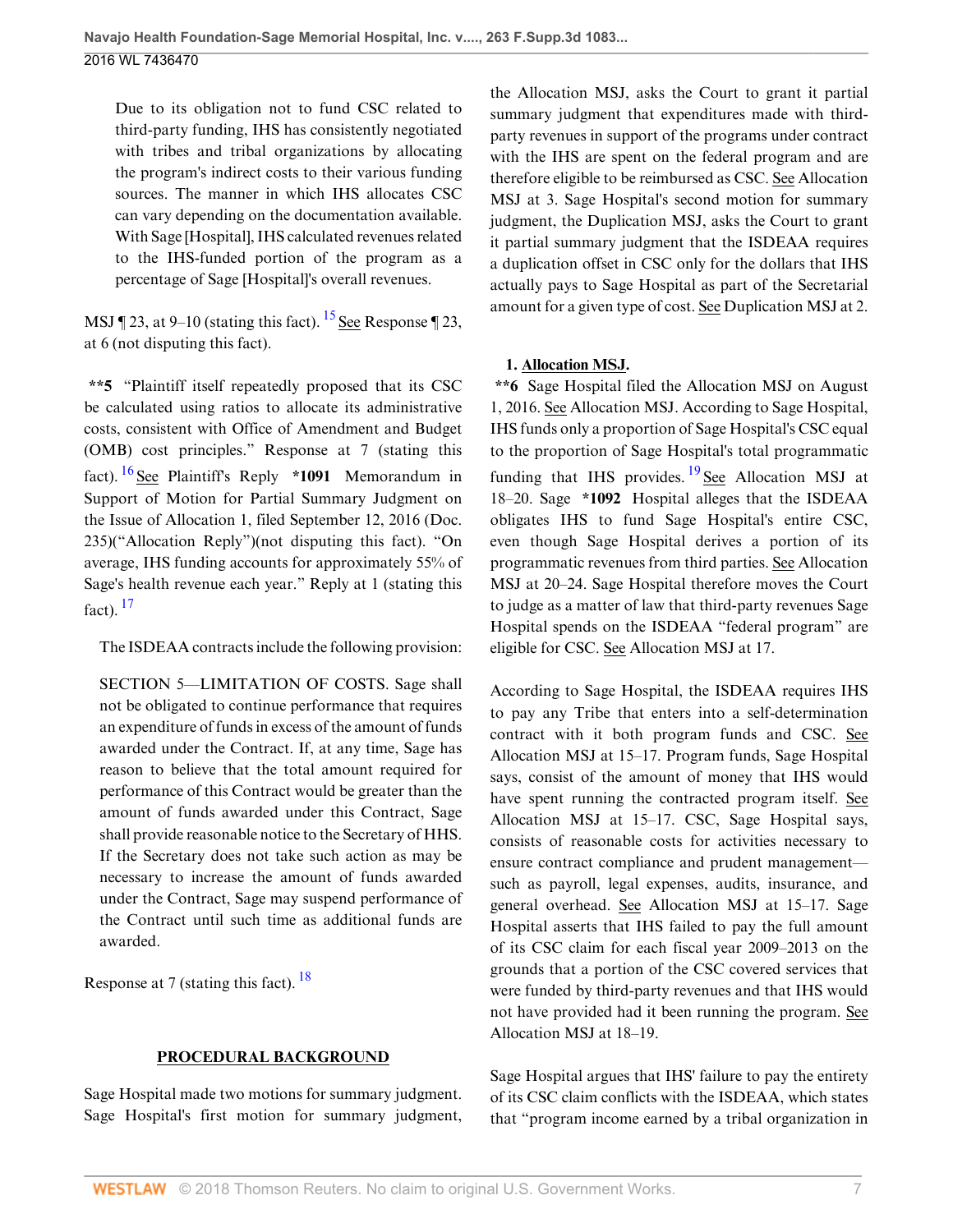the course of carrying out a self-determination contract ... shall not be a basis for reducing the amount of funds otherwise obligated to the contract." [20](#page-72-0) Allocation MSJ at 20 (quoting  $25$  U.S.C. § 450j-1(m)). IHS' allocation ratio, Sage Hospital maintains, de facto reduces the amount of funds otherwise obligated in the contract and therefore ipso facto violates the ISDEAA. See Allocation MSJ at 20–21.

Unpacking this argument further lest it appear pat, Sage Hospital contends that IHS' allocation ratio ignores the ISDEAA's definition of the programmatic (a.k.a. "Secretarial") amount. See Allocation MSJ at 20–21. This ISDEAA, according to Sage Hospital, does not cleave self-determination programs into separate portions, one funded with appropriated funds and another funded by third-party revenues. See Allocation MSJ at 20–21. Rather, Sage Hospital notes, the ISDEAA defines the programmatic amount broadly and simply as

> the amount that the HHS Secretary otherwise would have provided for the operation of the programs or portions thereof for the period covered by the contract, without regard to any organizational level within the Department of the Interior or the Department of Health and Human Services, as appropriate, at which the program, function, service, or activity or portion thereof, including supportive administrative functions that are otherwise contractable, is operated.

**\*\*7** Allocation MSJ at 21 (quoting [25 U.S.C. § 450j–1\(a\)](http://www.westlaw.com/Link/Document/FullText?findType=L&pubNum=1000546&cite=25USCAS450J-1&originatingDoc=I4a89a3f0c8e111e6b27be1b44e7e7e5b&refType=LQ&originationContext=document&vr=3.0&rs=cblt1.0&transitionType=DocumentItem&contextData=(sc.UserEnteredCitation)) [\(1\)\)](http://www.westlaw.com/Link/Document/FullText?findType=L&pubNum=1000546&cite=25USCAS450J-1&originatingDoc=I4a89a3f0c8e111e6b27be1b44e7e7e5b&refType=LQ&originationContext=document&vr=3.0&rs=cblt1.0&transitionType=DocumentItem&contextData=(sc.UserEnteredCitation)). Sage Hospital reads this definition to include thirdparty revenues in the Secretarial amount, provided that these revenues fund the federal program. See Allocation MSJ at 21. According to Sage Hospital, the subsequent ISDEAA **\*1093** subsection then mandates IHS to add CSC to the Secretarial amount as defined in [25 U.S.C. §](http://www.westlaw.com/Link/Document/FullText?findType=L&pubNum=1000546&cite=25USCAS450J-1&originatingDoc=I4a89a3f0c8e111e6b27be1b44e7e7e5b&refType=LQ&originationContext=document&vr=3.0&rs=cblt1.0&transitionType=DocumentItem&contextData=(sc.UserEnteredCitation))  $450j-1(a)(1)$ —not just to the part of the federal program funded with appropriated funds. See Allocation MSJ at 21 (citing [25 U.S.C. § 450j–1\(a\)\(2\)\)](http://www.westlaw.com/Link/Document/FullText?findType=L&pubNum=1000546&cite=25USCAS450J-1&originatingDoc=I4a89a3f0c8e111e6b27be1b44e7e7e5b&refType=LQ&originationContext=document&vr=3.0&rs=cblt1.0&transitionType=DocumentItem&contextData=(sc.UserEnteredCitation)).

Sage Hospital points to IHS' own internal practices to demonstrate the accuracy and reasonableness of its own ISDEAA interpretation, observing that IHS regularly supplements its own programmatic appropriations with third-party revenues, supporting these programs with a single administrative structure that does not distinguish between portions of programs it funds with appropriations and those portions of programs that it funds with third-party revenues. See Allocation MSJ at 22. Sage Hospital believes that IHS acts rightly in taking this approach, as it conforms to statutory directives. See Allocation MSJ at 22 (citing the Indian Health Care Improvement Act and  $25$  U.S.C.  $\S$  1641(c)(1)(A) to -(B)).

Sage Hospital then reasons that every program that it operates can retrocede<sup>[21](#page-72-1)</sup> to IHS, in which case IHS would receive all appropriated funds and all third-party revenues that those programs generate. See Allocation MSJ 22–23. Following its standard procedures, Sage Hospital argues, IHS then would provide the same administrative support services to all parts of the retroceded programs, regardless of their original funding source. See Allocation MSJ at 22–23. Since CSC is just such administrative support services when a Tribe provides them, Sage Hospital says, then consistency demands that programs that are not retroceded be able to apply CSC to all parts of those programs as well, regardless of their original funding source. See Allocation MSJ at 22–23.

Sage Hospital concludes its motion by cataloguing a menagerie of assorted allegations. See Allocation MSJ at 23–24. According to Sage Hospital, IHS' exclusion of program activities funded with third-party revenues from CSC funding conflicts with the ISDEAA's contracting mandate. See Allocation MSJ at 23. Sage Hospital alleges that its contracts with IHS acknowledge that Sage Hospital will collect third-party revenues, and that IHS agrees that the federal program includes billing and collection expenses. See Allocation MSJ at 23. Closing with an a fortiori argument, Sage Hospital says that required spending on health programs must qualify as federal programs if billing and collection expenses do. See Allocation MSJ at 23–24.

# **2. Duplication MSJ.**

Sage Hospital filed the Duplication MSJ on August 1, 2016. See Duplication MSJ. According to Sage Hospital, Congress added an amendment to the ISDEAA in 1994 that prohibits Tribes that operate programs under a selfdetermination contract from being paid twice for the same costs. See Duplication MSJ at 14 (citing [25 U.S.C. § 450j–](http://www.westlaw.com/Link/Document/FullText?findType=L&pubNum=1000546&cite=25USCAS450J-1&originatingDoc=I4a89a3f0c8e111e6b27be1b44e7e7e5b&refType=LQ&originationContext=document&vr=3.0&rs=cblt1.0&transitionType=DocumentItem&contextData=(sc.UserEnteredCitation))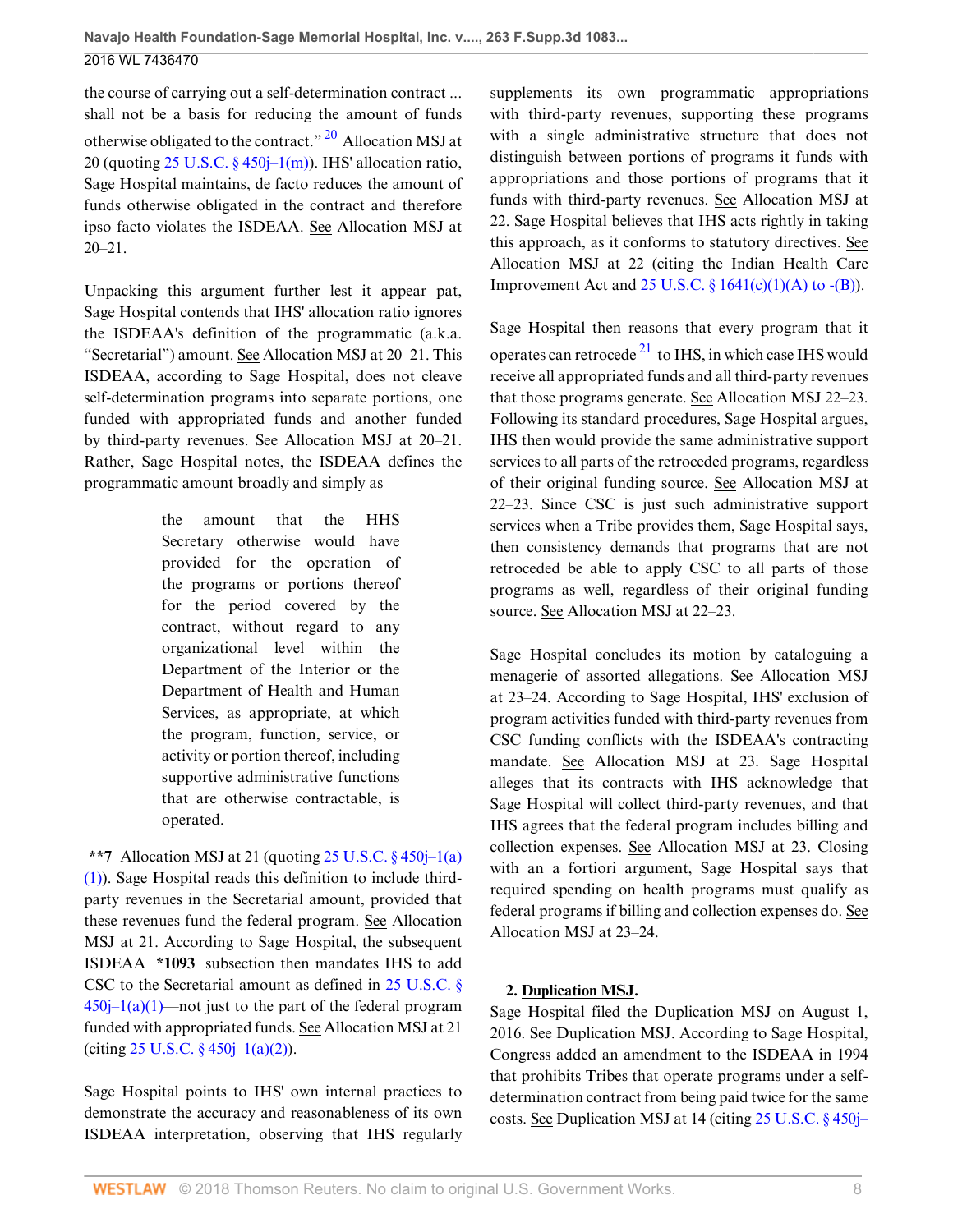$1(a)(3)(A)$ ). Sage Hospital characterizes the amendment as striking a moderate position, mandating a dollar-fordollar funding offset to avoid such duplicated costs but ensuring that IHS pay contractors the full amount which they need for activities to prudently manage the contract. See Duplication MSJ at 14–15.

**\*\*8** Sage Hospital says that IHS distances itself from Congress' moderate position by seeking a CSC duplication offset for the full amount which Sage Hospital incurred on any activity that the IHS theoretically would have funded under the Secretarial amount, even if Sage Hospital never received **\*1094** any Secretarial funding for that activity. See Duplication MSJ at 15–17. Sage Hospital asserts that IHS' position defies legislative intent behind the ISDEAA, which Sage Hospital says was to use CSC to cover administrative costs so that Tribes could maximize healthcare availability for their members. See Duplication MSJ at 17. Sage Hospital argues that IHS seeks to turn this legislative intent on its head—forcing the hospital to gut its programs to cover overhead costs. See Duplication MSJ at 20. According to Sage Hospital, IHS' interpretation of the ISDEAA duplication provision is so "extreme" and "absurd" that it brazenly even contradicts IHS' own CSC Manual. Duplication MSJ at 17–21. The CSC Manual, Sage Hospital asserts, repeatedly states that certain costs are eligible for CSC funding even though the related activity may have received some funding in the Secretarial amount. See Duplication MSJ at 21.

# **3. Response.**

Because both of Sage Hospital's motions concern a claim for increased CSC, the United States submits a combined response. See Combined Response to Plaintiff's Motions for Summary Judgment on the Issues of Duplication and Allocation 1, filed August 25, 2016 (Doc. 222) ("Response"). The United States quickly dismisses the arguments in Sage Hospital's motions as a baleful assembly of straw men, and argue that their reading of the ISDEAA is correct. See Response at 2. They invoke prior proceedings in this case, indicating that those proceedings already establish that IHS must pay Sage Hospital two categories of funding—a Secretarial amount and CSC which are distinct forms of compensation and perfectly distinguishable by the categories of activities that they are intended to cover. See Response at 2. According to the United States, Sage Hospital erroneously seeks to erase this distinction despite the ISDEAA's language and structure. See Response at 2–3.

Once IHS enters into a self-determination contract with a Tribe, the United States reiterates, IHS must pay the Tribe a Secretarial amount and CSC under [25 U.S.C. §](http://www.westlaw.com/Link/Document/FullText?findType=L&pubNum=1000546&cite=25USCAS450J-1&originatingDoc=I4a89a3f0c8e111e6b27be1b44e7e7e5b&refType=LQ&originationContext=document&vr=3.0&rs=cblt1.0&transitionType=DocumentItem&contextData=(sc.UserEnteredCitation))  $450j-1(a)$  so that the scope of services does not diminish after the transfer. See Response at 8. The United States draws the Court's attention to the United States Code for a definition of "Secretarial amount," noting:

> The amount of funds provided under the terms of selfdetermination contracts entered into ... [that] shall not be less than the appropriate Secretary would have otherwise provided for the operation of programs or portions thereof for the period covered by the contract, without regard to any organizational level within the Department of the Interior or the Department of Health and Human Services, as appropriate, at which the program, function, service, or activity or portion thereof, including supportive administrative functions that are otherwise contractable, is operated.

Response at 9 (quoting  $25$  U.S.C. § 450 $j-1(a)(1)$ )(internal quotation marks removed). The way that the United States sees it, this definition tightly circumscribes IHS' payment obligation; unless IHS otherwise would have used appropriated funds for the operation of the PFSAs, IHS incurs no obligation to pay for them under the Secretarial amount. See Response at 9–10. The United States admits that this does not fully limit their repayment obligations towards Sage Hospital. See Response at 10. Under a 1988 amendment to the ISDEAA, the United States posits, IHS also must add to the Secretarial amount

> contract support costs which shall consist of the reasonable costs for activities which must be carried on by a tribal organization as a contractor to ensure compliance with the terms of the contract **\*1095** and prudent management, but which normally are not carried on by the respective Secretary in his direct operation of the program; or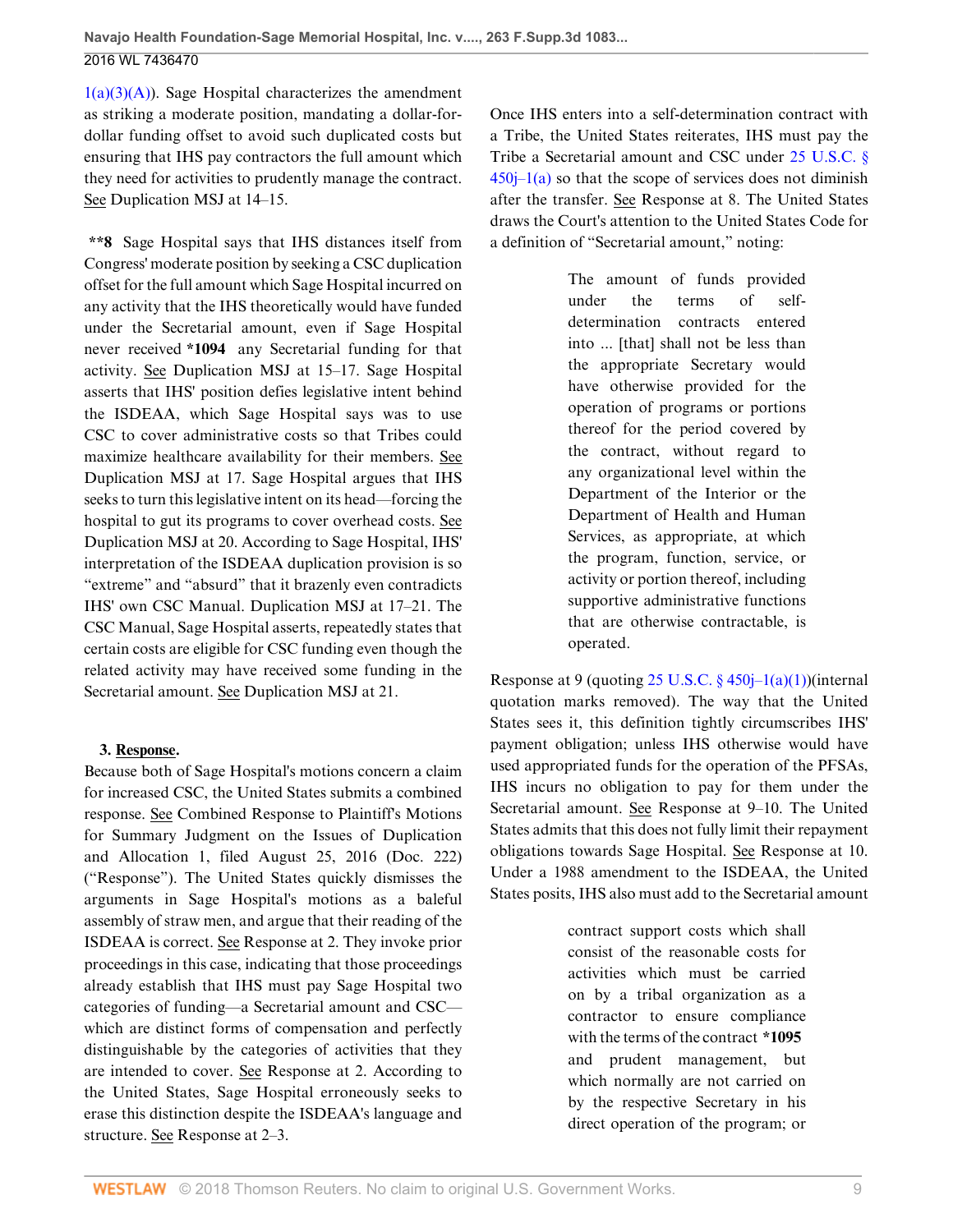(B) are provided by the Secretary in support of the contracted program from resources other than those under contract.

**\*\*9** Response at 10–11 (quoting [25 U.S.C. § 450j–1\(a\)](http://www.westlaw.com/Link/Document/FullText?findType=L&pubNum=1000546&cite=25USCAS450J-1&originatingDoc=I4a89a3f0c8e111e6b27be1b44e7e7e5b&refType=LQ&originationContext=document&vr=3.0&rs=cblt1.0&transitionType=DocumentItem&contextData=(sc.UserEnteredCitation)) [\(2\)\)](http://www.westlaw.com/Link/Document/FullText?findType=L&pubNum=1000546&cite=25USCAS450J-1&originatingDoc=I4a89a3f0c8e111e6b27be1b44e7e7e5b&refType=LQ&originationContext=document&vr=3.0&rs=cblt1.0&transitionType=DocumentItem&contextData=(sc.UserEnteredCitation)). Under a separate 1994 amendment to the ISDEAA, IHS also must add to the Secretarial amount funding for administrative functions—such as mail, telephone, and printing costs—rendered in support of transferred PFSAs. See Response at 12 (citing 108 Stat. 4257–59).

According to the United States, Congress left [25 U.S.C. §](http://www.westlaw.com/Link/Document/FullText?findType=L&pubNum=1000546&cite=25USCAS450J-1&originatingDoc=I4a89a3f0c8e111e6b27be1b44e7e7e5b&refType=LQ&originationContext=document&vr=3.0&rs=cblt1.0&transitionType=DocumentItem&contextData=(sc.UserEnteredCitation))  $450j-1(a)(2)(B)$  largely intact under the 1994 amendment, with the notable exception of a new subsection that read as follows:

(3)(A) The contract support costs that are eligible for the purposes of receiving funding under this subchapter shall include the costs of reimbursing each tribal contractor for reasonable and allowable costs of—

(i) direct program expenses for the operation of the Federal program that is the subject of the contract, and

(ii) any additional administrative or other expense related to the overhead incurred by the tribal contractor in connection with the operation of the Federal program, function, service, or activity pursuant to the contract,

Except that such funding shall not duplicate any funding provided under subsection (a)(1) of this section.

Response at  $12-13$  (25 U.S.C. § 450 $j-1$ (a)(3)). The United States maintains that this new subsection, alongside an ISDEAA "model contract" that Congress included in the amendment, clarifies that CSC can include both direct and indirect costs, but that these still are distinct expense categories. Response at 12–13 (referencing model contract at Pub. L. No. 103–413, tit. I, § 103, 108 Stat. at 4262, codifiedat 25 U.S.C. § 4501(c)).

Completing its cavalcade of code provisions, the United States mentions that Congress amended the IDSDEAA one final time in 1997, which resulted in the addition of § 450j–2, which provides:

> Before, on, and after October 21, 1998, and notwithstanding any

other provision of law, funds available to the Indian Health Service in this Act or any other Act for Indian self-determination or self-governance contract or grant support costs may be expended only for costs directly attributable to contracts, grants, and compacts pursuant to the Indian Self– Determination Act [[25 U.S.C.A.](http://www.westlaw.com/Link/Document/FullText?findType=L&pubNum=1000546&cite=25USCAS450F&originatingDoc=I4a89a3f0c8e111e6b27be1b44e7e7e5b&refType=LQ&originationContext=document&vr=3.0&rs=cblt1.0&transitionType=DocumentItem&contextData=(sc.UserEnteredCitation)) [§ 450f et seq.\]](http://www.westlaw.com/Link/Document/FullText?findType=L&pubNum=1000546&cite=25USCAS450F&originatingDoc=I4a89a3f0c8e111e6b27be1b44e7e7e5b&refType=LQ&originationContext=document&vr=3.0&rs=cblt1.0&transitionType=DocumentItem&contextData=(sc.UserEnteredCitation)) and no funds appropriated by this or any other Act shall be available for any contract support costs or indirect costs associated with any contract, grant, cooperative agreement, selfgovernance compact, or funding agreement entered into between an Indian tribe or tribal organization and any entity other than the Indian Health Service.

Response at 14 ([25 U.S.C. § 450j–2\)](http://www.westlaw.com/Link/Document/FullText?findType=L&pubNum=1000546&cite=25USCAS450J-2&originatingDoc=I4a89a3f0c8e111e6b27be1b44e7e7e5b&refType=LQ&originationContext=document&vr=3.0&rs=cblt1.0&transitionType=DocumentItem&contextData=(sc.UserEnteredCitation))(bracketed material in the Response). The United States reads this statutory provision to indicate that IHS' CSC obligation extends only to the eligible costs for programs that IHS previously transferred to Sage Hospital, and not to PFSAs "for any entity other than the [IHS]." Response at 14 (bracketed material in the original)(quoting [H.R. Rep. No. 105–609,](http://www.westlaw.com/Link/Document/FullText?findType=Y&serNum=0110311775&pubNum=0100014&originatingDoc=I4a89a3f0c8e111e6b27be1b44e7e7e5b&refType=TV&originationContext=document&vr=3.0&rs=cblt1.0&transitionType=DocumentItem&contextData=(sc.UserEnteredCitation)) [at 110](http://www.westlaw.com/Link/Document/FullText?findType=Y&serNum=0110311775&pubNum=0100014&originatingDoc=I4a89a3f0c8e111e6b27be1b44e7e7e5b&refType=TV&originationContext=document&vr=3.0&rs=cblt1.0&transitionType=DocumentItem&contextData=(sc.UserEnteredCitation)) (1998)).

Aware that its argument's main thrust may have been lost amid the flurry of statutory provisions, the United States then summarizes it. See Response at 15. Under the ISDEAA's plain language, the United States asserts, Sage Hospital is entitled to two forms of payment—(i) a Secretarial amount, which IHS must pay from the IHS appropriation and which covers **\*1096** the amount that IHS would have used to operate the transferred programs; and (ii) CSC, which covers both direct and indirect costs. See Response at 15. To facilitate these payments and conform to the ISDEAA, the United States maintains, Sage Hospital must de-duplicate its claimed CSC to eliminate all of the activities funded with the Secretarial amount and properly allocate cost responsibility among all sources of revenue so that IHS does not support administrative costs for programs that vastly exceed the federal PFSAs. See Response at 15.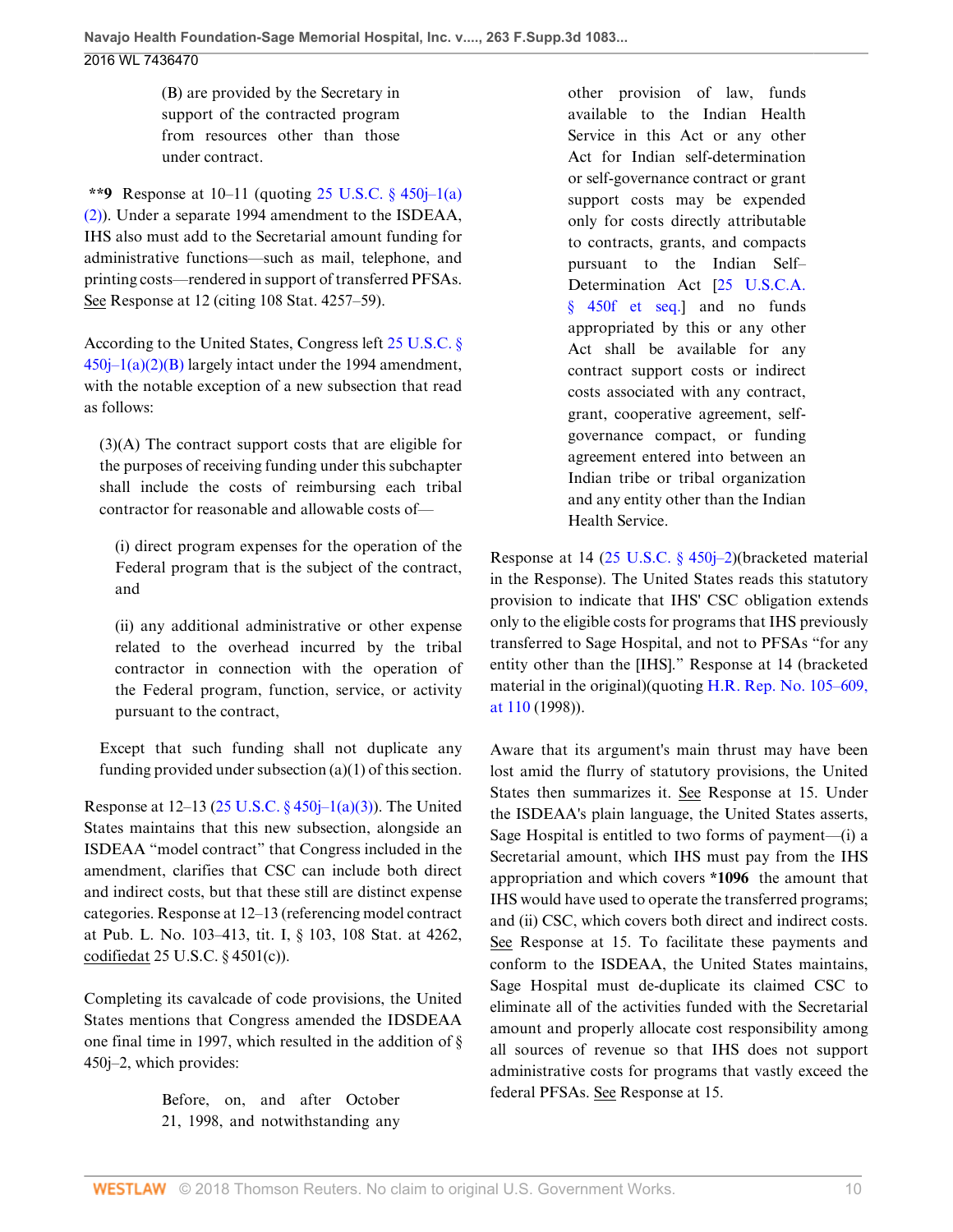#### **a. Duplication.**

**\*\*10** Building off of the foregoing statutory framework, the United States reverses the order of filings in the case to first address Sage Hospital's Duplication MSJ. See Response at 15–26. The United States reminds the Court that the ISDEAA authorizes CSC funding to cover only the reasonable costs of activities that both (i) "must be carried on ... to ensure compliance with the terms of the contract and prudent management" of the federal PFSAs; and (ii) must be activities that IHS does not normally operate using the Secretarial amount. See Response at 15–16 (quoting [25 U.S.C. § 450j–1\(a\)\(2\)\(A\)-\(B\)\)](http://www.westlaw.com/Link/Document/FullText?findType=L&pubNum=1000546&cite=25USCAS450J-1&originatingDoc=I4a89a3f0c8e111e6b27be1b44e7e7e5b&refType=LQ&originationContext=document&vr=3.0&rs=cblt1.0&transitionType=DocumentItem&contextData=(sc.UserEnteredCitation)). Fixating on the statute's repeated use of the word "must" and what they call "the fact that level of effort required to perform ... Federal PFSAs is coterminous with the Secretarial amount," the United States argues that any expenditures which Sage Hospital incurred above the Secretarial amount are discretionary and not eligible for CSC. Response at 17. The United States insists that, read together with the subsection that follows it, [25 U.S.C.](http://www.westlaw.com/Link/Document/FullText?findType=L&pubNum=1000546&cite=25USCAS450J-1&originatingDoc=I4a89a3f0c8e111e6b27be1b44e7e7e5b&refType=LQ&originationContext=document&vr=3.0&rs=cblt1.0&transitionType=DocumentItem&contextData=(sc.UserEnteredCitation))  $§$  450 $j-1(a)(2)$  also reinforces yet again the distinction between the Secretarial amount and CSC, and forbids funding duplication. See Response at 18.

Seemingly still smarting at the harsh language in Sage Hospital's MSJ, see Duplication MSJ at 17–21, the United States turns the tables and attacks Sage Hospital's approach to duplication as unreasonable and implausible. See Response at 18–19. It accuses Sage Hospital of "selectively quoting" and ignoring "large swaths of the relevant statutory text" to arrive at its contorted interpretation that "duplication" is avoided when the agency is given full credit for the amount of dollars it provided in the Secretarial amount for any particular function. Response at 18–19 (referring to Duplication MSJ at 17). The United States argues that Sage Hospital seeks to expand the Secretarial amount by craftily classifying all of its incremental expenditures on Secretarial-amount activities as CSC. See Response at 20. Had Sage Hospital found IHS funding insufficient to cover the PFSAs under the Secretarial amount, the United States asserts, Sage Hospital had statutory authority to discontinue services once the Secretarial amount had been exhausted. See Response at 21. Instead, the United States maintains, Sage Hospital continued to provide services after the Secretarial amount had been depleted and now seeks to befog the crystal clear text of [25 U.S.C. § 450j–](http://www.westlaw.com/Link/Document/FullText?findType=L&pubNum=1000546&cite=25USCAS450J-1&originatingDoc=I4a89a3f0c8e111e6b27be1b44e7e7e5b&refType=LQ&originationContext=document&vr=3.0&rs=cblt1.0&transitionType=DocumentItem&contextData=(sc.UserEnteredCitation))

 $1(a)(1)$  to suggest that IHS should use CSC to fill the gap. See Response at 22.

According to the United States, neither snippets of legislative history nor the canon of Indian deference can rescue Sage Hospital's interpretation when it so manifestly defies the statutory text's plain meaning.  $^{22}$  $^{22}$  $^{22}$  See Response at 22. The United States contends that this general principle of interpretation especially is true with **\*1097** respect to the MSJ, as the legislative history upon which Sage Hospital relies is unrepresentative and unattached to the version of the ISDEAA that eventually passed Congress. See Response at 23–24 (indicating that Sage Hospital cites to [S. Rep. No. 103–374](http://www.westlaw.com/Link/Document/FullText?findType=Y&serNum=0104640955&pubNum=0001503&originatingDoc=I4a89a3f0c8e111e6b27be1b44e7e7e5b&refType=TV&originationContext=document&vr=3.0&rs=cblt1.0&transitionType=DocumentItem&contextData=(sc.UserEnteredCitation)) but that Congress passed the House version of the bill). The United States contends that a fuller legislative history shows that Congress expressly contemplated the types of activities that CSC should cover and expressed concern that the Secretarial amount and not CSC should fund PFSAs which IHS does. See Response at 24–25.

The United States finally shifts topic, if not tone, insisting that all of Sage Hospital's assertions that IHS took actions inconsistent with the language of the ISDEAA are off base. See Response at 25. IHS CSC Policy, according to the United States, is replete with guidance consistent with the plain language of the statute, whether the guidance covers evaluation of direct costs for duplication or identification of activities that are funded in the Secretarial amount and therefore are not eligible for CSC funding. See Response at 25.

#### **b. Allocation.**

**\*\*11** Because the ISDEAA, according to the United States, authorizes CSC funding only to cover the reasonable costs of unique activities that the Secretarial amount does not cover, and that must be done for contract compliance and prudent management of the Federal PFSAs, this distinction means that costs must be allocated proportionally among the various revenue streams that supply a tribe or tribal organization's operating budget so that IHS is not saddled with all the overhead costs attached to the ISDEAA contract while third parties free ride. See Response at 27. The United States avers that this cost allocation inheres to the statutory definition of CSC, see Response at 27, and that the United States District Court for the District of Columbia confirmed this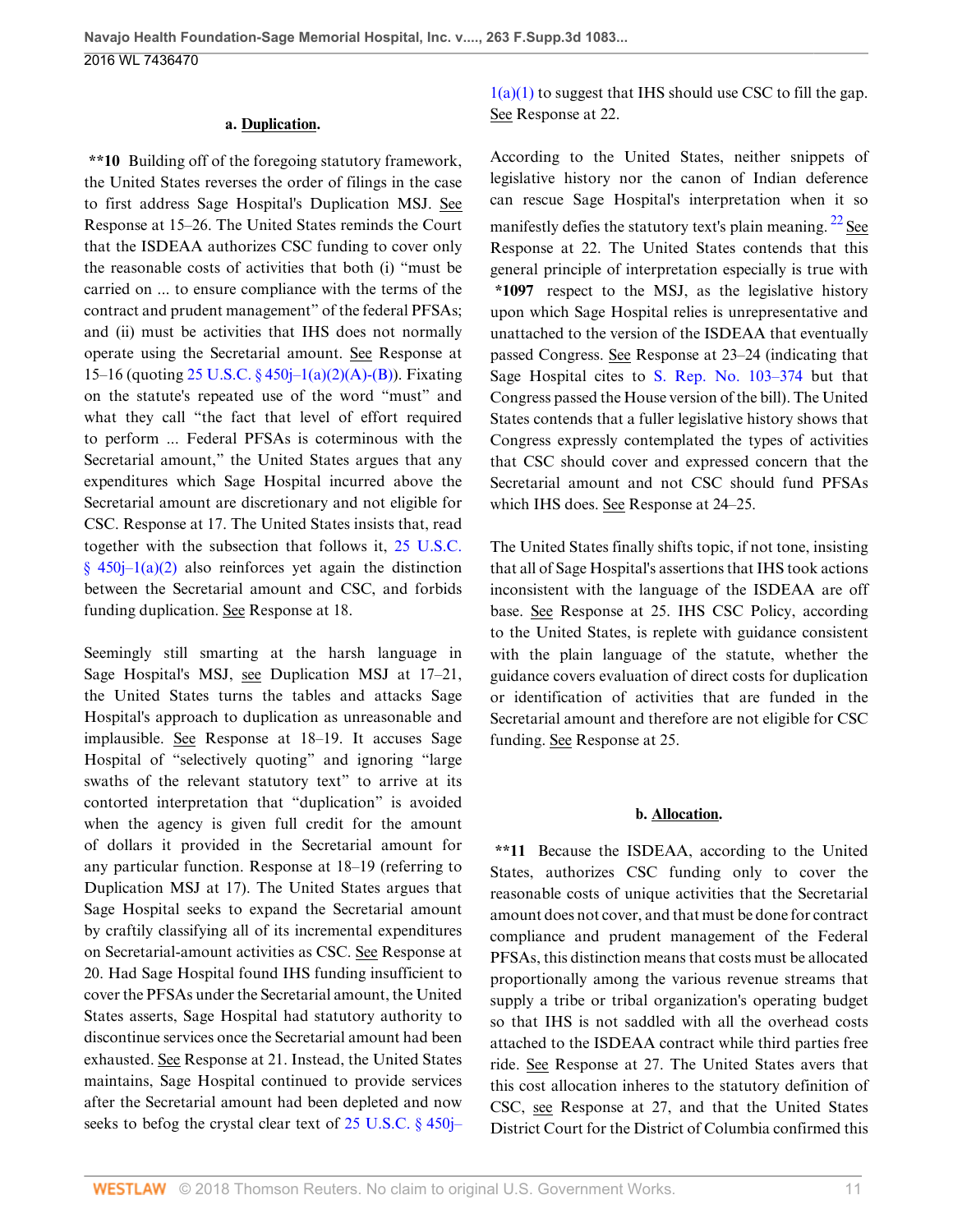inherency when it decided Tunica-Biloxi Tribe of La. v. [United States, 577 F.Supp.2d 382 \(D.D.C. 2008\)\(](http://www.westlaw.com/Link/Document/FullText?findType=Y&serNum=2017106297&pubNum=0004637&originatingDoc=I4a89a3f0c8e111e6b27be1b44e7e7e5b&refType=RP&originationContext=document&vr=3.0&rs=cblt1.0&transitionType=DocumentItem&contextData=(sc.UserEnteredCitation))Walton, J.), in which it held that the ISDEAA "prevents the IHS from paying more than its *pro rata* share of the indirect costs incurred by contracting tribes and tribal organizations," Response at 28 (quoting [Tunica–Biloxi](http://www.westlaw.com/Link/Document/FullText?findType=Y&serNum=2017106297&pubNum=0004637&originatingDoc=I4a89a3f0c8e111e6b27be1b44e7e7e5b&refType=RP&fi=co_pp_sp_4637_418&originationContext=document&vr=3.0&rs=cblt1.0&transitionType=DocumentItem&contextData=(sc.UserEnteredCitation)#co_pp_sp_4637_418) [Tribe of La. v. United States, 577 F.Supp.2d at 418](http://www.westlaw.com/Link/Document/FullText?findType=Y&serNum=2017106297&pubNum=0004637&originatingDoc=I4a89a3f0c8e111e6b27be1b44e7e7e5b&refType=RP&fi=co_pp_sp_4637_418&originationContext=document&vr=3.0&rs=cblt1.0&transitionType=DocumentItem&contextData=(sc.UserEnteredCitation)#co_pp_sp_4637_418)).

The United States argues that the court's reasoning in [Tunica–Biloxi Tribe of La. v. United States](http://www.westlaw.com/Link/Document/FullText?findType=Y&serNum=2017106297&pubNum=0004637&originatingDoc=I4a89a3f0c8e111e6b27be1b44e7e7e5b&refType=RP&originationContext=document&vr=3.0&rs=cblt1.0&transitionType=DocumentItem&contextData=(sc.UserEnteredCitation)) applies to this case even though the fact pattern is slightly different, and that the Court also should come to the same conclusion that [25 U.S.C. § 450j–2](http://www.westlaw.com/Link/Document/FullText?findType=L&pubNum=1000546&cite=25USCAS450J-2&originatingDoc=I4a89a3f0c8e111e6b27be1b44e7e7e5b&refType=LQ&originationContext=document&vr=3.0&rs=cblt1.0&transitionType=DocumentItem&contextData=(sc.UserEnteredCitation)) "requires an equitable distribution of a contractor's administrative costs and bars shifting costs to IHS that are not allocable to the Federal PFSAs funded by the Secretarial amount." Response at 28. The United States recounts how Sage Hospital repeatedly in the past proposed that IHS calculate Sage Hospital's CSC using ratios to allocate its administrative costs, consistent with OMB cost principles. <sup>[23](#page-72-3)</sup> See \*1098 Response at 29 (referencing OMB Circular A–87, which the United States appends to the Response at A48–49).

According to the United States, Sage Hospital's change of heart on the issue is inconsistent with the ISDEAA definition of "Secretarial amount" in three ways. Response at 31–36. First, according to Sage Hospital, 25 U.S.C. §  $450j-1(a)(1)$ 's plain language limits the Secretarial amount to appropriated funds; that is to say, according to Sage Hospital, the ISDEAA does not require that the funding which Sage Hospital receives will fund the level of services that the Tribe wishes to provide. See Response at 33. Second, according to Sage Hospital, Sage Hospital's contract with IHS nowhere contains a provision compelling IHS to pay for third-party collections as part of the Secretarial amount. See Response at 34. Third, according to Sage Hospital, IHS' practice of sometimes supplementing CSC based on third-party revenues is because of its obligations under the IHCIA, 90 Stat. 1400, and the Social Security Act, 49 Stat. 620, not under the ISDEAA. See Response at 35.

The United States concludes its Response with an assertion that [Pyramid Lake Paiute Tribe v. Burwell, 70](http://www.westlaw.com/Link/Document/FullText?findType=Y&serNum=2034540326&pubNum=0007903&originatingDoc=I4a89a3f0c8e111e6b27be1b44e7e7e5b&refType=RP&originationContext=document&vr=3.0&rs=cblt1.0&transitionType=DocumentItem&contextData=(sc.UserEnteredCitation)) [F.Supp.3d 534 \(D.D.C.\)\(](http://www.westlaw.com/Link/Document/FullText?findType=Y&serNum=2034540326&pubNum=0007903&originatingDoc=I4a89a3f0c8e111e6b27be1b44e7e7e5b&refType=RP&originationContext=document&vr=3.0&rs=cblt1.0&transitionType=DocumentItem&contextData=(sc.UserEnteredCitation))"[Pyramid Lake"](http://www.westlaw.com/Link/Document/FullText?findType=Y&serNum=2034540326&originatingDoc=I4a89a3f0c8e111e6b27be1b44e7e7e5b&refType=RP&originationContext=document&vr=3.0&rs=cblt1.0&transitionType=DocumentItem&contextData=(sc.UserEnteredCitation)))—which Sage Hospital says rejected IHS' position concerning whether the ISDEAA's reach extends to programs that third-party revenues support—is not dispositive. See Response at 36. According to the United States, [Pyramid Lake](http://www.westlaw.com/Link/Document/FullText?findType=Y&serNum=2034540326&originatingDoc=I4a89a3f0c8e111e6b27be1b44e7e7e5b&refType=RP&originationContext=document&vr=3.0&rs=cblt1.0&transitionType=DocumentItem&contextData=(sc.UserEnteredCitation)) was distinguishable from the present case in many ways. See Response at 37–38. [Pyramid Lake](http://www.westlaw.com/Link/Document/FullText?findType=Y&serNum=2034540326&originatingDoc=I4a89a3f0c8e111e6b27be1b44e7e7e5b&refType=RP&originationContext=document&vr=3.0&rs=cblt1.0&transitionType=DocumentItem&contextData=(sc.UserEnteredCitation)) involved the transfer of a program to a Tribe that, the United States says, "in its operation of the program, IHS partially funded with third-party revenues IHS collected from the operation of a *separate* program that was not the subject of the transfer." Response at 37. [Pyramid Lake](http://www.westlaw.com/Link/Document/FullText?findType=Y&serNum=2034540326&originatingDoc=I4a89a3f0c8e111e6b27be1b44e7e7e5b&refType=RP&originationContext=document&vr=3.0&rs=cblt1.0&transitionType=DocumentItem&contextData=(sc.UserEnteredCitation)), the United States asserts, also centered on resources available to IHS, whereas this case revolves around funds that Sage Hospital generated from its own efforts to collect from third-party payers. See Response at 37. Last, the United States gingerly insists that the District Court for the District of Columbia confused the issues in the case before it, conflating two separate assertions the United States had made and then compounding this error by focusing on the less-developed one. See Response at 37.

# **4. Reply on the Issue of Allocation.**

**\*\*12** Sage Hospital indicates that it wishes to "return to basics" in its Reply to the Allocation MSJ. Plaintiff's Reply Memorandum in Support of Motion for Partial Summary Judgment on the Issue of Allocation at 1, filed September 12, 2016 (Doc. 235)("Allocation Reply"). Sage Hospital first insists that all IHS programs are contractible under the ISDEAA, because they benefit American Indians qua American Indians. See Allocation Reply at 2 (citing  $25 \text{ U.S.C. }$  §  $450f(a)(1)(E)$ ). Whenever a Tribe contracts with IHS, Sage Hospital maintains, the ISDEAA obliges it to transfer to the Tribe the Secretarial amount, i.e., "an amount of funds that is 'not ... less than [the amount] the appropriate Secretary would have otherwise provided for the operation of the programs or portions thereof' being contracted." Allocation Reply at 2 (quoting  $25$  U.S.C. §  $450j-1(a)(1)$ ) and adding the bracketed material). On the ISDEAA's face, Sage Hospital insists, the source of funding that IHS uses to operate its programs—or otherwise **\*1099** would have used to provide them—is irrelevant. See Allocation Reply at 2.

According to Sage Hospital, the United States' entire opposition in its Response boils down to an assertion that the "only monies the Secretary 'otherwise provide[s]' to operate the agency's programs, and thus the only monies she must therefore transfer to a contracting Tribe, are 'appropriated' funds." Allocation Reply at 2–3 (quoting 25 U.S.C. §  $450j-1(a)(1)$ . Sage Hospital argues that this assertion flies in the face of both HHS practice and the ISDEAA. See Allocation Reply at 2–3. For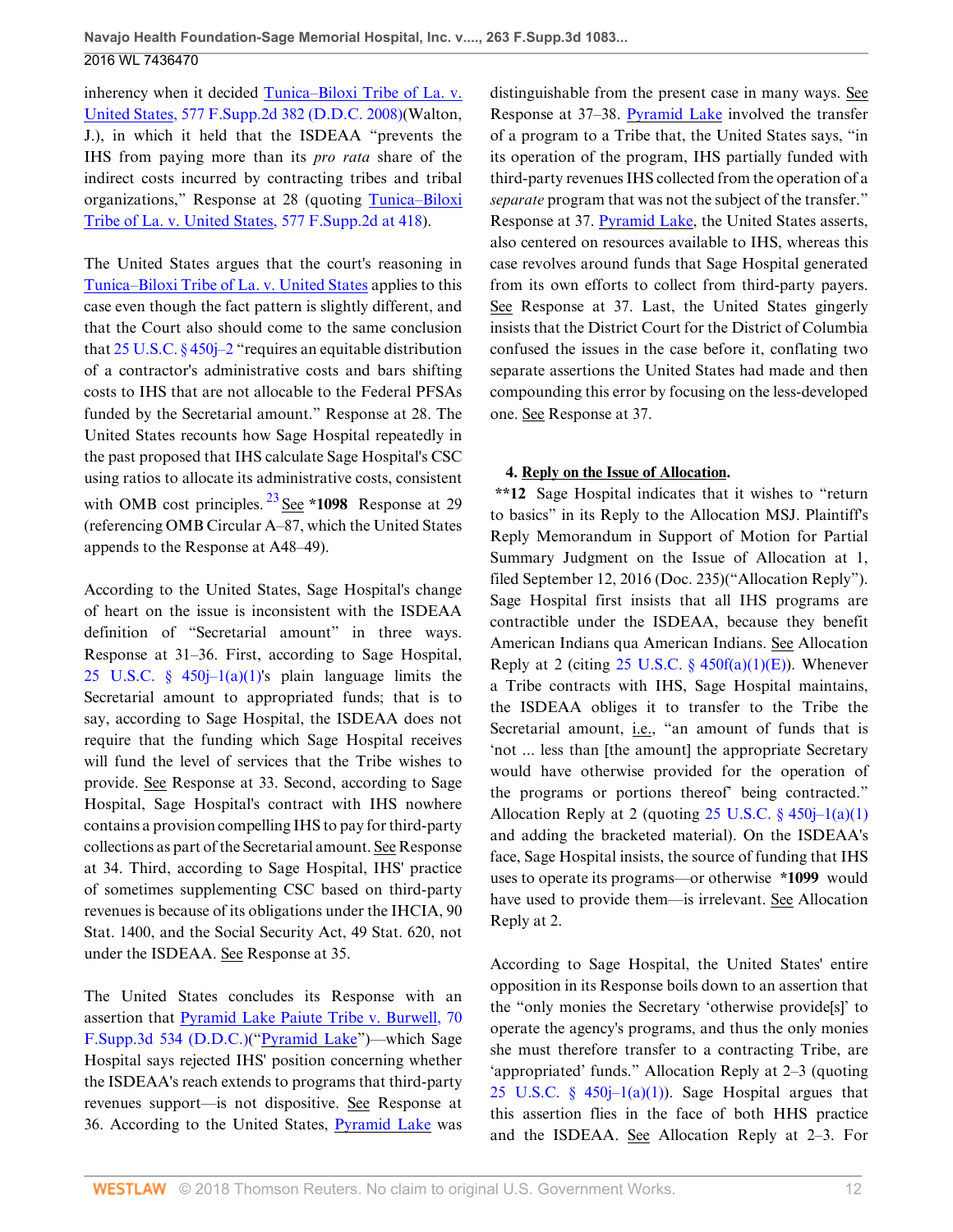one thing, Sage Hospital maintains, the HHS Secretary routinely collects and spends third-party revenues to operate IHS programs. See Allocation Reply at 3. For another thing, Sage Hospital contends, [25 U.S.C. § 450j–](http://www.westlaw.com/Link/Document/FullText?findType=L&pubNum=1000546&cite=25USCAS450J-1&originatingDoc=I4a89a3f0c8e111e6b27be1b44e7e7e5b&refType=LQ&originationContext=document&vr=3.0&rs=cblt1.0&transitionType=DocumentItem&contextData=(sc.UserEnteredCitation))  $1(a)(1)$  says that IHS funding "shall not be less than the appropriate Secretary would have otherwise provided for the operation of the program...." See Allocation Reply at 3 (quoting  $25$  U.S.C. §  $450j-1(a)(1)$ ). Sage Hospital notes that the statute does not say that IHS funding "shall not be less than the appropriate Secretary would have otherwise provided from appropriated funds for the operation of the programs...." See Allocation Reply at 3 (emphasis in original). Nor, Sage Hospital maintains, does the ISDEAA's contracting section refer to the Secretary contracting "programs or portions thereof funded with appropriated dollars." See Allocation Reply at 3 (citing  $25 \text{ U.S.C. }$  §  $450f(a)(1)$ )(emphasis in original). Sage Hospital argues that nothing whatsoever in the ISDEAA support's the government's assertions that (i) it does not cover programs funded with both appropriated and non-appropriated dollars; or that (ii) it is not required to pay CSC for the portion of a contractor's program that is funded with third-party revenues. See Allocation Reply at 3–4.

Sage Hospital says that the United States scours case law in a vain attempt to buttress their feeble statutory arguments. See Allocation Reply at 4–6. According to Sage Hospital, the court in [Ramah Navajo Sch. Bd., Inc.](http://www.westlaw.com/Link/Document/FullText?findType=Y&serNum=1999138600&pubNum=0004637&originatingDoc=I4a89a3f0c8e111e6b27be1b44e7e7e5b&refType=RP&originationContext=document&vr=3.0&rs=cblt1.0&transitionType=DocumentItem&contextData=(sc.UserEnteredCitation)) [v. Babbitt, 50 F.Supp.2d 1091 \(D.N.M. 1999\)\(](http://www.westlaw.com/Link/Document/FullText?findType=Y&serNum=1999138600&pubNum=0004637&originatingDoc=I4a89a3f0c8e111e6b27be1b44e7e7e5b&refType=RP&originationContext=document&vr=3.0&rs=cblt1.0&transitionType=DocumentItem&contextData=(sc.UserEnteredCitation))Hansen, J.) never even addressed the statutory status of appropriated dollars vs. non-appropriated dollars. See Allocation Reply at 4. The court in [Ramah Navajo Chapter v. Lujan, 112](http://www.westlaw.com/Link/Document/FullText?findType=Y&serNum=1997106222&pubNum=0000506&originatingDoc=I4a89a3f0c8e111e6b27be1b44e7e7e5b&refType=RP&originationContext=document&vr=3.0&rs=cblt1.0&transitionType=DocumentItem&contextData=(sc.UserEnteredCitation)) [F.3d 1455 \(10th Cir. 1997\),](http://www.westlaw.com/Link/Document/FullText?findType=Y&serNum=1997106222&pubNum=0000506&originatingDoc=I4a89a3f0c8e111e6b27be1b44e7e7e5b&refType=RP&originationContext=document&vr=3.0&rs=cblt1.0&transitionType=DocumentItem&contextData=(sc.UserEnteredCitation)) Sage Hospital asserts, the United States Court of Appeals for the Tenth Circuit dealt with whether IHS could be compelled to fund indirect cost associated with a separate agency's operations, i.e., costs not associated with IHS programs. See Allocation Reply at 5. The court in [Tunica–Biloxi Tribe of La. v. United](http://www.westlaw.com/Link/Document/FullText?findType=Y&serNum=2017106297&pubNum=0004637&originatingDoc=I4a89a3f0c8e111e6b27be1b44e7e7e5b&refType=RP&originationContext=document&vr=3.0&rs=cblt1.0&transitionType=DocumentItem&contextData=(sc.UserEnteredCitation)) [States, 577 F.Supp.2d 382 \(D.D.C. 2008\)](http://www.westlaw.com/Link/Document/FullText?findType=Y&serNum=2017106297&pubNum=0004637&originatingDoc=I4a89a3f0c8e111e6b27be1b44e7e7e5b&refType=RP&originationContext=document&vr=3.0&rs=cblt1.0&transitionType=DocumentItem&contextData=(sc.UserEnteredCitation)), Sage Hospital maintains, concluded that the Tunica rate adjustment claim against IHS was barred because [25 U.S.C. §](http://www.westlaw.com/Link/Document/FullText?findType=L&pubNum=1000546&cite=25USCAS450J-2&originatingDoc=I4a89a3f0c8e111e6b27be1b44e7e7e5b&refType=LQ&originationContext=document&vr=3.0&rs=cblt1.0&transitionType=DocumentItem&contextData=(sc.UserEnteredCitation)) [450j–2](http://www.westlaw.com/Link/Document/FullText?findType=L&pubNum=1000546&cite=25USCAS450J-2&originatingDoc=I4a89a3f0c8e111e6b27be1b44e7e7e5b&refType=LQ&originationContext=document&vr=3.0&rs=cblt1.0&transitionType=DocumentItem&contextData=(sc.UserEnteredCitation)) "explicitly prohibits the funding of indirect costs 'associated with' non-IHS entities." Allocation Reply at 5–6 (quoting [Tunica–Biloxi Tribe of La. v. United States](http://www.westlaw.com/Link/Document/FullText?findType=Y&serNum=2017106297&pubNum=0004637&originatingDoc=I4a89a3f0c8e111e6b27be1b44e7e7e5b&refType=RP&fi=co_pp_sp_4637_418&originationContext=document&vr=3.0&rs=cblt1.0&transitionType=DocumentItem&contextData=(sc.UserEnteredCitation)#co_pp_sp_4637_418) [at 418\)](http://www.westlaw.com/Link/Document/FullText?findType=Y&serNum=2017106297&pubNum=0004637&originatingDoc=I4a89a3f0c8e111e6b27be1b44e7e7e5b&refType=RP&fi=co_pp_sp_4637_418&originationContext=document&vr=3.0&rs=cblt1.0&transitionType=DocumentItem&contextData=(sc.UserEnteredCitation)#co_pp_sp_4637_418).

Sage Hospital finds it baffling that the United States even would marshal such cases to support its argument. See Allocation Reply at 5–7. Even cast into their most positive light, Sage Hospital insists that the cases are irrelevant. See Allocation Reply at 6. Looked at more critically, Sage Hospital contends that [Ramah Navajo Chapter v. Lujan](http://www.westlaw.com/Link/Document/FullText?findType=Y&serNum=1997106222&pubNum=0000506&originatingDoc=I4a89a3f0c8e111e6b27be1b44e7e7e5b&refType=RP&originationContext=document&vr=3.0&rs=cblt1.0&transitionType=DocumentItem&contextData=(sc.UserEnteredCitation)) sabotages the United States' own argument. After all, Sage Hospital notes, in that case the Tenth Circuit did spare HHS from any responsibility to pay for indirect costs associated with another agency's operations, but it also disserted on the HHS Secretary's responsibility to pay the full indirect costs associated with operating her own agency's contracts. See Allocation Reply at 5–7.

**\*\*13 \*1100** Nor can Sage Hospital comprehend how the United States believes that its other arguments hold water. See Allocation Reply at 7–8. Sage Hospital admits that it previously used IHS' preferred allocation algorithm, but only on what it asserts was an erroneous instruction from IHS to use it. See Allocation Reply at 7. Sage Hospital does not have an indirect cost rate, so Sage Hospital maintains that the United States barks up the wrong tree when it insists that rules controlling the issuance of indirect costs rates require an allocation among funding sources. See Allocation Reply at 8. Sage Hospital's position might appear "not reasonable" to the United States, but Sage Hospital reiterates that it merely adheres to the ISDEAA's plain language. See Allocation Reply at 8. Sage Hospital collected funding from thirdparty payers itself rather than routing the third-party funding through IHS, but that observation, Sage Hospital insists, misses the point, which is that CSC is due for the reasonable and necessary costs of carrying out Sage Hospital's contract with IHS. See Allocation Reply at 9. Statutes other than the ISDEAA certainly address program income in the form of third-party revenue, Sage Hospital readily concedes, but the question before the Court is what the ISDEAA—not sundry other laws demands of IHS. See Allocation Reply at 10.

Last, Sage Hospital resists the United States' attempts to marginalize [Pyramid Lake.](http://www.westlaw.com/Link/Document/FullText?findType=Y&serNum=2034540326&originatingDoc=I4a89a3f0c8e111e6b27be1b44e7e7e5b&refType=RP&originationContext=document&vr=3.0&rs=cblt1.0&transitionType=DocumentItem&contextData=(sc.UserEnteredCitation)) Sage Hospital is shocked at the alleged impudence the United States shows when it suggests that the lawyers in [Pyramid Lake](http://www.westlaw.com/Link/Document/FullText?findType=Y&serNum=2034540326&originatingDoc=I4a89a3f0c8e111e6b27be1b44e7e7e5b&refType=RP&originationContext=document&vr=3.0&rs=cblt1.0&transitionType=DocumentItem&contextData=(sc.UserEnteredCitation)) poorly briefed it and that the United States District Court for the District of Columbia poorly understood it. See Allocation Reply at 11. In reality, Sage Hospital argues, the United States is the one who misunderstands [Pyramid Lake](http://www.westlaw.com/Link/Document/FullText?findType=Y&serNum=2034540326&originatingDoc=I4a89a3f0c8e111e6b27be1b44e7e7e5b&refType=RP&originationContext=document&vr=3.0&rs=cblt1.0&transitionType=DocumentItem&contextData=(sc.UserEnteredCitation)). See Allocation Reply at That case, as Sage Hospital sees it, clearly "concerned the contractibility of an IHS program funded with non-appropriated dollars." Allocation Reply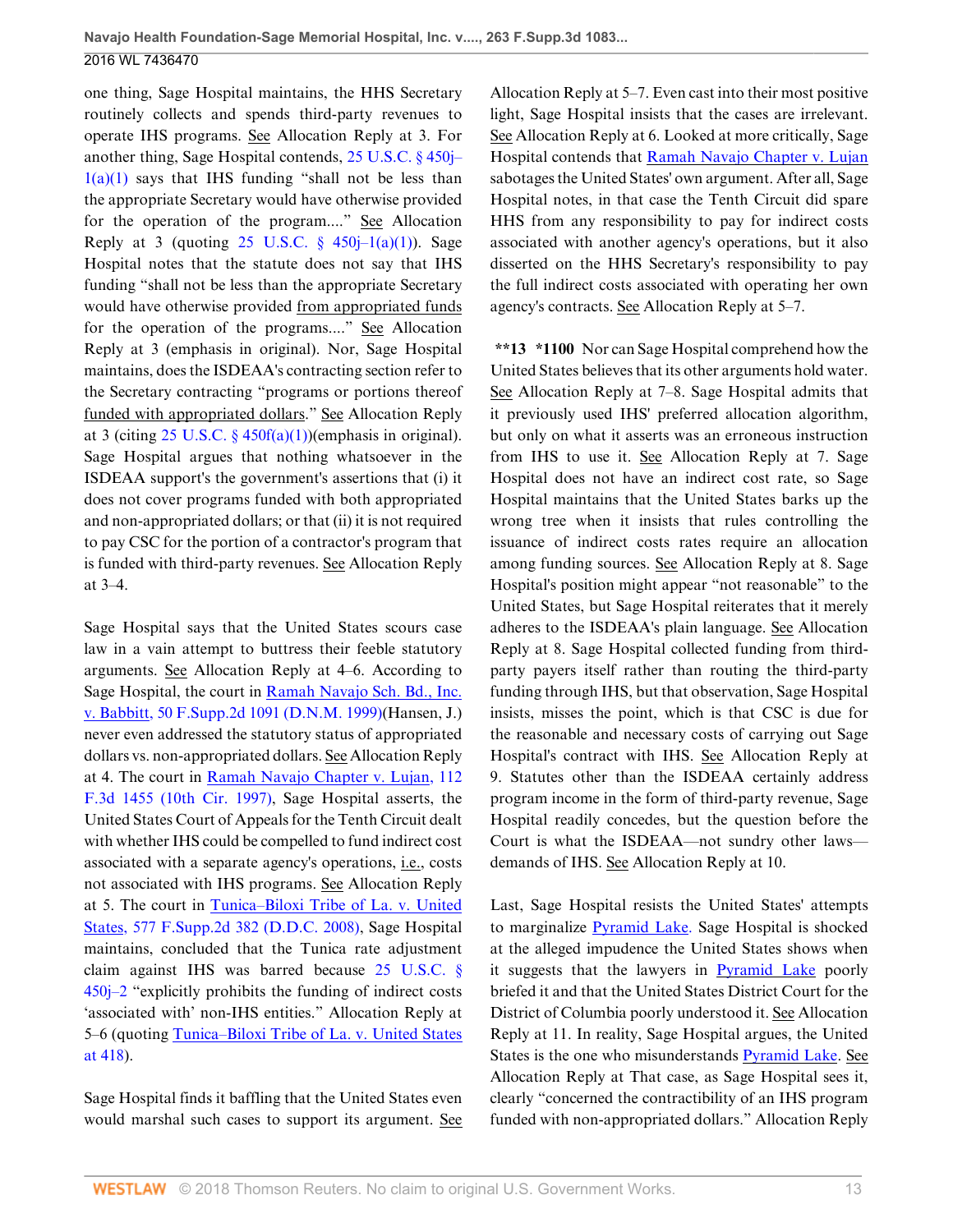at 11. Similar to the situation in this case, Sage Hospital contends, IHS argues in [Pyramid Lake](http://www.westlaw.com/Link/Document/FullText?findType=Y&serNum=2034540326&originatingDoc=I4a89a3f0c8e111e6b27be1b44e7e7e5b&refType=RP&originationContext=document&vr=3.0&rs=cblt1.0&transitionType=DocumentItem&contextData=(sc.UserEnteredCitation)) that the funds' status as non-appropriated funds placed these funds outside the ISDEAA's scope. See Allocation Reply at 11. Judge Cooper, according to Sage Hospital, properly rejected that assertion, holding that:

> the applicable funding level for a contract proposal under [sections](http://www.westlaw.com/Link/Document/FullText?findType=L&pubNum=1000546&cite=25USCAS450F&originatingDoc=I4a89a3f0c8e111e6b27be1b44e7e7e5b&refType=LQ&originationContext=document&vr=3.0&rs=cblt1.0&transitionType=DocumentItem&contextData=(sc.UserEnteredCitation))  $450f(a)(2)(D)$  and  $450f[-11(a)(1)$  is determined based on what the Secretary otherwise would have spent, *not on the source of the funds the Secretary uses.* If the Secretary chooses to augment its spending on a program with other funds available to her, nothing in the Act permits her to deduct those amounts from the tribe's funding under an otherwise acceptable ISDEAA contract.

Allocation Reply at 11–12 (quoting [Pyramid Lake, 70](http://www.westlaw.com/Link/Document/FullText?findType=Y&serNum=2034540326&pubNum=0007903&originatingDoc=I4a89a3f0c8e111e6b27be1b44e7e7e5b&refType=RP&fi=co_pp_sp_7903_544&originationContext=document&vr=3.0&rs=cblt1.0&transitionType=DocumentItem&contextData=(sc.UserEnteredCitation)#co_pp_sp_7903_544) [F.Supp.3d at 544](http://www.westlaw.com/Link/Document/FullText?findType=Y&serNum=2034540326&pubNum=0007903&originatingDoc=I4a89a3f0c8e111e6b27be1b44e7e7e5b&refType=RP&fi=co_pp_sp_7903_544&originationContext=document&vr=3.0&rs=cblt1.0&transitionType=DocumentItem&contextData=(sc.UserEnteredCitation)#co_pp_sp_7903_544)) (bracketed material and emphasis added in the Allocation Reply). Far from some benighted ruling from the bench, Sage Hospital maintains, Judge Cooper's opinion skillfully spotlights the very issues at question in this case. See Allocation MSJ at 11–12.

# **5. Reply on the Issue of Duplication.**

Sage Hospital sallies forth against the United States' arguments without so much as an initial stutter-step in its Reply to the Duplication MSJ. See Plaintiff's Reply Memorandum in Support of Motion for Partial Summary Judgment on the Issue of Duplication at 1, filed September 12, 2016 (Doc. 236) ("Duplication Reply"). According to Sage Hospital, IHS' litigating position can be distilled into an assertion that CSC funding and Secretarial amount funding are "primarily distinguishable by the types of activities that they are intended to cover," and that the two categories of activities do not overlap at all. Duplication Reply at 1 (quoting Response at 2). The way that Sage Hospital sees it, three examples **\*1101** from IHS' own CSC Manual lay waste to this assertion. See Duplication Reply at 1–2.

First, Sage Hospital maintains, IHS itself incurs retirement costs, health insurance costs, facility costs, and training costs when it operates a given healthcare program. See Duplication Reply at 2. Depending on the program being contracted, all of these costs, according to Sage Hospital, may be contained in the Secretarial amount when IHS transfers the program to a tribal contractor. See Duplication Reply at 2 (citing Indian Health Manual ("I.H.M."), Part 6, Ch. 3, at 5–6). Yet, according to the I.H.M., Sage Hospital says, each of these costs also is eligible to be funded as "direct" CSC to a tribal contractor so long as there is no double payment of costs that are already being paid to the contractor as part of the Secretarial amount. Duplication Reply at 2 (citing I.H.M. 3–4). Until this litigation, Sage Hospital asserts, IHS' longstanding position clearly was that "[t]o the extent the budgeted Tribal costs are determined to be reasonable and necessary and these costs exceed the amounts the Agency provides for these costs in the Section 106(a) (1) [Secretarial] amount, the difference is allowed as a DCSC [direct contract support cost] requirement for the [programs] transferred." Duplication Reply at 2 (quoting I.H.M. 7)(bracketed material in Duplication Reply). Sage Hospital states that it is obvious that the CSC costs could not "exceed" the costs in the Secretarial amount if by law CSC is not available to pay for any category of cost contained in the Secretarial amount or to supplement any category of Secretarial amount funding. See Duplication Reply at 2.

**\*\*14** Second, Sage Hospital maintains, IHS incurs costs at the central, regional, and local levels for personnel, financial, records, and property management whenever it runs a health clinic. See Duplication Reply at 3. Likewise, according to Sage Hospital, IHS also incurs costs for data processing, rent, utilities, housekeeping, repairs, maintenance, and equipment. See Duplication Reply at 3. Because these costs are ones which IHS incurs in operating a program, Sage Hospital contends, the Secretarial amount often contains all of these costs when IHS turns over its program to a tribal contractor, yet all of these cost categories are allowable under indirect CSC costs. See Duplication Reply at 3.

Third, Sage Hospital argues, the I.H.M. provides a convenient formula for calculating a credit adjustment to the CSC that IHS will pay for overhead costs associated with IHS Area and Headquarters funds that are part of the Secretarial amount. See Duplication Reply at 3. According to Sage Hospital, the formula states that when the Area and central Headquarters overhead activities are transferred to a tribal contractor, twenty percent of the Area and Headquarters funding will be applied as a credit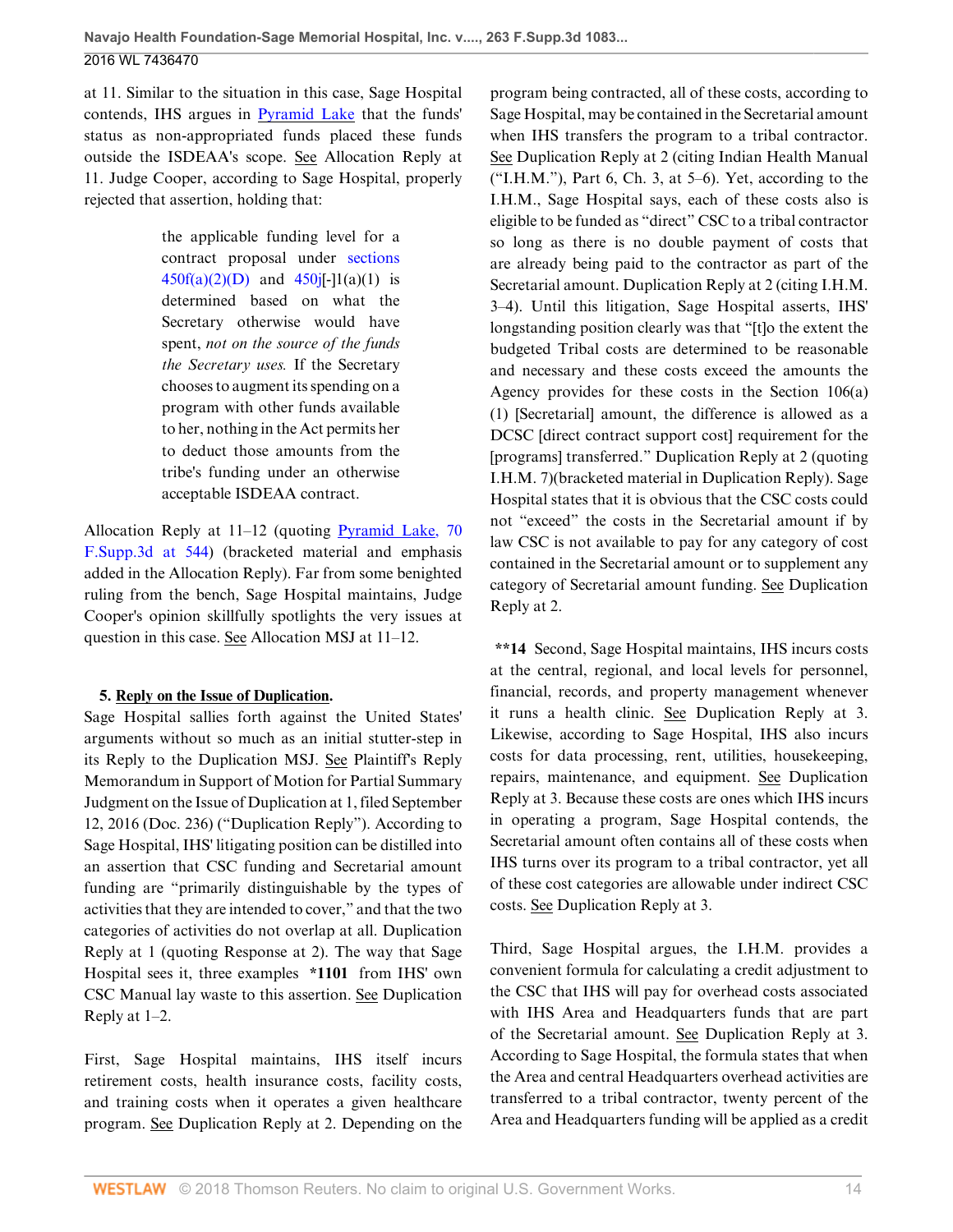against the amount of indirect CSC funding the Tribe will receive. See Duplication Reply at 3. Sage Hospital asserts that there would be no occasion for a credit adjustment from the Secretarial amount if the CSC funding were not covering some of the same cost categories that IHS funds with Secretarial amount dollars. See Duplication Reply at 4.

Were the foregoing examples insufficient to demonstrate how "extreme" IHS' positions are, Sage Hospital contends, the ISDEAA would erase all doubt. Duplication Reply at 4. Even though the ISDEAA specifically commands that the Secretarial amount shall include "supportive administrative functions," Sage Hospital insists that those very same categories of overhead also are identified in the ISDEAA's CSC provisions. Duplication Reply at 4 **\*1102** (quoting [25 U.S.C. § 450j–1\(a\)\)](http://www.westlaw.com/Link/Document/FullText?findType=L&pubNum=1000546&cite=25USCAS450J-1&originatingDoc=I4a89a3f0c8e111e6b27be1b44e7e7e5b&refType=LQ&originationContext=document&vr=3.0&rs=cblt1.0&transitionType=DocumentItem&contextData=(sc.UserEnteredCitation)). According to Sage Hospital, the two central funding provisions of the ISDEAA, one for the Secretarial amount and one for CSC, largely describe the same cost categories, not different cost categories. See Duplication Reply at 4– 5. Sage Hospital contends that the ISDEAA is particularly directive when it comes to indirect CSC, commanding that "[n]othing in this subsection shall be construed to authorize the Secretary to fund less than the full amount of need for indirect costs associated with a self-determination contract." Duplication Reply at 5 (quoting [25 U.S.C.](http://www.westlaw.com/Link/Document/FullText?findType=L&pubNum=1000546&cite=25USCAS450J-1&originatingDoc=I4a89a3f0c8e111e6b27be1b44e7e7e5b&refType=LQ&originationContext=document&vr=3.0&rs=cblt1.0&transitionType=DocumentItem&contextData=(sc.UserEnteredCitation)) [§ 450j–1\(d\)\(2\)](http://www.westlaw.com/Link/Document/FullText?findType=L&pubNum=1000546&cite=25USCAS450J-1&originatingDoc=I4a89a3f0c8e111e6b27be1b44e7e7e5b&refType=LQ&originationContext=document&vr=3.0&rs=cblt1.0&transitionType=DocumentItem&contextData=(sc.UserEnteredCitation))). No additional ISDEAA language, Sage Hospital maintains, adds exceptions to the subsection's commands. See Duplication Reply at 5. Indeed, as Sage Hospital sees it, it is precisely because the two types of funding overlap that the ISDEAA "no duplication" provision is even necessary, as it guards against any double payment by assuring that when computing the contractor's CSC requirement, the government receives a dollar-for-dollar credit for amounts already being paid as part of the Secretarial amount. See Duplication Reply at 5.

Sage Hospital then again purports to summarize the United States' argument, albeit in a way different than it did a few pages earlier. Compare Duplication Reply at 5, with Duplication Reply at 1. At this point in the Duplication Reply, Sage Hospital says that the United States really cares about eligibility for CSC funding as opposed to duplication of costs. See Duplication Reply at 5. In other words, as Sage Hospital puts it, "if a type of cost is included in the Secretarial amount, the government says, it is 'no longer eligible for CSC.' " Duplication Reply at 5 (quoting Response at 12). According to Sage Hospital,

this cramped view of 25 U.S.C.  $\S$  450j–1(a)(2) largely ignores subsection  $(a)(3)(A)$  and the relevant legislative history behind it. See Duplication Reply at 5–6.

**\*\*15** Sage Hospital insists that subsection (a)(3) (A) hamstrings the United States, because it is that provision, not subsection (a)(2), which actually defines eligible CSC. See Duplication Reply at 6. According to Sage Hospital, the United States "concoct[s]" a story that Congress enacted the 1994 ISDEAA amendments, including subsection  $(a)(3)(A)$ , simply to clarify that CSC can be accounted for as either direct or indirect costs, leaving subsection (a)(2) as the only relevant provision for determining the kinds of CSC costs that are due. Duplication Reply at 6. The fuller history of the amendment, according to Sage Hospital, is more complicated. See Duplication Reply at 6. After the 1988 ISDEAA amendments, as Sage Hospital recounts it, the only way a Tribe could secure funding for administrative functions housed in regional Area or centralized Headquarters offices was through CSC. See Duplication Reply at 6. According to Sage Hospital, once Congress in 1994 expanded the categories of costs that the HHS Secretary was required to turn over as a part of the Secretarial program amount—by amending subsection (a) (1) to include supportive administrative functions—this automatically raised the question whether the expansion of the Secretarial amount meant that administrative functions no longer would be eligible to be funded as CSC. See Duplication Reply at 7. Congress answered the question in the negative, according to Sage Hospital, adding subsection  $(a)(3)(A)$  precisely to make clear that administrative and other overhead would continue to be funded as eligible CSC even if the same category of costs was included in the Secretarial amount. See Duplication Reply at 7. Sage Hospital urges the Court not to let the United States persuade it to ignore such legislative history. See Duplication Reply at 8–9.

Sage Hospital brings the Reply to a close by summarizing what it says is the ISDEAA's plain meaning, viz. that "a given **\*1103** type of cost may be reimbursed by a combination of Secretarial funds *and* CSC funds, so long as no double payment occurs." Duplication Reply at 9 (emphasis in original). If the Court doubts that this truly is the statute's plain meaning, Sage Hospital argues, the ISDEAA's legislative history ought to put such doubt to flight. See Duplication Reply at 9–10. If even an inkling of doubt yet remains, the Court, Sage Hospital argues,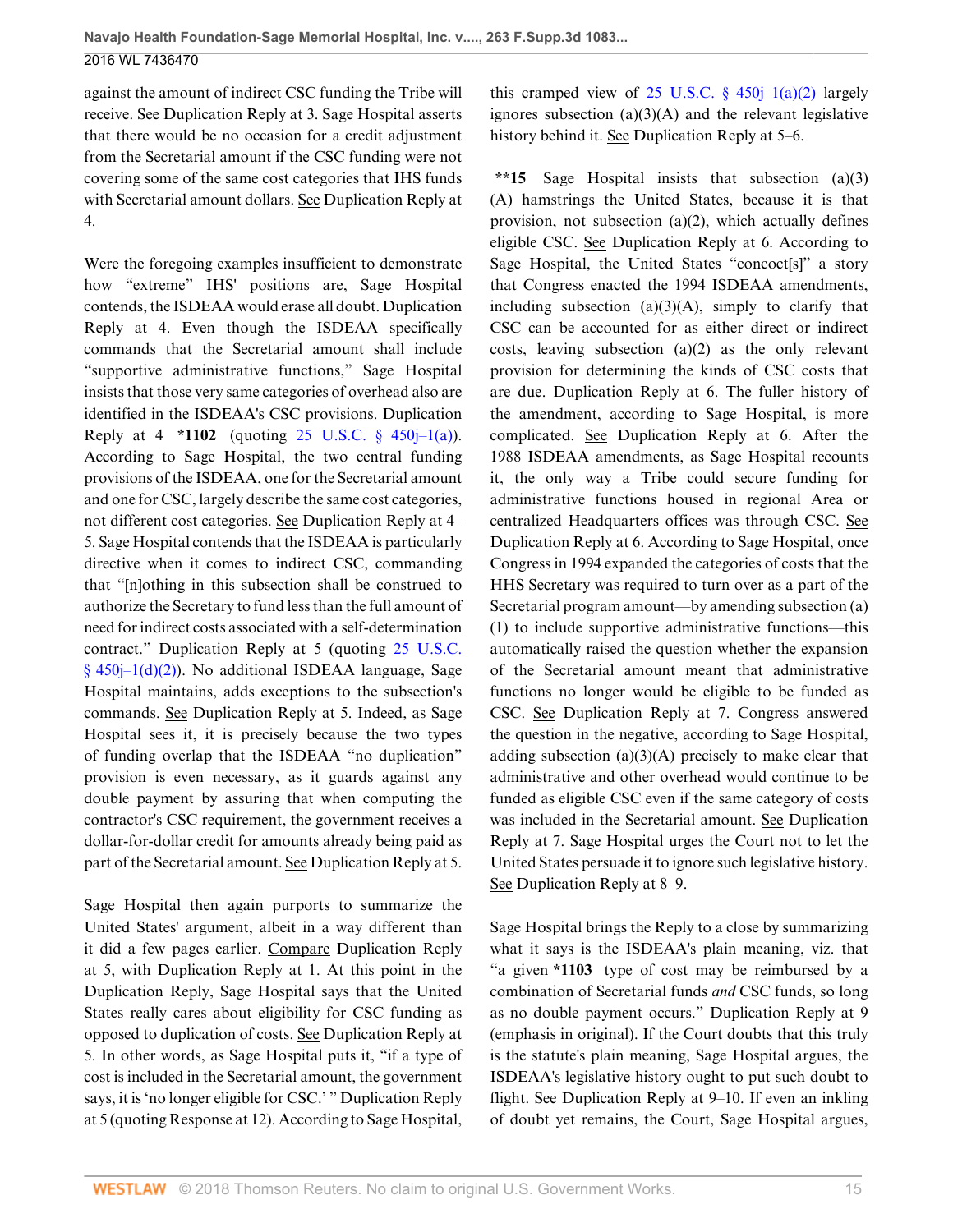ought to turn to the canon of Indian deference as the Tenth Circuit recently phrased it in [Ramah Navajo Chapter](http://www.westlaw.com/Link/Document/FullText?findType=Y&serNum=2025247005&pubNum=0000506&originatingDoc=I4a89a3f0c8e111e6b27be1b44e7e7e5b&refType=RP&originationContext=document&vr=3.0&rs=cblt1.0&transitionType=DocumentItem&contextData=(sc.UserEnteredCitation)) [v. Salazar, 644 F.3d 1054 \(10th Cir. 2011\)](http://www.westlaw.com/Link/Document/FullText?findType=Y&serNum=2025247005&pubNum=0000506&originatingDoc=I4a89a3f0c8e111e6b27be1b44e7e7e5b&refType=RP&originationContext=document&vr=3.0&rs=cblt1.0&transitionType=DocumentItem&contextData=(sc.UserEnteredCitation)): "if the [Act] can reasonably be construed as the Tribe would have it construed, it must be construed that way." [644 F.3d at](http://www.westlaw.com/Link/Document/FullText?findType=Y&serNum=2025247005&pubNum=0000506&originatingDoc=I4a89a3f0c8e111e6b27be1b44e7e7e5b&refType=RP&fi=co_pp_sp_506_1062&originationContext=document&vr=3.0&rs=cblt1.0&transitionType=DocumentItem&contextData=(sc.UserEnteredCitation)#co_pp_sp_506_1062) [1062](http://www.westlaw.com/Link/Document/FullText?findType=Y&serNum=2025247005&pubNum=0000506&originatingDoc=I4a89a3f0c8e111e6b27be1b44e7e7e5b&refType=RP&fi=co_pp_sp_506_1062&originationContext=document&vr=3.0&rs=cblt1.0&transitionType=DocumentItem&contextData=(sc.UserEnteredCitation)#co_pp_sp_506_1062) (quoting [Ramah Navajo Chapter v. Lujan, 112 F.3d](http://www.westlaw.com/Link/Document/FullText?findType=Y&serNum=1997106222&pubNum=0000506&originatingDoc=I4a89a3f0c8e111e6b27be1b44e7e7e5b&refType=RP&fi=co_pp_sp_506_1462&originationContext=document&vr=3.0&rs=cblt1.0&transitionType=DocumentItem&contextData=(sc.UserEnteredCitation)#co_pp_sp_506_1462) [at 1462\)](http://www.westlaw.com/Link/Document/FullText?findType=Y&serNum=1997106222&pubNum=0000506&originatingDoc=I4a89a3f0c8e111e6b27be1b44e7e7e5b&refType=RP&fi=co_pp_sp_506_1462&originationContext=document&vr=3.0&rs=cblt1.0&transitionType=DocumentItem&contextData=(sc.UserEnteredCitation)#co_pp_sp_506_1462).

# **6. The Hearing.**

The Court held a hearing on September 16, 2016. See Transcript of Hearing (taken September 16, 2016) ("Tr.").  $24$  The parties discussed the two motions for partial summary judgment in the reverse order in which they were filed, i.e. first discussing the Duplication MSJ and then the Allocation MSJ. The parties otherwise largely stuck to their briefing.

# **a. The Duplication MSJ.**

After Sage Hospital and the United States had argued other motions, the Court jumpstarted arguments over the Allocation MSJ and Duplication MSJ by asking Sage Hospital why it had split the issues into two separate motions. See Tr. at 24:9–13 (Court). Sage Hospital contended that the two motions raise different issues, with the allocation motion concerning proration and the duplication motion concerning offsets. See Tr. at 24:14–25:1 (Miller). Sage Hospital then walked through the fundamental differences between the two issues. See Tr. at 25:5–29:3 (Miller). Starting with the ISDEAA's passage, Sage Hospital noted that the statute originally did not even speak about CSC. See Tr. at 25:8–13 (Miller). According to Sage Hospital, Congress revisited the ISDEAA in 1987, because the lack of CSC to pay overhead costs was penalizing Tribes that undertook their own healthcare programs by taking a bite out of their programmatic budget. See Tr. at 25:13–26:17 (Miller). The ISDEAA amendments enacted the following year, Sage Hospital maintained, sought to lift the unintended penalty by adding CSC to the Secretarial amount. See Tr. at 26:17– 24 (Miller).

For six "long" and "unfortunate" years of negotiated rulemaking following the 1988 ISDEAA amendments, according to Sage Hospital, IHS failed to apprehend that Congress intended for it to interpret CSC liberally and pay full CSC. Tr. at 27:6–17 (Miller). Accordingly, in 1994, as Sage Hospital recounts it, Congress "c[a]me back with a vengeance," issuing the HHS Secretary two instructions. Tr. at 27:25–28:1 (Miller). First, according to Sage Hospital, Congress instructed HHS that the Secretarial amount should include everything that is not an inherently federal function, including all administrative functions that IHS handles at the regional or headquarters level See Tr. at 27:25–30:15 (Miller). The instruction presented some computational difficulties at the regional and headquarters levels, Sage Hospital said, because the same buckets of money at those levels funded multiple Tribes. See Tr. at 28:13–29.1 (Miller). Sage Hospital indicated, however, that "people of goodwill figure[d] it out," and added those amounts to Tribes' local operational and programmatic budgets under the Secretarial amount. Tr. at 28:13–29.1 (Miller). Second, according to Sage Hospital, Congress **\*1104** instructed HHS that CSC should include "the cost of reimbursing each tribal contractor for reasonable and allowable costs, for direct program expenses for the operation of the federal program, and any additional administrative or other expense related" to it. Tr. at 31:25–32:16 (Miller).

**\*\*16** Sage Hospital noted that the 1994 amendments created an apparent tension, expanding the CSC definition to cover administrative costs but simultaneously ordering that the HHS Secretary include administrative costs in the Secretarial amount. See Tr. at 32:17–33:4 (Miller). The superficial tension, Sage Hospital said, is resolved under the non-duplication provision in the amended ISDEAA. See Tr. at 33:4-7 (Miller). As an illustration of the non-duplication provision in action, Sage Hospital noted that most Tribes have administrative costs about a quarter as large as their programmatic costs. See Tr. at 33:13–15 (Miller). Sage Hospital explained that, if a given Tribe with this ratio receives ten million dollars from IHS for administrative costs, but still chooses to rely on the IHS regional office or headquarters for all its administrative functions, IHS gets a \$2.5 million credit against that Tribe's funding. See Tr. at 33:16–34:12 (Miller).

Sage Hospital contrasted the foregoing illustration with how it purports that the United States read the ISDEAA. See Tr. at 34:13–35:4 (Miller). According to Sage Hospital, the ISDEAA says nothing about the category of costs involved. See Tr. at 34:13–16 (Miller). For instance, Sage Hospital offers, if (i) the regional IHS office supplements a contract for ten million dollars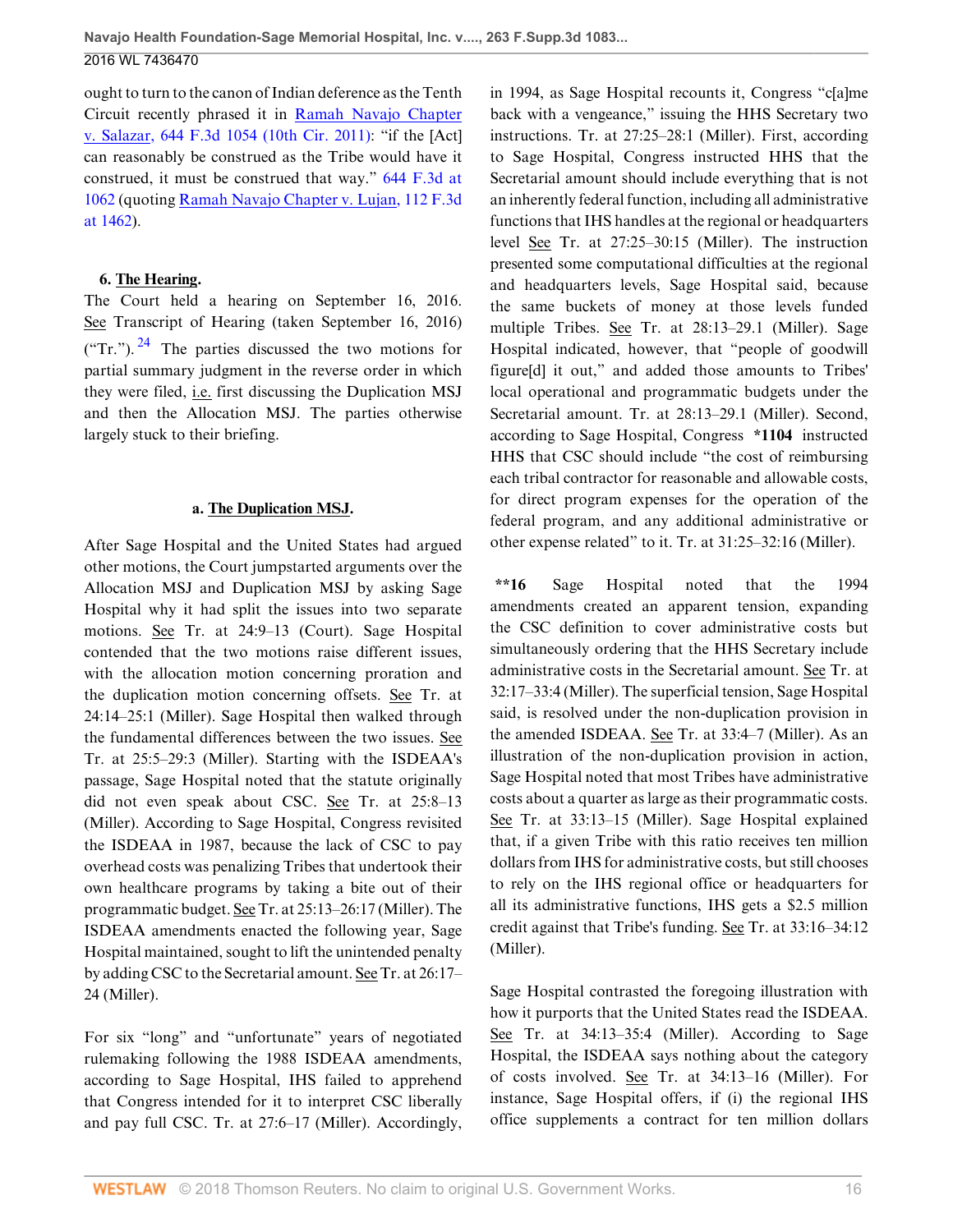in programmatic expenses with \$500,000.00 in CSC for administrative expenses; (ii) but if both the Tribe and IHS later realize that \$600,000.00 for administrative expenses is reasonable and prudent for management of the contract, the United States' reading of the ISDEAA would prohibit IHS from disbursing the additional \$100,000.00. See Tr. at 34:16–35:3 (Miller).

Sage Hospital maintained that this reading of the ISDEAA is new at IHS, invented whole cloth in the wake of the 2012 Supreme Court decision in [Ramah](http://www.westlaw.com/Link/Document/FullText?findType=Y&serNum=1997106222&pubNum=0000506&originatingDoc=I4a89a3f0c8e111e6b27be1b44e7e7e5b&refType=RP&originationContext=document&vr=3.0&rs=cblt1.0&transitionType=DocumentItem&contextData=(sc.UserEnteredCitation)) [Navajo Chapter v. Lujan.S](http://www.westlaw.com/Link/Document/FullText?findType=Y&serNum=1997106222&pubNum=0000506&originatingDoc=I4a89a3f0c8e111e6b27be1b44e7e7e5b&refType=RP&originationContext=document&vr=3.0&rs=cblt1.0&transitionType=DocumentItem&contextData=(sc.UserEnteredCitation))ee Tr. at 35:4–11 (Miller). As proof of the recent change, Sage Hospital reached back into the version of the I.H.M. current before [Ramah](http://www.westlaw.com/Link/Document/FullText?findType=Y&serNum=1997106222&pubNum=0000506&originatingDoc=I4a89a3f0c8e111e6b27be1b44e7e7e5b&refType=RP&originationContext=document&vr=3.0&rs=cblt1.0&transitionType=DocumentItem&contextData=(sc.UserEnteredCitation)) [Navajo Chapter v. Lujan](http://www.westlaw.com/Link/Document/FullText?findType=Y&serNum=1997106222&pubNum=0000506&originatingDoc=I4a89a3f0c8e111e6b27be1b44e7e7e5b&refType=RP&originationContext=document&vr=3.0&rs=cblt1.0&transitionType=DocumentItem&contextData=(sc.UserEnteredCitation)) and noted that the I.H.M. said that Tribes were eligible to receive all management costs without categorical limitations. See Tr. at 35:7– 19 (Miller). Sage Hospital drew two examples from the I.H.M. to support this point. See Tr. at 35:19–22 (Miller).

The first example is IHS' 80/20 formula, which assumes that the IHS regional offices spend eighty percent of their budgets on program costs and twenty percent of their budgets on administrative costs. See Tr. at 35:22– 36:24 (Miller). For instance, IHS assumes that a regional office with a million-dollar budget spends \$200,000.00 on administrative expenses. See Tr. at 36:19–24 (Miller). According to Sage Hospital, any administrative costs that a contracting Tribe incurs are offset, dollar for dollar, off of the \$200,000.00. See Tr. at 37:1–11 (Miller). When applying the offset, Sage Hospital implies,  $^{25}$  $^{25}$  $^{25}$  IHS does not ask **\*1105** the contracting Tribe what categories of administrative costs the \$200,000.00 is covering. See Tr. 36:24–37:6 (Miller).

The second example that Sage Hospital said supports its point on the lack of categorical limitations on CSC in the I.H.M. is the cost that Tribes incur for their employees' fringe benefits, such as workers' compensation or health insurance. See Tr. at 37:22–38:6 (Miller). When Tribes present their fringe benefit costs to IHS, IHS offsets, dollar for dollar, however much those same fringe benefits would have cost IHS if it had provided them directly. See Tr. at 38:8–15 (Miller). For instance, if it cost a Tribe \$100,000.00 to provide fringe benefits that IHS could have provided for \$80,000.00, then IHS imposes an \$80,000.00 credit on the Tribe. See Tr. at 38:8–15 (Miller).

**\*\*17** If nothing else, Sage Hospital argued, such examples raise doubts about the ISDEAA text's meaning. See Tr. at 39:3–15 (Miller). Sage Hospital said that such ambiguity requires application of the Indian canon, which instructs the courts to interpret ambiguous provisions liberally in favor of American Indians. See Tr. at 39:5–11 (Miller).  $26$  Even stronger, Sage Hospital contends, is the Indian canon that Congress bound to the ISDEAA, which says that every provision—not only every ambiguous provision—must be liberally construed in favor of Tribal contractors. See Tr. at 39:11–15 (Miller). After momentarily gathering its thoughts, see Tr. at 39:25– 40:2 (Miller)(Court), Sage Hospital pointed the Court in the direction of another statutory provision of [25](http://www.westlaw.com/Link/Document/FullText?findType=L&pubNum=1000546&cite=25USCAS450J-1&originatingDoc=I4a89a3f0c8e111e6b27be1b44e7e7e5b&refType=LQ&originationContext=document&vr=3.0&rs=cblt1.0&transitionType=DocumentItem&contextData=(sc.UserEnteredCitation)) U.S.C.  $\S$  450 $j-1$ , which indicates that "[n]othing in this subsection shall be construed to authorize the Secretary to fund less than the full amount needed for indirect costs associated with a self-determination contract," Tr. at 40:9–16 (Miller)(quoting 25 U.S.C. § 450 $j-1(d)(2)$ ).

Briefly turning to another argument while completing its argument on the Duplication MSJ, Sage Hospital noted that it would have no problem if IHS were demanding a credit for proven duplicate services. See Tr. at 41:1–8 (Miller). In this case, however, according to Sage Hospital, IHS posits "fantasy duplication" for activity that the HHS Secretary typically would have transferred as part of the Secretarial amount—even though those dollars never were transferred. Tr. at 41:8–18 (Miller).

The Court recessed briefly to allow the court reporter to go to the doctor for a spider bite. See Tr. at 42:25– 43:10 (Court). [27](#page-72-7) Immediately after the recess, **\*1106** the Court allowed the United States to respond on the issue of the Duplication MSJ. See Tr. at 43:11–12 (Court). Starting off, the United States acknowledged that it had nearly no disagreements with the statutory history that Sage Hospital had presented on the ISDEAA and the 1988 and 1994 amendments to it. See Tr. at 43:17–19 (Wolak). The United States noted that it did take exception to the conclusions that Sage Hospital's drew from the 1994 amendments. See Tr. at 43:19–22 (Wolak).

**\*\*18** The United States argued that ISDEAA subsection (a)(2) clearly deals with costs for activities, which means that there is an activity-based distinction between the Secretarial amount and CSC. See Tr. at 44:2–11 (Wolak). If IHS funds an activity under the Secretarial amount, according to the United States, then a Tribal contractor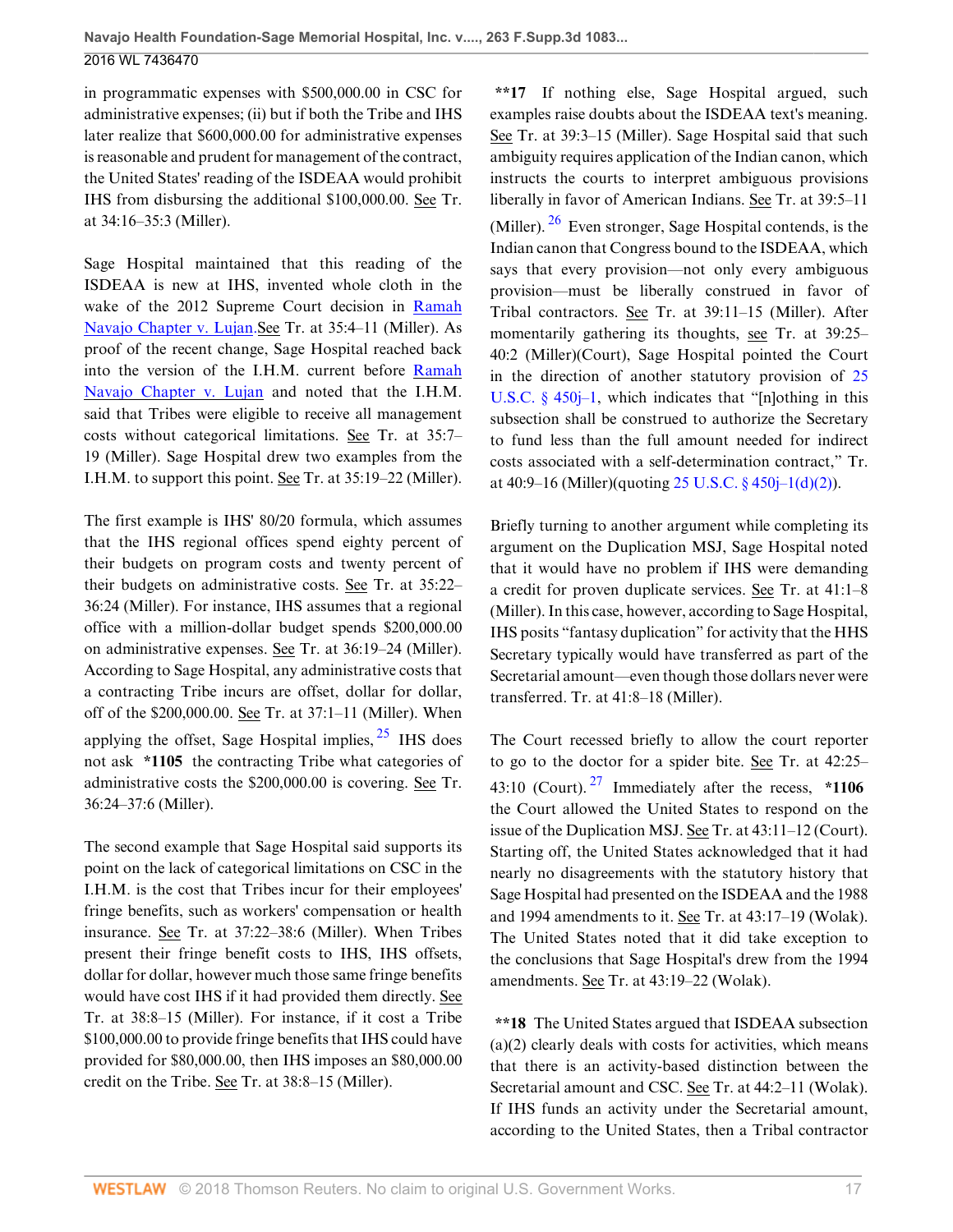cannot claim funds for the same activity under CSC. See Tr. at 44:9–13 (Wolak). The United States insisted that this bar holds even if the Secretarial amount proves to be inadequate for meeting the activities' costs; the United States may not simply reclassify the cost overruns as CSC and submit them to IHS for payment in that form. See Tr. at 44:20–45:1 (Wolak).

At this point, the Court interjected with a question, asking the United States on what statutory language it could rely to support its argument that Tribal contractors cannot reclassify expenses as CSC. See Tr. at 45:4–6 (Court). The United States diffidently admitted that it could not point to any direct statutory provision to support that argument. See Tr. at 45:7–9 (Wolak). The Court suggested that the United States might be arguing from the ISDEAA's structure or from the underlying principle of good governance. See Tr. at 45:10–13 (Court). Choosing to unpack an alternate theory, the United States turned to four words of subsection (a)(1): "therefore should be added." Tr. at 45:14–46:4 (Wolak). The Court suggested that subsection is not germane, to which the United States agreed. See Tr. at 45:25–46:4 (Court, Wolak). The United States immediately returned to the words, however, to explain that the phrase "therefore should be added" meant that the amount of money disbursed for administration initially must be separate from the Secretarial amount. See Tr. at 46:4–23 (Wolak). The United States postulated that the separation arose out of economic considerations over time, linked to the marginal efficiencies that IHS enjoys vis-à -vis Tribal contractors because of IHS' economies of scale. See Tr. at 46:23–47:4 (Wolak). The United States then surmised that Sage Hospital appears to seek to categorize its entire operating expense at CSC to add to the Secretarial amount, a move that—if successful—would destroy the ISDEAA's distinction between the Secretarial amount and CSC, and convert subsection (a)(3) into mere surplusage. See Tr. 47:5–48:3 (Wolak).

The Court then pressed the United States on whether it was saying that Sage Hospital cannot recover reasonable costs for activities which Tribal contractors must do if the Secretarial amount already funded the activities. See Tr. at 48:4–8 (Court). **\*1107** The United States answered that its argument was narrower; namely, that Sage Hospital cannot recover these expenses as CSC. See Tr. at 48:9– 11 (Wolak). Whether the Secretarial amount could be increased to cover the expenses, the United States said, is

an open question and one not at issue in this case. See Tr. at 48:11–14 (Wolak).

The United States then switched counsel to speak more indepth about IHS practices. See Tr. at 48:17–49:2 (Wolak, Court, Jamison). The United States immediately turned the Court's attention to pages A44 and A45 in their Response, which contain examples of IHS policy that specifically incorporates language from 24 U.S.C. § 450j– 1(a)(2) about CSC not being eligible or available for activities that the HHS Secretary normally does not do or provide under contract. See Tr. at 49:3–11 (Jamison). Drug supplies and vehicle leasing are two examples of this limitation, according to the United States, and IHS generally has not allowed money for them under direct CSC funding since it considers them duplicative. See Tr. 49:11–23 (Jamison).

**\*\*19** The United States then turned to counter the two examples that Sage Hospital had introduced from the I.H.M., namely, the 80/20 formula and IHS' fringe benefits policy. <u>See</u> Tr. at 50:4–6 (Jamison). <sup>[28](#page-72-8)</sup> According to the United States, the 80/20 formula applies to groups of costs that include both activities that IHS normally would perform and activities that it normally would not perform. See Tr. at 50:4–9 (Jamison). Because these activities sometimes are hard to parse, the United States said, IHS has developed an approach to address them as a group instead of trying to parse them. See Tr. at 50:9–12 (Jamison). IHS, according to the United States, has chosen this approach for costs such as workers' compensation and unemployment insurance as a simplifying heuristic; it is much easier for everyone involved to negotiate an offset than to ask each contracting entity to break out its fringe benefit costs by subcategory, and then subdivide these even further into costs that fall under the Secretarial amount versus those that fall under CSC. See Tr. at 50:12–51:4 (Jamison).

The Court then surfaced its concern that IHS seems to have repeatedly misinterpreted the ISDEAA's scope over the years and that Congress repeatedly has needed to enact corrective amendments. See Tr. at 51:25– 52:4 (Court). The Court asked the United States how it, when choosing between two competing ISDEAA interpretations, could justify choosing the narrower interpretation that the United States prefer when the HHS Secretary's interpretations of the ISDEAA's scope consistently have been wrong. See Tr. at 52:4–14 (Court).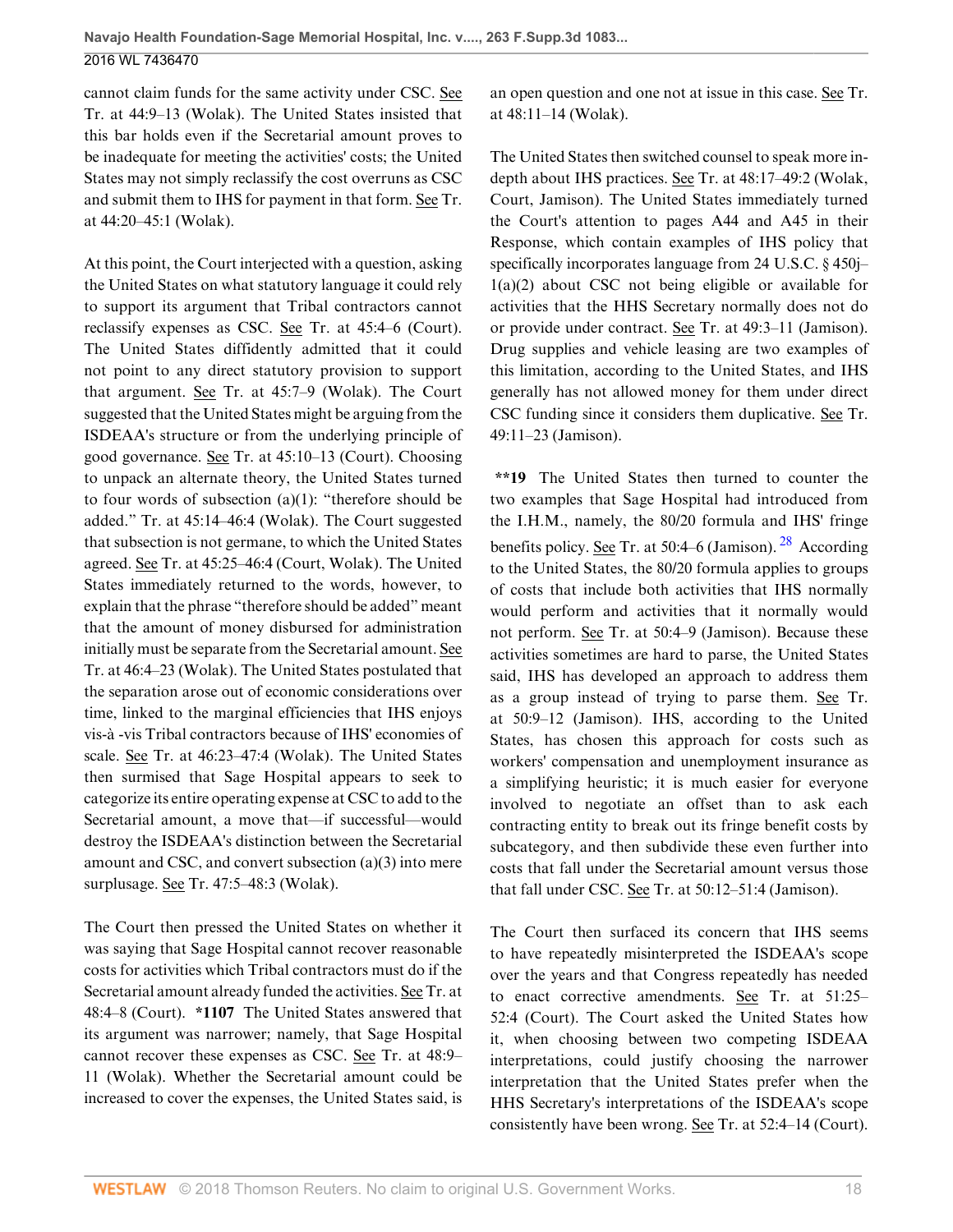The United States sought to salvage its position by recasting what the pertinent inquiry is in this case. See Tr. at 52:15–18 (Wolak). The United States' erroneous interpretations of the ISDEAA scope in the past notwithstanding, the United States proposed that the open questions in this case are what CSC is, what a tribal contractor is entitled to receive, and what IHS is obligated to pay. See Tr. at 52:15–18 (Wolak). According to the United States, not adopting its position would lay waste to any distinction between the Secretarial amount and CSC, a reading of the statute that creates surplusage in **\*1108** the statute and thereby violates conventional canons of statutory construction. See Tr. at 53:9–20 (Wolak).

The Court intervened at this juncture to press the United States about the actual distinction between the Secretarial amount and CSC. See Tr. at 53:21–54:3 (Court). It asked the United States whether, if it could come up with a definition that distinguished Secretarial account amounts from CSC amounts, it would create a surplusage just under subsection (a)(2). See Tr. at 53:24–54:3 (Court). The United States speculated that the surplusage most immediately would come to the fore in subsections (A) and (B) unless there is a distinction between the cost categories that IHS funds under the Secretarial amount and CSC. See Tr. at 54:12–55:4 (Wolak).

The Court asked the United States where in the ISDEAA text it found support for this position. See Tr. at 55:5– 11 (Court). In response, the United States reverted to discussion about subsections (a)(1) and (a)(2). See Tr. at 55:12–14 (Wolak). According to the United States, subsection (a)(1) focuses on funds that IHS provides to tribal contractors to fund PFSAs, see Tr. at 55:14– 15 (Wolak), while subsection (a)(2) focuses on activities and reasonable costs, see Tr. at 55:15–17 (Wolak). The Court interjected at this point to note that it had asked the United States about separate activities for which CSC had provided, and that the United States had responded with an argument about reasonableness, necessity, and prudence. See Tr. at 55:17–20 (Court). The United States quickly clarified that it had been listing other necessary conditions for activities to be eligible for CSC; namely, that, in addition to being activities separate from those that IHS normally performs under the Secretarial amount, the activities must be necessary for the prudent management of the contract. See Tr. at 55:21–56:6 (Wolak).

**\*\*20** The Court returned to Sage Hospital to ask it how the Court could write an opinion in its favor that avoids making anything under subsection (a)(2) duplicative of anything under subsection (a)(1). See Tr. at  $56:13-15$ (Court). Sage Hospital indicated that subsection (a)(2) is for management and contract compliance costs. See Tr. at 56:21–25 (Miller). Accordingly, Sage Hospital said, any costs associated with expanding the Tribal program, such as hiring an additional dentist, would not fall into subsection (a)(2). See Tr. at  $56:25-57:8$ (Miller). This distinction alone, as Sage Hospital saw it, is a sufficiently strong "guardrail" to "wall off" the Secretarial amount from CSC. Tr. at 57:8–9 (Miller). For its part, Sage Hospital asserted, CSC satisfies the two necessary conditions that the United States had just required. See Tr. at 57:15–18 (Miller). Unless subsection (a)(3) is meaningless, Sage Hospital maintained, CSC is necessary and prudent. See Tr. at 57:15–21 (Miller).

Hopscotching square over rejoinders to other arguments and onto an entirely new point, the United States contended that it did not matter if Sage Hospital and the United States exchanged illustrations from the I.H.M. all day. See Tr. at 58:1–22 (Miller). The ISDEAA's 1994 amendments' legislative history, according to Sage Hospital, makes clear that the United States has no delegated authority to write regulations pertaining to it. See Tr. at 58:7–22 (Miller)(explaining that this lack of delegated authority is why CFRs do not discuss CSC). Thus, Sage Hospital argued, the I.H.M. can illustrate how IHS currently applies ISDEAA provisions, but it does little to say how they must be applied. See Tr. at 59:3–6 (Miller).

Briefly branching from illustrative examples of how IHS applies the ISDEAA, Sage Hospital's counsel noted that he works with another IHS Tribal contractor **\*1109** that has its own human resources department. See Tr. at 59:6–11 (Miller). If that Tribal contractor hires two human resources ("HR") employees and IHS details an additional employee to work in the Tribe's HR department, Sage Hospital explained, IHS pays the Tribe for two HR employees rather than for three. See Tr. at 59:11–22 (Miller). In the real world, Sage Hospital insisted, IHS makes distinctions based on activities and not on dollars spent. See Tr. at 59:21–23 (Miller).

Steering Sage Hospital back to the question it had asked, the Court asked again how it might write an opinion that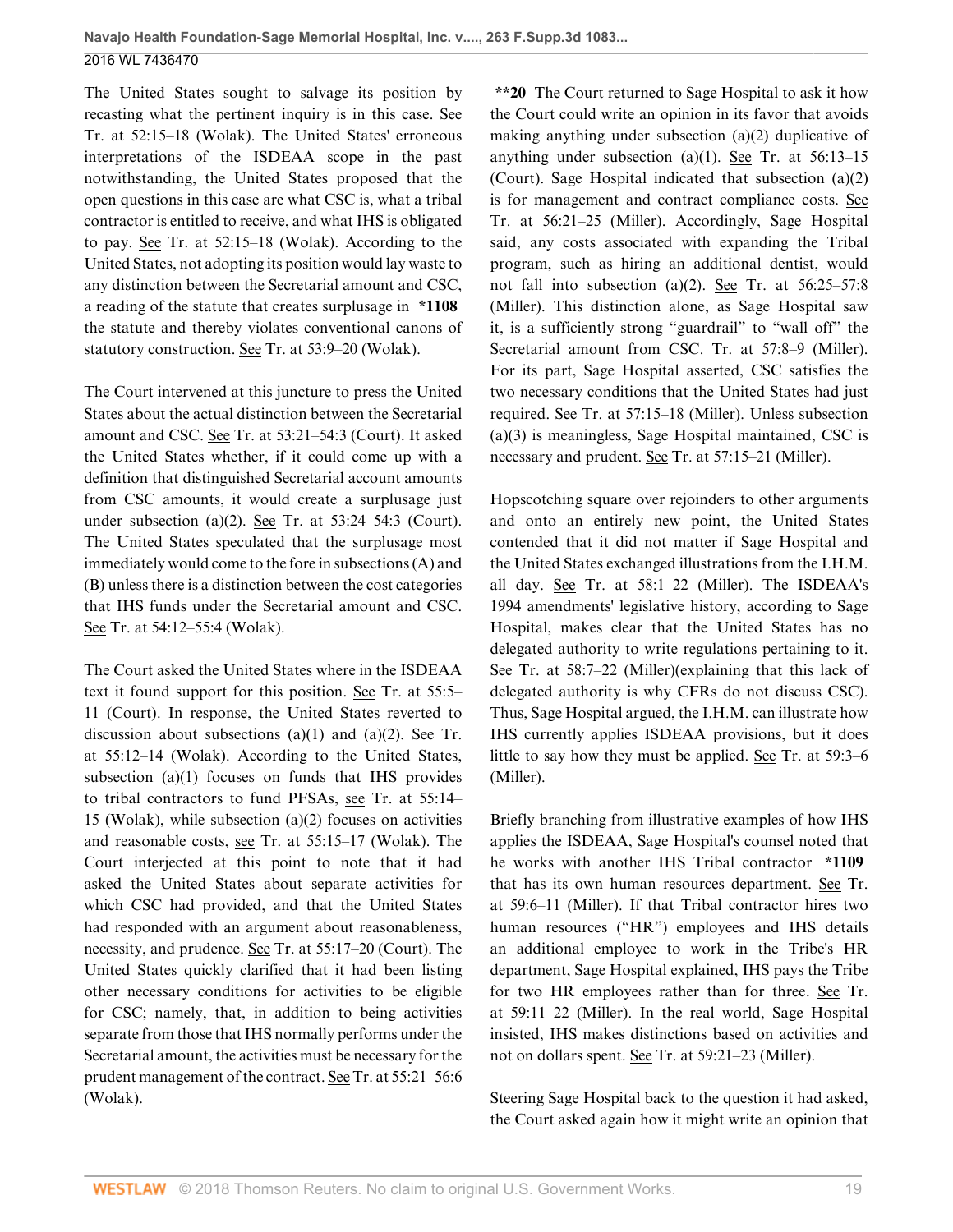would avoid duplications across subsections (a)(2) and (a) (3). See Tr. at 60:2–4 (Court). Sage Hospital responded that a Tribal contractor is entitled to whatever CSC is necessary, reasonable, and prudent. See Tr. at 60:5– 23 (Miller). Sage Hospital, therefore, proposed that the Court write that the Tribe is entitled to all CSC that meets these criteria, provided that the Tribe gives IHS credit for any amounts that IHS says it paid toward those activities. See Tr. at 60:22–61:3 (Miller).

The Court asked the United States whether Sage Hospital's proposed reconciliation of subsections (a)(2) and (a)(3) would avoid the duplication about which it is concerned. See Tr. at 61:9–12, 15–18 (Court). The question initially befuddled the United States, which was uncertain whether it had understood Sage Hospital's proposed opinion. See Tr. at 61:19–62:25 (Wolak, Court). Sage Hospital intervened, explaining that Tribal contractors need to undertake sundry tasks that IHS does not have to do if it operates a program. See Tr. at  $63:1-3$  (Miller). Examples of such tasks, according to Sage Hospital, include background checks and legal compliance—tasks that IHS can outsource to other government agencies but that Tribal contractors have to organize on their own. See Tr. at 63:1–10 (Miller). If Sage Hospital needed to hire two employees to cover these tasks, Sage Hospital said, its proposed opinion text would allow Sage Hospital to receive additional CSC to cover those two personnel. See Tr. at 63:7–11 (Miller).

**\*\*21** The Court then asked the United States whether it had a better test for how to avoid duplication under subsections (a)(2) and (a)(3). See Tr. at  $63:12$  (Court). Now on steadier footing, the United States indicated that a better test would be whether the activity involved is an activity that IHS normally does not provide or whether it merely adds activities that IHS normally provides. See Tr. at 63:13–64:1 (Wolak). Wishing for the parties to propose in more detail the test to avoid duplication that they proposed, the Court stood in recess to allow the parties time to write one. See Tr. at 64:2–19 (Court).

When the Court reconvened, the United States orally presented its proposed test, because it was uncertain whether it was allowed to submit anything to the Court in writing without approval from senior United States Department of Justice officials. See Tr. at 64:20–65:14 (Wolak). First, the United States said, the test would indicate that duplicate funds are those cost categories that Sage Hospital claims but that IHS funds through the Secretarial amount. See Tr. at 66:1–7 (Wolak). According to the United States, this categorical approach should completely avoid duplication. See Tr. at 66:7–11 (Wolak). The United States indicated that it would go further, though, adding a second part to their test that excludes from CSC all costs that are not necessary for contract compliance. See Tr. at 66:15–22 (Wolak). As a third part of its test, the United States proposed that remaining costs be analyzed to determine whether they were necessary for prudent management of the related PFSA. See Tr. at 67:4–16 (Wolak). A fourth and final part of its test, the United States proposed, **\*1110** would evaluate a CSC claim for reasonableness, benchmarking prices against prevailing market rates so that IHS is not paying, for example, twenty-five dollars for a needle. See Tr. at 67:19– 23 (Wolak). [29](#page-73-0)

The United States switched counsel to continue its arguments about Sage Hospital's proposed language. See Tr. at 68:2–5 (Wolak, Court). That proposed language, according to the United States, is unworkable, because it is not known what is in the current Secretarial amount. See Tr. at 68:6–23 (Grohman). The United States said that it and Sage Hospital, therefore, cannot simply go line-by-line through cost categories to identify what the Secretarial amount funds and what thus needs to be subtracted from CSC. See Tr. at 68:11–13 (Grohman).

The Court asked the United States how their proposed test would avoid running into the same problem. See Tr. at 69:1–2 (Court). The United States switched counsel to answer the question, see Tr. at 69:6 (Wolak), with the United States then drawing the Court's attention to subsection (a)(1)'s statutory language, see Tr. at  $69:7-$ 9 (Wolak). The United States did not directly answer the question, see Tr. at 69:11–21 (Wolak), so the Court rephrased the question, asking how IHS decides what is in the Secretarial amount when litigation is not involved, see Tr. at 69:21–70:2 (Court). The United States responded that what normally happens is that there is a negotiation that the contracting tribe initiates when it submits a proposal and that eventually both IHS and the contractor sit at a table and resolve the details. See Tr. at 70:3–7 (Wolak).

**\*\*22** The Court noted that such negotiations might be current IHS practice, but that the statute nowhere prescribes them. See Tr. at 70:8–10 (Court). The Court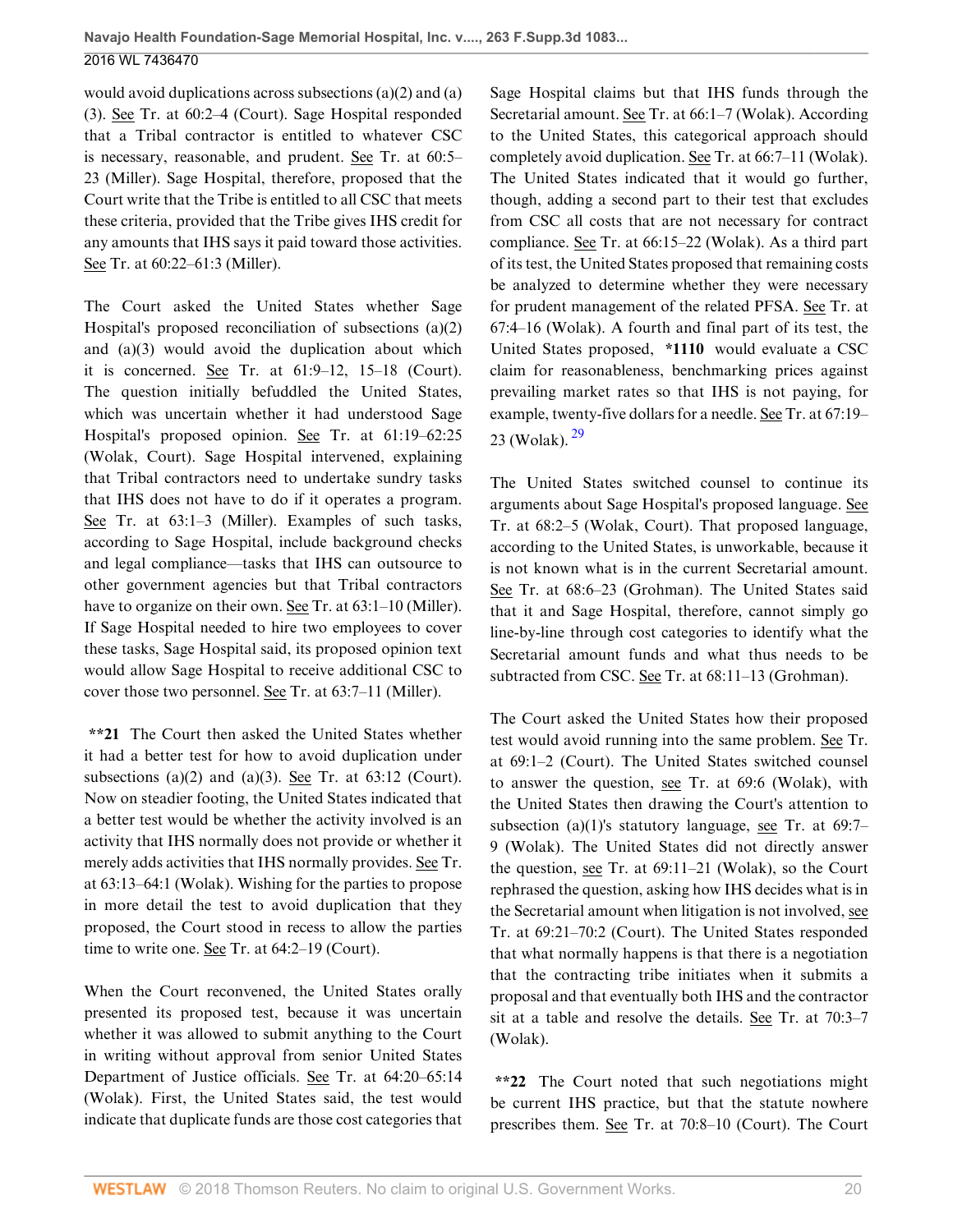also was curious how IHS and the contracting Tribes can even negotiate funding sources when, according to what the United States had said earlier, no one seems to know what is in the Secretarial amount. See Tr. at 70:10– 15 (Court). The United States indicated that it perceived two separate issues in the Court's question, but did not immediately develop an argument with regard to either of the perceived issues. See Tr. at 70–16–20 (Wolak). With United States' counsel indicating that he lacked subject-area expertise to answer the Court's question, Sage Hospital stepped to the plate. See Tr. at 70:24– 71:3 (Wolak, Miller). Sage Hospital indicated that, under the ISDEAA, CSC is not subject to negotiation; rather, a Tribe makes a proposal, and IHS either accepts it or declines it. See Tr. at 70:24–71:2 (Miller). According to Sage Hospital, however, IHS practice deviates from the statute. See Tr. at 71:4–6 (Miller).

The United States again switched counsel to answer the Court's question, see Tr. at 71:10–11 (Wolak, Court), invoking [25 U.S.C. § 450j–1\(a\)\(3\)\(B\)](http://www.westlaw.com/Link/Document/FullText?findType=L&pubNum=1000546&cite=25USCAS450J-1&originatingDoc=I4a89a3f0c8e111e6b27be1b44e7e7e5b&refType=LQ&originationContext=document&vr=3.0&rs=cblt1.0&transitionType=DocumentItem&contextData=(sc.UserEnteredCitation)) to walk the Court through the negotiation process, see Tr. at 71:12–72:10 (Jamison). When a Tribe wants to contract a service that IHS has provided, according to the United States, the Tribe submits a proposal, IHS reviews **\*1111** the proposal, and then IHS and the Tribe negotiate funding amounts. See Tr. at 71:18–72:4 (Jamison). In this specific case, the United States said, the negotiations produced the contracts between IHS and Sage Hospital for the fiscal years 2006 through 2013, with contractual amounts for the Secretarial amount and CSC. See Tr. at 72:8–10 (Jamison).

The Court noted that subsection  $(a)(3)(B)$  says that Tribes have an option to negotiate, but that nothing in the subsection establishes a mechanism for negotiations. See Tr. at 72:11–17 (Court). The United States clarified that this omission is true upfront, but that in the year after a tribe takes over a program, it has the option to enter into negotiations for a different amount the subsequent year. See Tr. at 72:17–24 (Jamison). The colloquy between the Court and the United States then detoured into what proved to be a dead end about the extent to which IHS knows what is in the Secretarial amount. See Tr. at 73:14–20 (Court, Jamison). Backtracking from its previous statements, the United States indicated that the United States knows the negotiated Secretarial amount and negotiated CSC for the contract claims at issue in this case. See Tr. at 73:16–74:22 (Jamison)(Court).

When the United States had completed its argument on the proposed opinion text, the Court turned to Sage Hospital to hear the opinion text that it was proposing. See Tr. at 74:23 (Court). Sage Hospital read its proposed text into the record, because it could not print the text out from a jump drive.  $30$  See Tr. at 74:24–75:4 (Miller, Court). Sage Hospital asserted that the operative standard for CSC is that those costs are necessary for contract compliance and prudent management of contracted programs. See Tr. at 75:5–9 (Miller). The limiting principle, according to Sage Hospital, is that CSC is not available simply to expand a contracted program—such as by adding doctors or nurses—regardless how urgent the need for an expansion might be. See Tr. at 75:9–13 (Miller). CSC is not limited, however, Sage Hospital said, by activities that the HHS Secretary never funds at all. See Tr. at 75:13–17 (Miller).

**\*\*23** While Sage Hospital was emailing the proposed text to the Court so that the Court could print it out and give a copy to the United States, see Tr. at 75:20– 76:1 (Miller, Court), Sage Hospital brought up two of the United States' minor points that it wished to challenge. See Tr. 76:1–79:5 (Miller). First, Sage Hospital bearded the United States' earlier assertion that it is Sage Hospital's burden to prove which of its costs fall under the Secretarial amount. See Tr. at 76:1–22 (Miller, Court). According to Sage Hospital, the United States has the burden of showing the existence of any duplication offset that might exist. See Tr. at 77:11–19 (Miller). After all, Sage Hospital said, it cannot prove definitively that something does not exist. See Tr. at 77:18–19 (Miller). Second, Sage Hospital said that the United States had incorrectly and pejoratively asserted that Sage Hospital **\*1112** had increased CSC. See Tr. at 78:3–6 (Miller). The history behind the enlarged CSC amount, according to Sage Hospital, is that IHS has knowingly and deliberately failed to fully pay CSC for decades. See Tr. at 78:6–14 (Miller).

With Sage Hospital's proposed opinion text now in hand, the United States critiqued it for what it said was its incompleteness. See Tr. at 79:23–24 (Wolak). The United States indicated that it would change Sage Hospital's proposed text to recognize that the ISDEAA does not call for what effectively would be cost reimbursement contracts under that text. See Tr. at 79:25–82:12 (Wolak). The ISDEAA, the United States reiterated, sets out two compensation categories, defining each according to the activities that it covers, and not according to the dollars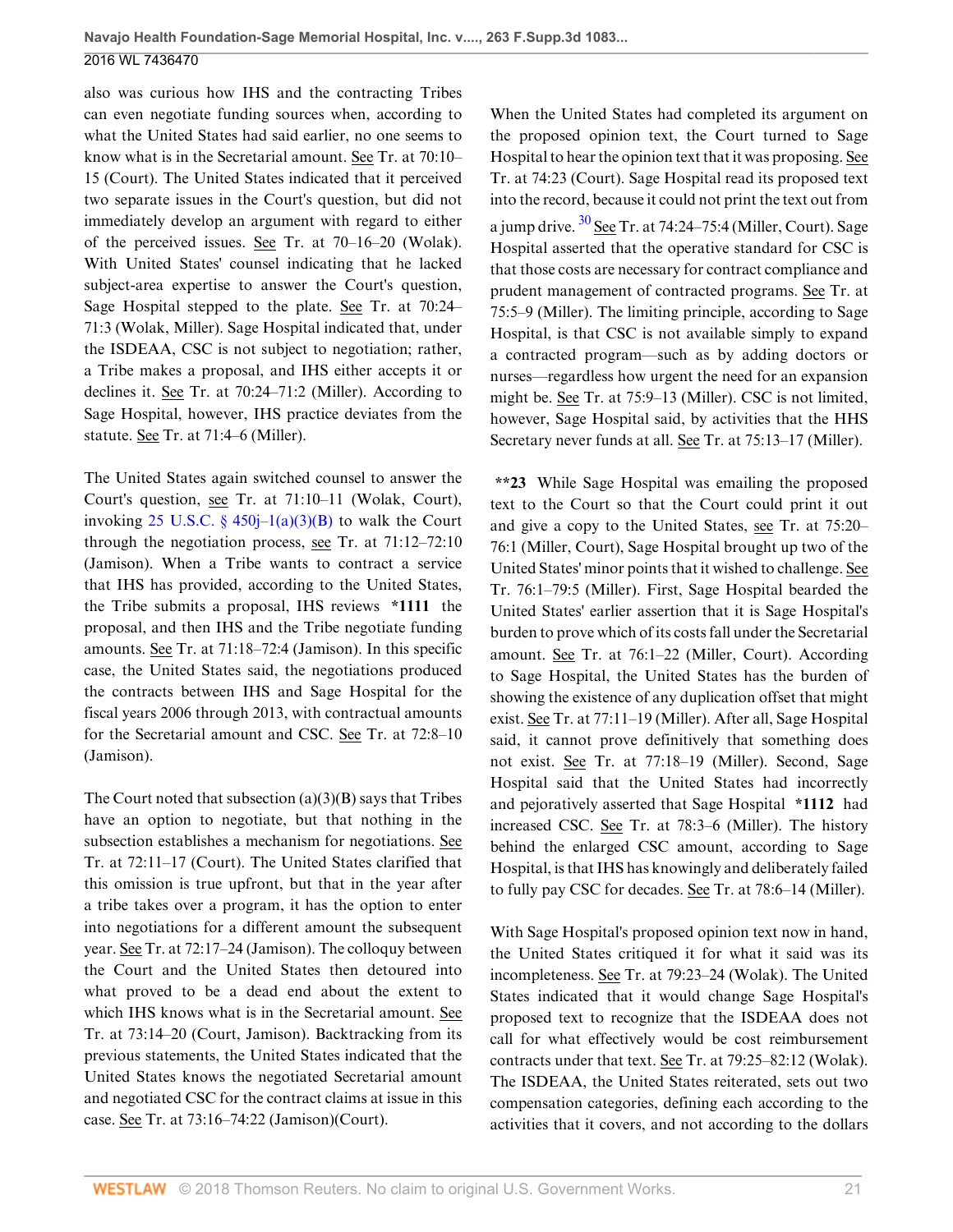being spent. See Tr. at 82:12–16 (Wolak). The United States argued that Sage Hospital's proposed text would paper over the distinctions between the two categories, and all Sage Hospital needs to do is aggregate its operating costs, label them as CSC, and then double charge IHS. See Tr. at 82:17–83:14 (Wolak).

The Court gave Sage Hospital the last word on its Duplication MSJ. See Tr. at 83:15–17 (Court). Sage Hospital repeated its earlier assertion that subsection (3) says that CSC is supposed to be funded on a costreimbursement basis. See Tr. at 83:18–84:7 (Miller). Sage Hospital then indicated that it had completed its argument on the Duplication MSJ. See Tr. at 84:8–9 (Miller).

### **b. The Allocation MSJ.**

Sage Hospital said that it seeks a ruling that its CSC are not to be allocated between IHS appropriated funds and third-party collections.  $31$  See Tr. at 86:17–22 (Miller). Collections, according to Sage Hospital, are a part of its IHS contract, contracts that indicate that collections shall be treated as additional supplemental funding to that IHS and the Tribe negotiated in the AFA. See Tr. at 88:3–6 (Miller). Sage Hospital maintained that the AFAs also say that Sage Hospital may retain such income pursuant to the ISDEAA to further the contract's purposes, see Tr. at 88:11–23 (Miller), and not that it should serve as a basis for IHS to reduce the amount of funds otherwise obligated to the contract, see Tr. at 89:1–8 (Miller). Sage Hospital explained that Congress added such language, because Tribes want to be sure that any bills they send to Medicare or Medicaid will not reduce their IHS contract income. See Tr. at 89:6–23 (Miller).

Sage Hospital provided the Court with an illustration to accompany its next point. See Tr. at 90:3–11 (Miller) (Court). Walking the Court through the illustration, Sage Hospital explained that CSC normally amount to approximately a quarter as much money as the Secretarial amount before third-party collections. See Tr. at 90:12– 17 (Miller). If Sage Hospital were to raise as much in third-party collections as it receives from the Secretarial amount, it could double its programmatic budget without meaningful new overhead. See Tr. at 90:17–25 (Miller). According to Sage Hospital, however, IHS' favored interpretation of the ISDEAA would lead the agency to cut CSC in half, because half of Sage Hospital's total revenue would then come from third parties.  $32$  See Tr. at 91:1– **\*1113** 19 (Miller). Sage Hospital said that this halving of the CSC funding clearly would violate the ISDEAA, which says that additional program income that a contractor earns in the course of performing a contract shall not be a basis for reducing funds otherwise obligated to the contract. See Tr. at 91:19–25 (Miller). This example is not purely academic and hypothetical, Sage Hospital asserted. See Tr. at 91:24–92:6 (Miller). The United States' expert, Sam Hadley, according to Sage Hospital, has shaved forty-five percent off of Sage Hospital's CSC claim in a recent year using such an allocation algorithm. See Tr. at 91:24–92:6 (Miller).

**\*\*24** Sage Hospital again noted, as it had earlier in the hearing, that the United States' assertion that Sage Hospital had proposed an allocation is true, but omitted an important fact. See Tr. at 94:15–16 (Miller). Sage Hospital said that it had proposed allocation only at IHS' instruction that it should do so. See Tr. 94:16–19 (Miller). With that observation, Sage Hospital reserved the rest of its time for its reply on the Allocation MSJ. See Tr. at 94:20–23 (Miller).

The United States immediately asked Sage Hospital to clarify whether its illustration means to convey that Sage Hospital believes its CSC to be fixed. See Tr. at 96:1–4 (Wolak). Sage Hospital said that its position was different, namely, that IHS needs to pay the full contracted CSC amount regardless how much Sage Hospital is able to expand its programmatic budget via third-party collections.  $33$  See Tr. at 96:14–25 (Miller). Still seemingly a bit puzzled by the illustration, see Tr. at 97:2–98:5 (Wolak), the United States revisited its earlier points that IHS needs to allocate CSC based on all of Sage Hospital's revenue streams, see Tr. at 97:22–98:6 (Wolak). The United States also struck a new note in accord with the rest of their argument, noting that nothing prevents Sage Hospital from allocating part of its third-party revenues to overhead. See Tr. at 98:20–99:2 (Wolak). For instance, the United States said that, if Sage Hospital collects a dollar in third-party revenue for bandages, Sage Hospital can spend eighty-five cents of the dollar on bandages and the remaining fifteen cents of that dollar on overhead to provide bandaging services. See Tr. at 98:20–99:2 (Wolak). Allowing Sage Hospital or any other Tribal contractor to expand contractual CSC in a given year based on its third-party fundraising prowess would leave taxpayers with no commentary on or veto over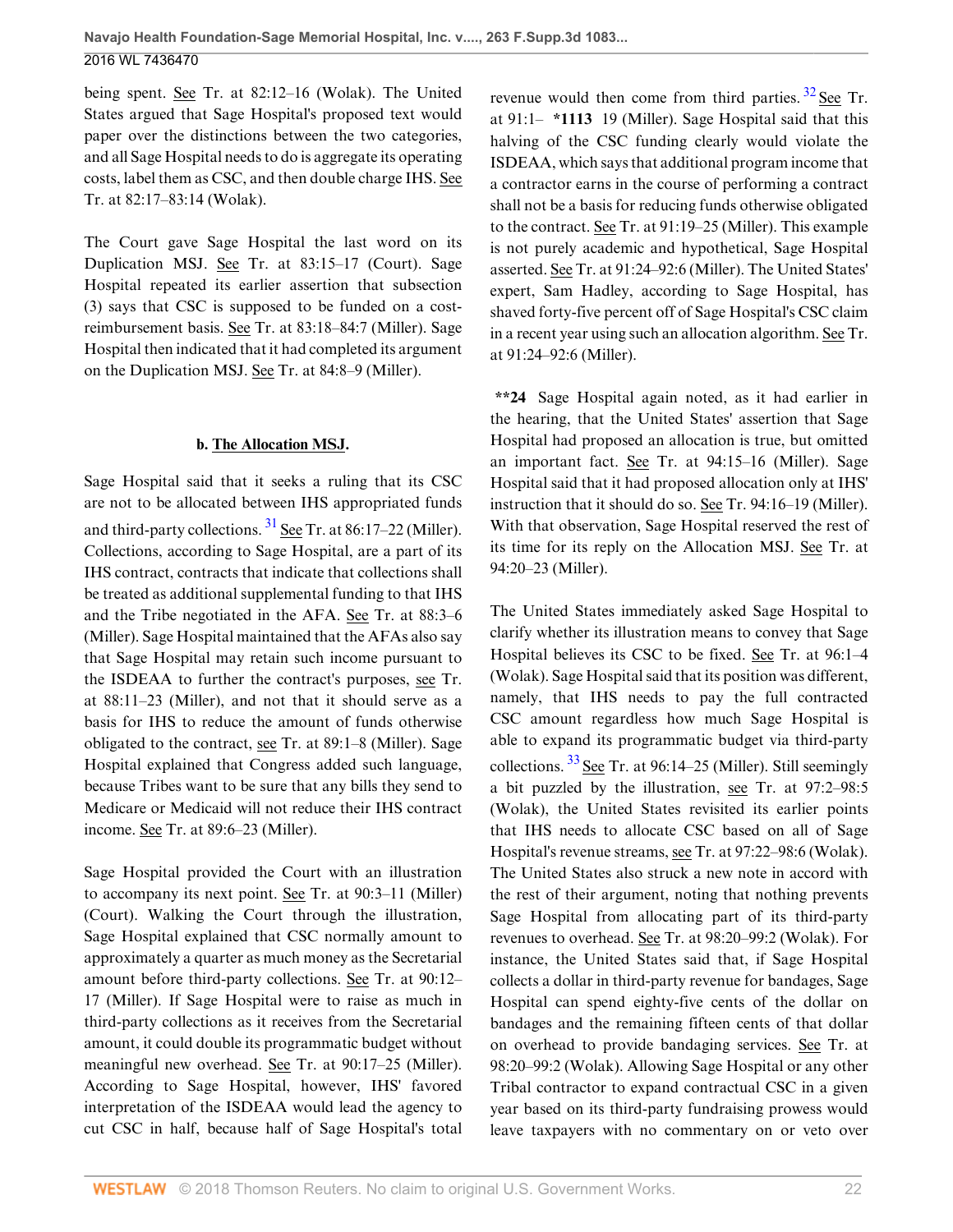**Navajo Health Foundation-Sage Memorial Hospital, Inc. v...., 263 F.Supp.3d 1083...** 2016 WL 7436470

the expansion. See Tr. at 99:3–9 (Wolak). The Court pressed the United States on their approach to allocation, indicating that the ISDEAA nowhere calls for such an allocation of CSC. See Tr. at 99:10–14 (Court). The United States resisted by directing **\*1114** the Court to subsection  $J<sub>-1</sub>(A)(2)$ , which the United States said defines CSC in part as reasonable costs for activities that must be performed to ensure compliance with the contract's terms. See Tr. at 99:21-100:1 (Wolak).

Taking advantage of the time it previously had reserved for a reply, Sage Hospital briefly made three final points on the Allocation MSJ. See Tr. at 101:14–103:16 (Miller). First, Sage Hospital said that, contrary to the United States' assertions, Sage Hospital must raise third-party revenues since the passage of Patient Protection and Affordable Care Act, Pub. L. 111–148 (2010), 124 Stat. 119–1025 ("Obamacare"), because it is only allowed to spend IHS money after it has "tabbed" Medicare, Medicaid, or private insurance.  $34$  Tr. at 101:15–102:6 (Miller). Second, Sage Hospital argued that ISDEAA subsection  $450j-1(3)(a)(ii)$  means that CSC should cover revenues which third-party revenue from Medicaid, Medicare, and private insurance provides. See Tr. at 102:12–25 (Miller). Third, Sage Hospital insisted one final time that the Court needed to apply the ISDEAA's words. See Tr. at 103:2–25 (Miller).

# **LAW REGARDING MOTIONS FOR SUMMARY JUDGMENT**

**\*\*25** [Rule 56\(a\) of the Federal Rules of Civil Procedure](http://www.westlaw.com/Link/Document/FullText?findType=L&pubNum=1000600&cite=USFRCPR56&originatingDoc=I4a89a3f0c8e111e6b27be1b44e7e7e5b&refType=LQ&originationContext=document&vr=3.0&rs=cblt1.0&transitionType=DocumentItem&contextData=(sc.UserEnteredCitation)) states: "The court shall grant summary judgment if the movant shows that there is no genuine dispute as to any material fact and the movant is entitled to judgment as a matter of law." [Fed. R. Civ. P. 56\(a\)](http://www.westlaw.com/Link/Document/FullText?findType=L&pubNum=1000600&cite=USFRCPR56&originatingDoc=I4a89a3f0c8e111e6b27be1b44e7e7e5b&refType=LQ&originationContext=document&vr=3.0&rs=cblt1.0&transitionType=DocumentItem&contextData=(sc.UserEnteredCitation)). "The movant bears the initial burden of 'show[ing] that there is an absence of evidence to support the nonmoving party's case.' " [Herrera v. Santa Fe Pub. Sch., 956 F.Supp.2d](http://www.westlaw.com/Link/Document/FullText?findType=Y&serNum=2030969128&pubNum=0004637&originatingDoc=I4a89a3f0c8e111e6b27be1b44e7e7e5b&refType=RP&fi=co_pp_sp_4637_1221&originationContext=document&vr=3.0&rs=cblt1.0&transitionType=DocumentItem&contextData=(sc.UserEnteredCitation)#co_pp_sp_4637_1221) [1191, 1221 \(D.N.M. 2013\)](http://www.westlaw.com/Link/Document/FullText?findType=Y&serNum=2030969128&pubNum=0004637&originatingDoc=I4a89a3f0c8e111e6b27be1b44e7e7e5b&refType=RP&fi=co_pp_sp_4637_1221&originationContext=document&vr=3.0&rs=cblt1.0&transitionType=DocumentItem&contextData=(sc.UserEnteredCitation)#co_pp_sp_4637_1221)(Browning, J.)(quoting [Bacchus](http://www.westlaw.com/Link/Document/FullText?findType=Y&serNum=1991112409&pubNum=0000350&originatingDoc=I4a89a3f0c8e111e6b27be1b44e7e7e5b&refType=RP&fi=co_pp_sp_350_891&originationContext=document&vr=3.0&rs=cblt1.0&transitionType=DocumentItem&contextData=(sc.UserEnteredCitation)#co_pp_sp_350_891) [Indus., Inc. v. Arvin Indus., Inc., 939 F.2d 887, 891 \(10th](http://www.westlaw.com/Link/Document/FullText?findType=Y&serNum=1991112409&pubNum=0000350&originatingDoc=I4a89a3f0c8e111e6b27be1b44e7e7e5b&refType=RP&fi=co_pp_sp_350_891&originationContext=document&vr=3.0&rs=cblt1.0&transitionType=DocumentItem&contextData=(sc.UserEnteredCitation)#co_pp_sp_350_891) [Cir. 1991\)](http://www.westlaw.com/Link/Document/FullText?findType=Y&serNum=1991112409&pubNum=0000350&originatingDoc=I4a89a3f0c8e111e6b27be1b44e7e7e5b&refType=RP&fi=co_pp_sp_350_891&originationContext=document&vr=3.0&rs=cblt1.0&transitionType=DocumentItem&contextData=(sc.UserEnteredCitation)#co_pp_sp_350_891)). Se[eCelotex Corp. v. Catrett, 477 U.S. 317, 323,](http://www.westlaw.com/Link/Document/FullText?findType=Y&serNum=1986132677&pubNum=0000708&originatingDoc=I4a89a3f0c8e111e6b27be1b44e7e7e5b&refType=RP&originationContext=document&vr=3.0&rs=cblt1.0&transitionType=DocumentItem&contextData=(sc.UserEnteredCitation)) [106 S.Ct. 2548, 91 L.Ed.2d 265 \(1986\).](http://www.westlaw.com/Link/Document/FullText?findType=Y&serNum=1986132677&pubNum=0000708&originatingDoc=I4a89a3f0c8e111e6b27be1b44e7e7e5b&refType=RP&originationContext=document&vr=3.0&rs=cblt1.0&transitionType=DocumentItem&contextData=(sc.UserEnteredCitation))

Before the court can rule on a party's motion for summary judgment, the moving party must satisfy its burden of production in one of two ways: by putting evidence into the record that affirmatively disproves an element of the nonmoving party's case, or by directing the court's attention to the fact that the non-moving party lacks evidence on an element of its claim, "since a complete failure of proof concerning an essential element of the nonmoving party's case necessarily renders all other facts immaterial."[Celotex, 477 U.S. at](http://www.westlaw.com/Link/Document/FullText?findType=Y&serNum=1986132677&pubNum=0000708&originatingDoc=I4a89a3f0c8e111e6b27be1b44e7e7e5b&refType=RP&originationContext=document&vr=3.0&rs=cblt1.0&transitionType=DocumentItem&contextData=(sc.UserEnteredCitation)) [323–25, 106 S.Ct. 2548.](http://www.westlaw.com/Link/Document/FullText?findType=Y&serNum=1986132677&pubNum=0000708&originatingDoc=I4a89a3f0c8e111e6b27be1b44e7e7e5b&refType=RP&originationContext=document&vr=3.0&rs=cblt1.0&transitionType=DocumentItem&contextData=(sc.UserEnteredCitation)) On those issues for which it bears the burden of proof at trial, the nonmovant "must go beyond the pleadings and designate specific facts to make a showing sufficient to establish the existence of an element essential to his case in order to survive summary judgment." [Cardoso v. Calbone, 490 F.3d](http://www.westlaw.com/Link/Document/FullText?findType=Y&serNum=2012499640&pubNum=0000506&originatingDoc=I4a89a3f0c8e111e6b27be1b44e7e7e5b&refType=RP&fi=co_pp_sp_506_1197&originationContext=document&vr=3.0&rs=cblt1.0&transitionType=DocumentItem&contextData=(sc.UserEnteredCitation)#co_pp_sp_506_1197) [1194, 1197 \(10th Cir. 2007\).](http://www.westlaw.com/Link/Document/FullText?findType=Y&serNum=2012499640&pubNum=0000506&originatingDoc=I4a89a3f0c8e111e6b27be1b44e7e7e5b&refType=RP&fi=co_pp_sp_506_1197&originationContext=document&vr=3.0&rs=cblt1.0&transitionType=DocumentItem&contextData=(sc.UserEnteredCitation)#co_pp_sp_506_1197)

[Plustwik v. Voss of Norway ASA, 2013 WL 1945082, at](http://www.westlaw.com/Link/Document/FullText?findType=Y&serNum=2030521741&pubNum=0000999&originatingDoc=I4a89a3f0c8e111e6b27be1b44e7e7e5b&refType=RP&originationContext=document&vr=3.0&rs=cblt1.0&transitionType=DocumentItem&contextData=(sc.UserEnteredCitation)) [\\*1 \(D. Utah May 9, 2013\)\(](http://www.westlaw.com/Link/Document/FullText?findType=Y&serNum=2030521741&pubNum=0000999&originatingDoc=I4a89a3f0c8e111e6b27be1b44e7e7e5b&refType=RP&originationContext=document&vr=3.0&rs=cblt1.0&transitionType=DocumentItem&contextData=(sc.UserEnteredCitation))Sam, J.) (emphasis added). "If the *moving* party will bear the burden of persuasion at trial, that party must support its motion with credible evidence—using any of the materials specified in [Rule](http://www.westlaw.com/Link/Document/FullText?findType=L&pubNum=1000600&cite=USFRCPR56&originatingDoc=I4a89a3f0c8e111e6b27be1b44e7e7e5b&refType=LQ&originationContext=document&vr=3.0&rs=cblt1.0&transitionType=DocumentItem&contextData=(sc.UserEnteredCitation)) [56\(c\)](http://www.westlaw.com/Link/Document/FullText?findType=L&pubNum=1000600&cite=USFRCPR56&originatingDoc=I4a89a3f0c8e111e6b27be1b44e7e7e5b&refType=LQ&originationContext=document&vr=3.0&rs=cblt1.0&transitionType=DocumentItem&contextData=(sc.UserEnteredCitation))—that would entitle it to a directed verdict if not controverted **\*1115** at trial." [Celotex Corp. v. Catrett,](http://www.westlaw.com/Link/Document/FullText?findType=Y&serNum=1986132677&pubNum=0000708&originatingDoc=I4a89a3f0c8e111e6b27be1b44e7e7e5b&refType=RP&originationContext=document&vr=3.0&rs=cblt1.0&transitionType=DocumentItem&contextData=(sc.UserEnteredCitation)) [477 U.S. at 331, 106 S.Ct. 2548](http://www.westlaw.com/Link/Document/FullText?findType=Y&serNum=1986132677&pubNum=0000708&originatingDoc=I4a89a3f0c8e111e6b27be1b44e7e7e5b&refType=RP&originationContext=document&vr=3.0&rs=cblt1.0&transitionType=DocumentItem&contextData=(sc.UserEnteredCitation)) (Brennan, J., dissenting) (emphasis in original).  $35$  Once the movant meets this burden, [rule 56](http://www.westlaw.com/Link/Document/FullText?findType=L&pubNum=1000600&cite=USFRCPR56&originatingDoc=I4a89a3f0c8e111e6b27be1b44e7e7e5b&refType=LQ&originationContext=document&vr=3.0&rs=cblt1.0&transitionType=DocumentItem&contextData=(sc.UserEnteredCitation)) requires the nonmoving party to designate specific facts showing that there is a genuine issue for trial. Se[eCelotex Corp. v. Catrett, 477 U.S. at 324, 106 S.Ct.](http://www.westlaw.com/Link/Document/FullText?findType=Y&serNum=1986132677&pubNum=0000708&originatingDoc=I4a89a3f0c8e111e6b27be1b44e7e7e5b&refType=RP&originationContext=document&vr=3.0&rs=cblt1.0&transitionType=DocumentItem&contextData=(sc.UserEnteredCitation)) [2548](http://www.westlaw.com/Link/Document/FullText?findType=Y&serNum=1986132677&pubNum=0000708&originatingDoc=I4a89a3f0c8e111e6b27be1b44e7e7e5b&refType=RP&originationContext=document&vr=3.0&rs=cblt1.0&transitionType=DocumentItem&contextData=(sc.UserEnteredCitation)); [Anderson v. Liberty Lobby, Inc., 477 U.S. 242, 256,](http://www.westlaw.com/Link/Document/FullText?findType=Y&serNum=1986132674&pubNum=0000708&originatingDoc=I4a89a3f0c8e111e6b27be1b44e7e7e5b&refType=RP&originationContext=document&vr=3.0&rs=cblt1.0&transitionType=DocumentItem&contextData=(sc.UserEnteredCitation)) [106 S.Ct. 2505, 91 L.Ed.2d 202 \(1986\).](http://www.westlaw.com/Link/Document/FullText?findType=Y&serNum=1986132674&pubNum=0000708&originatingDoc=I4a89a3f0c8e111e6b27be1b44e7e7e5b&refType=RP&originationContext=document&vr=3.0&rs=cblt1.0&transitionType=DocumentItem&contextData=(sc.UserEnteredCitation))

The party opposing a motion for summary judgment must "set forth specific facts showing that there is a genuine issue for trial as to those dispositive matters for which it carries the burden of proof." [Applied Genetics Int'l, Inc.](http://www.westlaw.com/Link/Document/FullText?findType=Y&serNum=1990126559&pubNum=0000350&originatingDoc=I4a89a3f0c8e111e6b27be1b44e7e7e5b&refType=RP&fi=co_pp_sp_350_1241&originationContext=document&vr=3.0&rs=cblt1.0&transitionType=DocumentItem&contextData=(sc.UserEnteredCitation)#co_pp_sp_350_1241) [v. First Affiliated Sec., Inc., 912 F.2d 1238, 1241 \(10th Cir.](http://www.westlaw.com/Link/Document/FullText?findType=Y&serNum=1990126559&pubNum=0000350&originatingDoc=I4a89a3f0c8e111e6b27be1b44e7e7e5b&refType=RP&fi=co_pp_sp_350_1241&originationContext=document&vr=3.0&rs=cblt1.0&transitionType=DocumentItem&contextData=(sc.UserEnteredCitation)#co_pp_sp_350_1241) [1990\)](http://www.westlaw.com/Link/Document/FullText?findType=Y&serNum=1990126559&pubNum=0000350&originatingDoc=I4a89a3f0c8e111e6b27be1b44e7e7e5b&refType=RP&fi=co_pp_sp_350_1241&originationContext=document&vr=3.0&rs=cblt1.0&transitionType=DocumentItem&contextData=(sc.UserEnteredCitation)#co_pp_sp_350_1241). Se[eVitkus v. Beatrice Co., 11 F.3d 1535, 1539 \(10th](http://www.westlaw.com/Link/Document/FullText?findType=Y&serNum=1993234609&pubNum=0000506&originatingDoc=I4a89a3f0c8e111e6b27be1b44e7e7e5b&refType=RP&fi=co_pp_sp_506_1539&originationContext=document&vr=3.0&rs=cblt1.0&transitionType=DocumentItem&contextData=(sc.UserEnteredCitation)#co_pp_sp_506_1539) [Cir. 1993\)](http://www.westlaw.com/Link/Document/FullText?findType=Y&serNum=1993234609&pubNum=0000506&originatingDoc=I4a89a3f0c8e111e6b27be1b44e7e7e5b&refType=RP&fi=co_pp_sp_506_1539&originationContext=document&vr=3.0&rs=cblt1.0&transitionType=DocumentItem&contextData=(sc.UserEnteredCitation)#co_pp_sp_506_1539) ("However, the nonmoving party may not rest on its pleadings but must set forth specific facts showing that there is a genuine issue for trial as to those dispositive matters for which it carries the burden of proof.")(internal quotation marks omitted). Rule  $56(c)(1)$  provides: "A party asserting that a fact ... is genuinely disputed must support the assertion by ... citing to particular parts of materials in the record, including depositions, documents, electronically stored information, affidavits or declarations, stipulations (including those made for purposes of the motion only), admissions, interrogatory answers, or other materials." Fed. R. Civ. P.  $56(c)(1)$ . It is not enough for the party opposing a properly supported motion for summary judgment to "rest on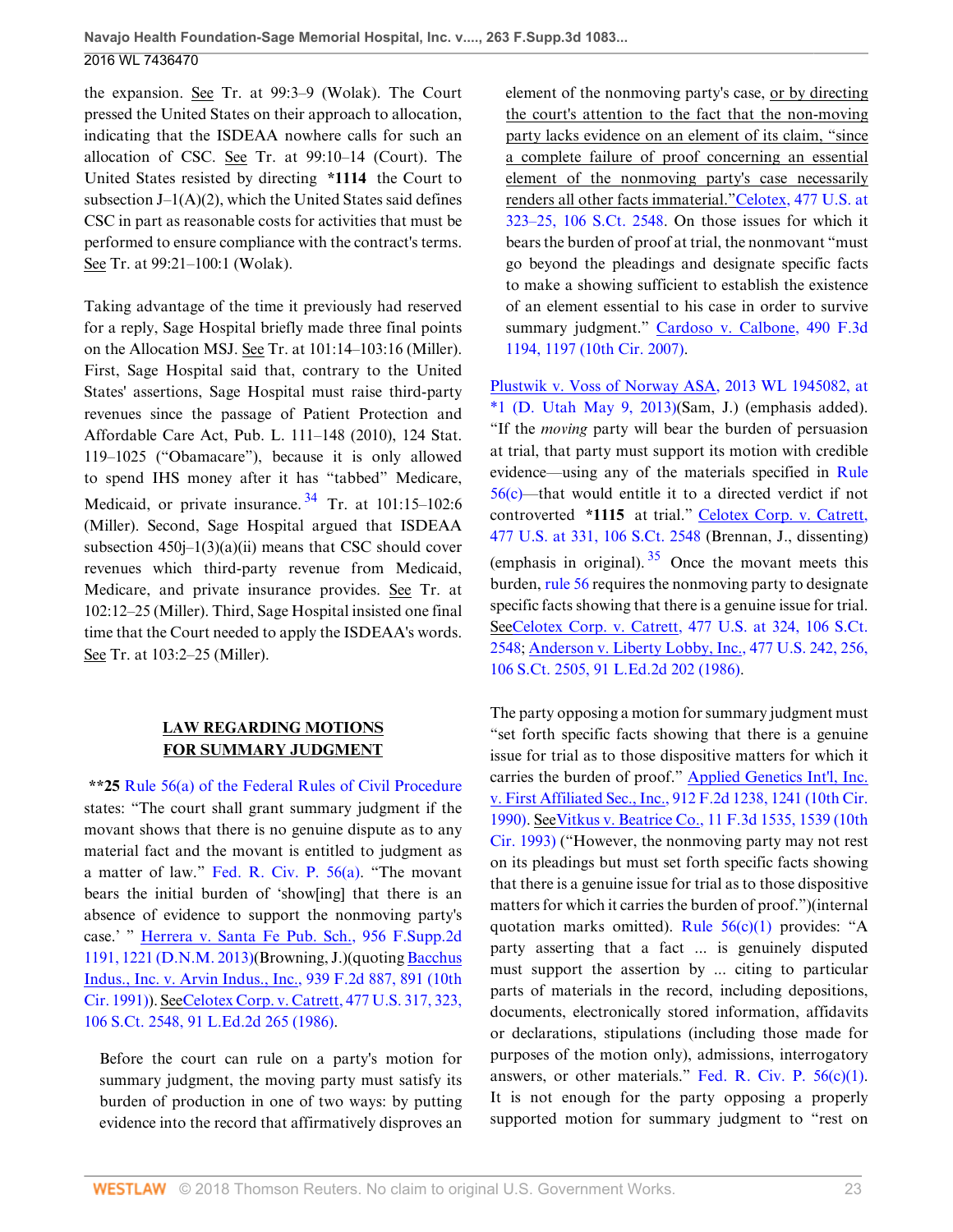mere allegations or denials of his pleadings." [Anderson](http://www.westlaw.com/Link/Document/FullText?findType=Y&serNum=1986132674&pubNum=0000708&originatingDoc=I4a89a3f0c8e111e6b27be1b44e7e7e5b&refType=RP&originationContext=document&vr=3.0&rs=cblt1.0&transitionType=DocumentItem&contextData=(sc.UserEnteredCitation)) [v. Liberty Lobby, Inc., 477 U.S. at 256, 106 S.Ct. 2505](http://www.westlaw.com/Link/Document/FullText?findType=Y&serNum=1986132674&pubNum=0000708&originatingDoc=I4a89a3f0c8e111e6b27be1b44e7e7e5b&refType=RP&originationContext=document&vr=3.0&rs=cblt1.0&transitionType=DocumentItem&contextData=(sc.UserEnteredCitation)). Se[eAbercrombie v. City of Catoosa, 896 F.2d 1228, 1231](http://www.westlaw.com/Link/Document/FullText?findType=Y&serNum=1990037146&pubNum=0000350&originatingDoc=I4a89a3f0c8e111e6b27be1b44e7e7e5b&refType=RP&fi=co_pp_sp_350_1231&originationContext=document&vr=3.0&rs=cblt1.0&transitionType=DocumentItem&contextData=(sc.UserEnteredCitation)#co_pp_sp_350_1231) [\(10th Cir. 1990\)](http://www.westlaw.com/Link/Document/FullText?findType=Y&serNum=1990037146&pubNum=0000350&originatingDoc=I4a89a3f0c8e111e6b27be1b44e7e7e5b&refType=RP&fi=co_pp_sp_350_1231&originationContext=document&vr=3.0&rs=cblt1.0&transitionType=DocumentItem&contextData=(sc.UserEnteredCitation)#co_pp_sp_350_1231); [Otteson v. United States, 622 F.2d](http://www.westlaw.com/Link/Document/FullText?findType=Y&serNum=1980118275&pubNum=0000350&originatingDoc=I4a89a3f0c8e111e6b27be1b44e7e7e5b&refType=RP&fi=co_pp_sp_350_519&originationContext=document&vr=3.0&rs=cblt1.0&transitionType=DocumentItem&contextData=(sc.UserEnteredCitation)#co_pp_sp_350_519) [516, 519 \(10th Cir. 1980\)\(](http://www.westlaw.com/Link/Document/FullText?findType=Y&serNum=1980118275&pubNum=0000350&originatingDoc=I4a89a3f0c8e111e6b27be1b44e7e7e5b&refType=RP&fi=co_pp_sp_350_519&originationContext=document&vr=3.0&rs=cblt1.0&transitionType=DocumentItem&contextData=(sc.UserEnteredCitation)#co_pp_sp_350_519)"[O]nce a properly supported summary judgment motion is made, the opposing party may not rest on the allegations contained in his complaint, but must respond with specific facts showing the existence of a genuine factual issue to be tried.")(citation and internal quotation marks omitted).

**\*\*26** Nor can a party "avoid summary judgment by repeating conclusory opinions, allegations unsupported by specific facts, or speculation." [Colony Nat'l Ins. Co.](http://www.westlaw.com/Link/Document/FullText?findType=Y&serNum=2016257455&pubNum=0000999&originatingDoc=I4a89a3f0c8e111e6b27be1b44e7e7e5b&refType=RP&originationContext=document&vr=3.0&rs=cblt1.0&transitionType=DocumentItem&contextData=(sc.UserEnteredCitation)) [v. Omer, No. CIV 07-2123 JAR, 2008 WL 2309005, at \\*1](http://www.westlaw.com/Link/Document/FullText?findType=Y&serNum=2016257455&pubNum=0000999&originatingDoc=I4a89a3f0c8e111e6b27be1b44e7e7e5b&refType=RP&originationContext=document&vr=3.0&rs=cblt1.0&transitionType=DocumentItem&contextData=(sc.UserEnteredCitation)) [\(D. Kan. June 2, 2008\)\(](http://www.westlaw.com/Link/Document/FullText?findType=Y&serNum=2016257455&pubNum=0000999&originatingDoc=I4a89a3f0c8e111e6b27be1b44e7e7e5b&refType=RP&originationContext=document&vr=3.0&rs=cblt1.0&transitionType=DocumentItem&contextData=(sc.UserEnteredCitation))Robinson, J.)(citing [Argo v. Blue](http://www.westlaw.com/Link/Document/FullText?findType=Y&serNum=2009482001&pubNum=0000506&originatingDoc=I4a89a3f0c8e111e6b27be1b44e7e7e5b&refType=RP&fi=co_pp_sp_506_1199&originationContext=document&vr=3.0&rs=cblt1.0&transitionType=DocumentItem&contextData=(sc.UserEnteredCitation)#co_pp_sp_506_1199) [Cross & Blue Shield of Kan., Inc., 452 F.3d 1193, 1199](http://www.westlaw.com/Link/Document/FullText?findType=Y&serNum=2009482001&pubNum=0000506&originatingDoc=I4a89a3f0c8e111e6b27be1b44e7e7e5b&refType=RP&fi=co_pp_sp_506_1199&originationContext=document&vr=3.0&rs=cblt1.0&transitionType=DocumentItem&contextData=(sc.UserEnteredCitation)#co_pp_sp_506_1199) [\(10th Cir. 2006\)](http://www.westlaw.com/Link/Document/FullText?findType=Y&serNum=2009482001&pubNum=0000506&originatingDoc=I4a89a3f0c8e111e6b27be1b44e7e7e5b&refType=RP&fi=co_pp_sp_506_1199&originationContext=document&vr=3.0&rs=cblt1.0&transitionType=DocumentItem&contextData=(sc.UserEnteredCitation)#co_pp_sp_506_1199); [Fed. R. Civ. P. 56\(e\)\)](http://www.westlaw.com/Link/Document/FullText?findType=L&pubNum=1000600&cite=USFRCPR56&originatingDoc=I4a89a3f0c8e111e6b27be1b44e7e7e5b&refType=LQ&originationContext=document&vr=3.0&rs=cblt1.0&transitionType=DocumentItem&contextData=(sc.UserEnteredCitation)). "In responding to a motion for summary judgment, 'a party cannot rest on ignorance of facts, on speculation, or on suspicion and may not escape summary judgment in the mere hope that something will turn up at trial.' " [Colony Nat'l Ins. Co.](http://www.westlaw.com/Link/Document/FullText?findType=Y&serNum=2016257455&pubNum=0000999&originatingDoc=I4a89a3f0c8e111e6b27be1b44e7e7e5b&refType=RP&originationContext=document&vr=3.0&rs=cblt1.0&transitionType=DocumentItem&contextData=(sc.UserEnteredCitation)) [v. Omer, 2008 WL 2309005, at \\*1](http://www.westlaw.com/Link/Document/FullText?findType=Y&serNum=2016257455&pubNum=0000999&originatingDoc=I4a89a3f0c8e111e6b27be1b44e7e7e5b&refType=RP&originationContext=document&vr=3.0&rs=cblt1.0&transitionType=DocumentItem&contextData=(sc.UserEnteredCitation)) (quoting [Conaway v.](http://www.westlaw.com/Link/Document/FullText?findType=Y&serNum=1988099739&pubNum=0000350&originatingDoc=I4a89a3f0c8e111e6b27be1b44e7e7e5b&refType=RP&fi=co_pp_sp_350_794&originationContext=document&vr=3.0&rs=cblt1.0&transitionType=DocumentItem&contextData=(sc.UserEnteredCitation)#co_pp_sp_350_794) [Smith, 853 F.2d 789, 794 \(10th Cir. 1988\)](http://www.westlaw.com/Link/Document/FullText?findType=Y&serNum=1988099739&pubNum=0000350&originatingDoc=I4a89a3f0c8e111e6b27be1b44e7e7e5b&refType=RP&fi=co_pp_sp_350_794&originationContext=document&vr=3.0&rs=cblt1.0&transitionType=DocumentItem&contextData=(sc.UserEnteredCitation)#co_pp_sp_350_794)).

To deny a motion for summary judgment, genuine factual issues must exist that "can be resolved only by a finder of fact because they may reasonably be resolved in favor of either party." [Anderson v. Liberty Lobby, Inc., 477](http://www.westlaw.com/Link/Document/FullText?findType=Y&serNum=1986132674&pubNum=0000708&originatingDoc=I4a89a3f0c8e111e6b27be1b44e7e7e5b&refType=RP&originationContext=document&vr=3.0&rs=cblt1.0&transitionType=DocumentItem&contextData=(sc.UserEnteredCitation)) [U.S. at 250, 106 S.Ct. 2505.](http://www.westlaw.com/Link/Document/FullText?findType=Y&serNum=1986132674&pubNum=0000708&originatingDoc=I4a89a3f0c8e111e6b27be1b44e7e7e5b&refType=RP&originationContext=document&vr=3.0&rs=cblt1.0&transitionType=DocumentItem&contextData=(sc.UserEnteredCitation)) A mere "scintilla" of evidence will not avoid summary judgment. [Vitkus v. Beatrice](http://www.westlaw.com/Link/Document/FullText?findType=Y&serNum=1993234609&pubNum=0000506&originatingDoc=I4a89a3f0c8e111e6b27be1b44e7e7e5b&refType=RP&fi=co_pp_sp_506_1539&originationContext=document&vr=3.0&rs=cblt1.0&transitionType=DocumentItem&contextData=(sc.UserEnteredCitation)#co_pp_sp_506_1539) [Co., 11 F.3d at 1539](http://www.westlaw.com/Link/Document/FullText?findType=Y&serNum=1993234609&pubNum=0000506&originatingDoc=I4a89a3f0c8e111e6b27be1b44e7e7e5b&refType=RP&fi=co_pp_sp_506_1539&originationContext=document&vr=3.0&rs=cblt1.0&transitionType=DocumentItem&contextData=(sc.UserEnteredCitation)#co_pp_sp_506_1539) (citing [Anderson v. Liberty Lobby,](http://www.westlaw.com/Link/Document/FullText?findType=Y&serNum=1986132674&pubNum=0000708&originatingDoc=I4a89a3f0c8e111e6b27be1b44e7e7e5b&refType=RP&originationContext=document&vr=3.0&rs=cblt1.0&transitionType=DocumentItem&contextData=(sc.UserEnteredCitation)) [Inc., 477 U.S. at 248, 106 S.Ct. 2505\)](http://www.westlaw.com/Link/Document/FullText?findType=Y&serNum=1986132674&pubNum=0000708&originatingDoc=I4a89a3f0c8e111e6b27be1b44e7e7e5b&refType=RP&originationContext=document&vr=3.0&rs=cblt1.0&transitionType=DocumentItem&contextData=(sc.UserEnteredCitation)). Rather, there must be sufficient evidence on which the fact **\*1116** finder could reasonably find for the nonmoving party. Se[eAnderson v. Liberty Lobby, Inc., 477 U.S. at 251, 106](http://www.westlaw.com/Link/Document/FullText?findType=Y&serNum=1986132674&pubNum=0000708&originatingDoc=I4a89a3f0c8e111e6b27be1b44e7e7e5b&refType=RP&originationContext=document&vr=3.0&rs=cblt1.0&transitionType=DocumentItem&contextData=(sc.UserEnteredCitation)) [S.Ct. 2505](http://www.westlaw.com/Link/Document/FullText?findType=Y&serNum=1986132674&pubNum=0000708&originatingDoc=I4a89a3f0c8e111e6b27be1b44e7e7e5b&refType=RP&originationContext=document&vr=3.0&rs=cblt1.0&transitionType=DocumentItem&contextData=(sc.UserEnteredCitation)) (quoting [Schuylkill & Dauphin Improvement](http://www.westlaw.com/Link/Document/FullText?findType=Y&serNum=1871190425&pubNum=0000780&originatingDoc=I4a89a3f0c8e111e6b27be1b44e7e7e5b&refType=RP&fi=co_pp_sp_780_448&originationContext=document&vr=3.0&rs=cblt1.0&transitionType=DocumentItem&contextData=(sc.UserEnteredCitation)#co_pp_sp_780_448) [Co. v. Munson, 81 U.S. \(14 Wall.\) 442, 448, 20 L.Ed. 867](http://www.westlaw.com/Link/Document/FullText?findType=Y&serNum=1871190425&pubNum=0000780&originatingDoc=I4a89a3f0c8e111e6b27be1b44e7e7e5b&refType=RP&fi=co_pp_sp_780_448&originationContext=document&vr=3.0&rs=cblt1.0&transitionType=DocumentItem&contextData=(sc.UserEnteredCitation)#co_pp_sp_780_448) [\(1871\)\)](http://www.westlaw.com/Link/Document/FullText?findType=Y&serNum=1871190425&pubNum=0000780&originatingDoc=I4a89a3f0c8e111e6b27be1b44e7e7e5b&refType=RP&fi=co_pp_sp_780_448&originationContext=document&vr=3.0&rs=cblt1.0&transitionType=DocumentItem&contextData=(sc.UserEnteredCitation)#co_pp_sp_780_448); [Vitkus v. Beatrice Co., 11 F.3d at 1539](http://www.westlaw.com/Link/Document/FullText?findType=Y&serNum=1993234609&pubNum=0000506&originatingDoc=I4a89a3f0c8e111e6b27be1b44e7e7e5b&refType=RP&fi=co_pp_sp_506_1539&originationContext=document&vr=3.0&rs=cblt1.0&transitionType=DocumentItem&contextData=(sc.UserEnteredCitation)#co_pp_sp_506_1539). "[T]here is no evidence for trial unless there is sufficient evidence favoring the nonmoving party for a jury to return a verdict for that party. If the evidence is merely colorable ... or is not significantly probative, ... summary judgment may be granted." [Anderson v. Liberty Lobby, Inc., 477 U.S. at](http://www.westlaw.com/Link/Document/FullText?findType=Y&serNum=1986132674&pubNum=0000708&originatingDoc=I4a89a3f0c8e111e6b27be1b44e7e7e5b&refType=RP&originationContext=document&vr=3.0&rs=cblt1.0&transitionType=DocumentItem&contextData=(sc.UserEnteredCitation)) [249, 106 S.Ct. 2505](http://www.westlaw.com/Link/Document/FullText?findType=Y&serNum=1986132674&pubNum=0000708&originatingDoc=I4a89a3f0c8e111e6b27be1b44e7e7e5b&refType=RP&originationContext=document&vr=3.0&rs=cblt1.0&transitionType=DocumentItem&contextData=(sc.UserEnteredCitation)) (citations omitted). Where a rational trier of fact, considering the record as a whole, could not find for the nonmoving party, there is no genuine issue for trial. See[Matsushita Elec. Indus. Co. v. Zenith Radio](http://www.westlaw.com/Link/Document/FullText?findType=Y&serNum=1986115992&pubNum=0000708&originatingDoc=I4a89a3f0c8e111e6b27be1b44e7e7e5b&refType=RP&originationContext=document&vr=3.0&rs=cblt1.0&transitionType=DocumentItem&contextData=(sc.UserEnteredCitation))

# [Corp., 475 U.S. 574, 587, 106 S.Ct. 1348, 89 L.Ed.2d 538](http://www.westlaw.com/Link/Document/FullText?findType=Y&serNum=1986115992&pubNum=0000708&originatingDoc=I4a89a3f0c8e111e6b27be1b44e7e7e5b&refType=RP&originationContext=document&vr=3.0&rs=cblt1.0&transitionType=DocumentItem&contextData=(sc.UserEnteredCitation)) [\(1986\).](http://www.westlaw.com/Link/Document/FullText?findType=Y&serNum=1986115992&pubNum=0000708&originatingDoc=I4a89a3f0c8e111e6b27be1b44e7e7e5b&refType=RP&originationContext=document&vr=3.0&rs=cblt1.0&transitionType=DocumentItem&contextData=(sc.UserEnteredCitation))

<span id="page-23-0"></span>**[\[1](#page-0-0)]** When reviewing a motion for summary judgment, the court should keep in mind certain principles. First, the court's role is not to weigh the evidence, but to assess the threshold issue whether a genuine issue exists as to material facts requiring a trial. See[Anderson v. Liberty](http://www.westlaw.com/Link/Document/FullText?findType=Y&serNum=1986132674&pubNum=0000708&originatingDoc=I4a89a3f0c8e111e6b27be1b44e7e7e5b&refType=RP&originationContext=document&vr=3.0&rs=cblt1.0&transitionType=DocumentItem&contextData=(sc.UserEnteredCitation)) [Lobby, Inc., 477 U.S. at 249, 106 S.Ct. 2505](http://www.westlaw.com/Link/Document/FullText?findType=Y&serNum=1986132674&pubNum=0000708&originatingDoc=I4a89a3f0c8e111e6b27be1b44e7e7e5b&refType=RP&originationContext=document&vr=3.0&rs=cblt1.0&transitionType=DocumentItem&contextData=(sc.UserEnteredCitation)). Second, the ultimate standard of proof is relevant for purposes of ruling on a summary judgment, such that, when ruling on a summary judgment motion, the court must "bear in mind the actual quantum and quality of proof necessary to support liability." [Anderson v. Liberty Lobby, Inc., 477](http://www.westlaw.com/Link/Document/FullText?findType=Y&serNum=1986132674&pubNum=0000708&originatingDoc=I4a89a3f0c8e111e6b27be1b44e7e7e5b&refType=RP&originationContext=document&vr=3.0&rs=cblt1.0&transitionType=DocumentItem&contextData=(sc.UserEnteredCitation)) [U.S. at 254, 106 S.Ct. 2505](http://www.westlaw.com/Link/Document/FullText?findType=Y&serNum=1986132674&pubNum=0000708&originatingDoc=I4a89a3f0c8e111e6b27be1b44e7e7e5b&refType=RP&originationContext=document&vr=3.0&rs=cblt1.0&transitionType=DocumentItem&contextData=(sc.UserEnteredCitation)). Third, the court must resolve all reasonable inferences and doubts in the nonmoving party's favor, and construe all evidence in the light most favorable to the nonmoving party. See[Hunt v. Cromartie,](http://www.westlaw.com/Link/Document/FullText?findType=Y&serNum=1999122479&pubNum=0000708&originatingDoc=I4a89a3f0c8e111e6b27be1b44e7e7e5b&refType=RP&originationContext=document&vr=3.0&rs=cblt1.0&transitionType=DocumentItem&contextData=(sc.UserEnteredCitation)) [526 U.S. 541, 550–55, 119 S.Ct. 1545, 143 L.Ed.2d 731](http://www.westlaw.com/Link/Document/FullText?findType=Y&serNum=1999122479&pubNum=0000708&originatingDoc=I4a89a3f0c8e111e6b27be1b44e7e7e5b&refType=RP&originationContext=document&vr=3.0&rs=cblt1.0&transitionType=DocumentItem&contextData=(sc.UserEnteredCitation)) [\(1999\);](http://www.westlaw.com/Link/Document/FullText?findType=Y&serNum=1999122479&pubNum=0000708&originatingDoc=I4a89a3f0c8e111e6b27be1b44e7e7e5b&refType=RP&originationContext=document&vr=3.0&rs=cblt1.0&transitionType=DocumentItem&contextData=(sc.UserEnteredCitation)) [Anderson v. Liberty Lobby, Inc., 477 U.S. at 255,](http://www.westlaw.com/Link/Document/FullText?findType=Y&serNum=1986132674&pubNum=0000708&originatingDoc=I4a89a3f0c8e111e6b27be1b44e7e7e5b&refType=RP&originationContext=document&vr=3.0&rs=cblt1.0&transitionType=DocumentItem&contextData=(sc.UserEnteredCitation)) [106 S.Ct. 2505](http://www.westlaw.com/Link/Document/FullText?findType=Y&serNum=1986132674&pubNum=0000708&originatingDoc=I4a89a3f0c8e111e6b27be1b44e7e7e5b&refType=RP&originationContext=document&vr=3.0&rs=cblt1.0&transitionType=DocumentItem&contextData=(sc.UserEnteredCitation)) ("The evidence of the non-movant is to be believed, and all justifiable inferences are to be drawn in his favor."). Fourth, the court cannot decide any issues of credibility. Se[eAnderson v. Liberty Lobby, Inc., 477 U.S.](http://www.westlaw.com/Link/Document/FullText?findType=Y&serNum=1986132674&pubNum=0000708&originatingDoc=I4a89a3f0c8e111e6b27be1b44e7e7e5b&refType=RP&originationContext=document&vr=3.0&rs=cblt1.0&transitionType=DocumentItem&contextData=(sc.UserEnteredCitation)) [at 255, 106 S.Ct. 2505.](http://www.westlaw.com/Link/Document/FullText?findType=Y&serNum=1986132674&pubNum=0000708&originatingDoc=I4a89a3f0c8e111e6b27be1b44e7e7e5b&refType=RP&originationContext=document&vr=3.0&rs=cblt1.0&transitionType=DocumentItem&contextData=(sc.UserEnteredCitation))

There are, however, limited circumstances in which the court may disregard a party's version of the facts. This doctrine developed most robustly in the qualified immunity arena. In [Scott v. Harris, 550 U.S. 372, 127](http://www.westlaw.com/Link/Document/FullText?findType=Y&serNum=2012126147&pubNum=0000708&originatingDoc=I4a89a3f0c8e111e6b27be1b44e7e7e5b&refType=RP&originationContext=document&vr=3.0&rs=cblt1.0&transitionType=DocumentItem&contextData=(sc.UserEnteredCitation)) [S.Ct. 1769, 167 L.Ed.2d 686 \(2007\),](http://www.westlaw.com/Link/Document/FullText?findType=Y&serNum=2012126147&pubNum=0000708&originatingDoc=I4a89a3f0c8e111e6b27be1b44e7e7e5b&refType=RP&originationContext=document&vr=3.0&rs=cblt1.0&transitionType=DocumentItem&contextData=(sc.UserEnteredCitation)) the Supreme Court concluded that summary judgment was appropriate where video evidence "quite clearly contradicted" the plaintiff's version of the facts. [550 U.S. at 378–81, 127 S.Ct. 1769](http://www.westlaw.com/Link/Document/FullText?findType=Y&serNum=2012126147&pubNum=0000708&originatingDoc=I4a89a3f0c8e111e6b27be1b44e7e7e5b&refType=RP&originationContext=document&vr=3.0&rs=cblt1.0&transitionType=DocumentItem&contextData=(sc.UserEnteredCitation)). The Supreme Court explained:

**\*\*27** At the summary judgment stage, facts must be viewed in the light most favorable to the nonmoving party only if there is a "genuine" dispute as to those facts. Fed. Rule Civ. Proc.  $56(c)$ . As we have emphasized, "[w]hen the moving party has carried its burden under [Rule 56\(c\)](http://www.westlaw.com/Link/Document/FullText?findType=L&pubNum=1000600&cite=USFRCPR56&originatingDoc=I4a89a3f0c8e111e6b27be1b44e7e7e5b&refType=LQ&originationContext=document&vr=3.0&rs=cblt1.0&transitionType=DocumentItem&contextData=(sc.UserEnteredCitation)), its opponent must do more than simply show that there is some metaphysical doubt as to the material facts.... Where the record taken as a whole could not lead a rational trier of fact to find for the nonmoving party, there is no 'genuine issue for trial.' " [Matsushita Elec. Industrial Co. v.](http://www.westlaw.com/Link/Document/FullText?findType=Y&serNum=1986115992&pubNum=0000708&originatingDoc=I4a89a3f0c8e111e6b27be1b44e7e7e5b&refType=RP&originationContext=document&vr=3.0&rs=cblt1.0&transitionType=DocumentItem&contextData=(sc.UserEnteredCitation)) [Zenith Radio Corp., 475 U.S. \[at\] 586–587, 106 S.Ct.](http://www.westlaw.com/Link/Document/FullText?findType=Y&serNum=1986115992&pubNum=0000708&originatingDoc=I4a89a3f0c8e111e6b27be1b44e7e7e5b&refType=RP&originationContext=document&vr=3.0&rs=cblt1.0&transitionType=DocumentItem&contextData=(sc.UserEnteredCitation)) [1348](http://www.westlaw.com/Link/Document/FullText?findType=Y&serNum=1986115992&pubNum=0000708&originatingDoc=I4a89a3f0c8e111e6b27be1b44e7e7e5b&refType=RP&originationContext=document&vr=3.0&rs=cblt1.0&transitionType=DocumentItem&contextData=(sc.UserEnteredCitation)) ... (footnote omitted). "[T]he mere existence of *some* alleged factual dispute between the parties will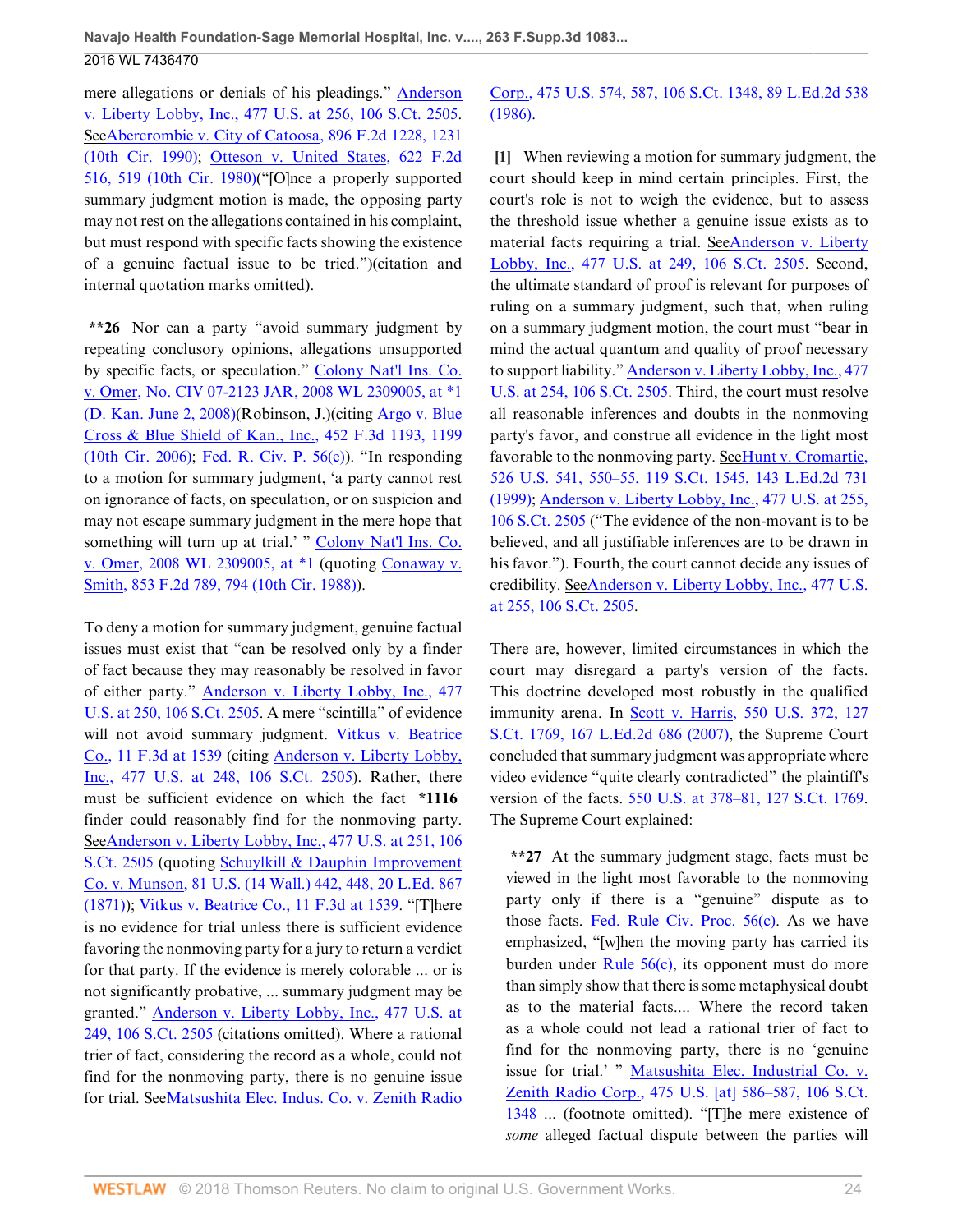not defeat an otherwise properly supported motion for summary judgment; the requirement is that there be no *genuine* issue of *material* fact." [Anderson v. Liberty](http://www.westlaw.com/Link/Document/FullText?findType=Y&serNum=1986132674&pubNum=0000708&originatingDoc=I4a89a3f0c8e111e6b27be1b44e7e7e5b&refType=RP&originationContext=document&vr=3.0&rs=cblt1.0&transitionType=DocumentItem&contextData=(sc.UserEnteredCitation)) [Lobby, Inc., 477 U.S. \[at\] 247–248, 106 S.Ct. 2505](http://www.westlaw.com/Link/Document/FullText?findType=Y&serNum=1986132674&pubNum=0000708&originatingDoc=I4a89a3f0c8e111e6b27be1b44e7e7e5b&refType=RP&originationContext=document&vr=3.0&rs=cblt1.0&transitionType=DocumentItem&contextData=(sc.UserEnteredCitation)).... When opposing parties tell two different stories, one of which is blatantly contradicted by the record, so that no reasonable jury could believe it, a court should not adopt that version of the facts for purposes of ruling on a motion for summary judgment.

**\*1117** That was the case here with regard to the factual issue whether respondent was driving in such fashion as to endanger human life. Respondent's version of events is so utterly discredited by the record that no reasonable jury could have believed him. The Court of Appeals should not have relied on such visible fiction; it should have viewed the facts in the light depicted by the videotape.

[Scott v. Harris, 550 U.S. at 380–81, 127 S.Ct. 1769](http://www.westlaw.com/Link/Document/FullText?findType=Y&serNum=2012126147&pubNum=0000708&originatingDoc=I4a89a3f0c8e111e6b27be1b44e7e7e5b&refType=RP&originationContext=document&vr=3.0&rs=cblt1.0&transitionType=DocumentItem&contextData=(sc.UserEnteredCitation)) (emphasis in original).

<span id="page-24-0"></span>**[\[2](#page-0-1)]** The Tenth Circuit applied this doctrine in [Thomson v.](http://www.westlaw.com/Link/Document/FullText?findType=Y&serNum=2020211302&pubNum=0000506&originatingDoc=I4a89a3f0c8e111e6b27be1b44e7e7e5b&refType=RP&originationContext=document&vr=3.0&rs=cblt1.0&transitionType=DocumentItem&contextData=(sc.UserEnteredCitation)) [Salt Lake County](http://www.westlaw.com/Link/Document/FullText?findType=Y&serNum=2020211302&pubNum=0000506&originatingDoc=I4a89a3f0c8e111e6b27be1b44e7e7e5b&refType=RP&originationContext=document&vr=3.0&rs=cblt1.0&transitionType=DocumentItem&contextData=(sc.UserEnteredCitation)), and explained:

[B]ecause at summary judgment we are beyond the pleading phase of the litigation, a plaintiff's version of the facts must find support in the record: more specifically, "[a]s with any motion for summary judgment, when opposing parties tell two different stories, one of which is blatantly contradicted by the record, so that no reasonable jury could believe it, a court should not adopt that version of the facts." [York](http://www.westlaw.com/Link/Document/FullText?findType=Y&serNum=2015851956&pubNum=0000506&originatingDoc=I4a89a3f0c8e111e6b27be1b44e7e7e5b&refType=RP&fi=co_pp_sp_506_1210&originationContext=document&vr=3.0&rs=cblt1.0&transitionType=DocumentItem&contextData=(sc.UserEnteredCitation)#co_pp_sp_506_1210) [v. City of Las Cruces, 523 F.3d 1205, 1210 \(10th Cir.](http://www.westlaw.com/Link/Document/FullText?findType=Y&serNum=2015851956&pubNum=0000506&originatingDoc=I4a89a3f0c8e111e6b27be1b44e7e7e5b&refType=RP&fi=co_pp_sp_506_1210&originationContext=document&vr=3.0&rs=cblt1.0&transitionType=DocumentItem&contextData=(sc.UserEnteredCitation)#co_pp_sp_506_1210) [2008\)](http://www.westlaw.com/Link/Document/FullText?findType=Y&serNum=2015851956&pubNum=0000506&originatingDoc=I4a89a3f0c8e111e6b27be1b44e7e7e5b&refType=RP&fi=co_pp_sp_506_1210&originationContext=document&vr=3.0&rs=cblt1.0&transitionType=DocumentItem&contextData=(sc.UserEnteredCitation)#co_pp_sp_506_1210) (quoting [Scott, 550 U.S. at 380, 127 S.Ct. 1769\)](http://www.westlaw.com/Link/Document/FullText?findType=Y&serNum=2012126147&pubNum=0000708&originatingDoc=I4a89a3f0c8e111e6b27be1b44e7e7e5b&refType=RP&originationContext=document&vr=3.0&rs=cblt1.0&transitionType=DocumentItem&contextData=(sc.UserEnteredCitation)); see als[oEstate of Larsen ex rel. Sturdivan v. Murr, 511](http://www.westlaw.com/Link/Document/FullText?findType=Y&serNum=2014542289&pubNum=0000506&originatingDoc=I4a89a3f0c8e111e6b27be1b44e7e7e5b&refType=RP&fi=co_pp_sp_506_1258&originationContext=document&vr=3.0&rs=cblt1.0&transitionType=DocumentItem&contextData=(sc.UserEnteredCitation)#co_pp_sp_506_1258) [F.3d 1255, 1258 \(10th Cir. 2008\)](http://www.westlaw.com/Link/Document/FullText?findType=Y&serNum=2014542289&pubNum=0000506&originatingDoc=I4a89a3f0c8e111e6b27be1b44e7e7e5b&refType=RP&fi=co_pp_sp_506_1258&originationContext=document&vr=3.0&rs=cblt1.0&transitionType=DocumentItem&contextData=(sc.UserEnteredCitation)#co_pp_sp_506_1258).

[Thomson v. Salt Lake Cty., 584 F.3d 1304, 1312](http://www.westlaw.com/Link/Document/FullText?findType=Y&serNum=2020211302&pubNum=0000506&originatingDoc=I4a89a3f0c8e111e6b27be1b44e7e7e5b&refType=RP&fi=co_pp_sp_506_1312&originationContext=document&vr=3.0&rs=cblt1.0&transitionType=DocumentItem&contextData=(sc.UserEnteredCitation)#co_pp_sp_506_1312) [\(10th Cir. 2009\)\(](http://www.westlaw.com/Link/Document/FullText?findType=Y&serNum=2020211302&pubNum=0000506&originatingDoc=I4a89a3f0c8e111e6b27be1b44e7e7e5b&refType=RP&fi=co_pp_sp_506_1312&originationContext=document&vr=3.0&rs=cblt1.0&transitionType=DocumentItem&contextData=(sc.UserEnteredCitation)#co_pp_sp_506_1312)brackets omitted). "The Tenth Circuit, in [Rhoads v. Miller, \[352 Fed.Appx. 289 \(10th Cir.](http://www.westlaw.com/Link/Document/FullText?findType=Y&serNum=2020306542&pubNum=0006538&originatingDoc=I4a89a3f0c8e111e6b27be1b44e7e7e5b&refType=RP&originationContext=document&vr=3.0&rs=cblt1.0&transitionType=DocumentItem&contextData=(sc.UserEnteredCitation))  $2009$ )(Tymkovich, J.)(unpublished),  $36$ ] explained that the blatant contradictions of the record must be supported by more than other witnesses' testimony[.]" [Lymon v. Aramark Corp., 728 F. Supp. 2d 1222, 1249](http://www.westlaw.com/Link/Document/FullText?findType=Y&serNum=2022667178&pubNum=0004637&originatingDoc=I4a89a3f0c8e111e6b27be1b44e7e7e5b&refType=RP&fi=co_pp_sp_4637_1249&originationContext=document&vr=3.0&rs=cblt1.0&transitionType=DocumentItem&contextData=(sc.UserEnteredCitation)#co_pp_sp_4637_1249) [\(D.N.M. 2010\)](http://www.westlaw.com/Link/Document/FullText?findType=Y&serNum=2022667178&pubNum=0004637&originatingDoc=I4a89a3f0c8e111e6b27be1b44e7e7e5b&refType=RP&fi=co_pp_sp_4637_1249&originationContext=document&vr=3.0&rs=cblt1.0&transitionType=DocumentItem&contextData=(sc.UserEnteredCitation)#co_pp_sp_4637_1249) (Browning, J.)(citation omitted), aff'd, [499](http://www.westlaw.com/Link/Document/FullText?findType=Y&serNum=2028831912&pubNum=0006538&originatingDoc=I4a89a3f0c8e111e6b27be1b44e7e7e5b&refType=RP&originationContext=document&vr=3.0&rs=cblt1.0&transitionType=DocumentItem&contextData=(sc.UserEnteredCitation)) [Fed.Appx. 771 \(10th Cir. 2012\).](http://www.westlaw.com/Link/Document/FullText?findType=Y&serNum=2028831912&pubNum=0006538&originatingDoc=I4a89a3f0c8e111e6b27be1b44e7e7e5b&refType=RP&originationContext=document&vr=3.0&rs=cblt1.0&transitionType=DocumentItem&contextData=(sc.UserEnteredCitation))

In evaluating a motion for summary judgment based on qualified immunity, we take the facts "in the light most favorable to the party asserting the injury." [Scott](http://www.westlaw.com/Link/Document/FullText?findType=Y&serNum=2012126147&pubNum=0000708&originatingDoc=I4a89a3f0c8e111e6b27be1b44e7e7e5b&refType=RP&originationContext=document&vr=3.0&rs=cblt1.0&transitionType=DocumentItem&contextData=(sc.UserEnteredCitation)) [v. Harris, 550 U.S. 372, 377, 127 S.Ct. 1769, 167](http://www.westlaw.com/Link/Document/FullText?findType=Y&serNum=2012126147&pubNum=0000708&originatingDoc=I4a89a3f0c8e111e6b27be1b44e7e7e5b&refType=RP&originationContext=document&vr=3.0&rs=cblt1.0&transitionType=DocumentItem&contextData=(sc.UserEnteredCitation)) [L.Ed.2d 686 \(2007\)](http://www.westlaw.com/Link/Document/FullText?findType=Y&serNum=2012126147&pubNum=0000708&originatingDoc=I4a89a3f0c8e111e6b27be1b44e7e7e5b&refType=RP&originationContext=document&vr=3.0&rs=cblt1.0&transitionType=DocumentItem&contextData=(sc.UserEnteredCitation)). "[T]his usually means adopting ... the plaintiff's version of the facts," [id. at 378, 127](http://www.westlaw.com/Link/Document/FullText?findType=Y&serNum=2012126147&pubNum=0000708&originatingDoc=I4a89a3f0c8e111e6b27be1b44e7e7e5b&refType=RP&originationContext=document&vr=3.0&rs=cblt1.0&transitionType=DocumentItem&contextData=(sc.UserEnteredCitation)) [S.Ct. 1769,](http://www.westlaw.com/Link/Document/FullText?findType=Y&serNum=2012126147&pubNum=0000708&originatingDoc=I4a89a3f0c8e111e6b27be1b44e7e7e5b&refType=RP&originationContext=document&vr=3.0&rs=cblt1.0&transitionType=DocumentItem&contextData=(sc.UserEnteredCitation)) unless that version "is so utterly discredited by the record that no reasonable jury could have believed him," [id. at 380, 127 S.Ct. 1769](http://www.westlaw.com/Link/Document/FullText?findType=Y&serNum=2012126147&pubNum=0000708&originatingDoc=I4a89a3f0c8e111e6b27be1b44e7e7e5b&refType=RP&originationContext=document&vr=3.0&rs=cblt1.0&transitionType=DocumentItem&contextData=(sc.UserEnteredCitation)). In [Scott](http://www.westlaw.com/Link/Document/FullText?findType=Y&serNum=2012126147&pubNum=0000780&originatingDoc=I4a89a3f0c8e111e6b27be1b44e7e7e5b&refType=RP&originationContext=document&vr=3.0&rs=cblt1.0&transitionType=DocumentItem&contextData=(sc.UserEnteredCitation)), the plaintiff's testimony was discredited by a videotape that completely contradicted his version of the events. [550 U.S. at 379, 127 S.Ct. 1769](http://www.westlaw.com/Link/Document/FullText?findType=Y&serNum=2012126147&pubNum=0000708&originatingDoc=I4a89a3f0c8e111e6b27be1b44e7e7e5b&refType=RP&originationContext=document&vr=3.0&rs=cblt1.0&transitionType=DocumentItem&contextData=(sc.UserEnteredCitation)). Here, there is no videotape or similar evidence in the record to blatantly contradict Mr. Rhoads' testimony. There is only other witnesses' testimony to oppose his version of the facts, and our judicial system leaves credibility determinations to the jury. And given the undisputed fact of injury, Mr. Rhoads' alcoholism and memory problems go to the weight of his testimony, not its admissibility.... Mr. Rhoads alleges that his injuries resulted from a beating rendered without resistance **\*1118** or provocation. If believed by the jury, the events he describes are sufficient to support a claim of violation of clearly established law under [Graham v. Connor, 490 U.S. 386,](http://www.westlaw.com/Link/Document/FullText?findType=Y&serNum=1989072182&pubNum=0000708&originatingDoc=I4a89a3f0c8e111e6b27be1b44e7e7e5b&refType=RP&originationContext=document&vr=3.0&rs=cblt1.0&transitionType=DocumentItem&contextData=(sc.UserEnteredCitation)) [395–96, 109 S.Ct. 1865, 104 L.Ed.2d 443 \(1989\)](http://www.westlaw.com/Link/Document/FullText?findType=Y&serNum=1989072182&pubNum=0000708&originatingDoc=I4a89a3f0c8e111e6b27be1b44e7e7e5b&refType=RP&originationContext=document&vr=3.0&rs=cblt1.0&transitionType=DocumentItem&contextData=(sc.UserEnteredCitation)), and this court's precedent.

**\*\*28** [Rhoads v. Miller, 352 Fed.Appx. at 291–92\(](http://www.westlaw.com/Link/Document/FullText?findType=Y&serNum=2020306542&pubNum=0006538&originatingDoc=I4a89a3f0c8e111e6b27be1b44e7e7e5b&refType=RP&fi=co_pp_sp_6538_291&originationContext=document&vr=3.0&rs=cblt1.0&transitionType=DocumentItem&contextData=(sc.UserEnteredCitation)#co_pp_sp_6538_291)internal quotation marks omitted). See[Lymon v. Aramark Corp.,](http://www.westlaw.com/Link/Document/FullText?findType=Y&serNum=2022667178&pubNum=0004637&originatingDoc=I4a89a3f0c8e111e6b27be1b44e7e7e5b&refType=RP&fi=co_pp_sp_4637_1249&originationContext=document&vr=3.0&rs=cblt1.0&transitionType=DocumentItem&contextData=(sc.UserEnteredCitation)#co_pp_sp_4637_1249) [728 F.Supp.2d at 1249–50](http://www.westlaw.com/Link/Document/FullText?findType=Y&serNum=2022667178&pubNum=0004637&originatingDoc=I4a89a3f0c8e111e6b27be1b44e7e7e5b&refType=RP&fi=co_pp_sp_4637_1249&originationContext=document&vr=3.0&rs=cblt1.0&transitionType=DocumentItem&contextData=(sc.UserEnteredCitation)#co_pp_sp_4637_1249) (quoting [Rhoads v. Miller,](http://www.westlaw.com/Link/Document/FullText?findType=Y&serNum=2020306542&pubNum=0006538&originatingDoc=I4a89a3f0c8e111e6b27be1b44e7e7e5b&refType=RP&fi=co_pp_sp_6538_291&originationContext=document&vr=3.0&rs=cblt1.0&transitionType=DocumentItem&contextData=(sc.UserEnteredCitation)#co_pp_sp_6538_291) [352 Fed.Appx. at 291–92\)](http://www.westlaw.com/Link/Document/FullText?findType=Y&serNum=2020306542&pubNum=0006538&originatingDoc=I4a89a3f0c8e111e6b27be1b44e7e7e5b&refType=RP&fi=co_pp_sp_6538_291&originationContext=document&vr=3.0&rs=cblt1.0&transitionType=DocumentItem&contextData=(sc.UserEnteredCitation)#co_pp_sp_6538_291). In a concurring opinion in [Thomson v. Salt Lake County,](http://www.westlaw.com/Link/Document/FullText?findType=Y&serNum=2020211302&pubNum=0000506&originatingDoc=I4a89a3f0c8e111e6b27be1b44e7e7e5b&refType=RP&originationContext=document&vr=3.0&rs=cblt1.0&transitionType=DocumentItem&contextData=(sc.UserEnteredCitation)) the Honorable Jerome A. Holmes, United States Circuit Judge for the United States Court of Appeals for the Tenth Circuit, stated that courts must focus first on the legal question of qualified immunity and "determine whether plaintiff's factual allegations are sufficiently grounded in the record such that they may permissibly comprise the universe of facts that will serve as the foundation for answering the legal question before the court," before inquiring into whether there are genuine issues of material fact for resolution by the jury. [584 F.3d at 1326–27](http://www.westlaw.com/Link/Document/FullText?findType=Y&serNum=2020211302&pubNum=0000506&originatingDoc=I4a89a3f0c8e111e6b27be1b44e7e7e5b&refType=RP&fi=co_pp_sp_506_1326&originationContext=document&vr=3.0&rs=cblt1.0&transitionType=DocumentItem&contextData=(sc.UserEnteredCitation)#co_pp_sp_506_1326) (Holmes, J., concurring)(citing [Goddard v. Urrea, 847 F.2d 765, 770](http://www.westlaw.com/Link/Document/FullText?findType=Y&serNum=1988073161&pubNum=0000350&originatingDoc=I4a89a3f0c8e111e6b27be1b44e7e7e5b&refType=RP&fi=co_pp_sp_350_770&originationContext=document&vr=3.0&rs=cblt1.0&transitionType=DocumentItem&contextData=(sc.UserEnteredCitation)#co_pp_sp_350_770) [\(11th Cir. 1988\)](http://www.westlaw.com/Link/Document/FullText?findType=Y&serNum=1988073161&pubNum=0000350&originatingDoc=I4a89a3f0c8e111e6b27be1b44e7e7e5b&refType=RP&fi=co_pp_sp_350_770&originationContext=document&vr=3.0&rs=cblt1.0&transitionType=DocumentItem&contextData=(sc.UserEnteredCitation)#co_pp_sp_350_770) (Johnson, J., dissenting))(observing that, even if factual disputes exist, "these disputes are irrelevant to the qualified immunity analysis because that analysis assumes the validity of the plaintiffs' facts").

#### **LAW REGARDING THE INDIAN CANON**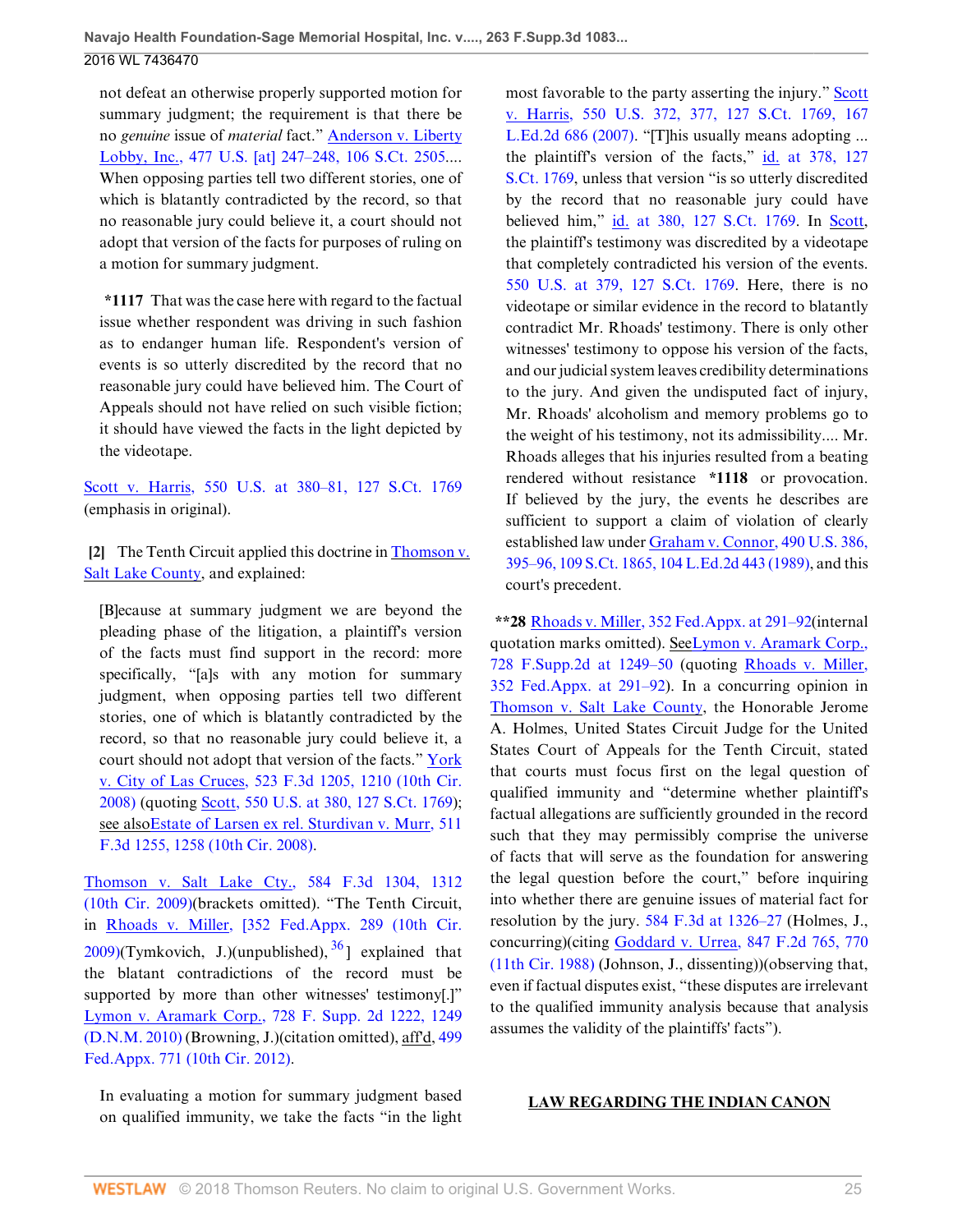<span id="page-25-1"></span><span id="page-25-0"></span>**[\[3](#page-0-2)] [\[4](#page-1-1)]** The Indian canon of construction requires that (dicta); [Ramah Navajo Chapter v. Lujan, 112 F.3d 1455,](http://www.westlaw.com/Link/Document/FullText?findType=Y&serNum=1997106222&pubNum=0000506&originatingDoc=I4a89a3f0c8e111e6b27be1b44e7e7e5b&refType=RP&fi=co_pp_sp_506_1461&originationContext=document&vr=3.0&rs=cblt1.0&transitionType=DocumentItem&contextData=(sc.UserEnteredCitation)#co_pp_sp_506_1461) courts liberally construe treaties, agreements, statutes, and executive orders in favor of American Indians. Se[eMontana v. Blackfeet Tribe, 471 U.S. at 766, 105](http://www.westlaw.com/Link/Document/FullText?findType=Y&serNum=1985127858&pubNum=0000708&originatingDoc=I4a89a3f0c8e111e6b27be1b44e7e7e5b&refType=RP&originationContext=document&vr=3.0&rs=cblt1.0&transitionType=DocumentItem&contextData=(sc.UserEnteredCitation)) [S.Ct. 2399.](http://www.westlaw.com/Link/Document/FullText?findType=Y&serNum=1985127858&pubNum=0000708&originatingDoc=I4a89a3f0c8e111e6b27be1b44e7e7e5b&refType=RP&originationContext=document&vr=3.0&rs=cblt1.0&transitionType=DocumentItem&contextData=(sc.UserEnteredCitation)) Seegenerally Philip P. Frickey, [Marshalling](http://www.westlaw.com/Link/Document/FullText?findType=Y&serNum=0103315100&pubNum=0003084&originatingDoc=I4a89a3f0c8e111e6b27be1b44e7e7e5b&refType=LR&originationContext=document&vr=3.0&rs=cblt1.0&transitionType=DocumentItem&contextData=(sc.UserEnteredCitation)) [Past and Present: Colonialism, Constitutionalism, and](http://www.westlaw.com/Link/Document/FullText?findType=Y&serNum=0103315100&pubNum=0003084&originatingDoc=I4a89a3f0c8e111e6b27be1b44e7e7e5b&refType=LR&originationContext=document&vr=3.0&rs=cblt1.0&transitionType=DocumentItem&contextData=(sc.UserEnteredCitation)) [Interpretation in Federal Indian Law, 107 Harv. L.](http://www.westlaw.com/Link/Document/FullText?findType=Y&serNum=0103315100&pubNum=0003084&originatingDoc=I4a89a3f0c8e111e6b27be1b44e7e7e5b&refType=LR&originationContext=document&vr=3.0&rs=cblt1.0&transitionType=DocumentItem&contextData=(sc.UserEnteredCitation)) [Rev. 381 \(1993\)](http://www.westlaw.com/Link/Document/FullText?findType=Y&serNum=0103315100&pubNum=0003084&originatingDoc=I4a89a3f0c8e111e6b27be1b44e7e7e5b&refType=LR&originationContext=document&vr=3.0&rs=cblt1.0&transitionType=DocumentItem&contextData=(sc.UserEnteredCitation))(offering a scholarly commentary on the Indian canon). Courts are to construe treaties and other agreements as the American Indians who entered into the treaties or agreements would have understood them. See, e.g., [Minnesota v. Mille Lacs Band of Chippewa Indians,](http://www.westlaw.com/Link/Document/FullText?findType=Y&serNum=1999085330&pubNum=0000708&originatingDoc=I4a89a3f0c8e111e6b27be1b44e7e7e5b&refType=RP&originationContext=document&vr=3.0&rs=cblt1.0&transitionType=DocumentItem&contextData=(sc.UserEnteredCitation)) [526 U.S. 172, 196, 119 S.Ct. 1187, 143 L.Ed.2d 270](http://www.westlaw.com/Link/Document/FullText?findType=Y&serNum=1999085330&pubNum=0000708&originatingDoc=I4a89a3f0c8e111e6b27be1b44e7e7e5b&refType=RP&originationContext=document&vr=3.0&rs=cblt1.0&transitionType=DocumentItem&contextData=(sc.UserEnteredCitation)) [\(1999\)\(](http://www.westlaw.com/Link/Document/FullText?findType=Y&serNum=1999085330&pubNum=0000708&originatingDoc=I4a89a3f0c8e111e6b27be1b44e7e7e5b&refType=RP&originationContext=document&vr=3.0&rs=cblt1.0&transitionType=DocumentItem&contextData=(sc.UserEnteredCitation))"[W]e interpret Indian treaties to give effect to the terms as the Indians themselves would have understood them.") Any ambiguity in an agreement is to be resolved in favor of American Indians. See, e.g., [Carpenter v. Shaw,](http://www.westlaw.com/Link/Document/FullText?findType=Y&serNum=1930122166&pubNum=0000708&originatingDoc=I4a89a3f0c8e111e6b27be1b44e7e7e5b&refType=RP&originationContext=document&vr=3.0&rs=cblt1.0&transitionType=DocumentItem&contextData=(sc.UserEnteredCitation)) [280 U.S. 363, 367, 50 S.Ct. 121, 74 L.Ed. 478 \(1930\).](http://www.westlaw.com/Link/Document/FullText?findType=Y&serNum=1930122166&pubNum=0000708&originatingDoc=I4a89a3f0c8e111e6b27be1b44e7e7e5b&refType=RP&originationContext=document&vr=3.0&rs=cblt1.0&transitionType=DocumentItem&contextData=(sc.UserEnteredCitation)) [37](#page-74-0)

<span id="page-25-2"></span>**[\[5](#page-1-2)]** The Indian canon sometimes can come into conflict with other canons of statutory interpretation. When canons clash, the Indian canon usually trumps competing canons. See 1–2 Cohen's Handbook of Federal Indian Law (Nell Jessup Newton et al. eds., 2015 LEXIS ed.), at 2.02[3]. The United States Court of Appeals for the District of Columbia has held that the Indian canon also supersedes deference to agency interpretations under [Chevron v. Natural Resources Defense Council,](http://www.westlaw.com/Link/Document/FullText?findType=Y&serNum=1984130736&pubNum=0000708&originatingDoc=I4a89a3f0c8e111e6b27be1b44e7e7e5b&refType=RP&originationContext=document&vr=3.0&rs=cblt1.0&transitionType=DocumentItem&contextData=(sc.UserEnteredCitation)) [Inc., 467 U.S. 837, 104 S.Ct. 2778, 81 L.Ed.2d 694](http://www.westlaw.com/Link/Document/FullText?findType=Y&serNum=1984130736&pubNum=0000708&originatingDoc=I4a89a3f0c8e111e6b27be1b44e7e7e5b&refType=RP&originationContext=document&vr=3.0&rs=cblt1.0&transitionType=DocumentItem&contextData=(sc.UserEnteredCitation)) [\(1984\)\(](http://www.westlaw.com/Link/Document/FullText?findType=Y&serNum=1984130736&pubNum=0000708&originatingDoc=I4a89a3f0c8e111e6b27be1b44e7e7e5b&refType=RP&originationContext=document&vr=3.0&rs=cblt1.0&transitionType=DocumentItem&contextData=(sc.UserEnteredCitation))"[Chevron"](http://www.westlaw.com/Link/Document/FullText?findType=Y&serNum=1984130736&originatingDoc=I4a89a3f0c8e111e6b27be1b44e7e7e5b&refType=RP&originationContext=document&vr=3.0&rs=cblt1.0&transitionType=DocumentItem&contextData=(sc.UserEnteredCitation))). The D.C. Circuit explained in [Cobell](http://www.westlaw.com/Link/Document/FullText?findType=Y&serNum=2001126262&pubNum=0000506&originatingDoc=I4a89a3f0c8e111e6b27be1b44e7e7e5b&refType=RP&originationContext=document&vr=3.0&rs=cblt1.0&transitionType=DocumentItem&contextData=(sc.UserEnteredCitation)) [v. Norton, 240 F.3d 1081 \(D.C. Cir. 2001\)](http://www.westlaw.com/Link/Document/FullText?findType=Y&serNum=2001126262&pubNum=0000506&originatingDoc=I4a89a3f0c8e111e6b27be1b44e7e7e5b&refType=RP&originationContext=document&vr=3.0&rs=cblt1.0&transitionType=DocumentItem&contextData=(sc.UserEnteredCitation)), in an opinion that Judge David Bryan Sentelle wrote and Judges Stephen Fain Williams and Judith Ann Wilson Rogers joined,

**\*\*29** This departure from the *[Chevron](http://www.westlaw.com/Link/Document/FullText?findType=Y&serNum=1984130736&pubNum=0000780&originatingDoc=I4a89a3f0c8e111e6b27be1b44e7e7e5b&refType=RP&originationContext=document&vr=3.0&rs=cblt1.0&transitionType=DocumentItem&contextData=(sc.UserEnteredCitation))* norm arise from the fact that the rule of liberally **\*1119** construing statutes to the benefit of the Indians arises not from ordinary exegesis, but "from principles of equitable obligations and normative rules of behavior," applicable to the trust relationship between the United States and the Native American people.

[240 F.3d at 1102.](http://www.westlaw.com/Link/Document/FullText?findType=Y&serNum=2001126262&pubNum=0000506&originatingDoc=I4a89a3f0c8e111e6b27be1b44e7e7e5b&refType=RP&fi=co_pp_sp_506_1102&originationContext=document&vr=3.0&rs=cblt1.0&transitionType=DocumentItem&contextData=(sc.UserEnteredCitation)#co_pp_sp_506_1102) The Tenth Circuit at least twice has rejected agencies' statutory interpretations that are contrary to the Indian canon. Se[eGovernor of Kansas v.](http://www.westlaw.com/Link/Document/FullText?findType=Y&serNum=2014946675&pubNum=0000506&originatingDoc=I4a89a3f0c8e111e6b27be1b44e7e7e5b&refType=RP&originationContext=document&vr=3.0&rs=cblt1.0&transitionType=DocumentItem&contextData=(sc.UserEnteredCitation)) [Kempthorne, 516 F.3d 833 \(10th Cir. 2008\)](http://www.westlaw.com/Link/Document/FullText?findType=Y&serNum=2014946675&pubNum=0000506&originatingDoc=I4a89a3f0c8e111e6b27be1b44e7e7e5b&refType=RP&originationContext=document&vr=3.0&rs=cblt1.0&transitionType=DocumentItem&contextData=(sc.UserEnteredCitation))(Indian canon trumps [Chevron](http://www.westlaw.com/Link/Document/FullText?findType=Y&serNum=1984130736&originatingDoc=I4a89a3f0c8e111e6b27be1b44e7e7e5b&refType=RP&originationContext=document&vr=3.0&rs=cblt1.0&transitionType=DocumentItem&contextData=(sc.UserEnteredCitation)) deference even though [Chevron](http://www.westlaw.com/Link/Document/FullText?findType=Y&serNum=1984130736&originatingDoc=I4a89a3f0c8e111e6b27be1b44e7e7e5b&refType=RP&originationContext=document&vr=3.0&rs=cblt1.0&transitionType=DocumentItem&contextData=(sc.UserEnteredCitation)) was not applicable in a case with competing Tribal interests) [1461–62 \(10th Cir. 1997\)](http://www.westlaw.com/Link/Document/FullText?findType=Y&serNum=1997106222&pubNum=0000506&originatingDoc=I4a89a3f0c8e111e6b27be1b44e7e7e5b&refType=RP&fi=co_pp_sp_506_1461&originationContext=document&vr=3.0&rs=cblt1.0&transitionType=DocumentItem&contextData=(sc.UserEnteredCitation)#co_pp_sp_506_1461)("[Ramah](http://www.westlaw.com/Link/Document/FullText?findType=Y&serNum=1997106222&originatingDoc=I4a89a3f0c8e111e6b27be1b44e7e7e5b&refType=RP&originationContext=document&vr=3.0&rs=cblt1.0&transitionType=DocumentItem&contextData=(sc.UserEnteredCitation))").

### **THE ISDEAA'S LEGISLATIVE HISTORY**

If possible, the Court interprets statutes according to the statutory text's plain meaning and structure. When the text's meaning and structure leave ambiguities, however something which the Allocation and Duplication MSJs, the Response, the Replies, and the Hearing suggest may be true in this case—even the ardent textualist "routinely takes purpose into account, but in its concrete manifestations as deduced from close reading of the text." Antonin Scalia & Bryan Garner, Reading Law: The Interpretation of Legal Texts 20 (2012). In this spirit, the Court here assembles a legislative history of the ISDEAA and subsequent amendments to help shed light on the disputed sections' meaning. The Court gives special interpretive weight to committee reports, <sup>[38](#page-74-1)</sup> which congressional staffers consider the most reliable sources of congressional intent. See Abbe R. Gluck & Lisa Schultz Bressman, [Statutory Interpretation from the Inside—An](http://www.westlaw.com/Link/Document/FullText?findType=Y&serNum=0390194505&pubNum=0001239&originatingDoc=I4a89a3f0c8e111e6b27be1b44e7e7e5b&refType=LR&originationContext=document&vr=3.0&rs=cblt1.0&transitionType=DocumentItem&contextData=(sc.UserEnteredCitation)) [Empirical Study of Congressional Drafting, Delegation,](http://www.westlaw.com/Link/Document/FullText?findType=Y&serNum=0390194505&pubNum=0001239&originatingDoc=I4a89a3f0c8e111e6b27be1b44e7e7e5b&refType=LR&originationContext=document&vr=3.0&rs=cblt1.0&transitionType=DocumentItem&contextData=(sc.UserEnteredCitation)) [and the Canons: Part I, 65 Stan. L. Rev. 901, 977](http://www.westlaw.com/Link/Document/FullText?findType=Y&serNum=0390194505&pubNum=0001239&originatingDoc=I4a89a3f0c8e111e6b27be1b44e7e7e5b&refType=LR&originationContext=document&vr=3.0&rs=cblt1.0&transitionType=DocumentItem&contextData=(sc.UserEnteredCitation)) fig.8 (2013). Given the central role that the Executive Branch played in ISDEAA history, the Court also examines related presidential signing statements. [39](#page-74-2) Historical background is woven throughout the discussion as needed to knit a process that transpired over a quarter century into a coherent narrative.

### **1. Indian Self–Determination and Education Assistance Act of 1975.**

**\*\*30** The ISDEAA became law in 1975. See Pub. L. No. 93–638 (1975). It did not **\*1120** emerge out of a vacuum, rather representing in some respects a continuation of and in other respects a break with nearly two centuries of federal policy regarding American Indian healthcare. In this section, the Court first examines the historical background behind the ISDEAA. It then looks to the House and Senate Committee reports and President Ford's signing statement to uncover legislative intent and help triangulate the proper interpretation of ISDEAA terms and provisions at issue in the present motions for summary judgment.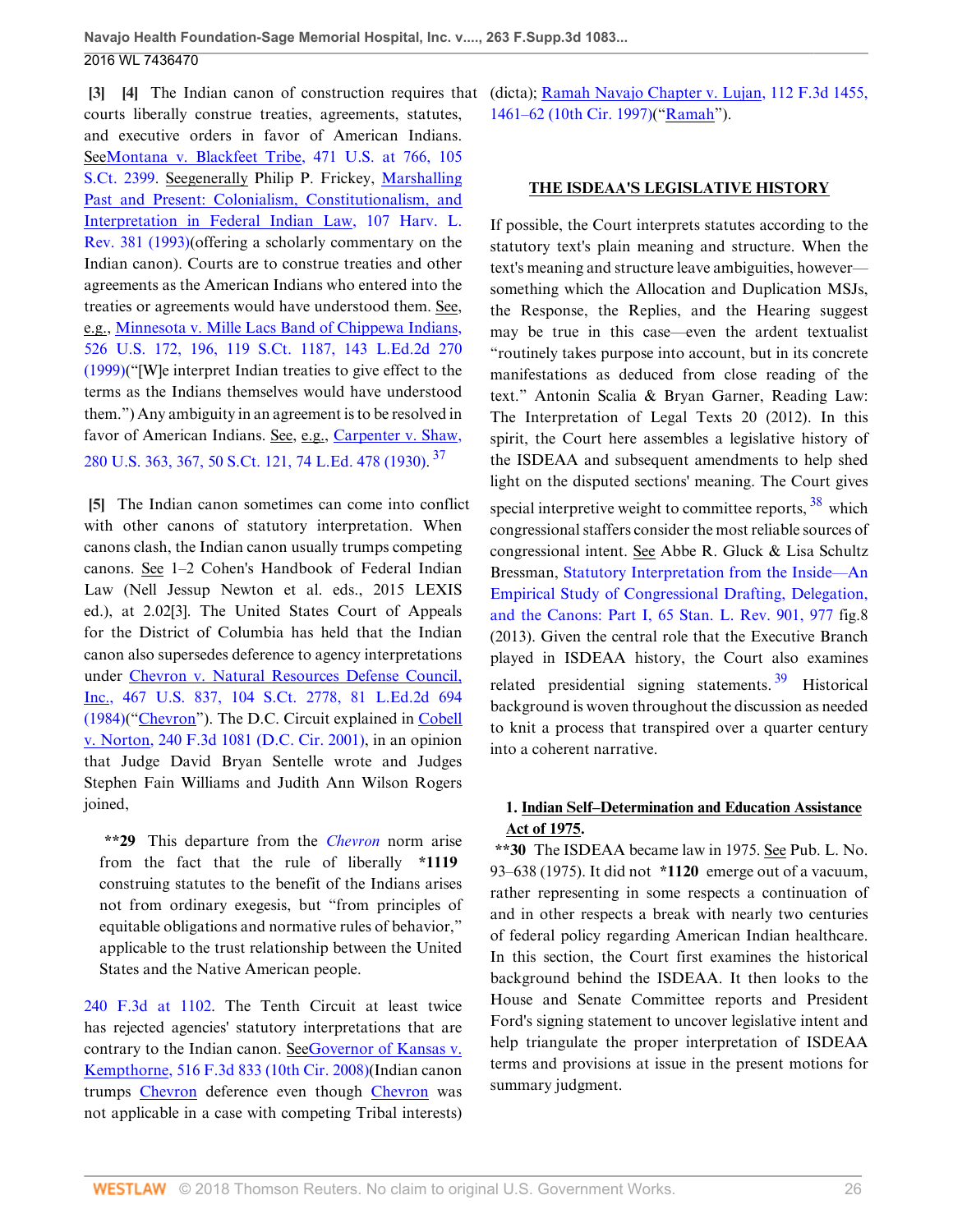#### **a. Background.**

The United States has provided medical care to American Indians since at least 1802, when Army physicians began treating American Indians for [smallpox.](http://www.westlaw.com/Link/Document/FullText?entityType=disease&entityId=Ib159aa79475411db9765f9243f53508a&originationContext=document&transitionType=DocumentItem&contextData=(sc.Default)&vr=3.0&rs=cblt1.0) See U.S. Public Health Service, Health Services for American Indians 86 (1957)( "U.S. Health Service"). Congress appropriated money for more extensive American Indian healthcare in 1819, routing the money through missionaries and philanthropic organizations. See U.S. Health Service at 86. In 1832, Congress passed the first measure specifically targeted to American Indian health, authorizing Indian agents to purchase [smallpox](http://www.westlaw.com/Link/Document/FullText?entityType=disease&entityId=Ib159aa79475411db9765f9243f53508a&originationContext=document&transitionType=DocumentItem&contextData=(sc.Default)&vr=3.0&rs=cblt1.0) vaccine and to appoint army physicians to administer the vaccines. See Act of May 5, 1832, 4 Stat. 514.

Starting in the 1830s, the United States entered into numerous treaties with Tribes that included promises of physicians, medical supplies, and hospitals, first for the Cherokees and other Tribes forced westward, see, e.g., Treaty with the Cherokee, art. 8, 7 Stat. 478 (1835), and later for western Tribes in a quid pro quo for land cessions, see, e.g., Treaty with the Yakima, art. 5, 12 Stat. 951  $(1855)$ .  $\frac{40}{1855}$  $\frac{40}{1855}$  $\frac{40}{1855}$  Subsequent crowding of American Indians onto reservations led to epidemics and unsanitary conditions that outstripped federal healthcare capacity, especially after Congress transferred Indian affairs from the War Department to the Department of the Interior. See U.S. Health Service at 87. Even in the few reservations that received promised hospitals, the standard of care usually was very low. Se[eS. Rep. No. 83–1530](http://www.westlaw.com/Link/Document/FullText?findType=Y&serNum=0100971878&pubNum=0001503&originatingDoc=I4a89a3f0c8e111e6b27be1b44e7e7e5b&refType=TV&originationContext=document&vr=3.0&rs=cblt1.0&transitionType=DocumentItem&contextData=(sc.UserEnteredCitation)) (1954).

In 1910, Congress made the first general appropriation for Indian healthcare. See Act of Apr. 4, 1920, 36 Stat. 269 (appropriating \$40,000.00 to provide for healthcare, and to prevent infectious and contagious disease). In 1921, some Congress members began to chafe at such appropriations and block Interior Department funding. See, e.g., H.R. Rep. No. 275, 67th Cong. (1921); S. Rep. No.294, 67th Cong. (1921). A congressional majority, however, wished for the funding to continue and passed the Snyder Act, [25 U.S.C. § 13,](http://www.westlaw.com/Link/Document/FullText?findType=L&pubNum=1000546&cite=25USCAS13&originatingDoc=I4a89a3f0c8e111e6b27be1b44e7e7e5b&refType=LQ&originationContext=document&vr=3.0&rs=cblt1.0&transitionType=DocumentItem&contextData=(sc.UserEnteredCitation)) to give the Bureau of Indian Affairs broad discretion to direct programs that would benefit American Indians' health:

> **\*\*31** The Bureau of Indian Affairs, under the supervision of the Secretary of the Interior, shall direct,

supervise, and expend such moneys as Congress may from time to time appropriate, for the benefit, **\*1121** care, and assistance of the Indians throughout the United States for the following purposes: .... For the relief of distress and conservation of health.

# [25 U.S.C. § 13](http://www.westlaw.com/Link/Document/FullText?findType=L&pubNum=1000546&cite=25USCAS13&originatingDoc=I4a89a3f0c8e111e6b27be1b44e7e7e5b&refType=LQ&originationContext=document&vr=3.0&rs=cblt1.0&transitionType=DocumentItem&contextData=(sc.UserEnteredCitation)).

Given the Tribes' difficulties attracting and retaining qualified medical staff in the first half of the twentieth century, the Bureau of Indian Affairs called in 1953 for the transfer of medical services among American Indians living on reservations to the United States Public Health Service. See Indian Health Unit Asks Doctor Shift, N.Y. Times, May 30, 1953 at A17. The following year, Congress found that this persistent human capital shortage demanded such a shift, se[eS. Rep. No. 83–](http://www.westlaw.com/Link/Document/FullText?findType=Y&serNum=0100971878&pubNum=0001503&originatingDoc=I4a89a3f0c8e111e6b27be1b44e7e7e5b&refType=TV&originationContext=document&vr=3.0&rs=cblt1.0&transitionType=DocumentItem&contextData=(sc.UserEnteredCitation)) [1530 at 3–4](http://www.westlaw.com/Link/Document/FullText?findType=Y&serNum=0100971878&pubNum=0001503&originatingDoc=I4a89a3f0c8e111e6b27be1b44e7e7e5b&refType=TV&originationContext=document&vr=3.0&rs=cblt1.0&transitionType=DocumentItem&contextData=(sc.UserEnteredCitation)) (1954), and Congress fully federalized Indian healthcare with the support of the American Medical Association and state departments of health in every state with a significant American Indian population, see Transfer Act of 1954, [42 U.S.C. § 2001;](http://www.westlaw.com/Link/Document/FullText?findType=L&pubNum=1000546&cite=42USCAS2001&originatingDoc=I4a89a3f0c8e111e6b27be1b44e7e7e5b&refType=LQ&originationContext=document&vr=3.0&rs=cblt1.0&transitionType=DocumentItem&contextData=(sc.UserEnteredCitation)) [S. Rep. No. 83–](http://www.westlaw.com/Link/Document/FullText?findType=Y&serNum=0100971878&pubNum=0001503&originatingDoc=I4a89a3f0c8e111e6b27be1b44e7e7e5b&refType=TV&originationContext=document&vr=3.0&rs=cblt1.0&transitionType=DocumentItem&contextData=(sc.UserEnteredCitation)) [1530 at 2](http://www.westlaw.com/Link/Document/FullText?findType=Y&serNum=0100971878&pubNum=0001503&originatingDoc=I4a89a3f0c8e111e6b27be1b44e7e7e5b&refType=TV&originationContext=document&vr=3.0&rs=cblt1.0&transitionType=DocumentItem&contextData=(sc.UserEnteredCitation)) (listing these and other medical organizations, departments, and boards supporting the transfer).

The 1960s, a decade that unmoored so many other longstanding federal policies, barely left a ripple in federal policies related to American Indian healthcare. Shortly after his Senate confirmation in 1961, Stewart Udall, President John F. Kennedy's Interior Secretary, assembled a taskforce to study the issue of American Indian selfdetermination. See Udall Tells of Plan for Reorganization, N.Y. Times, Jan. 29, 1961 at A32. Yet the task force accomplished little of practical value, more replete with grandiloquence than grand strategy. See Bureau of Indian Affairs, Report of Task Force on Indian Affairs 2–7 (Feb. 9, 1961)("1961 Report of Task Force"). In a stunning rebuke of the very concept of self-determination even at the ideational stage, Udall paternalistically told task force members that "test[ing] our thinking against the thinking of the wisest Indians and their friends did not mean that we are going to let, as someone put it, the Indian people decide what the policy should be." 1961 Report of Task Force at 2. For the remainder of the Kennedy and Lyndon B. Johnson Administrations, neither the White House nor Congress paid much attention to American Indians. See Thomas Francis Clarkin, The New Trail and the Great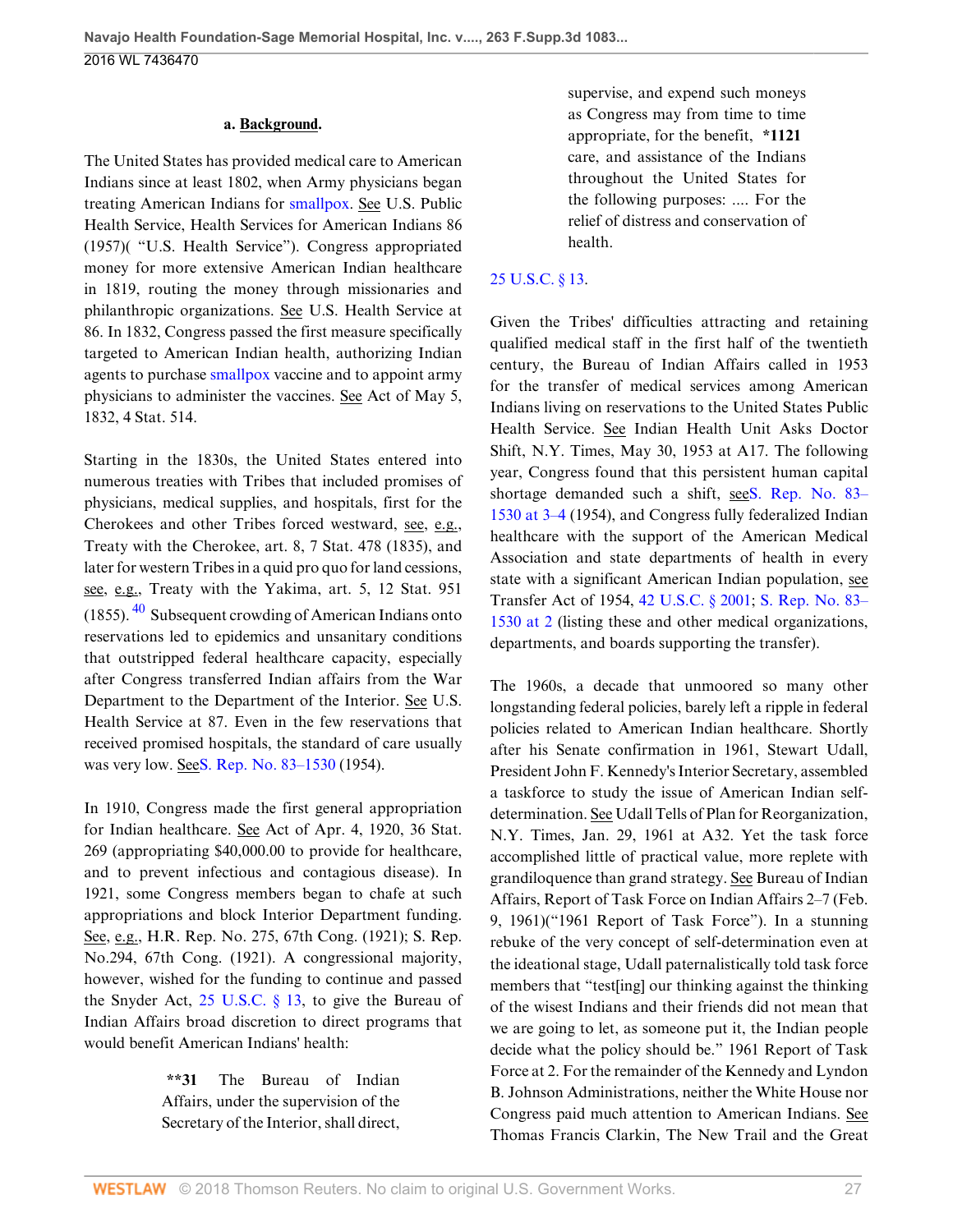Society: Federal Indian Policy During the Kennedy– Johnson Administrations (May 1998)(unpublished Ph.D. dissertation, University of Texas at Austin)(on file with ProQuest Dissertations & Theses Global).

Beginning in the 1960s, IHS also faced problems along many fronts, including congressional attempts to control its budget. See Leah Kalm–Freeman, The Community Health Representative Program: Early Voices and Program History 115–18 (June 2009)(unpublished Ph.D. dissertation, Johns Hopkins University)(on file with ProQuest Dissertations & Theses Global)(providing an easily digestible summary of IHS finances and budgetary concerns from the late 1950s until the passage of the ISDEAA). For their part, Tribal leaders nationwide began to agitate for a greater say in healthcare services on their reservations. See, e.g., Indians of North America, Declaration of Indian Purpose: The Voice of the American Indian 9–10 (1961)(coauthored by leaders of sixty-seven American Indian Tribes). Tribes also began to undertake small federally funded local projects through Indian Community Action Programs established under President Johnson's War on Poverty, spurring greater American Indian for self-determination in general. See Sar Levitan & Barbara Hetrick, Big Brother's Indian Programs, With Reservations 90 (1971).

**\*\*32** During his presidential campaign in 1968, Richard M. Nixon issued a statement **\*1122** to the National Congress of American Indians in Omaha, Nebraska in which he seconded Tribes' calls for greater self-determination. See Richard Nixon and the American Indian: The Movement to Self– Determination (Smithsonian National Museum of the American Indian broadcast Nov. 15, 2012) at 20:14–:30, availableat https://www.nixonfoundation.org/2012/11/ nixon-and-the-american-indian-the-movement-to-selfdetermination/ (last visited Oct. 26, 2016) ("Smithsonian Video").

Nixon did not forget this support for greater American Indian self-determination after the election. $41$  On October 8, 1969, Nixon sent Vice President Spiro Agnew to Albuquerque, New Mexico, to deliver a speech on the topic to lay the groundwork for American Indian legislation Nixon's domestic policy advisers were drafting. See Smithsonian Video at 24:15–25:21. The legislative proposal was ready by the following summer, and Nixon proposed to Congress what eventually would become the

ISDEAA at the start of July 1970. See Richard Nixon, Special Message to the Congress on Indian Affairs, July 8, 1970, availableat http://www.presidency.ucsb.edu/ws/? pid=2573 (last visited Oct. 26, 2016)("Nixon's Special Message to Congress"). [42](#page-74-5)

Decrying the disorientation and excessive dependency that federal hegemony over American Indian healthcare had spawned as "morally and legally unacceptable," Nixon challenged Congress (i) to assure Tribes that the federal government would continue to perform its treaty and trusteeship obligations;  $^{43}$  $^{43}$  $^{43}$  and (ii) to guarantee that, "whenever Indian groups decided to assume control or responsibility for government service programs, they could do so and still receive adequate Federal financial support." Nixon's Special Message to Congress § 1. The second assurance, according to Nixon, was a very important rejection of suffocating paternalism and bureaucratic inefficiency in favor of American Indian selfdetermination. See Nixon's Special Message to Congress § 1.

Nixon told Congress that the assumption prevailing at the time was that American Indian programs could not exist without Federal administration. See Nixon's Special Message to Congress § 1. Nixon said that he believed this assumption was incorrect, and that there was no reason that Congress should deprive American Indians of the privilege of self-determination merely because they receive monetary support from the federal government. See Nixon's Special Message to Congress § 2. **\*1123** In Nixon's opinion, it "should be up to the Indian tribe to determine whether it is willing and able to assume administrative responsibility for a service program which is presently administered by a Federal agency." Nixon's Special Message to Congress § 3. He therefore proposed legislation that would "empower a tribe or a group of tribes or any other Indian community to take over the control or operation of Federally-funded and administered programs in the Department of the Interior and the Department of Health, Education and Welfare whenever the tribal council or comparable community governing group voted to do so." Nixon's Special Message to Congress  $\S 3.44$  $\S 3.44$ 

**\*\*33** Nixon proposed that discretion to take on a program or to not take on a program should lie completely with American Indians; it would not be necessary for the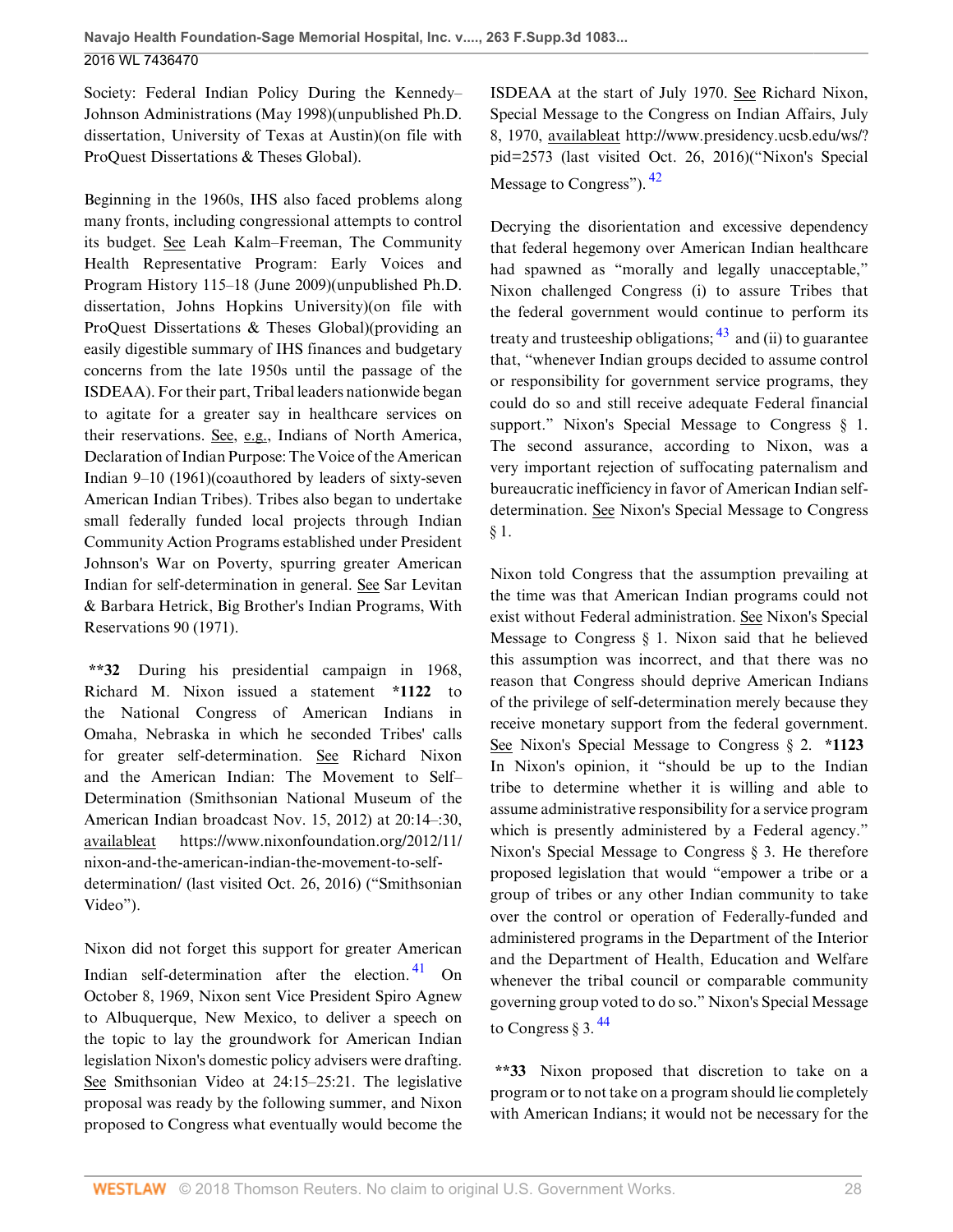federal agency administering a program to approve the transfer of responsibility to a Tribe or Tribal organization, nor could a Tribe or Tribal organization be compelled into a transfer it did not want. See Nixon's Special Message to Congress § 3. Tribes or Tribal organizations also would, under Nixon's proposal, retain the "right of retrocession," by which he meant that an American Indian group could elect to administer a program and then later decide to give it back to the federal government. See Nixon's Special Message to Congress § 3. Nixon wanted appropriate technical assistance to help local organizations successfully operate programs they took over, and for locally-administered programs to be funded on equal terms with services that federal agencies continued to administer. See Nixon's Special Message to Congress § 3.

Nixon said that his proposed legislation would triply benefit American Indians. See Nixon's Special Message to Congress § 3. First, Nixon wrote, contracting programs out to Tribes or Tribal organizations would directly channel more money into American Indian communities, because American Indians—not federal bureaucrats would be administering the programs and drawing salaries. See Nixon's Special Message to Congress § 3. Second, Nixon contended, contracting programs out to Tribes or Tribal organizations would "help build greater pride and resourcefulness within the Indian community." Nixon's Special Message to Congress § 3. Third, Nixon asserted, American Indians would get better and more efficacious programs if the people whom the programs most directly affected were responsible for creating them. See Nixon's Special Message to Congress § 9.

Nixon insisted that, "[a]s we move ahead in this important work, it is essential that the Indian people continue to lead the way by participating in policy development to the greatest possible degree." Nixon's Special Message to Congress § 9. According to Nixon, the federal government had not always realized that it needed American Indian energy and leadership if its assistance were to be effective in improving the conditions of American Indian life. See Nixon's Special Message to Congress § 9. Nixon concluded that his proposed legislation **\*1124** would turn a new page, however, striking a "new and balanced relationship between the United States government and the first Americans...." Nixon's Special Message to Congress § 9.

During 1970 and 1971, Nixon Administration officials met with Tribal leaders at ten regional conferences and discussed the President's proposed legislation with them. Seegenerally Smithsonian Video. The ISDEAA's first version was introduced in the Senate as 92 S. 3157 on February 9, 1972, and was reported to the Senate on July 27, 1972. Indian Self–Determination Act of 1972, S. 3157, 92d Cong. (1972)("1972 ISDEEA"). It was referred to the House Committee on Interior and Insular Affairs on August 3, 1972, see 1972 ISDEAA, but it died there as Washington became embroiled in the Watergate scandal and the related conviction of some of Nixon's White House aides, see Bob Woodward & Carl Bernstein, The Final Days 14–17 (2005)(providing a detailed chronology of the last two years of Nixon's presidency).

Undaunted, Nixon called for greater American Indian self-determination in his fourth State of the Union Address in 1973. [45](#page-74-8) In that Address, Nixon indicated that his Administration would continue to advance opportunities for American Indian self-determination. See Richard Nixon, State of the Union Message to the Congress on Human Resources, 61 Public Papers of the Presidents of the United States 143–44 (John Woolley & Gerhard Peters eds. 2005)("1973 Address"). Expounding in more depth on the same issue, Nixon said:

> Just as it is essential to put more decision-making in the hands of the State and local governments, I continue to believe that Indian tribal governments should assume greater responsibility for programs of the Bureau of Indian Affairs and the Department of Health, Education, and Welfare which operate on their reservations. *As I first proposed in 1970, I recommend that the Congress enact the necessary legislation to facilitate this take-over of responsibility.*

**\*\*34** 1973 Address at 144 (emphasis in the original). Nixon continued:

> Meanwhile the new statutory provisions for Indian tribal governments under General Revenue Sharing will assist responsible tribal governments in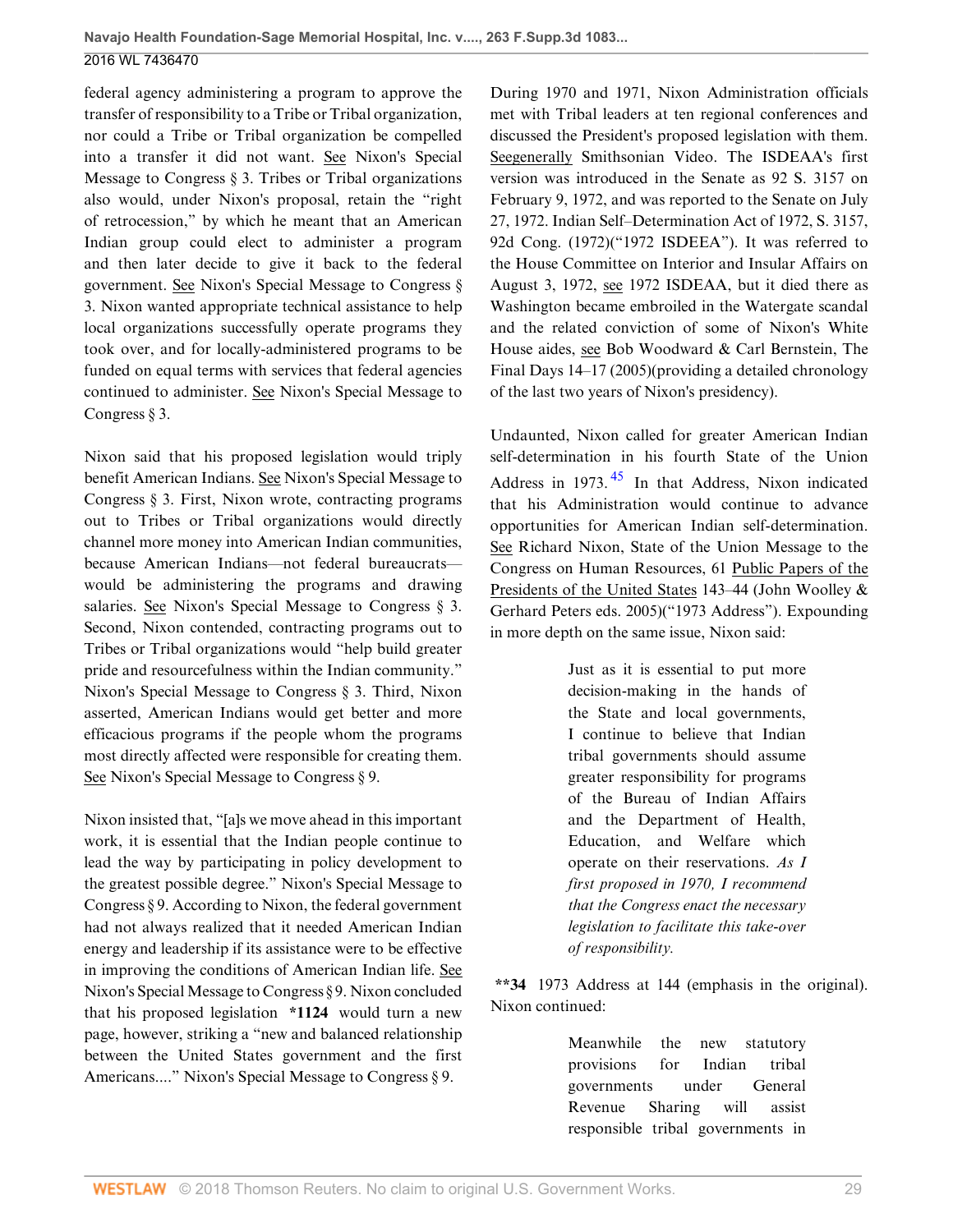allocating extra resources with greater flexibility. *I shall also propose new legislation to foster local Indian self-determination by developing an Interior Department program of bloc[k] grants to Federally recognized tribes as a replacement for a number of existing economic and resource development programs.* The primary purpose of these grants would be to provide tribal governments with funds which they could use at their own discretion **\*1125** to promote development of their reservations.

1973 Address at 144 (emphasis in the original). Nixon concluded his remarks on American Indians with an expression of exasperation with Congress for having failed to pass the version of the ISDEAA that he had proposed in his 1970 Message and said that, "[t]o accelerate organizational reform, I have directed the Secretary of the Interior to transfer day to day operational activities of the Bureau of Indian Affairs out of Washington to its field offices." 1973 Address at 144.

The Senate was increasingly preoccupied with Watergate and declined to pursue the ISDEAA with the urgency that Nixon demanded in the 1973 Address. The bill languished in committee for nearly a year before Nixon drove home the pressing need for it in his 1974 State of the Union Address. See Richard Nixon, Annual Message to the Congress on the State of the Union, 26 Public Papers of the Presidents of the United States 56 (2005) ("1974 Address"). Perhaps sensing that this would be his final opportunity to advocate for American Indian selfdetermination in a State of the Union Address, Nixon spoke passionately:

> For too many years the American Indians—the first Americans—have been the last Americans to receive the rights and opportunities to which they are entitled. This Administration has taken the initiative to change this picture. For its part, the Federal Government must put behind it the role of autocratic manager of Indian reservations. We shall continue to

encourage Indians and their tribal governments to play an increasing role in determining their own future.

**\*\*35** 1974 Address at 75. Nixon noted that "[o]ne measure of our attempt to foster a better, more humane policy is the level of Federal funding benefitting American Indians—over twice what it was five years ago or about \$1.6 billion." 1974 Address at 76. Nixon chided Congress for not having acted on his proposals "to permit turning over to Indian tribal governments the management and control of Indian programs" and "to provide greater local control over federally assisted reservation programs through a program of tribal grants." 1974 Address at 76. Nixon then closed his discussion of American Indian selfdetermination with a final promise to American Indians that had first taken embryonic form in his 1968 campaign speech in Omaha: "I shall ask that the Bureau of Indian Affairs make specific plans to accelerate the transfer of significant portions of its programs to Indian tribal management, although I repeat my assurance that, while accelerated, these transfers will not be forced on Indian tribes not willing to accept them." 1974 Address at 76.

Even as the long shadows of possible impeachment over Watergate began to darken the Oval Office in the spring of 1974, Nixon pressed forward with his efforts to pressure the Senate into passing the ISDEAA. Resurrecting his strategy of sending out surrogates with speeches that he first had tried with Vice President Agnew's Albuquerque speech in 1969, Nixon dispatched his special counsel and the executive assistant to his special counsel to Albuquerque in March 1974 to deliver two more speeches advocating for the ISDEAA and American Indian selfdetermination. See Leonard Garment, Speech to Indian Law Students Association, Albuquerque, New Mexico (Mar. 14, 1974)(available for scan or photocopy at the Nixon Presidential Library); Bradley H. Patterson, Albuquerque Speech. After having sat on the bill for nearly a year, the Senate reported it out from the Committee on Interior and Insular Affairs two weeks later, on March 28, 1974. See S. Rep. No. 93–682.

# **\*1126 b. Senate Report No. 93–682.**

The section of the Senate Committee Report dedicated to congressional findings left no doubt that Congress had followed Nixon's lead in advocating for "a definitive break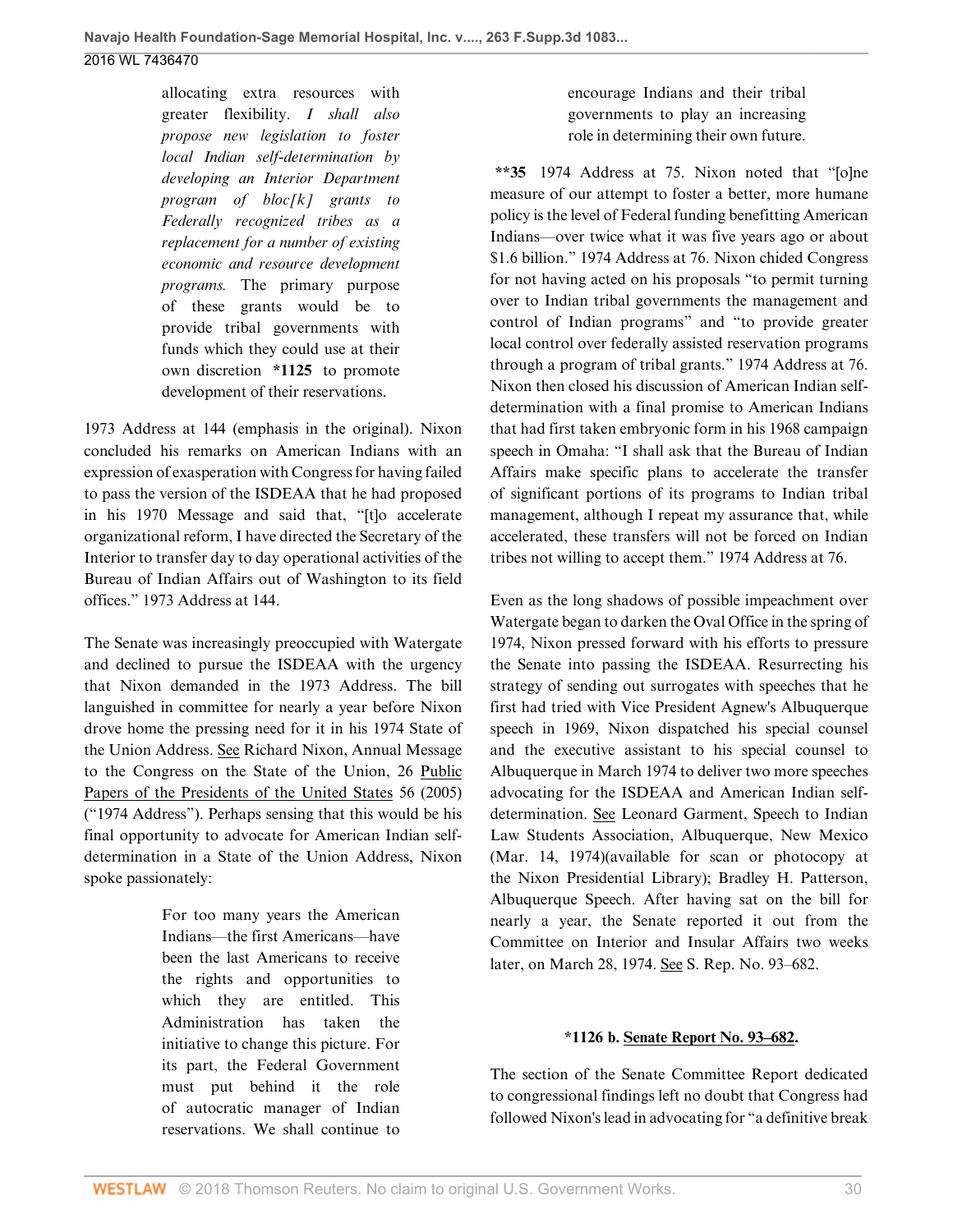from the past." Smithsonian Video at 19:40. After careful review of the federal government's historical and special legal relationship with American Indians and of federal responsibilities that result from it, the Senate Committee found that:

(1) the prolonged Federal domination of Indian service programs has served to retard rather than enhance the progress of Indian people and their communities by depriving Indians of the full opportunity to develop leadership skills crucial to the realization of selfgovernment, and has denied to the Indian people an effective voice in the planning and implementation of programs for the benefit of Indians which are responsive to the true needs of Indian communities; and

(2) the Indian people will never surrender their desire to control their relationships both among themselves and with non-Indian governments, organizations, and persons.

S. Rep. No. 93–682, at 1 (1974). The Senate Committee further recognized

> the obligation of the United States to respond to the strong expression of the Indian people for self-determination by assuring maximum Indian participation in the direction of educational as well as other Federal services to Indian communities so as to render such services more responsive to the needs and desires of those communities.

S. Rep. No. 93–682, at 2. Furthermore, the Senate Committee declared that its

> commitment to the maintenance of the Federal Government's unique and continuing relationship with and responsibility to the Indian people through the establishment of a meaningful Indian selfdetermination policy which will permit an orderly transition from Federal domination of programs for and services to Indians to effective and meaningful participation by the Indian people in the planning,

conduct, and administration of those programs and services.

S. Rep. No. 93–682, at 2. After diving into the bill's text, section by section, see S. Rep. No. 93–682, at 3–11, the Senate Committee wrote at length about the purpose behind and the need for the bill that it had just christened the "Indian Self–Determination and Educational Reform Act." S. Rep. No. 93–682, at 1, 12–14.

**\*\*36** Priming fellow senators for the discussion about the ISDEAA's purpose, the Senate Committee chronicled the history of federal relations with American Indians. See S. Rep. No. 93–682, at 12–13. The Supreme Court of the United States, the Senate Committee said, first recognized Tribal sovereignty in 1832. See S. Rep. No. 93–682, at 12 (citing [Worcester v. Georgia, 31 U.S \(6 Pet.\) 515, 519, 8](http://www.westlaw.com/Link/Document/FullText?findType=Y&serNum=1800140351&pubNum=0000780&originatingDoc=I4a89a3f0c8e111e6b27be1b44e7e7e5b&refType=RP&fi=co_pp_sp_780_519&originationContext=document&vr=3.0&rs=cblt1.0&transitionType=DocumentItem&contextData=(sc.UserEnteredCitation)#co_pp_sp_780_519) [L.Ed. 483 \(1832\)\)](http://www.westlaw.com/Link/Document/FullText?findType=Y&serNum=1800140351&pubNum=0000780&originatingDoc=I4a89a3f0c8e111e6b27be1b44e7e7e5b&refType=RP&fi=co_pp_sp_780_519&originationContext=document&vr=3.0&rs=cblt1.0&transitionType=DocumentItem&contextData=(sc.UserEnteredCitation)#co_pp_sp_780_519). Expanding on this point by quoting from a leading Indian law treatise's commentary on that case, the Senate Committee remarked that

> From the earliest years of the Republic, the Indian tribes have been recognized as distinct, independent, political communities and as such, qualified to exercise powers of self-government, not by virtue of any delegation of powers from the Federal government, but rather by reason of their original Tribal sovereignty. Thus treaties and statutes of Congress have been looked to by the Courts as limitations upon original tribal powers, or, at most, evidences of recognition of such powers rather than as the direct source of tribal powers.

S. Rep. No. 93–682, at 12 (quoting Cohen's Handbook of Federal Indian Law) (internal citations and quotation marks removed). The Senate Committee declared that the **\*1127** extent to which the semi-independent Tribes are able to function depends on the degree to which Congress exercises its derived plenary power. See S. Rep. No. 93– 682, at 12. The Senate Committee noted what it saw as a trend in both statutory and case law over the previous forty years to put greater emphasis on American Indian sovereignty and greater limitations on federal oversight of American Indians. See S. Rep. No. 93–682, at 12–13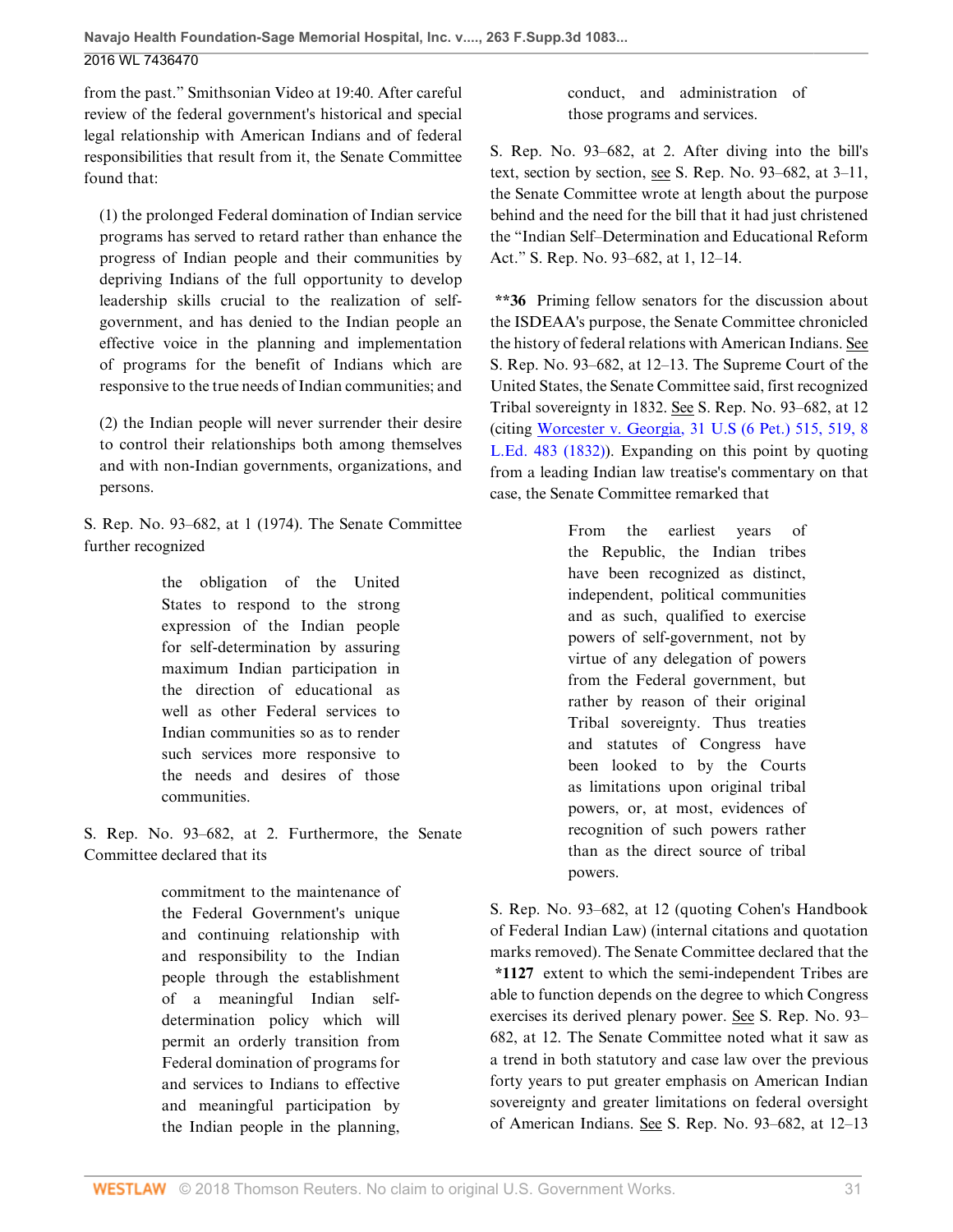(referencing the Indian Reorganization Act of June 18, 1934, 48 Stat. 984; the Indian Bill of Rights of 1968, 82 Stat. 77; and [Begay v. Miller, 70 Ariz. 380, 222 P.2d 624,](http://www.westlaw.com/Link/Document/FullText?findType=Y&serNum=1950111903&pubNum=0000661&originatingDoc=I4a89a3f0c8e111e6b27be1b44e7e7e5b&refType=RP&fi=co_pp_sp_661_627&originationContext=document&vr=3.0&rs=cblt1.0&transitionType=DocumentItem&contextData=(sc.UserEnteredCitation)#co_pp_sp_661_627) [627 \(1950\)](http://www.westlaw.com/Link/Document/FullText?findType=Y&serNum=1950111903&pubNum=0000661&originatingDoc=I4a89a3f0c8e111e6b27be1b44e7e7e5b&refType=RP&fi=co_pp_sp_661_627&originationContext=document&vr=3.0&rs=cblt1.0&transitionType=DocumentItem&contextData=(sc.UserEnteredCitation)#co_pp_sp_661_627)).

The ISDEAA, the Senate Committee indicated, would be the next stage in this progression, being "in essence an effort to provide tribes with the means to implement tribal self-governing power by providing finances and procedures to achieve progressive development of tribal resources and institutions." S. Rep. No. 93–682, at 13. Lest the bill's purpose not yet be clear enough, the Senate Committee continued, "The purpose of S. 1017 [the ISDEAA] is to implement a policy of self-determination whereby Indian tribes are given a greater measure of control over the programs and services provided to them by the Federal government." S. Rep. No. 93–862, at 13. $\frac{46}{3}$  $\frac{46}{3}$  $\frac{46}{3}$ 

Having discussed the ISDEAA's purpose, the Senate Committee then turned to discussing the need for the bill. See S. Rep. No. 93–682, at 13. In the recent past, the Senate Committee said, federal Indian policy had experienced a dramatic shift with respect to the delivery of programs and services that the Bureau of Indian Affairs and the IHS formerly had administered. See S. Rep. No. 93–682, at 13 (citing four different statutes). The Senate Committee noted, however, that the policy changes had been made on very shaky authority, through a "mixture of broad interpretation and unrelated statutes...." S. Rep. No. 93–682, at Such policy potpourri, the Senate Committee said, had created "numerous administrative and management problems," such as "the inability of the Federal government to exempt tribal contracts from Federal Procurement Regulations and to authorize payments in advance of tribal performance on such contracts." S. Rep. No. 93–682, at 13, 14. The ISDEAA, according to the Senate Committee, was designed to alleviate such problems by providing direct statutory authority for American Indians' federal contracting. See S. Rep. No. 93–682, at 14.

# **c. [House Report No. 93–1600.](http://www.westlaw.com/Link/Document/FullText?findType=Y&serNum=0100747336&pubNum=0100014&originatingDoc=I4a89a3f0c8e111e6b27be1b44e7e7e5b&refType=TV&originationContext=document&vr=3.0&rs=cblt1.0&transitionType=DocumentItem&contextData=(sc.UserEnteredCitation))**

**\*\*37** The House Committee on Interior and Insular Affairs ("1974 House Committee") reported S. 1017 to the House floor on December 16, 1974. [H.R. Rep.](http://www.westlaw.com/Link/Document/FullText?findType=Y&serNum=0100747336&pubNum=0100014&originatingDoc=I4a89a3f0c8e111e6b27be1b44e7e7e5b&refType=TV&originationContext=document&vr=3.0&rs=cblt1.0&transitionType=DocumentItem&contextData=(sc.UserEnteredCitation)) [No. 93–1600](http://www.westlaw.com/Link/Document/FullText?findType=Y&serNum=0100747336&pubNum=0100014&originatingDoc=I4a89a3f0c8e111e6b27be1b44e7e7e5b&refType=TV&originationContext=document&vr=3.0&rs=cblt1.0&transitionType=DocumentItem&contextData=(sc.UserEnteredCitation)) (1974). In the preamble to its report, the 1974 House Committee indicated that one of the bill's goals was to "provide for the full participation of Indian tribes in programs and services conducted by the Federal Government for Indians...." 1974 U.S.C.C.A.N. 7775. The bill, according to the 1974 House Committee, therefore "authorizes and directs the Secretary of the Interior and the Secretary of Health, Education, and Welfare to contract with Indian tribes or tribal organizations for the operation of programs provided by the Bureau of Indian Affairs and the Indian Health Service under guidelines and criteria established by the bill...." 1974 U.S.C.C.A.N. 7775.

Providing fellow House members with a quick rationale to support the bill, the 1974 **\*1128** House Committee indicated that S. 1017 provides "flexible authority to efficiently and realistically permit contracting of Bureau of Indian Affairs and Indian Health Service programs to the Indian tribes while maintaining the integrity of the programs and services funded by Federal appropriations." 1974 U.S.C.C.A.N. 7782. According to the 1974 House Committee, S. 1017 simultaneously would expand the Interior Secretary's authority and the HEW Secretary's authority to enter into negotiated contracts with Indian Tribes and Tribal organizations under clear guidelines and contract requirements. See 1974 U.S.C.C.A.N. 7782.

The 1974 House Committee also explained, mostly at the Interior Department's and the General Accounting Office's recommendation, that it had adopted several major amendments to S. 1017 which the Senate passed. See 1974 U.S.C.C.A.N. 7782. First, the 1974 House Committee adopted three new sections in S. 1017' s preliminary provisions that it meant to tighten up the ISDEAA's contract requirements in the areas of auditing and reporting, criminal penalties for the misuse of contract funds, applicability of the Davis– Bacon Act, 46 Stat. 1494, to contracts under the ISDEAA, and preferences for Indians and Indian subcontractors. See 1974 U.S.C.C.A.N. 7782. Second, the 1974 House Committee expanded the grant provisions in section 104 to facilitate contracting by Tribes and Tribal organizations under the ISDEAA's terms. See 1974 U.S.C.C.A.N. 7782–83. Third, the 1974 House Committee adopted amendments which would:

> (1) permit tribes and tribal contractors to be eligible for grants from the Civil Service Commission under the Intergovernmental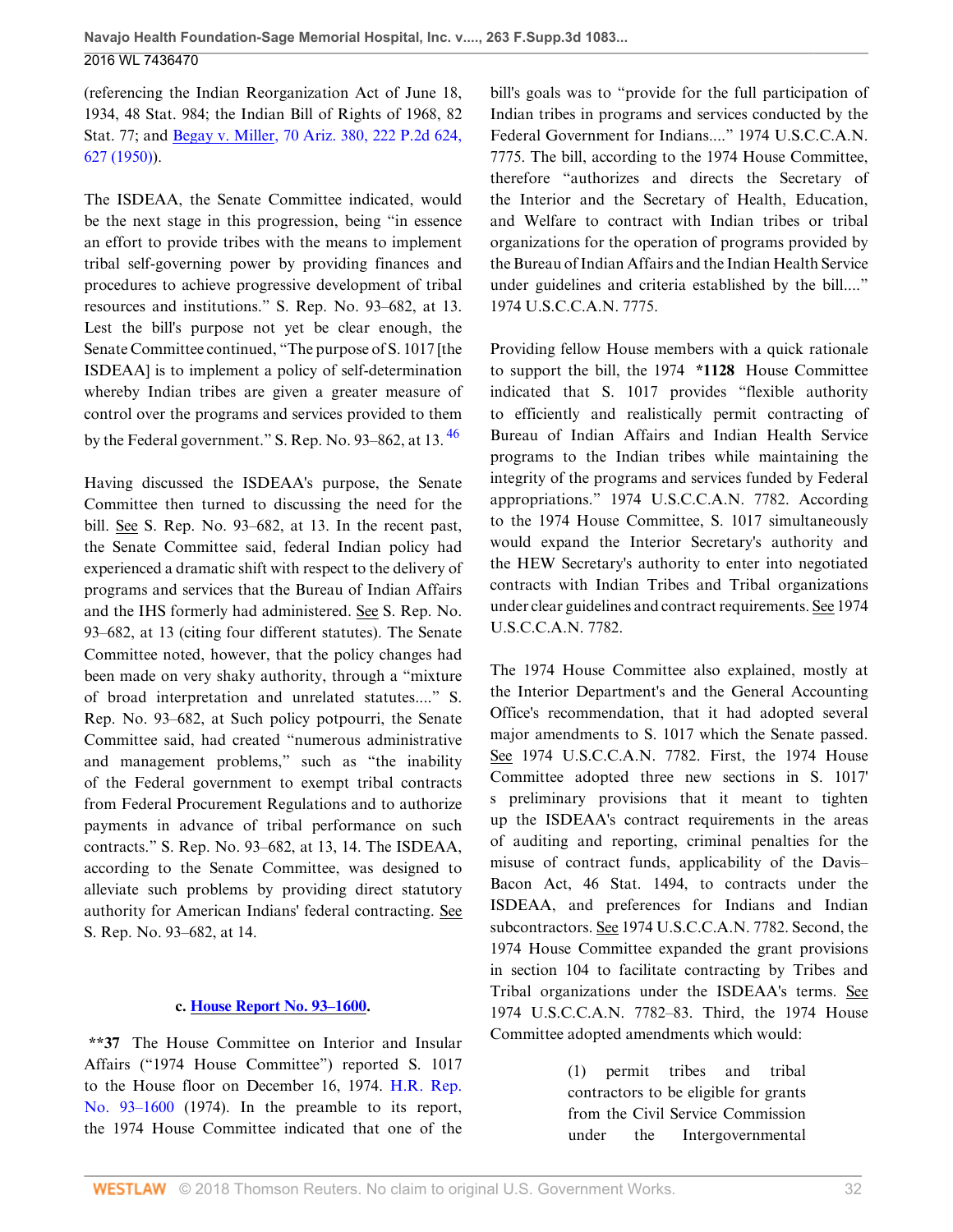Personnel Act to strengthen personnel administration of the contractors; (2) permit Federal employees transferring to tribal employment under such contracts to retain various fringe benefits of Federal employment; and (3) exempt such transferring employees from the conflict-ofinterest provisions of [section 205](http://www.westlaw.com/Link/Document/FullText?findType=L&pubNum=1000546&cite=18USCAS205&originatingDoc=I4a89a3f0c8e111e6b27be1b44e7e7e5b&refType=LQ&originationContext=document&vr=3.0&rs=cblt1.0&transitionType=DocumentItem&contextData=(sc.UserEnteredCitation)) and [207 of title 18 U.S.C](http://www.westlaw.com/Link/Document/FullText?findType=L&pubNum=1000546&cite=18USCAS207&originatingDoc=I4a89a3f0c8e111e6b27be1b44e7e7e5b&refType=LQ&originationContext=document&vr=3.0&rs=cblt1.0&transitionType=DocumentItem&contextData=(sc.UserEnteredCitation))., which would be inappropriate to the circumstances of such contracts.

1974 U.S.C.C.A.N. 7783. Just as important, the 1974 House Committee indicated that it had deleted four parts of the Senate bill authorizing new programs, based on the Interior Department's advice, because the Interior Department believed that such programs would be duplicative of existing programs. See 1974 U.S.C.C.A.N. 7783.

Something that the House Committee did not explicitly mention is something central to this case. The Senate ISDEAA bill had made no explicit mention in section 106 whether the HEW Secretary could reduce the amount of funding a Tribe or Tribal organization received if the Tribe or Tribal organization took control of administration of a program. The House Committee added subsection 106(h) that addressed this issue. It provided that

> the amount of any funds provided to a contractor under a contract shall not be less than the amount the Secretary would have expended had the United States performed the service itself. It also provides that savings, if any, realized by the tribal contractor would be available for additional services and benefits.

**\*\*38** 1974 U.S.C.C.A.N. 7779. This subsection that made it into the enacted ISDEAA retained the sense but neither the House Committee version's sentence structure nor wording, reading as follows:

> The amount of funds provided under the terms of contracts entered into pursuant to sections 102 nad

[sic] 103 shall not be less than the appropriate Secretary would have otherwise provided for his direct operation of the programs or portions thereof for the period covered by **\*1129** the contract: Provided, that any savings in operation under such contracts shall be utilized to provide additional services or benefits under the contract.

88 Stat 2204.

# **d. President Ford's Signing Statement.**

Nixon resigned the Presidency approximately four months before Congress passed the ISDEAA. See Richard Nixon, Letter to Henry Kissinger Resigning the Office of President of the United States, 246 Public Papers of the Presidents of the United States (John Woolley & Gerhard Peters eds. 2005), availableat http://www.presidency.ucsb.edu/ws/ index.php?pid=4326&st=resignation&st1= (last visited Oct. 26, 2016). Gerald Ford succeeded Nixon as President on August 9, 1974. See Gerald Ford, Remarks on Taking the Oath of Office, 1 Public Papers of the Presidents of the United States, availableat http://www.presidency.ucsb.edu/ws/ index.php?pid=4409&st=resignation&st1= (last visited Oct. 26, 2016). On January 4, 1975, Ford signed the ISDEAA. See 10 Public Papers of the Presidents of the United States, availableat http:// www.presidency.ucsb.edu/ws/index.php?pid=4739 (last visited Oct. 26, 2016)("1975 Signing Statement").

In his signing statement, Ford indicated that his Administration "is committed to furthering the selfdetermination of Indian communities without terminating the special relationships between the Federal government and the Indian people. The Congress is to be congratulated for its passage of the legislation. It will enhance our efforts to implement the policy of Indian selfdetermination." 1975 Signing Statement. Ford continued

> Title I of this act gives the permanence and stature of law to the objective of my Administration of allowing—indeed encouraging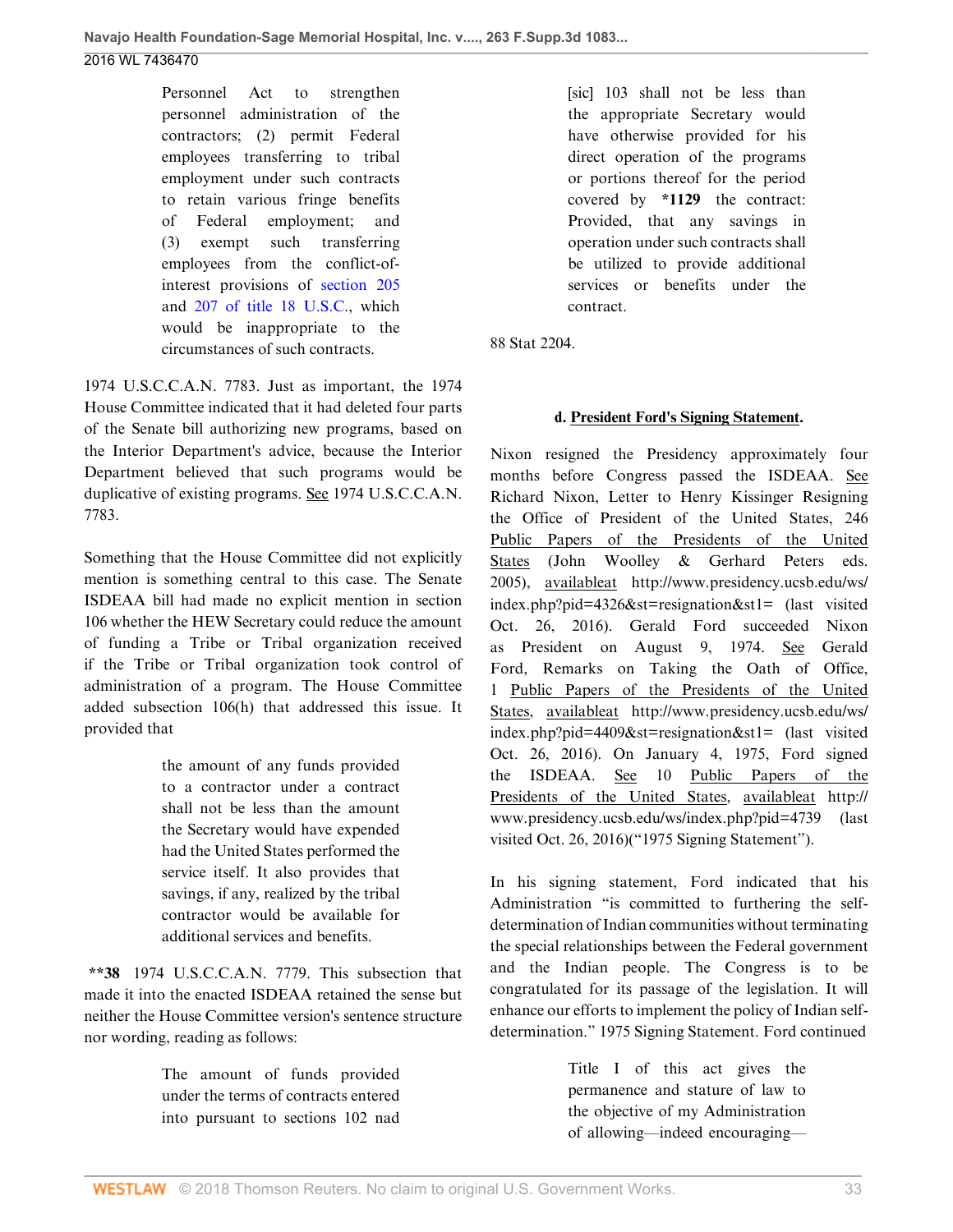Indian tribes to operate programs serving them under contract to the Federal Government. Furthermore, with the passage of this act Indian communities and their leaders now share with the Federal Government the responsibility for the full realization of this objective. It will be through the initiatives of Indian communities that the authorities provided in this act will be implemented. I urge these communities to make the fullest possible use of them and pledge the support of this Administration.

1975 Signing Statement. Ford concluded his discussion of American Indian self-determination on a practical note: "In addition to making this kind of contracting a right, the act does much to make it feasible and practical.... The granting authority in this act can also be used to strengthen tribal governments and tribally-funded programs." 1975 Signing Statement.

# **2. 1988 Amendments.**

ISDEAA implementation did not go completely smoothly in the years after 1975. See[S. Rep. No 100–274, at](http://www.westlaw.com/Link/Document/FullText?findType=Y&serNum=0100092176&pubNum=0001503&originatingDoc=I4a89a3f0c8e111e6b27be1b44e7e7e5b&refType=TV&originationContext=document&vr=3.0&rs=cblt1.0&transitionType=DocumentItem&contextData=(sc.UserEnteredCitation)) [6–7](http://www.westlaw.com/Link/Document/FullText?findType=Y&serNum=0100092176&pubNum=0001503&originatingDoc=I4a89a3f0c8e111e6b27be1b44e7e7e5b&refType=TV&originationContext=document&vr=3.0&rs=cblt1.0&transitionType=DocumentItem&contextData=(sc.UserEnteredCitation)) (1988). As evident in the 1974 Senate Committee and House Committee Reports, Congress had aimed to encourage Tribes to contract for the administration of programs that IHS and the Bureau of Indian Affairs ("BIA") previously had administered. Seesupra at 69– 74. In the years after ISDEAA enactment, however, Tribes encountered many problems in their contracts with the federal agencies. See, e.g., 1987 Senate Committee Hearing, 156–58 (prepared statement on behalf of Standing Rock Sioux Tribes, North and South Dakota et al.)("Standing Rock"). Tribes complained that federal contracting requirements and bureaucratic regulations were too rigid and too burdensome, preventing the Tribes from being able to implement their own priorities and agenda for Tribal self-determination. See, e.g., Second 1987 Senate Hearing at 24 (statement of Suzan **\*1130** Shown Harjo, Executive Director, National Congress of American Indians). Moreover, many Tribes contended that they were paying a financial penalty for the right to contract for the administration of federal programs, as federal agencies did not cover many costs associated with the performance of the contracts, and these costs

therefore had to come out of Tribes' coffers. See, e.g., 1987 Senate Committee Hearing at 93–97 (prepared statement of Edward Loke Fight).

**\*\*39** Federal agencies such as IHS recognized that many of these "contract support costs"—first defined in the 1988 amendments and including costs associated with audits, insurance, legal fees, and accounting fees —were ones that the agencies would not have incurred themselves had they still been administering the same programs. See S. Rep. No. 100–393 (1987), at 4. In an effort to cover such costs for the Tribes, the BIA started to use a special line item in its Congressional Budget Requests that called for such CSC. See S. Rep. No. 100– 393 (1987), at 4. The House and Senate Appropriation Committees, however, requested BIA to merge CSC with other program funds. See H.R. Rep. No. 99–761 (1986), at 4. Starting in 1985, BIA decided to cover CSC in another way, grandfathering the costs on a one time basis in one lump sum in existing contracts at one hundred percent of the level of need in the previous year. See H.R. Rep. No. 99–761 (1986), at 4–5. BIA, however, never requested the additional CSC funding from Congress and never received sufficient funds to fully cover CSC that Tribes were incurring. See Rep. No. 100–393 (1987), at 4. Because many Tribes lacked sufficient resources to continue operating programs without CSC, many threatened to invoke their right to retrocede contracts to federal agencies under the ISDEAA. See H.R. Rep. No. 99–761 (1986), at 5. Wishing to prevent a mass termination of Tribal contracts, the House of Representatives began to consider ISDEAA amendments in February 1987 that would (i) guarantee Tribes an adequate level of funding for CSC; and (ii) give Tribes a stronger voice in determining policies affecting the various federal programs they were contracting. See S. Rep. No. 100–393 (1987), at 4.

# **a. [House Report No. 103–653.](http://www.westlaw.com/Link/Document/FullText?findType=Y&serNum=0104487084&pubNum=0100014&originatingDoc=I4a89a3f0c8e111e6b27be1b44e7e7e5b&refType=TV&originationContext=document&vr=3.0&rs=cblt1.0&transitionType=DocumentItem&contextData=(sc.UserEnteredCitation))**

On October 26, 1987, the House Committee on Interior and Insular Affairs reported proposed ISDEAA amendments out to the floor. See H.R. Rep. No. 100–393 (1987). The House Committee found:

> The Indian Self–Determination and Education Assistance Act ... has furthered the development of local self-government and education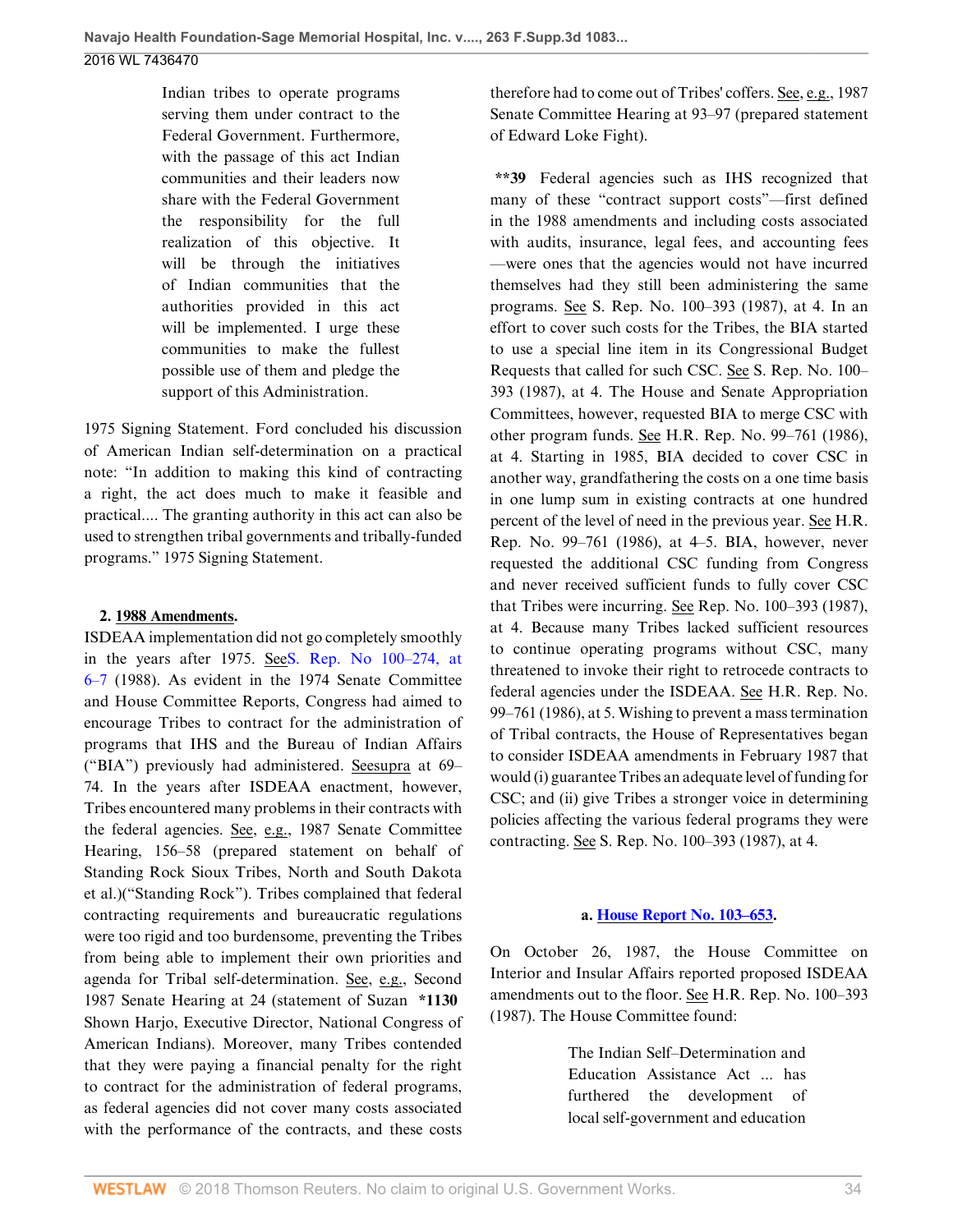opportunities for Indian tribes, but its goal and progress have been impeded by lack of clarity and direction on the part of Federal agencies regarding their role in implementing the Federal policy of Indian self-determination.

H.R. Rep. No. 100–393, at 1 (1987). The House Committee further found that the "Federal responsibility for the welfare of Indian tribes demands effective selfgovernment by Indian tribal communities," and that "additional legislation is necessary to assure that Indian tribes have an effective voice in the planning and implementation of programs for the benefit of Indians." H.R. Rep. No. 100–393, at 1 (1987).

The House Committee therefore proposed multiple ISDEAA amendments pertinent to this case. H.R. Rep. No. 100–393, at 2–3. It recommended amending ISDEAA § 4 to define "contract support costs" as

the reasonable costs for activities which must be carried on by a tribal organization as a contractor to ensure compliance with the terms of the contract and prudent management, but which—

**\*1131** (1) normally are not carried on by the respective Secretary in his direct operation of the program; or

(2) are provided by the Secretary in support of the contracted program from resources other than those under contract.

H.R. Rep. No. 100–393, at 2 (1987). The House Committee then tackled the issue of CSC funding levels, proposing that the ISDEAA § 106(h) be amended to read as follows:

(1) The amount of funds provided under the terms of contracts entered into pursuant to this Act shall be no less than the appropriate Secretary would have otherwise provided for his operation of the programs or portion thereof for the period covered by the contract.

(2) To the amount available under subsection  $(h)(1)$ of this section shall be added the negotiated contract support costs.

....

(4) Costs incurred by the contracting agency in monitoring contracts shall not be subtracted from the amount of funds provided under subsection (h)(1).

(5) Contract support costs shall be awarded for all programs for which a tribal organization has contracted pursuant to sections 102 and 103 of this Act.

(6) Except for general assistance grants, once contract and grant obligations are negotiated, the contract or grant amount may be decreased only with the consent of the contractor or grantee or to reflect a reduction in congressional appropriations from the previous fiscal year as reflected in the appropriation line item from which the contract or grant funds are derived.

**\*\*40** (7) Any savings realized by the contractor or grantee in the operation or administration of such contract or grant shall be used to provide additional services or benefits under the contract or grant and shall be carried over to the succeeding fiscal years without any reduction in the funding to which the contractor or grantee is otherwise entitled.

(8) The appropriate Secretary shall provide supplemental reports to the Congress on or before March 15 of each year identifying any deficiency of funds needed to provide required contract support costs and indirect costs to all contractors for that fiscal year.

(9) The appropriate Secretary shall advise the Congress in annual budget requests of the amount of funds which should have been appropriated in the preceding fiscal year in order to have funded at the full amount the indirect costs and contract support costs negotiated by tribal organizations pursuant to this Act. The appropriate Secretary shall also provide the Congress with an estimate of the indirect costs and contract support costs that will be needed for new contracts in the fiscal year covered by the budget request.

(10) At the request of any Indian tribe, the appropriate Secretary shall disclose to such tribe the current amount of funds allocated, obligated, and expended for any program, or portion thereof, administered for the benefit of such tribe.

H.R. Rep. No. 100–393, at 2–3 (1987). The House Committee recommended more than just amendments to existing ISDEAA sections; it also proposed that entirely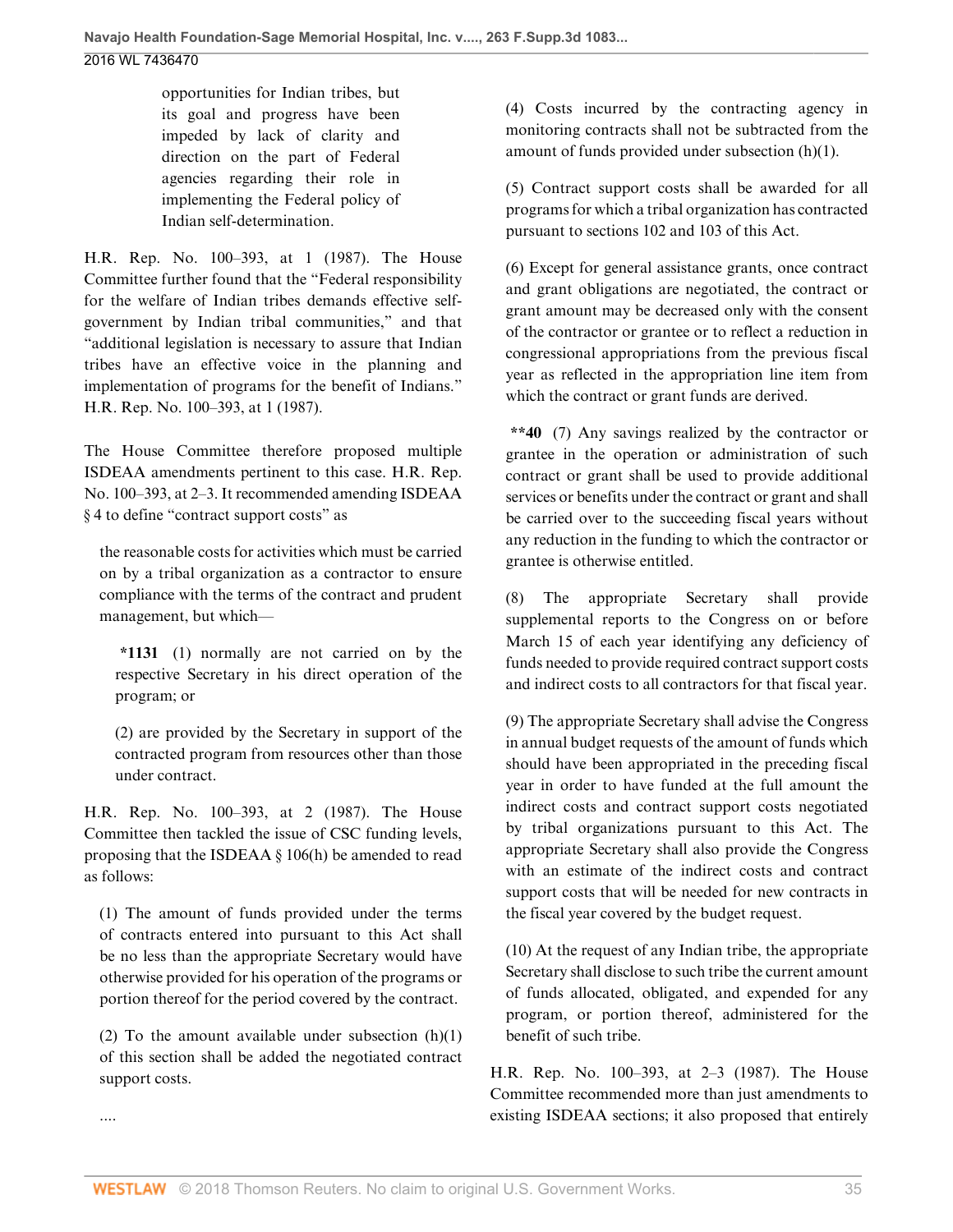**Navajo Health Foundation-Sage Memorial Hospital, Inc. v...., 263 F.Supp.3d 1083...** 2016 WL 7436470

new sections be added to the ISDEAA. See H.R. Rep. No. 100–393, at 3 (1987). A new ISDEAA § 112 would read as follows:

(a) Whenever an indirect cost rate is negotiated annually between a tribe or tribal organization and the cognizant federal agency, that rate shall be applicable to all contracts and grants made with such tribe or tribal organization pursuant to Sections 102, 103, and 104 of this Act.

**\*1132** (b) Where a contractor's allowable indirect cost recoveries are below the level of indirect costs that the contractor should have received for any given year pursuant to its approved indirect cost rate, and such shortfall is the result of lack of full indirect cost funding by any Federal, state, or other agency, such shortfall shall not form the basis for any theoretical under or over-recovery or other adverse adjustment to any future years' indirect cost rate or amount for such contractor, nor shall any agency seek to collect such short fall from the contractor.

(c) Indian tribal governments shall not be held liable for amounts of indebtedness attributable to theoretical or actual under-recoveries or over-recoveries of indirect costs, as defined in Office of Management and Budget Circular A–87, incurred for fiscal years prior to fiscal year 1988.

H.R. Rep. No. 100–393, at 3 (1987).

# **b. [Senate Report No. 100–274.](http://www.westlaw.com/Link/Document/FullText?findType=Y&serNum=0100092176&pubNum=0001503&originatingDoc=I4a89a3f0c8e111e6b27be1b44e7e7e5b&refType=TV&originationContext=document&vr=3.0&rs=cblt1.0&transitionType=DocumentItem&contextData=(sc.UserEnteredCitation))**

On April 22, 1987, in response to multiple complaints from American Indian tribes about problems associated with ISDEAA implementation, the Senate Indian Affairs Committee conducted an oversight hearing. See First Session on Recommendations for Strengthening the Indian Self–Determination Act: Hearing Before the S. Comm. on Indian Affairs, 100th Cong. (1987)("1987 Senate Committee Hearing"). At that hearing, Tribal witnesses described the ISDEAA as a constructive public policy that had, among other things, resulted in American Indians using healthcare facilities more frequently. E.g., 1987 Senate Committee Hearing at 30 (statement of Ron Allen, Chairman, Jamestown Klallam Tribe, Sequim, Washington). At the same time, Tribal witnesses told the Senate Committee that inappropriate

application of labyrinthine federal procurement law and federal acquisition regulations to self-determination contracts had resulted in excessive paperwork and unduly burdensome reporting requirements. See 1987 Senate Committee Hearing, 156–58 (prepared statement on behalf of Standing Rock Sioux Tribes, North and South Dakota et al.)("Standing Rock").

**\*\*41** Perhaps the single most serious problem with ISDEAA implementation, however, according to the Tribal witnesses at the hearing, was BIA's and IHS' failure to provide full funding for the indirect costs associated with self-determination contracts. See, e.g., 1987 Senate Committee Hearing 172 (prepared statement of United South & Eastern Tribes, Inc.)("It is very difficult not to believe that the BIA has been playing the budget cutting game largely at the expense of tribes. For a number of years in its [budget] justification the Bureau under-estimated ... tribal administrative needs ... and funded tribes for only a percentage of the indirect costs that were due them."). The Tribal witnesses said that the agencies' consistent failure to fully fund Tribal indirect costs had resulted in financial management problems for Tribes as they struggled to pay for federally mandated annual single-agency audits, liability insurance, financial management systems, personnel systems, property management and procurement systems, and other administrative requirements. See, e.g., 1987 Senate Committee Hearing at 93–97 (prepared statement of Edward Loke Fight) (showing indirect CSC calculations and incomplete federal reimbursement for them). Tribal witnesses indicated that their Tribes had diverted trust resources needed for community and economic development to cover these CSC. See Standing Rock at 150.

The Senate Committee took note of these Tribal concerns and held another hearing featuring American Indian tribal leaders on September 21, 1987—this one **\*1133** to discuss proposed ISDEAA amendments. See First Session on S. 1703 to Amend the Indian Self–Determination and Education Act: Hearing Before the S. Select Comm. on Indian Affairs, 100th Cong. (1987)("Second 1987 Senate Hearing").  $47$  After eight months of working together with Tribal leaders, according to Committee Chairman Daniel K. Inouye, United States Senator from Hawaii, the Committee produced a draft bill meant to address many Tribal concerns, including: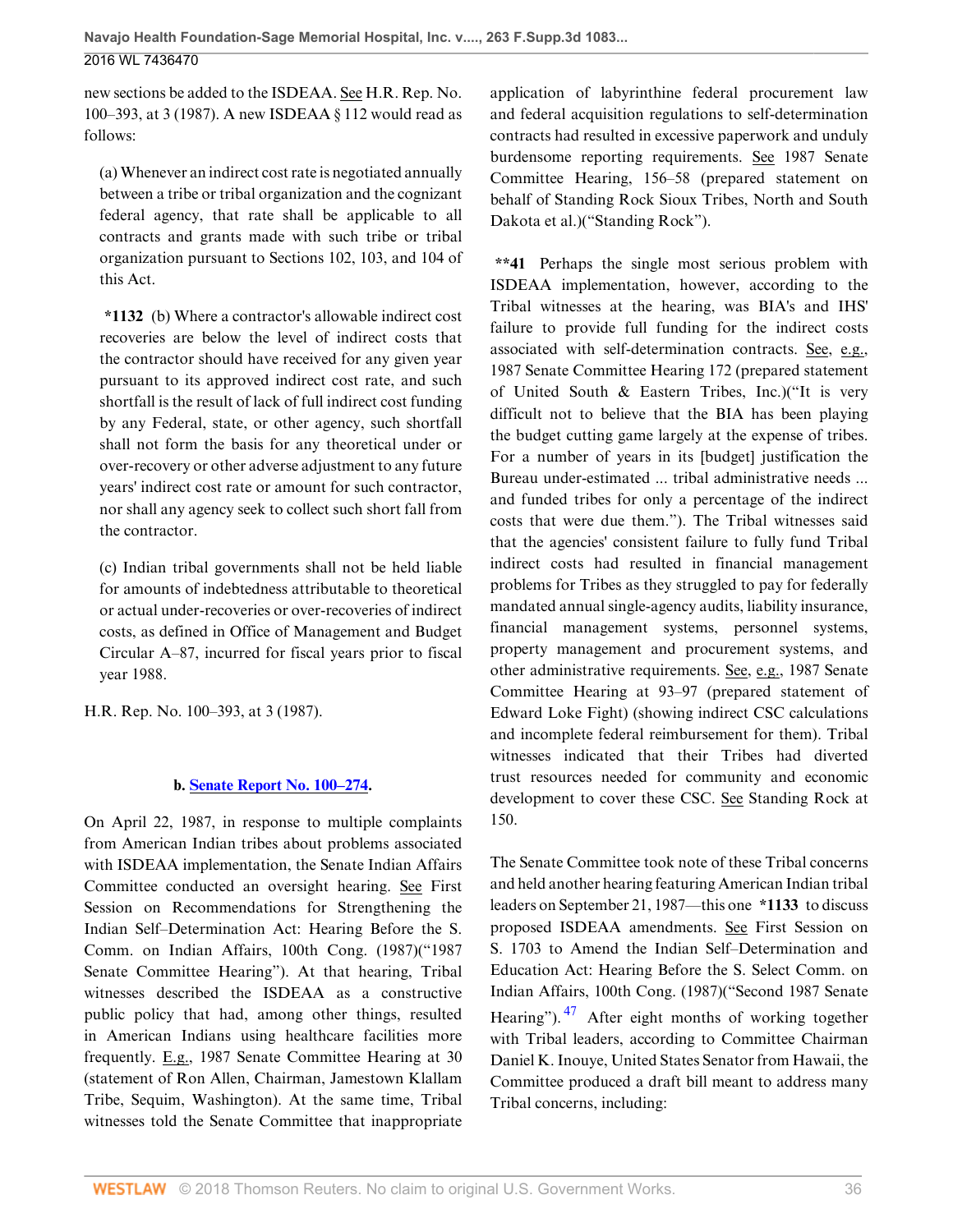the need for the Bureau of Indian Affairs and the Indian Health Service to fully fund tribal indirect costs for self-determination contracts; the need for year-toyear stability of contract funding levels in order to improve planning and management of programs; clarifying that Federal acquisition regulations do not apply to selfdetermination contracts; ... reducing the paperwork and reporting requirements for mature contracts; alleviating problems associated with over-recovery and under-recovery of indirect costs from Federal agencies other than the BIA and IHS....

Second 1987 Hearing at 1–2 (1987)(statement of Hon. Daniel K. Inouye). Senator Daniel Evans of Washington, the Vice Chairman of the Senate Committee, further shared with witnesses:

> It is certainly my hope—and I know that of the chairman and the members of the committee—to attempt to move strongly in this field during this congress to try to open up new opportunities to finally fulfill, as closely as we can, the real concepts of self-determination that have been the goal of so many years.

Second 1987 Hearing at 2 (statement of Hon. Daniel Evans). Tribal leaders, for the most part, praised the Senate Committee for the progress it had made to address these concerns over the previous few months, but still insisted there were structural problems with the ISDEAA's approach to CSC that needed to be remedied. See, e.g., Second 1987 Senate Hearing at 24 (statement of Suzan Shown Harjo, Executive Director, National Congress of American Indians). Most particularly, the Tribal leaders indicated that they preferred the language of the House bill amending the ISDEAA as it related to CSC recovery:

> The second recommended change to accomplish is full recovery of costs and funding allocations. The House bill language amending

the P.L. 93–638 [the ISDEAA], defining contract support costs and requiring full allocation of contract support costs, provides a more complete description of what contract funding allocations should be based upon. We would like to see that language given full consideration.... By including this proposed language, Tribes would receive a fair allocation of funds, irrespective of their indirect cost rates.

Second 1987 Senate Hearing at 78 (statement of Joseph B. DeLaCruz, President, Affiliated Tribes of Northwest Indians). Unless Tribes could rely on such strong statutory protection for recovery of full CSC, Tribal leaders maintained, BIA and IHS would continue to fail to provide sufficient funds to cover CSC. See Second 1987 Senate Hearing at 83 (statement of Clarence W. Skye, United Sioux Tribes of South Dakota Development Cooperation).

**\*\*42 \*1134** Taking such critiques to heart, the Senate Committee went to work on the amendments, and scheduled a third hearing on them for the following month. See First Session on S. 1703 to Amend the Indian Self–Determination and Education Assistance Act: Hearing Before the S. Select Comm. On Indian Affairs, 100th Cong. (1987)("Third 1987 Senate Hearing"). The third hearing, unlike the first two, provided BIA and IHS witnesses with significant time to present their view of the amendments. See Third 1987 Senate Hearing 25–52. The Vice Chairman of the Senate Committee grilled the Assistant Secretary for Indian Affairs, with the latter noting that the agency had veered very far from Nixon's clear intent in his July 8, 1970 Message, and had gotten "bound up in conflicting and probably unnecessary regulations[.]" Third 1987 Senate Hearing at 34 (statement of Hon. Daniel Evans). Responding to a question about CSC from Senator John McCain, the Assistant Secretary indicated that Tribes which found themselves short of CSC to cover overhead could simply dip into their program costs to pay for it. See Third 1987 Senate Hearing at 37 (statement of Ross Swimmer, Assistant Secretary for Indian Affairs, U.S. Dep't of the Interior). Responding to a question from Senator Evans, the IHS Director indicated that inadequate appropriations for CSC at the overall agency level meant that there was a chronic CSC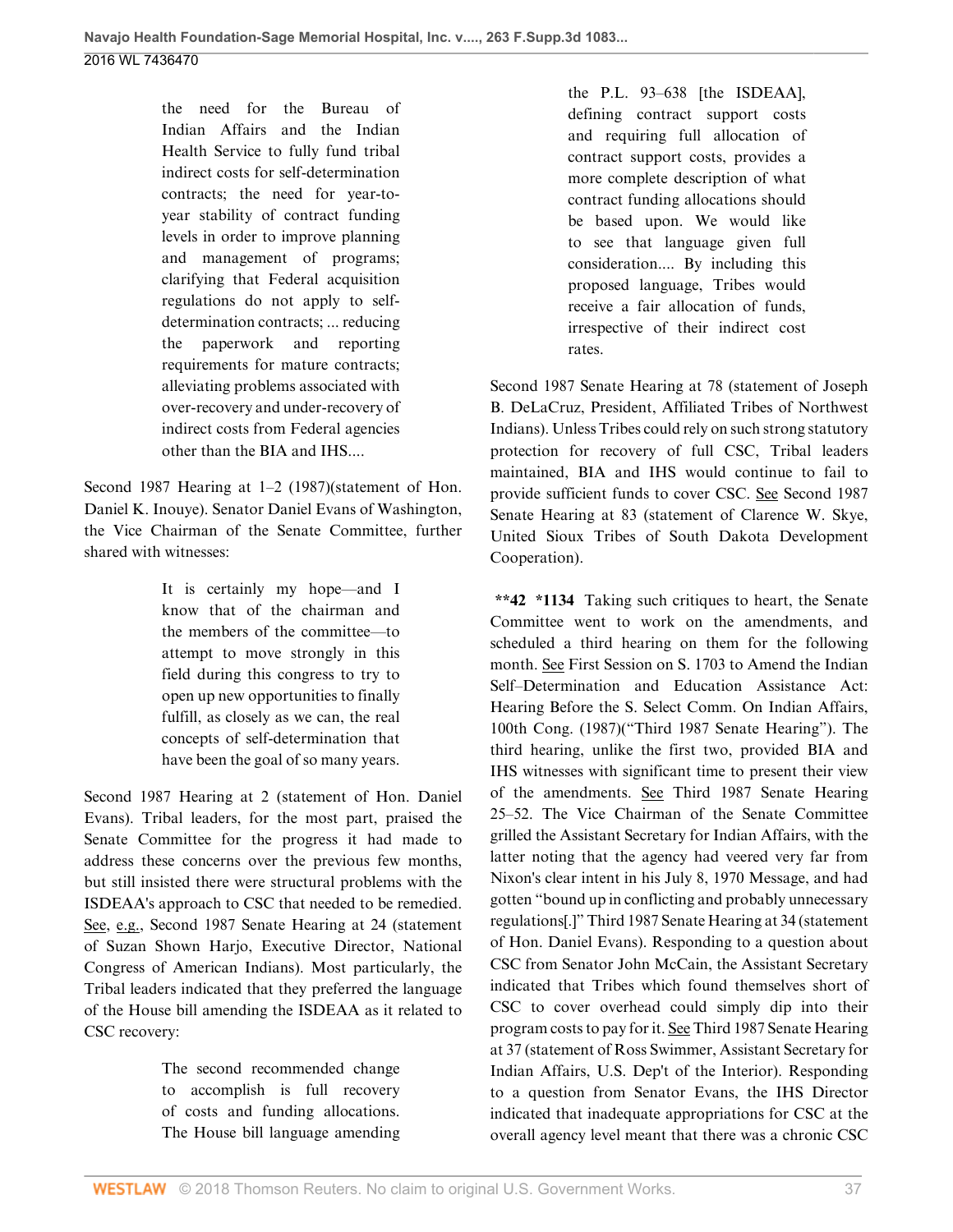shortfall spread around at the Tribal contractor level as well, but that there was no better solution, because funding excess CSC for one tribe from a finite pot of money meant that IHS would need to shortchange other Tribes by the equivalent amount. See Third 1987 Senate Hearing 47–48 (statement of Everett Rhoades, Director, Indian Health Services).

Tribal leaders at the hearing took issue with the Assistant Secretary's and the IHS Director's statements about CSC. See Third 1978 Senate Hearing 53–61. They rejected the suggestion that excess CSC should be funded out of the Secretarial amount. See, e.g., Third 1978 Senate Hearing 53–54 (statement of William Ron Allen, Chairman, Jamestown Klallam Tribe, Sequim, Washington). Tribes also rejected any proposal that CSC should be funded using a flat fee or some other simplified approach, arguing that "any kind of approach of a flat rate is just not workable within the system of addressing the true costs of the recovery of those costs by the tribes administering BIA/IHS contracts and grants." Third 1978 Senate Hearing 54 (statement of William Ron Allen, Chairman, Jamestown Klallam Tribe, Sequim, Washington).

After a little more than two months following the Third 1978 Senate Hearing, the Senate Committee had considered and marked up CSC amendments, reporting them to the full Senate on December 22, 1987. Se[eS. Rep.](http://www.westlaw.com/Link/Document/FullText?findType=Y&serNum=0100092176&pubNum=0001503&originatingDoc=I4a89a3f0c8e111e6b27be1b44e7e7e5b&refType=TV&originationContext=document&vr=3.0&rs=cblt1.0&transitionType=DocumentItem&contextData=(sc.UserEnteredCitation)) [No. 100–274, at 1](http://www.westlaw.com/Link/Document/FullText?findType=Y&serNum=0100092176&pubNum=0001503&originatingDoc=I4a89a3f0c8e111e6b27be1b44e7e7e5b&refType=TV&originationContext=document&vr=3.0&rs=cblt1.0&transitionType=DocumentItem&contextData=(sc.UserEnteredCitation)) (1987). The Senate Committee called for a "comprehensive reexamination" of the ISDEAA "to increase tribal participation in the management of Federal Indian programs," and to "remove many of the administrative and practical barriers that seem to persist" under the ISDEAA. [S. Rep. No. 100–274, at 2](http://www.westlaw.com/Link/Document/FullText?findType=Y&serNum=0100092176&pubNum=0001503&originatingDoc=I4a89a3f0c8e111e6b27be1b44e7e7e5b&refType=TV&originationContext=document&vr=3.0&rs=cblt1.0&transitionType=DocumentItem&contextData=(sc.UserEnteredCitation)).

The Senate Committee also commended ISDEAA's enactment twelve years earlier as the "the major reason for assumption by Indian tribes of responsibility for Federal Indian programs." [S. Rep. No. 100–274, at 2–3.](http://www.westlaw.com/Link/Document/FullText?findType=Y&serNum=0100092176&pubNum=0001503&originatingDoc=I4a89a3f0c8e111e6b27be1b44e7e7e5b&refType=TV&originationContext=document&vr=3.0&rs=cblt1.0&transitionType=DocumentItem&contextData=(sc.UserEnteredCitation)) The transfer of responsibility had been a boon to American Indians, the Senate Committee said:

> In addition to operating health services, human services, and basic governmental services such as law enforcement, water systems and community fire protection, tribes have developed the expertise to manage natural resources and to engage **\*1135**

in sophisticated economic and community development. All of these achievements have taken place during a time when tribes have also developed sophisticated systems to manage and account for financial, personnel and physical resources.... Compared to state, county and municipal governments of similar demographic and geographic characteristics, the level of development attained by tribal governments over the past twelve years is remarkable.

[S. Rep. No. 100–274, at 4.](http://www.westlaw.com/Link/Document/FullText?findType=Y&serNum=0100092176&pubNum=0001503&originatingDoc=I4a89a3f0c8e111e6b27be1b44e7e7e5b&refType=TV&originationContext=document&vr=3.0&rs=cblt1.0&transitionType=DocumentItem&contextData=(sc.UserEnteredCitation)) The Senate Committee further found:

> Improvements in tribal financial, personnel, property, and procurement systems have enabled tribes to manage increasingly complex matters. In response to both federal and tribal demands for accountability, most Indian tribes that operate programs now have annual single-agency audits of tribal finances. The Department of Interior Office of Inspector General has reported an increase in tribal assumption of responsibility for tribal financial management.

[S. Rep. No. 100–274, at 4.](http://www.westlaw.com/Link/Document/FullText?findType=Y&serNum=0100092176&pubNum=0001503&originatingDoc=I4a89a3f0c8e111e6b27be1b44e7e7e5b&refType=TV&originationContext=document&vr=3.0&rs=cblt1.0&transitionType=DocumentItem&contextData=(sc.UserEnteredCitation)) The Senate Committee noted many more of the improvements that the ISDEAA had induced in American Indian communities, including custodial care placements for children, outreach to isolated American Indian families through community health workers, increased health facility utilization, and the construction of safe water and sanitation systems. Se[eS. Rep. No. 100–274, at 5.](http://www.westlaw.com/Link/Document/FullText?findType=Y&serNum=0100092176&pubNum=0001503&originatingDoc=I4a89a3f0c8e111e6b27be1b44e7e7e5b&refType=TV&originationContext=document&vr=3.0&rs=cblt1.0&transitionType=DocumentItem&contextData=(sc.UserEnteredCitation)) The common thread among all these successes, according to the Senate Committee, was that the ISDEAA had given Tribal communities an opportunity to "plan and deliver services appropriate to their diverse demographic, geographic, economic, and institutional needs"—whether in the Navajo Nation, the largest Tribe in the United States, or on isolated rancherias in California with a few dozen residents.  $^{48}$  $^{48}$  $^{48}$  [S.](http://www.westlaw.com/Link/Document/FullText?findType=Y&serNum=0100092176&pubNum=0001503&originatingDoc=I4a89a3f0c8e111e6b27be1b44e7e7e5b&refType=TV&originationContext=document&vr=3.0&rs=cblt1.0&transitionType=DocumentItem&contextData=(sc.UserEnteredCitation)) [Rep. No. 100–274, at 5.](http://www.westlaw.com/Link/Document/FullText?findType=Y&serNum=0100092176&pubNum=0001503&originatingDoc=I4a89a3f0c8e111e6b27be1b44e7e7e5b&refType=TV&originationContext=document&vr=3.0&rs=cblt1.0&transitionType=DocumentItem&contextData=(sc.UserEnteredCitation))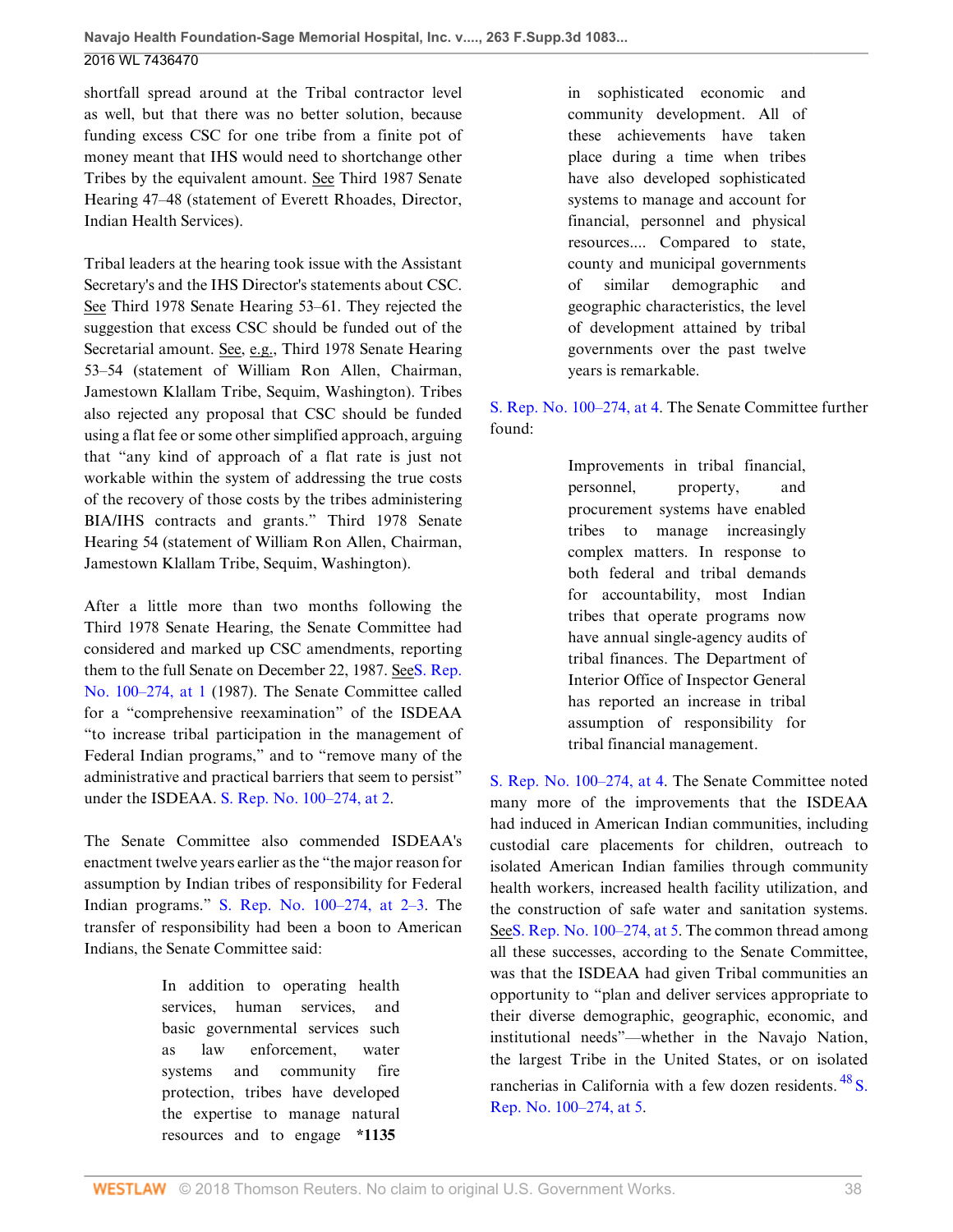**\*\*43** The Senate Committee also found that IHS' actions attempting to implement the ISDEAA largely had been praiseworthy. Se[eS. Rep. No. 100–274, at 6](http://www.westlaw.com/Link/Document/FullText?findType=Y&serNum=0100092176&pubNum=0001503&originatingDoc=I4a89a3f0c8e111e6b27be1b44e7e7e5b&refType=TV&originationContext=document&vr=3.0&rs=cblt1.0&transitionType=DocumentItem&contextData=(sc.UserEnteredCitation)). As of 1987, the Senate Committee said, IHS directly **\*1136** operated forty-five hospitals, seventy-one health centers, and several hundred smaller health stations and satellite clinics. Se[eS. Rep. No. 100–274, at 6](http://www.westlaw.com/Link/Document/FullText?findType=Y&serNum=0100092176&pubNum=0001503&originatingDoc=I4a89a3f0c8e111e6b27be1b44e7e7e5b&refType=TV&originationContext=document&vr=3.0&rs=cblt1.0&transitionType=DocumentItem&contextData=(sc.UserEnteredCitation)) (citing Indian Health Service, Fiscal Year 1988 Budget Request). Nevertheless, the Senate Committee noted with concern that many Tribes had reported that IHS had refused to negotiate for the transfer of central office funds and had exhibited an overall resistance to Tribal efforts to redesign programs, and to reallocate resources and personnel in support of Tribal self-determination. Se[eS. Rep. No 100–274, at 6](http://www.westlaw.com/Link/Document/FullText?findType=Y&serNum=0100092176&pubNum=0001503&originatingDoc=I4a89a3f0c8e111e6b27be1b44e7e7e5b&refType=TV&originationContext=document&vr=3.0&rs=cblt1.0&transitionType=DocumentItem&contextData=(sc.UserEnteredCitation)). The Senate Committee therefore provided:

> [T]he [HHS] Secretary shall negotiate annual funding agreements with each Indian tribe. These agreements authorize the tribe to plan, conduct, consolidate, and administer programs, services, functions, and activities to Indian tribes or Indians. Pursuant to the terms of the agreement and at the request of the tribe, the Secretary shall provide funds to carry out the agreement in a [sic] amount equal to the amount that the Indian tribe would have been eligible for under Self–Determination Act contracts and grants. The bill also provides that the Secretary shall interpret each Federal low [sic] in a manner that will facilitate inclusion of programs or activities under the agreement.

[S. Rep. No. 100–274, at 8.](http://www.westlaw.com/Link/Document/FullText?findType=Y&serNum=0100092176&pubNum=0001503&originatingDoc=I4a89a3f0c8e111e6b27be1b44e7e7e5b&refType=TV&originationContext=document&vr=3.0&rs=cblt1.0&transitionType=DocumentItem&contextData=(sc.UserEnteredCitation)) The Senate Committee then adopted an amendment in the nature of a substitute that made several modifications to language in H.R 3508 as introduced. See[S. Rep. No. 100–274, at 8–13.](http://www.westlaw.com/Link/Document/FullText?findType=Y&serNum=0100092176&pubNum=0001503&originatingDoc=I4a89a3f0c8e111e6b27be1b44e7e7e5b&refType=TV&originationContext=document&vr=3.0&rs=cblt1.0&transitionType=DocumentItem&contextData=(sc.UserEnteredCitation)) Touching for the first time on the duplication issue that forms the pith of Sage Hospital's second MSJ, the Senate Committee stated that it was concerned that "if an Indian tribe is participating as part of a consortium that tribe should not be able to contract for any of the programs or activities which are already part of the consortium's selfgovernance agreement." [S. Rep. No. 100–274, at 8](http://www.westlaw.com/Link/Document/FullText?findType=Y&serNum=0100092176&pubNum=0001503&originatingDoc=I4a89a3f0c8e111e6b27be1b44e7e7e5b&refType=TV&originationContext=document&vr=3.0&rs=cblt1.0&transitionType=DocumentItem&contextData=(sc.UserEnteredCitation)). The Senate Committee noted further that the amendments

that it proposed would "prevent this type of duplication of services and programs. The Senate Committee also adopted language which instructed the HHS Secretary to "interpret each Federal law and regulation in a manner that will facilitate the inclusion of programs and services and the implementation of agreements...." [S. Rep. No.](http://www.westlaw.com/Link/Document/FullText?findType=Y&serNum=0100092176&pubNum=0001503&originatingDoc=I4a89a3f0c8e111e6b27be1b44e7e7e5b&refType=TV&originationContext=document&vr=3.0&rs=cblt1.0&transitionType=DocumentItem&contextData=(sc.UserEnteredCitation)) [100–274 at 15](http://www.westlaw.com/Link/Document/FullText?findType=Y&serNum=0100092176&pubNum=0001503&originatingDoc=I4a89a3f0c8e111e6b27be1b44e7e7e5b&refType=TV&originationContext=document&vr=3.0&rs=cblt1.0&transitionType=DocumentItem&contextData=(sc.UserEnteredCitation)).

A more noticeable change to the ISDEAA that the Senate Committee proposed, however, was to add a sixth title to the statute focused squarely on Tribal self-governance. Se[eS. Rep. No 100–274 at 14, 17–21](http://www.westlaw.com/Link/Document/FullText?findType=Y&serNum=0100092176&pubNum=0001503&originatingDoc=I4a89a3f0c8e111e6b27be1b44e7e7e5b&refType=TV&originationContext=document&vr=3.0&rs=cblt1.0&transitionType=DocumentItem&contextData=(sc.UserEnteredCitation)). Section 403(g) (3) within that proposed sixth title stated that, subject to exclusions for community colleges, public primary and secondary schools, the Flathead Agency Irrigation Division, and the Flathead Agency Power Division,

> the HHS Secretary shall provide funds to the tribe for one or more programs, services, functions, or activities in an amount equal to the amount that the tribe would have been eligible to receive under contracts and grants under this Act, including amounts for direct programs and contract support costs and amounts for those activities that are specifically or functionally related, but not part of the service delivery program, without regard to the organizational level within the Department where such functions are carried out.

[S. Rep. No. 100–274 at 20](http://www.westlaw.com/Link/Document/FullText?findType=Y&serNum=0100092176&pubNum=0001503&originatingDoc=I4a89a3f0c8e111e6b27be1b44e7e7e5b&refType=TV&originationContext=document&vr=3.0&rs=cblt1.0&transitionType=DocumentItem&contextData=(sc.UserEnteredCitation)). Furthermore, the Senate Committee clarified in a proposed Section 406(a): "Nothing in this title shall be construed to limit or reduce in any way the services, contracts, or funds that any other Indian tribe or tribal organization is eligible to receive under section 102 or any other applicable Federal law." [S.](http://www.westlaw.com/Link/Document/FullText?findType=Y&serNum=0100092176&pubNum=0001503&originatingDoc=I4a89a3f0c8e111e6b27be1b44e7e7e5b&refType=TV&originationContext=document&vr=3.0&rs=cblt1.0&transitionType=DocumentItem&contextData=(sc.UserEnteredCitation)) [Rep. No. 100–274 at 21](http://www.westlaw.com/Link/Document/FullText?findType=Y&serNum=0100092176&pubNum=0001503&originatingDoc=I4a89a3f0c8e111e6b27be1b44e7e7e5b&refType=TV&originationContext=document&vr=3.0&rs=cblt1.0&transitionType=DocumentItem&contextData=(sc.UserEnteredCitation)).

**\*\*44** For the purposes of this case, however, the most important change to the ISDEAA that the Senate Committee proposed was **\*1137** to add Section 106 to clarify provisions for funding self-determination contracts, including direct costs. See[S. Rep. No. 100–274](http://www.westlaw.com/Link/Document/FullText?findType=Y&serNum=0100092176&pubNum=0001503&originatingDoc=I4a89a3f0c8e111e6b27be1b44e7e7e5b&refType=TV&originationContext=document&vr=3.0&rs=cblt1.0&transitionType=DocumentItem&contextData=(sc.UserEnteredCitation)) [at 30.](http://www.westlaw.com/Link/Document/FullText?findType=Y&serNum=0100092176&pubNum=0001503&originatingDoc=I4a89a3f0c8e111e6b27be1b44e7e7e5b&refType=TV&originationContext=document&vr=3.0&rs=cblt1.0&transitionType=DocumentItem&contextData=(sc.UserEnteredCitation)) The Senate Committee walked slowly through each subsection to explain its import. Se[eS. Rep. No. 100–274](http://www.westlaw.com/Link/Document/FullText?findType=Y&serNum=0100092176&pubNum=0001503&originatingDoc=I4a89a3f0c8e111e6b27be1b44e7e7e5b&refType=TV&originationContext=document&vr=3.0&rs=cblt1.0&transitionType=DocumentItem&contextData=(sc.UserEnteredCitation))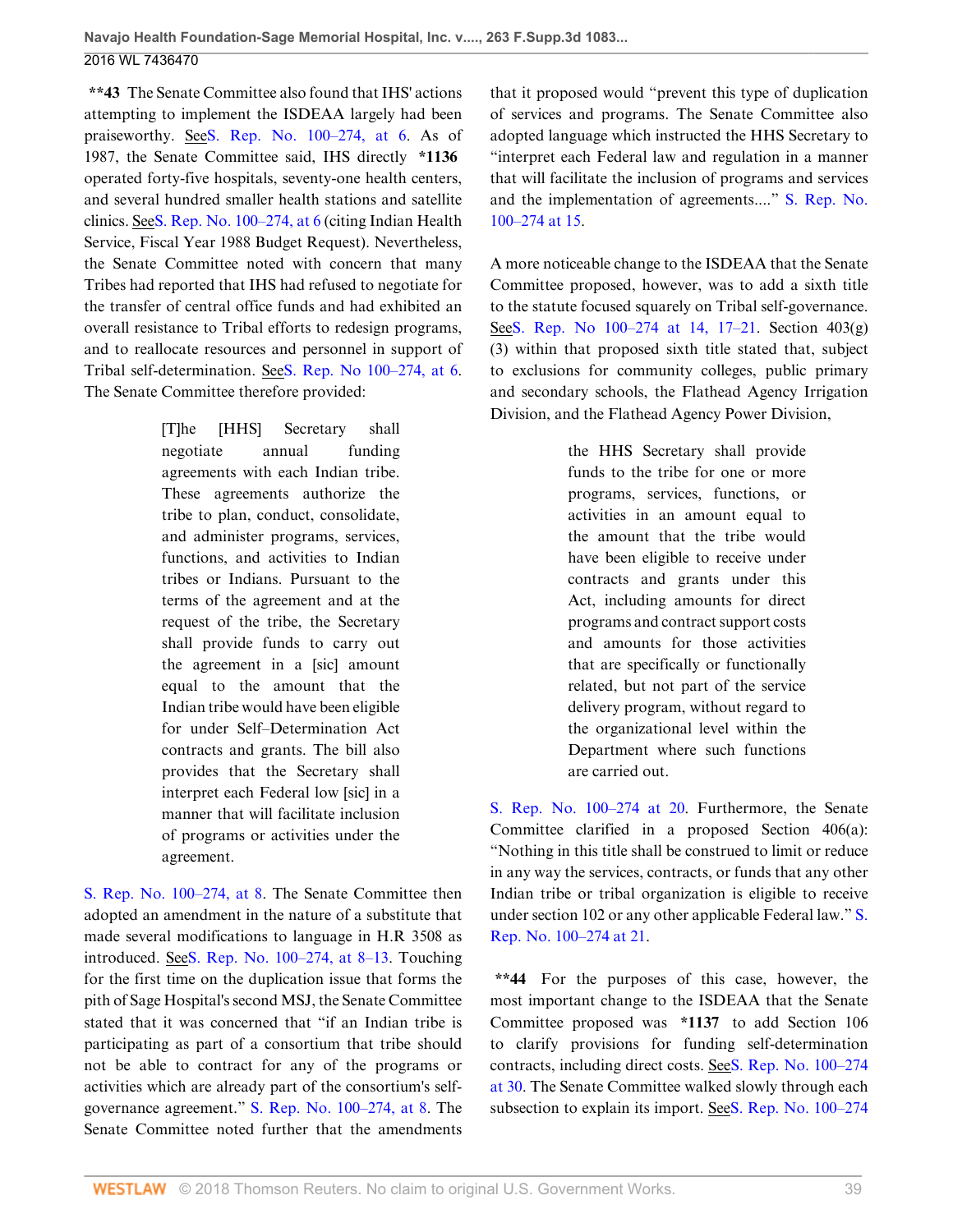[at 30–34](http://www.westlaw.com/Link/Document/FullText?findType=Y&serNum=0100092176&pubNum=0001503&originatingDoc=I4a89a3f0c8e111e6b27be1b44e7e7e5b&refType=TV&originationContext=document&vr=3.0&rs=cblt1.0&transitionType=DocumentItem&contextData=(sc.UserEnteredCitation)). Starting off with its proposed Subsection 106(a), the Senate Committee said:

> It is apparent from the wording of the new section 106(a) that the Committee is strongly committed to the principle of assisting tribes to succeed in their efforts to plan, manage and operate programs and services under self-determination contracts.... The intent of these amendments is to protect and stabilize tribal programs from inappropriate administrative reduction by Federal agencies.

[S. Rep. No. 100–274 at 30.](http://www.westlaw.com/Link/Document/FullText?findType=Y&serNum=0100092176&pubNum=0001503&originatingDoc=I4a89a3f0c8e111e6b27be1b44e7e7e5b&refType=TV&originationContext=document&vr=3.0&rs=cblt1.0&transitionType=DocumentItem&contextData=(sc.UserEnteredCitation)) The Senate Committee alleged that the BIA had made many such reductions over the years in direct contravention of Tribal funding priorities, see[S, Rep. No. 100–274](http://www.westlaw.com/Link/Document/FullText?findType=Y&serNum=0100092176&pubNum=0001503&originatingDoc=I4a89a3f0c8e111e6b27be1b44e7e7e5b&refType=TV&originationContext=document&vr=3.0&rs=cblt1.0&transitionType=DocumentItem&contextData=(sc.UserEnteredCitation)) at 30–31, and threw up Subsection 106(a)(5) as a barricade to prevent any such chicanery in the future:

> Section  $106(a)(5)$  would prevent the [HHS] Secretary from reducing funds for a self-determination contract, except in response to a reduction in appropriations enacted by the Congress. Such a reduction should be a proportional, across-the-board reduction.... These amendments are intended to prevent Federal agencies from passing on the entire amount, or a disproportionate amount, of a reduction in Congressional appropriations, to tribal contracts in order to protect the base for Federally-operated functions.

[S. Rep. No. 100–274 at 31.](http://www.westlaw.com/Link/Document/FullText?findType=Y&serNum=0100092176&pubNum=0001503&originatingDoc=I4a89a3f0c8e111e6b27be1b44e7e7e5b&refType=TV&originationContext=document&vr=3.0&rs=cblt1.0&transitionType=DocumentItem&contextData=(sc.UserEnteredCitation)) The Senate Committee accused the BIA of cutting Tribal self-determination budgets to free up money for pay increases for BIA personnel, of financial mismanagement, and of over-aggressively reducing Tribal programmatic budgets under the guise of congressional-imposed sequestrations, se[eS. Rep. No.](http://www.westlaw.com/Link/Document/FullText?findType=Y&serNum=0100092176&pubNum=0001503&originatingDoc=I4a89a3f0c8e111e6b27be1b44e7e7e5b&refType=TV&originationContext=document&vr=3.0&rs=cblt1.0&transitionType=DocumentItem&contextData=(sc.UserEnteredCitation)) [100–274 at 31–32,](http://www.westlaw.com/Link/Document/FullText?findType=Y&serNum=0100092176&pubNum=0001503&originatingDoc=I4a89a3f0c8e111e6b27be1b44e7e7e5b&refType=TV&originationContext=document&vr=3.0&rs=cblt1.0&transitionType=DocumentItem&contextData=(sc.UserEnteredCitation)) adding with comparative sangfroid that "the intent of these amendments is to prevent such administrative reductions of tribal contract funds," [S.](http://www.westlaw.com/Link/Document/FullText?findType=Y&serNum=0100092176&pubNum=0001503&originatingDoc=I4a89a3f0c8e111e6b27be1b44e7e7e5b&refType=TV&originationContext=document&vr=3.0&rs=cblt1.0&transitionType=DocumentItem&contextData=(sc.UserEnteredCitation)) [Rep. No. 100–274 at 31](http://www.westlaw.com/Link/Document/FullText?findType=Y&serNum=0100092176&pubNum=0001503&originatingDoc=I4a89a3f0c8e111e6b27be1b44e7e7e5b&refType=TV&originationContext=document&vr=3.0&rs=cblt1.0&transitionType=DocumentItem&contextData=(sc.UserEnteredCitation)).

The Senate Committee briefly discussed its proposed Subsections 106(b)-(f), which are not directly relevant to this case, before turning to its proposed Subsection 106(g). Se[eS. Rep. No. 100–274 at 33.](http://www.westlaw.com/Link/Document/FullText?findType=Y&serNum=0100092176&pubNum=0001503&originatingDoc=I4a89a3f0c8e111e6b27be1b44e7e7e5b&refType=TV&originationContext=document&vr=3.0&rs=cblt1.0&transitionType=DocumentItem&contextData=(sc.UserEnteredCitation)) That Subsection, according to the Senate Committee, would "require the [HHS] Secretary to add indirect costs to the amount of funds provided for direct program costs associated with self-determination contracts for the initial year of tribal program operation, upon the request of the tribal contractor." [S. Rep. No. 100–274 at 33](http://www.westlaw.com/Link/Document/FullText?findType=Y&serNum=0100092176&pubNum=0001503&originatingDoc=I4a89a3f0c8e111e6b27be1b44e7e7e5b&refType=TV&originationContext=document&vr=3.0&rs=cblt1.0&transitionType=DocumentItem&contextData=(sc.UserEnteredCitation)). The intent behind this provision, according to the Senate Committee, is

> to require the [HHS] Secretary to provide indirect costs for each contract year in addition to the program funding which would have been available to the Secretary to operate a contracted program and to prohibit the practice which requires tribal contractors to absorb all or part of such indirect costs within the program level of funding, thus reducing the amount available to provide services to Indians as a direct consequence of contracting.

[S. Rep. No. 100–274 at 33.](http://www.westlaw.com/Link/Document/FullText?findType=Y&serNum=0100092176&pubNum=0001503&originatingDoc=I4a89a3f0c8e111e6b27be1b44e7e7e5b&refType=TV&originationContext=document&vr=3.0&rs=cblt1.0&transitionType=DocumentItem&contextData=(sc.UserEnteredCitation)) The Senate Committee then added:

> The combined amount of direct and indirect costs shall then be available for each subsequent year that the program remains continuously under contract. While the Committee has concerns about the changes to the methods of budgeting for and allocating indirect costs funds, whether those methods be the so-called "grandfather" approach, [49](#page-75-1) **\*1138** the single lineitem indirect cost fund, or some other method, the Committee does not believe that it should determine the method of distribution. The "grandfather" approach and the "single fund" approach both have advantages and disadvantages from the perspective of Federal agency budgets and from the perspective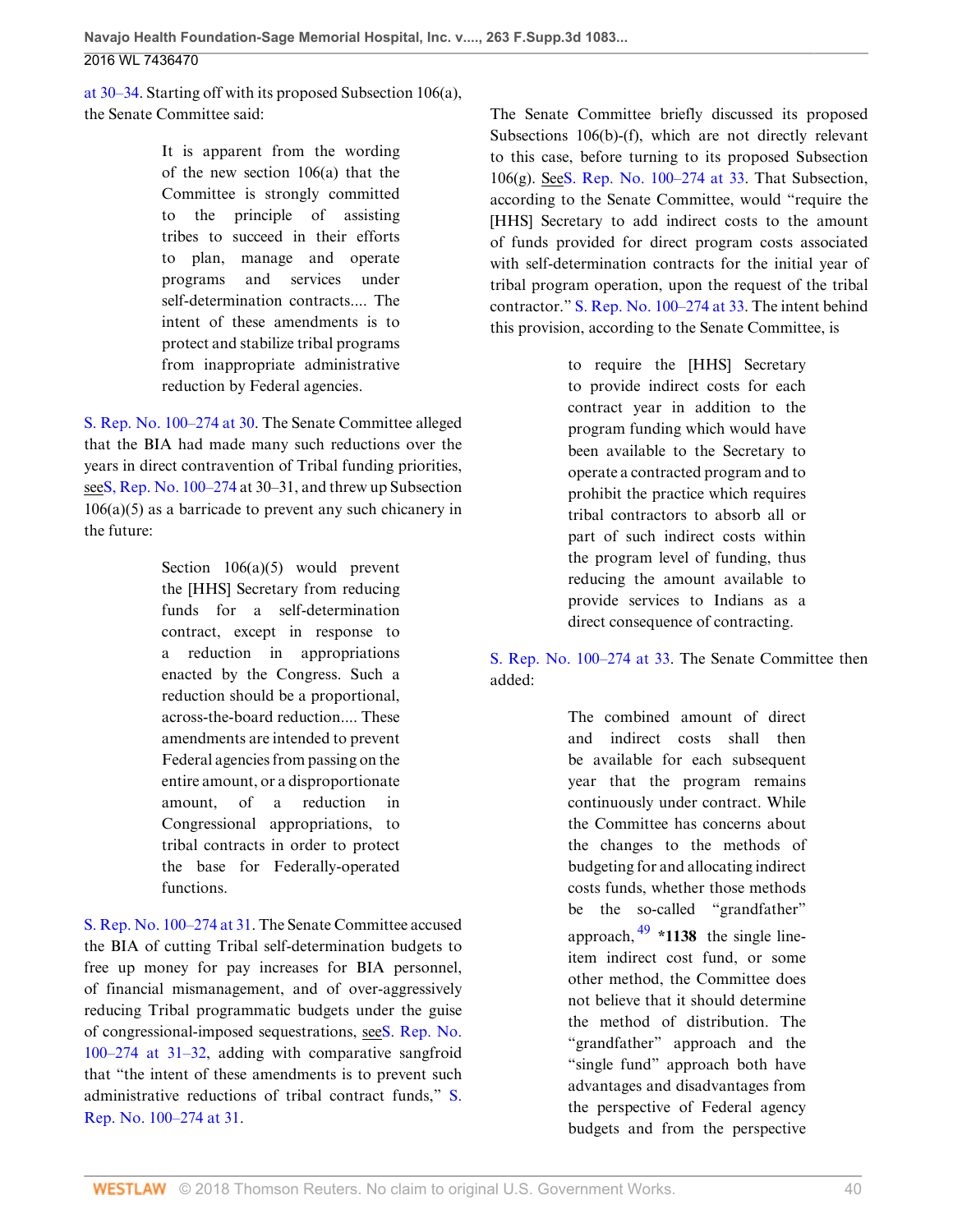of individual tribal contracts. It is the Committee's hope that the Department of the Interior Office of Inspector General, the Bureau of Indian Affairs, and the Indian Health Service will coordinate their efforts with the tribes to develop the most effective method of distributing indirect cost funds. The Committee amendment will insure that, whatever method is used, the tribal contractor will realize the full amount of direct program costs and indirect costs to which the contractor is entitled.

**\*\*45** [S. Rep. No. 100–274 at 33–34.](http://www.westlaw.com/Link/Document/FullText?findType=Y&serNum=0100092176&pubNum=0001503&originatingDoc=I4a89a3f0c8e111e6b27be1b44e7e7e5b&refType=TV&originationContext=document&vr=3.0&rs=cblt1.0&transitionType=DocumentItem&contextData=(sc.UserEnteredCitation)) The Senate Committee then turned to its proposed Subsection 106(h), a Subsection that Sage Hospital and the United States also contest in this case. Se[eS. Rep. No. 100–274 at 34](http://www.westlaw.com/Link/Document/FullText?findType=Y&serNum=0100092176&pubNum=0001503&originatingDoc=I4a89a3f0c8e111e6b27be1b44e7e7e5b&refType=TV&originationContext=document&vr=3.0&rs=cblt1.0&transitionType=DocumentItem&contextData=(sc.UserEnteredCitation)). The Senate Committee's commentary on the Subsection is not germane to the case, however, as the Senate Committee specifically addressed only construction contracts in the discussion. See[S. Rep. No. 100–274 at 34.](http://www.westlaw.com/Link/Document/FullText?findType=Y&serNum=0100092176&pubNum=0001503&originatingDoc=I4a89a3f0c8e111e6b27be1b44e7e7e5b&refType=TV&originationContext=document&vr=3.0&rs=cblt1.0&transitionType=DocumentItem&contextData=(sc.UserEnteredCitation))

### **c. President Reagan's Signing Statement.**

In his first Statement on Indian Policy, issued January 24, 1983, Reagan extended his general philosophical preference for programmatic decentralization to American Indian Tribes. See Ronald Reagan, Statement on Indian Policy, 40 Public Papers of the Presidents of the United States, availableat http://www.presidency.ucsb.edu/ws/ index.php?pid=41665&st=&st1= (last visited Oct. 26, 2016)("Reagan Statement on Indian Policy").  $50$  Reagan praised Nixon's policy of Tribal self-determination from Nixon's 1970 Message and noted how the 1975 ISDEAA had captured Nixon's vision. See Reagan Statement on Indian Policy at 1. Reagan believed, however, that the ISDEAA had not gone far enough, having been "more rhetoric than action." Reagan Statement on Indian Policy at 796. Instead of fostering and encouraging Tribal self-government, Reagan said, "Federal policies have by and large inhibited the political and economic development of the tribes. Excessive regulation and selfperpetuating bureaucracy have stifled local decision- **\*1139** making, thwarted, Indian control of Indian

resources, and promoted dependency rather than selfsufficiency." Reagan Statement on Indian Policy at 796. Reagan established that his Administration intended to

> reverse this trend by removing the obstacles to self-government and by creating a more favorable environment for the development of healthy reservation economies. Tribal governments, the Federal Government, and the private sector will all have a role. This administration will take a flexible approach which recognizes the diversity among tribes and the right of each tribe to set its own priorities and goals.

Reagan Statement on Indian Policy at 796–97. Reagan acknowledged that "[c]hange will not happen overnight," but he was determined to "honor the commitment this nation made in 1970 and 1975 to strengthen tribal governments and lessen Federal control over tribal governmental affairs." Reagan Statement on Indian Policy at 797. Delving into specifics, Reagan noted:

> **\*\*46** Tribal governments, like State and local governments, are more aware of the needs and desires of their citizens than is the Federal Government and should, therefore, have the primary responsibility for meeting those needs. The only effective way for Indian reservations to develop is through tribal governments which are responsive and accountable to their members.

Reagan State on Indian Policy at 797. For generations, according to Reagan, federal employees had performed functions on American Indians' behalf. See Reagan State on Indian Policy at 797–98. Despite ISDEAA passage, Reagan continued, "major tribal government functions —enforcing tribal laws, developing and managing tribal resources, providing health and social services, educating children—are frequently still carried on by Federal employees." Reagan State on Indian Policy at 797.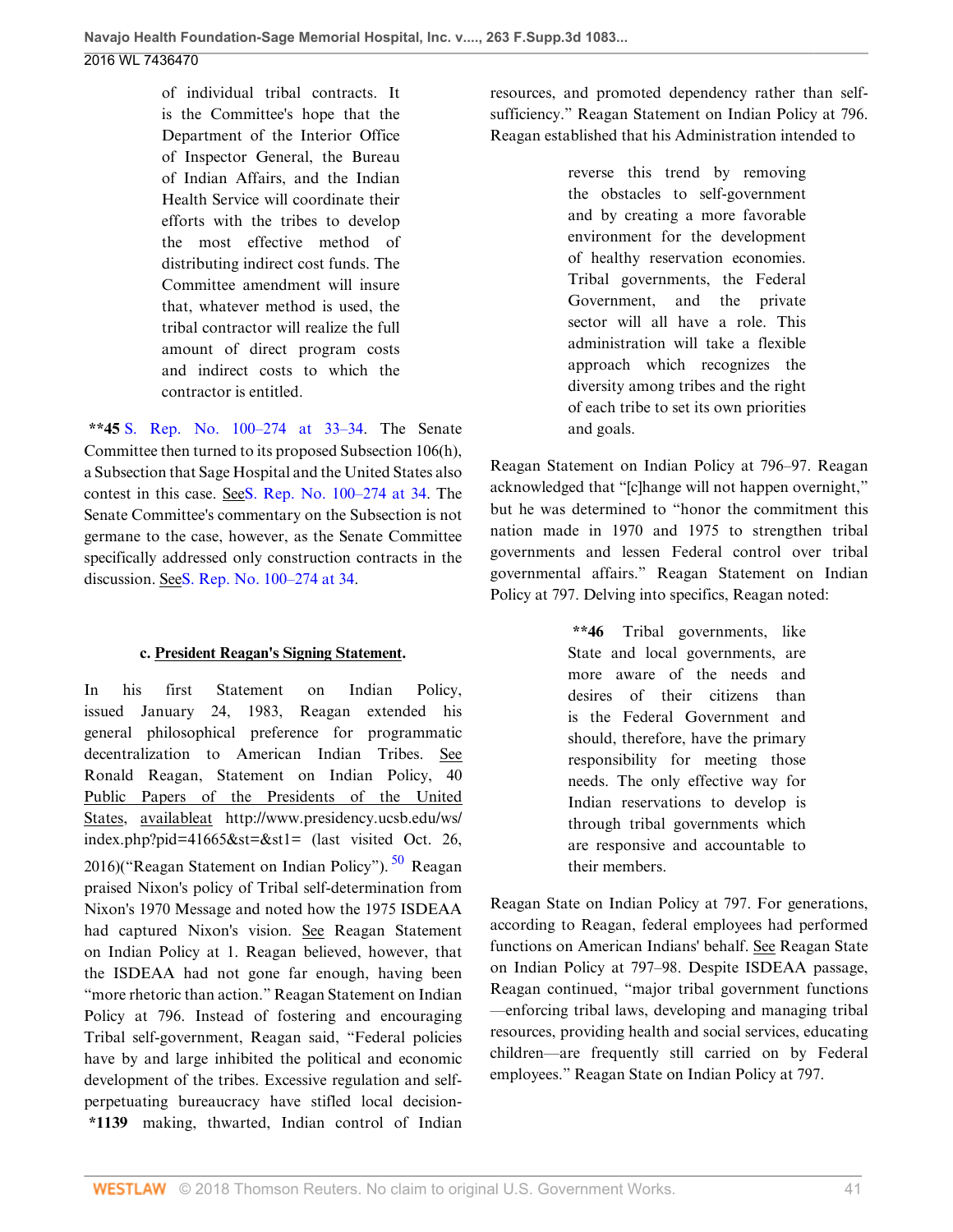Reagan asked Tribes to reduce their dependence on Federal funds by providing a greater percentage of the cost of their self-government, and pledged to "assist tribes in strengthening their governments by removing the Federal impediments to tribal self-government and tribal resource development." Reagan State on Indian Policy at 797. At the same time, Reagan would not simply make Tribes fly before they were fully fledged, ensuring that "[n]ecessary Federal funds" would remain available for all Tribes, and developing a Small Tribes Initiative to provide financial support smaller Tribes needed to develop basic Tribal administrative and management capabilities. Reagan State on Indian Policy at 797.

Speaking directly to the issue of American Indian healthcare services the following year, Reagan pocket vetoed the Indian Health Care Amendments of 1984 on October 22, 1984.<sup>[51](#page-75-3)</sup> See United States Senate, S. 2166—Indian Health Care Amendments of 1984, https://www.congress.gov/bill/98th-congress/ senate-bill/2166/all-actions (last visited Oct. 26, 2016) (listing all actions, including the pocket veto, taken on the bill). His reasoning behind the veto, Reagan said in an accompanying memorandum, **\*1140** was that he believed the bill to be seriously deficient in fulfilling the goals of the Indian Health Care Improvement Act, Pub. L. 94–437 (1976)("IHCIA"). See Ronald Reagan, Memorandum Returning Without Approval the Indian Health Care Amendments of 1984, 40 Public Papers of the Presidents of the United States 1584 (1984), availableat http://www.presidency.ucsb.edu/ ws/index.php?pid=39292&st=&st1= (last visited Oct. 26, 2016) ("1984 Reagan Memorandum"). What Reagan identified as especially troublesome in the bill was a provision that would reduce access to health services for American Indians. See 1984 Reagan Memorandum at 1584. The provision in question, Reagan said, "would set a precedent for potentially changing the fundamental relationship of the Indian Health Service to State and local entities, as well as depriving eligible Indians of benefits that should be due them by virtue of their citizenship in the State." 1984 Reagan Memorandum at 1584. "As a matter of both principle and precedent," Reagan asserted, "I cannot accept this provision." 1984 Reagan Memorandum at 1584.

**\*\*47** Reagan's interest in American Indian issues seemed to wane during his second term, being expressed only in a trio of ceremonial proclamations in the three years leading up to the ISDEAA amendment of 1988.<sup>[52](#page-76-0)</sup> In Reagan's 1986 and 1988 proclamations marking National American Indian Heritage Week, however, Reagan revisited his theme of increased Tribal selfsufficiency. See Ronald Reagan, [Proclamation 5577—](http://www.westlaw.com/Link/Document/FullText?findType=Y&serNum=1986307842&pubNum=0003112&originatingDoc=I4a89a3f0c8e111e6b27be1b44e7e7e5b&refType=CA&originationContext=document&vr=3.0&rs=cblt1.0&transitionType=DocumentItem&contextData=(sc.UserEnteredCitation)) American Indian Week, 1986, 101 Stat. 2041 (1986); Ronald Reagan, [Proclamation 5868](http://www.westlaw.com/Link/Document/FullText?findType=Y&serNum=1988355314&pubNum=0003112&originatingDoc=I4a89a3f0c8e111e6b27be1b44e7e7e5b&refType=CA&originationContext=document&vr=3.0&rs=cblt1.0&transitionType=DocumentItem&contextData=(sc.UserEnteredCitation))—National American Indian Heritage Week, 1988, 102 Stat. 5068 (1988). In the 1986 proclamation, Reagan noted:

> Indians make contributions in every area of endeavor and American life, and our literature and all our arts draw upon Indian themes and wisdom.... We look to the future with the expectation of even stronger tribal governments and lessened Federal control over tribal government affairs. We look to a future of development of economic independence and self-sufficiency, and an enhanced government-togovernment relationship that will allow greater Indian control of Indian resources.

101 Stat. 2041. Two years later and just one week before Congress sent him the ISDEAA amendments of 1988, Reagan repeated this self-determination theme in his 1988 proclamation:

> Despite past periods of conflict and changes in Indian affairs policies, the government-togovernment relationship between the United States and Indian tribes has endured. The Constitution, treaties, laws, and court decisions have consistently recognized a unique political relationship between tribal elected governments and the United States. We look to a future of increasing economic independence and self-sufficiency on Indian reservations, and we support efforts to foster greater Indian control of Indian resources.

102 Stat. 5068. Read in light of Reagan's refrain about Tribal self-sufficiency over the five years preceding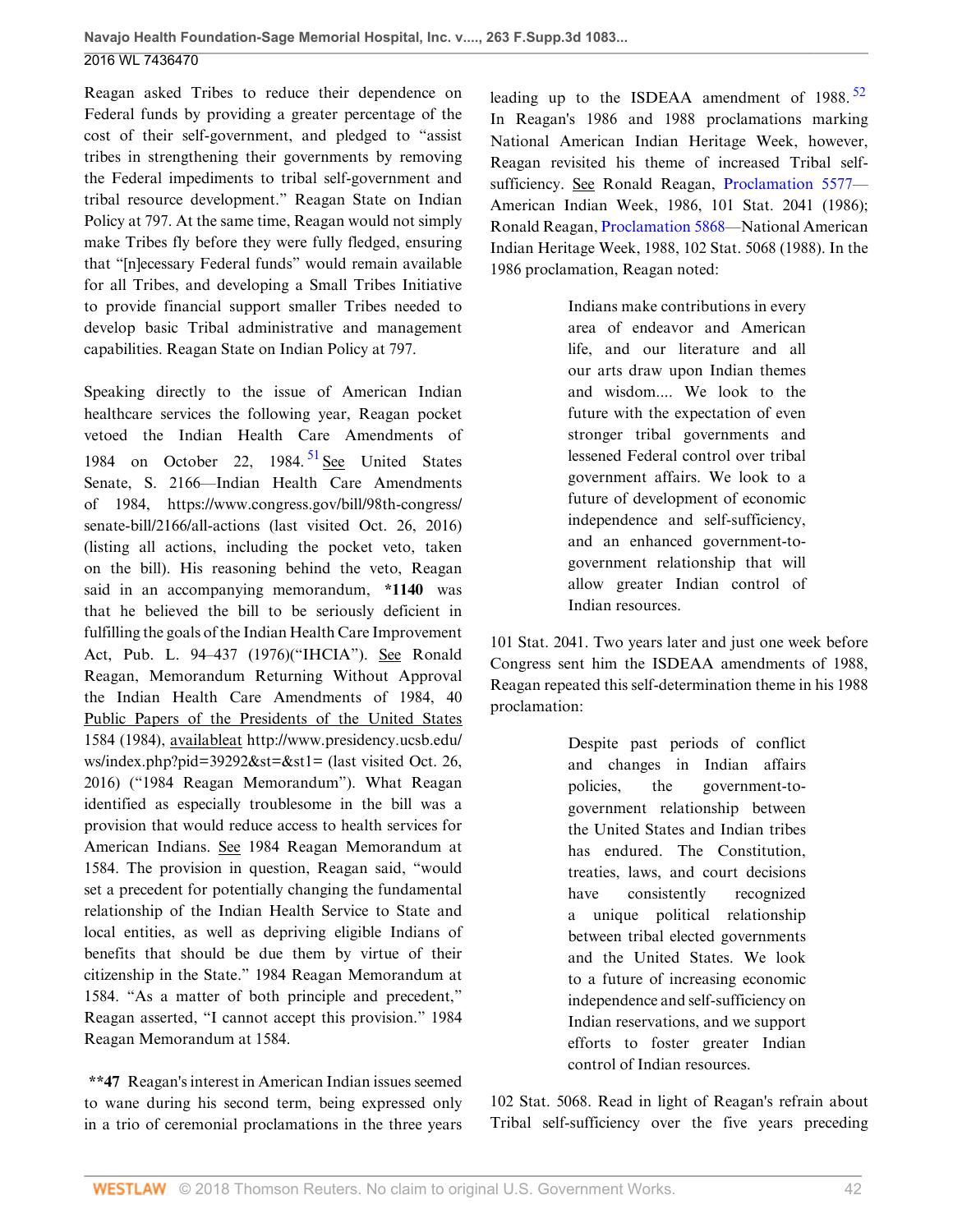the ISDEAA amendments of 1988, it is difficult to miss the same tones in his signing statement to the bill on October 5, 1988. See Ronald Reagan, Statement on Signing the Indian Self–Determination and Education Assistance Act Amendments of 1988, 40 Public Papers of the Presidents of the United States 1284, availableat http://www.presidency.ucsb.edu/ ws/index.php?pid=34969&st1=&st1= **\*1141** (last visited Oct. 26, 2016)("Reagan Signing Statement").

Reagan started the signing statement on a general note: "This Act will assist in furthering Administration efforts to transfer the development and operation of programs from the Federal Government to Indian tribes. Tribal self-governance allows tribes more freedom to design programs to serve the specific needs of their members." Reagan Signing Statement at 1284. He immediately thereafter turned, however, to a rejection of one of the provisions in the bill added to the proposed new ISDEAA § 106. See Reagan Signing Statement at 1284. Reagan wrote: "A provision in section 205 of the Act stated that the Secretaries of the Interior and Health and Human Services shall reduce funding to Indian tribes if so directed by a statement from a Member of Congress that accompanies a conference report." Reagan Signing Statement at 1284.  $53$  Reagan asserted that the provision purported to authorize a process altering Executive branch officials' legal duties without both Congressional houses and the President's participation, thus violating the requirements for presentment and bicameralism that the Supreme Court five years earlier had enunciated in [Immigration and Naturalization Service v. Chadha, 462](http://www.westlaw.com/Link/Document/FullText?findType=Y&serNum=1983129415&pubNum=0000708&originatingDoc=I4a89a3f0c8e111e6b27be1b44e7e7e5b&refType=RP&originationContext=document&vr=3.0&rs=cblt1.0&transitionType=DocumentItem&contextData=(sc.UserEnteredCitation)) [U.S. 919, 103 S.Ct. 2764, 77 L.Ed.2d 317 \(1983\)](http://www.westlaw.com/Link/Document/FullText?findType=Y&serNum=1983129415&pubNum=0000708&originatingDoc=I4a89a3f0c8e111e6b27be1b44e7e7e5b&refType=RP&originationContext=document&vr=3.0&rs=cblt1.0&transitionType=DocumentItem&contextData=(sc.UserEnteredCitation)). Aside from this objection and two others focused on reporting requirements, Reagan did not voice any objections to any provisions in the 1988 ISDEAA amendments. See Reagan Signing Statement at 1284.

#### **3. 1994 Amendments.**

**\*\*48** Under the 1988 ISDEAA amendments' terms, HHS and DOI were supposed to work with Tribes to reach agreement on draft regulations to cover self-determination contracts within ten months of bill enactment. Pub. L.  $100-472 \text{ } \text{\&} 207(b)(3)-(4).$ <sup>[54](#page-76-2)</sup> Approximately two years after the statutory deadline —and without first consulting Tribes—IHS developed new policy guidelines governing the award of CSC. See Indian Self–Determination Memorandum No 92–2 (Feb.

27, 1992)("1994 IHS Memorandum"). The new guidelines provided for the use of CSC to pay for all negotiated indirect costs, and IHS distributed available funds to contractors based on an annually negotiated rate. 1994 IHS Memorandum at 1. The guidelines, however, also authorized IHS to use CSC to pay for direct costs under ISDEAA **\*1142** § 106(a)(2). See 1994 IHS Memorandum at 1.

Oftentimes such payments never materialized, at least not in full. See United States General Accounting Office, Indian Self Determination Act: Shortfalls in Indian Contract Support Costs Need to be Addressed, GAORCED 99–150 at 6 (June 1999), availableat http:// www.gao.gov/assets/230/227485.pdf)(last visited Oct. 26, 2016)("GAO Report"). Although CSC funding had been incommensurate with Tribal needs since the ISDEAA's enactment in 1975, the shortfalls started to become acute at the end of the 1980s and the beginning of the 1990s, because of Congress' failure to anticipate the increased Tribal demand for self-determination contracts that arose after the 1988 ISDEAA amendments. See GAO Report at 25–28. From 1989 to 1994, these CSC shortfalls ranged from seventy million dollars to over one hundred million dollars per year. See GAO Report at 32 fig.2.5.

Nearly five years after the statutory deadline and still without having meaningfully consulted with Tribes, the DOI and HHS published eighty pages of proposed regulations conforming to the 1988 ISDEAA amendments in the Federal Register.<sup>[55](#page-76-3)</sup> See Indian Self-Determination and Education Act Amendments; Proposed Rule, [59](http://www.westlaw.com/Link/Document/FullText?findType=l&pubNum=0001037&cite=UUID(IC85A9350311E11DA815BD679F0D6A697)&originatingDoc=I4a89a3f0c8e111e6b27be1b44e7e7e5b&refType=CP&fi=co_pp_sp_1037_3166&originationContext=document&vr=3.0&rs=cblt1.0&transitionType=DocumentItem&contextData=(sc.UserEnteredCitation)#co_pp_sp_1037_3166) [Fed. Reg. 3166 \(January 20, 1994\)](http://www.westlaw.com/Link/Document/FullText?findType=l&pubNum=0001037&cite=UUID(IC85A9350311E11DA815BD679F0D6A697)&originatingDoc=I4a89a3f0c8e111e6b27be1b44e7e7e5b&refType=CP&fi=co_pp_sp_1037_3166&originationContext=document&vr=3.0&rs=cblt1.0&transitionType=DocumentItem&contextData=(sc.UserEnteredCitation)#co_pp_sp_1037_3166)(codified at 25 CFR pt. 900). Tribal reaction to the proposed regulations was overwhelmingly negative, because of both their content and their length. See First Session on Oversight Hearing to Establish a Detailed Timeframe for the Swift Development of New Implementing Regulations with Close Tribal Participation: Hearing Before the S. Comm. on Indian Affairs, 103d Cong., at 1–2 (1993) ("1993 Senate Hearing")(statement of Hon. Daniel K. Inouye, Chairman). In response, HHS and DOI began to hold regional meetings with Tribal leaders in a de facto inversion of usual notice and comment rulemaking. <sup>[56](#page-76-4)</sup> See 1993 Senate Hearing at 34 (statement of Eddie F. Brown, Assistant Secretary, Indian Affairs, Department of the Interior).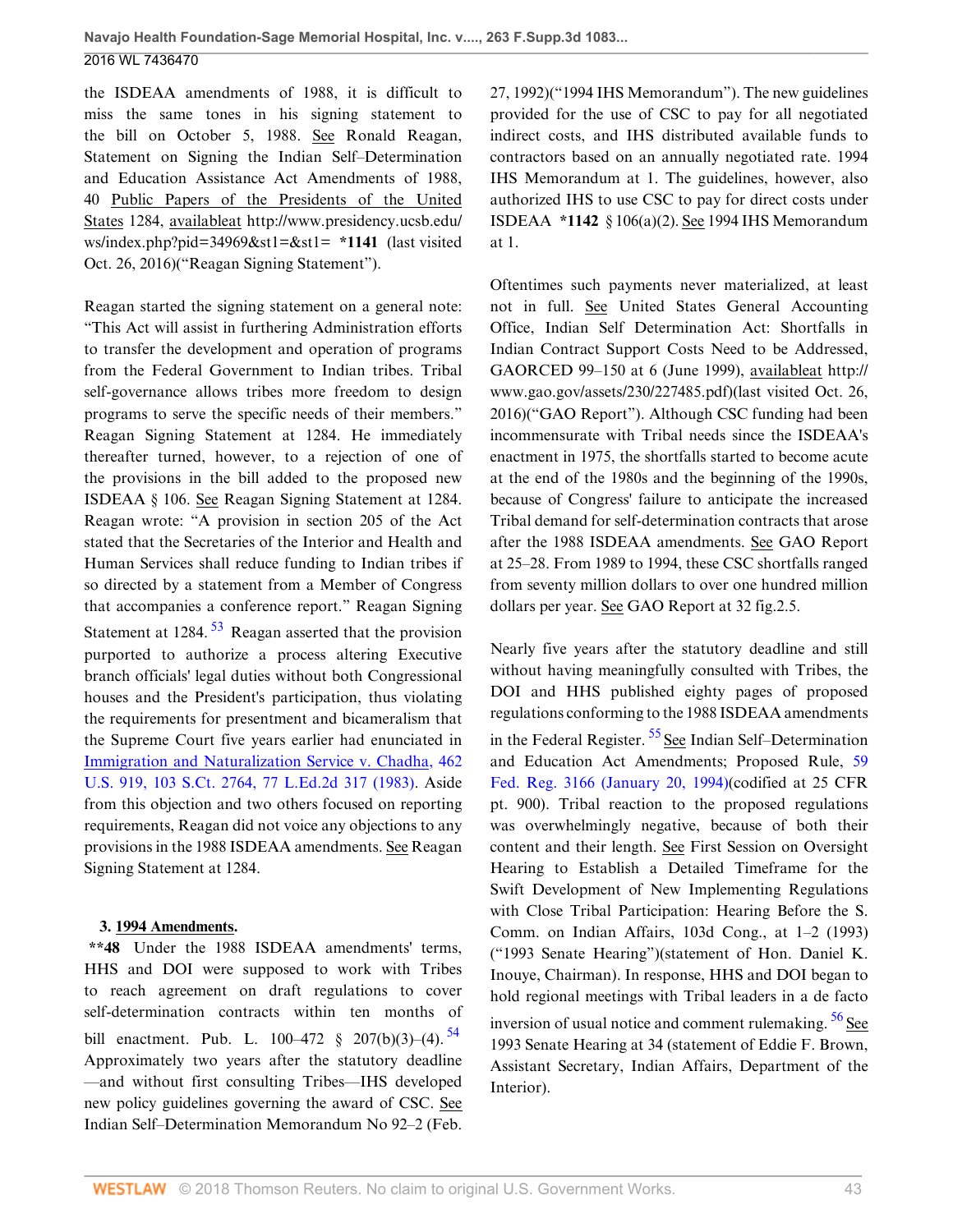#### **a. [House Report 103–653.](http://www.westlaw.com/Link/Document/FullText?findType=Y&serNum=0104487084&pubNum=0100014&originatingDoc=I4a89a3f0c8e111e6b27be1b44e7e7e5b&refType=TV&originationContext=document&vr=3.0&rs=cblt1.0&transitionType=DocumentItem&contextData=(sc.UserEnteredCitation))**

**\*\*49** On August 3, 1994, the House Committee on Natural Resources reported to the full House on another set of ISDEAA amendments. SeeH.R. Rep. No. 103-653 (1994). In its report's preamble, the House Committee indicated that the bill's purpose was "to amend the Indian Self–Determination and Education Assistance [A]ct to permanently establish Tribal Self–Governance **\*1143** in the Department of the Interior." [H.R. Rep. No. 103–653](http://www.westlaw.com/Link/Document/FullText?findType=Y&serNum=0104487084&pubNum=0100014&originatingDoc=I4a89a3f0c8e111e6b27be1b44e7e7e5b&refType=TV&originationContext=document&vr=3.0&rs=cblt1.0&transitionType=DocumentItem&contextData=(sc.UserEnteredCitation)) [at 5](http://www.westlaw.com/Link/Document/FullText?findType=Y&serNum=0104487084&pubNum=0100014&originatingDoc=I4a89a3f0c8e111e6b27be1b44e7e7e5b&refType=TV&originationContext=document&vr=3.0&rs=cblt1.0&transitionType=DocumentItem&contextData=(sc.UserEnteredCitation)). The House Committee commended IHS for having entered into self-determination contracts with fourteen American Indian tribes during the previous two-and-ahalf years, se[eH.R. Rep. No. 103–653 at 6](http://www.westlaw.com/Link/Document/FullText?findType=Y&serNum=0104487084&pubNum=0100014&originatingDoc=I4a89a3f0c8e111e6b27be1b44e7e7e5b&refType=TV&originationContext=document&vr=3.0&rs=cblt1.0&transitionType=DocumentItem&contextData=(sc.UserEnteredCitation)), but it also revealed that it was

> very concerned about reports from many of the Self–Governance tribes that officials of the Indian Health Service have refused to negotiate for the transfer of central office funds and have exhibited an overall resistance to tribal efforts to redesign programs and reallocate resources and personnel under the authority of Tribal Self– Governance.

[H.R. Rep. No. 103–653 at 6](http://www.westlaw.com/Link/Document/FullText?findType=Y&serNum=0104487084&pubNum=0100014&originatingDoc=I4a89a3f0c8e111e6b27be1b44e7e7e5b&refType=TV&originationContext=document&vr=3.0&rs=cblt1.0&transitionType=DocumentItem&contextData=(sc.UserEnteredCitation)). The House Committee diagnosed the cause of such resistance within IHS to be "a misapprehension that Tribal Self–Governance is a temporary project." [H.R. Rep. No. 103–653 at 6](http://www.westlaw.com/Link/Document/FullText?findType=Y&serNum=0104487084&pubNum=0100014&originatingDoc=I4a89a3f0c8e111e6b27be1b44e7e7e5b&refType=TV&originationContext=document&vr=3.0&rs=cblt1.0&transitionType=DocumentItem&contextData=(sc.UserEnteredCitation)). To the contrary, the House Committee said, Tribal selfdetermination was to be a permanent policy, and IHS must take steps to "begin to plan for and implement changes that will result in reductions in the Federal bureaucracy which correspond to the transfer of program funds, resources, and responsibilities to Self–Governance tribes." [H.R. Rep. No. 103–653 at 6.](http://www.westlaw.com/Link/Document/FullText?findType=Y&serNum=0104487084&pubNum=0100014&originatingDoc=I4a89a3f0c8e111e6b27be1b44e7e7e5b&refType=TV&originationContext=document&vr=3.0&rs=cblt1.0&transitionType=DocumentItem&contextData=(sc.UserEnteredCitation))

Although the House Committee proposed adding an entire ISDEAA section dedicated exclusively to AFAs, the House Committee had surprisingly little to say about issues directly relevant to the Allocation MSJ or the Duplication MSJ. In one Subsection, however, it packed a punch far above its weight, instructing HHS to interpret not just the ISDEAA, but rather "each Federal law and regulation," except where otherwise provided by law, in a manner that would facilitate "the inclusion of programs,

service, functions, and activities in the agreements entered into under" Tribal self-determination contracts. [H.R.](http://www.westlaw.com/Link/Document/FullText?findType=Y&serNum=0104487084&pubNum=0100014&originatingDoc=I4a89a3f0c8e111e6b27be1b44e7e7e5b&refType=TV&originationContext=document&vr=3.0&rs=cblt1.0&transitionType=DocumentItem&contextData=(sc.UserEnteredCitation)) [Rep. No. 103–653 at 20](http://www.westlaw.com/Link/Document/FullText?findType=Y&serNum=0104487084&pubNum=0100014&originatingDoc=I4a89a3f0c8e111e6b27be1b44e7e7e5b&refType=TV&originationContext=document&vr=3.0&rs=cblt1.0&transitionType=DocumentItem&contextData=(sc.UserEnteredCitation)).

#### **b. Senate Committee Report.**

On April 20, 1994, Senators McCain and Inouye introduced a Senate version of the 1994 ISDEAA amendments, and the bill was referred to the Senate Committee on Indian Affairs. Se[eS. Rep. No. 103–374](http://www.westlaw.com/Link/Document/FullText?findType=Y&serNum=0104640955&pubNum=0001503&originatingDoc=I4a89a3f0c8e111e6b27be1b44e7e7e5b&refType=TV&originationContext=document&vr=3.0&rs=cblt1.0&transitionType=DocumentItem&contextData=(sc.UserEnteredCitation)) [at 4](http://www.westlaw.com/Link/Document/FullText?findType=Y&serNum=0104640955&pubNum=0001503&originatingDoc=I4a89a3f0c8e111e6b27be1b44e7e7e5b&refType=TV&originationContext=document&vr=3.0&rs=cblt1.0&transitionType=DocumentItem&contextData=(sc.UserEnteredCitation)) (1994). On August 10, 1994, the Senate Committee reported the bill to the full Senate. Se[eS. Rep. No](http://www.westlaw.com/Link/Document/FullText?findType=Y&serNum=0104640955&pubNum=0001503&originatingDoc=I4a89a3f0c8e111e6b27be1b44e7e7e5b&refType=TV&originationContext=document&vr=3.0&rs=cblt1.0&transitionType=DocumentItem&contextData=(sc.UserEnteredCitation)) [103–374 at 1.](http://www.westlaw.com/Link/Document/FullText?findType=Y&serNum=0104640955&pubNum=0001503&originatingDoc=I4a89a3f0c8e111e6b27be1b44e7e7e5b&refType=TV&originationContext=document&vr=3.0&rs=cblt1.0&transitionType=DocumentItem&contextData=(sc.UserEnteredCitation)) According to the Senate Committee, the major impetus for the bill was HHS and DOI's incorrigibility; Congress mandated in 1988 to quickly promulgate simple regulations to govern Tribal selfdetermination contracts, but the agencies had done the opposite for six years. [57](#page-76-5) See[S. Rep. No. 103–374 at 14](http://www.westlaw.com/Link/Document/FullText?findType=Y&serNum=0104640955&pubNum=0001503&originatingDoc=I4a89a3f0c8e111e6b27be1b44e7e7e5b&refType=TV&originationContext=document&vr=3.0&rs=cblt1.0&transitionType=DocumentItem&contextData=(sc.UserEnteredCitation)). The Senate Committee keelhauled the agencies:

> This action is a direct result of the failure of the Secretaries to respond promptly and appropriately to the comprehensive amendments developed by this Committee six years ago. The recently promulgated proposed regulations severely undercut Congress' intent in the original Act and those [1988] amendments to liberalize the contracting process and to put these programs firmly in the hands of the tribes. The proposed regulations erect a myriad of new barriers **\*1144** and restrictions upon contractors rather than simplifying the contracting process and freeing tribes from the yoke of excessive federal oversight and control.

[S. Rep. No. 103–374 at 14.](http://www.westlaw.com/Link/Document/FullText?findType=Y&serNum=0104640955&pubNum=0001503&originatingDoc=I4a89a3f0c8e111e6b27be1b44e7e7e5b&refType=TV&originationContext=document&vr=3.0&rs=cblt1.0&transitionType=DocumentItem&contextData=(sc.UserEnteredCitation)) The Senate Committee explained that, because of the agencies' recalcitrance, its proposed 1994 ISDEAA amendments would cabin their rulemaking authority even more than the original ISDEAA and the 1988 ISDEAA amendments had. See[S.](http://www.westlaw.com/Link/Document/FullText?findType=Y&serNum=0104640955&pubNum=0001503&originatingDoc=I4a89a3f0c8e111e6b27be1b44e7e7e5b&refType=TV&originationContext=document&vr=3.0&rs=cblt1.0&transitionType=DocumentItem&contextData=(sc.UserEnteredCitation)) [Rep. No. 103–374 at 14](http://www.westlaw.com/Link/Document/FullText?findType=Y&serNum=0104640955&pubNum=0001503&originatingDoc=I4a89a3f0c8e111e6b27be1b44e7e7e5b&refType=TV&originationContext=document&vr=3.0&rs=cblt1.0&transitionType=DocumentItem&contextData=(sc.UserEnteredCitation)):

> **\*\*50** Section 5(1) delegates to the Secretary the authority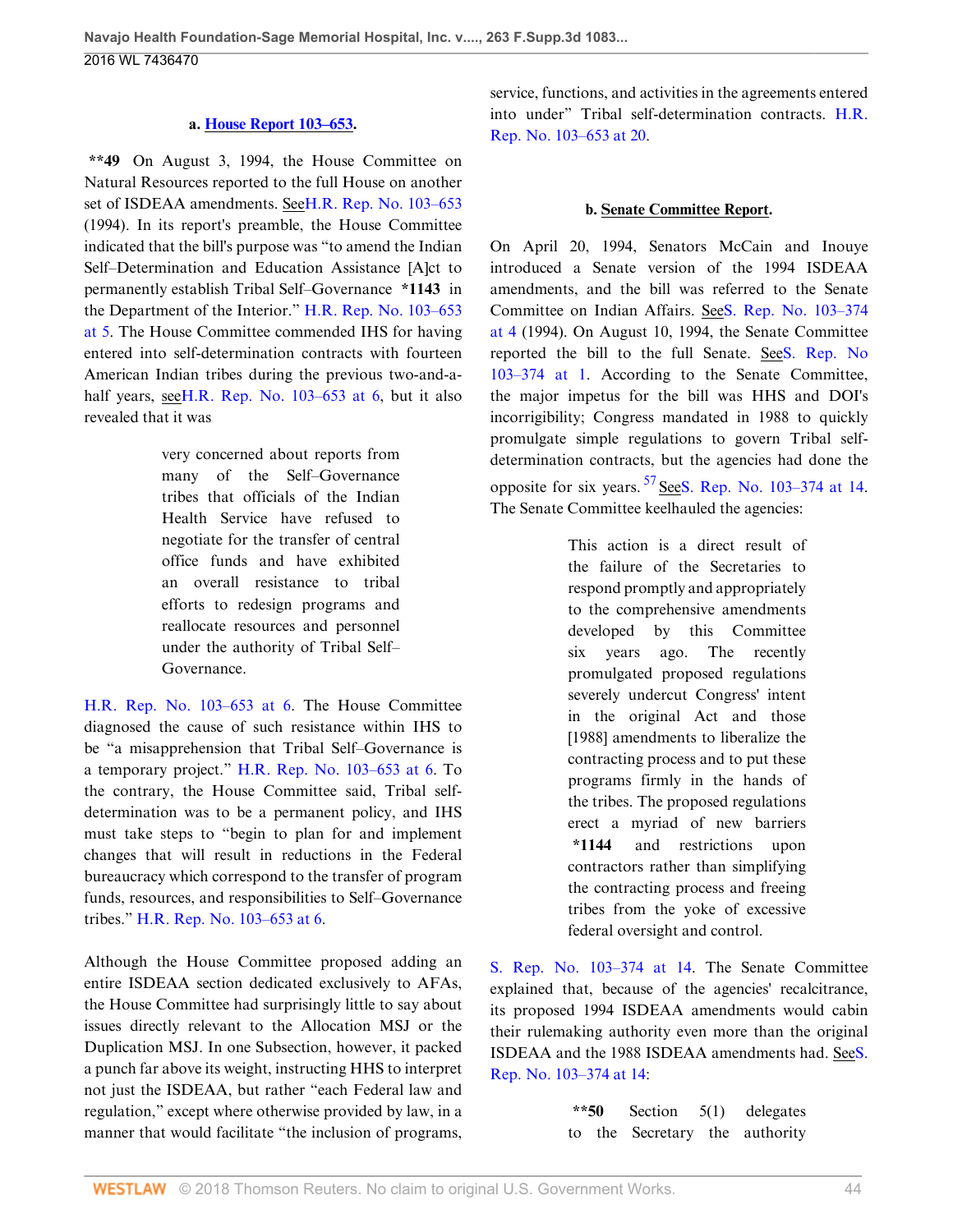only to promulgate implementing regulations in certain limited subject matter areas.... A second key limitation on the delegation of rulemaking authority is provided in the twelve month limitation on the Secretaries' authority to promulgate the regulations. This limit is necessary to prevent another regulation drafting process that goes on for years without satisfactory or final resolution.

[S. Rep. No. 103–374 at 14](http://www.westlaw.com/Link/Document/FullText?findType=Y&serNum=0104640955&pubNum=0001503&originatingDoc=I4a89a3f0c8e111e6b27be1b44e7e7e5b&refType=TV&originationContext=document&vr=3.0&rs=cblt1.0&transitionType=DocumentItem&contextData=(sc.UserEnteredCitation)). Because of the agencies' obduracy in refusing to follow congressional instructions to consult Tribes before proposing regulations, [58](#page-76-6) the Senate Committee explained, its proposed 1994 ISDEAA amendments also would require HHS and DOI to employ the negotiated rulemaking process, publishing a proposed rule within six months of the amendments' enactment. Se[eS. Rep. No. 103–374 at 14](http://www.westlaw.com/Link/Document/FullText?findType=Y&serNum=0104640955&pubNum=0001503&originatingDoc=I4a89a3f0c8e111e6b27be1b44e7e7e5b&refType=TV&originationContext=document&vr=3.0&rs=cblt1.0&transitionType=DocumentItem&contextData=(sc.UserEnteredCitation)).

Having ground its ax, the Senate Committee also delved deeply into amendments that it proposed for ISDEAA § 106, which Congress had added to the ISDEAA in 1988. Se[eS. Rep. No. 103–374 at 8–14.](http://www.westlaw.com/Link/Document/FullText?findType=Y&serNum=0104640955&pubNum=0001503&originatingDoc=I4a89a3f0c8e111e6b27be1b44e7e7e5b&refType=TV&originationContext=document&vr=3.0&rs=cblt1.0&transitionType=DocumentItem&contextData=(sc.UserEnteredCitation)) The Senate Committee proposed to amend Sections  $106(a)(2)$  and (3) to more fully define the meaning of the term "contract support costs" to "include both funds required for administrative and other overhead expenses and 'direct' type expenses of program operation." [S. Rep. No. 103–374 at 8–](http://www.westlaw.com/Link/Document/FullText?findType=Y&serNum=0104640955&pubNum=0001503&originatingDoc=I4a89a3f0c8e111e6b27be1b44e7e7e5b&refType=TV&originationContext=document&vr=3.0&rs=cblt1.0&transitionType=DocumentItem&contextData=(sc.UserEnteredCitation)) [9](http://www.westlaw.com/Link/Document/FullText?findType=Y&serNum=0104640955&pubNum=0001503&originatingDoc=I4a89a3f0c8e111e6b27be1b44e7e7e5b&refType=TV&originationContext=document&vr=3.0&rs=cblt1.0&transitionType=DocumentItem&contextData=(sc.UserEnteredCitation)). The Senate Committee said that, in the event that the Secretarial amount for a particular function proves to be insufficient in light of a contractor's needs for prudent management, "contract support costs are to be available to supplement such sums." **\*1145** [S. Rep.](http://www.westlaw.com/Link/Document/FullText?findType=Y&serNum=0104640955&pubNum=0001503&originatingDoc=I4a89a3f0c8e111e6b27be1b44e7e7e5b&refType=TV&originationContext=document&vr=3.0&rs=cblt1.0&transitionType=DocumentItem&contextData=(sc.UserEnteredCitation)) No. 103-374 at 9. The Senate Committee proposed retaining the ISDEAA's process for negotiations between the agencies and Tribes for indirect cost agreements, see[S. Rep. No. 103–374 at 9](http://www.westlaw.com/Link/Document/FullText?findType=Y&serNum=0104640955&pubNum=0001503&originatingDoc=I4a89a3f0c8e111e6b27be1b44e7e7e5b&refType=TV&originationContext=document&vr=3.0&rs=cblt1.0&transitionType=DocumentItem&contextData=(sc.UserEnteredCitation)), but still smarting from the agencies' impenitent disregard for its earlier instructions, the Senate Committee drew a line in the sand even on these negotiations:

> **\*\*51** Throughout this section the Committee's objective has been to assure that there is no diminution in program resources when programs, services, functions or activities are transferred to tribal operation.... [If]

a tribe would be compelled to divert program funds to prudently manage the contract, [it is] a result Congress has consistently sought to avoid.

[S. Rep. No. 103–374 at 9.](http://www.westlaw.com/Link/Document/FullText?findType=Y&serNum=0104640955&pubNum=0001503&originatingDoc=I4a89a3f0c8e111e6b27be1b44e7e7e5b&refType=TV&originationContext=document&vr=3.0&rs=cblt1.0&transitionType=DocumentItem&contextData=(sc.UserEnteredCitation)) The Senate Committee micromanaged even further, sidestepping HHS and DOI and directing the Office of Management and Budget ("OMB") to develop new cost principles unique to Tribal organizations for HHS and DOI to apply to selfdetermination contracts. Se[eS. Rep. No. 103–374 at 10.](http://www.westlaw.com/Link/Document/FullText?findType=Y&serNum=0104640955&pubNum=0001503&originatingDoc=I4a89a3f0c8e111e6b27be1b44e7e7e5b&refType=TV&originationContext=document&vr=3.0&rs=cblt1.0&transitionType=DocumentItem&contextData=(sc.UserEnteredCitation))

The Senate Committee also proposed two new ISDEAA subsections that would codify existing practice and policy, and two new subsections that would reverse existing practice. See [S. Rep. No. 103–374 at 10–12](http://www.westlaw.com/Link/Document/FullText?findType=Y&serNum=0104640955&pubNum=0001503&originatingDoc=I4a89a3f0c8e111e6b27be1b44e7e7e5b&refType=TV&originationContext=document&vr=3.0&rs=cblt1.0&transitionType=DocumentItem&contextData=(sc.UserEnteredCitation)). The first new subsection would codify "the current policy and practice regarding program income earned by a tribal organization during the course of administering a contract (such as third party income paid by insurance companies insuring persons served by a tribal organization's health program)." [S. Rep. No. 103–374 at 10](http://www.westlaw.com/Link/Document/FullText?findType=Y&serNum=0104640955&pubNum=0001503&originatingDoc=I4a89a3f0c8e111e6b27be1b44e7e7e5b&refType=TV&originationContext=document&vr=3.0&rs=cblt1.0&transitionType=DocumentItem&contextData=(sc.UserEnteredCitation)). The second new subsection would

> incorporate[ ] the longstanding canon of statutory interpretation that laws enacted for the benefit of Indians are to be liberally construed in their favor, and further to clarify that all functions, services, activities or programs or portions thereof, as well as all administrative functions, are contractible, as clearly provided in the Act.

[S. Rep. No. 103–374 at 11](http://www.westlaw.com/Link/Document/FullText?findType=Y&serNum=0104640955&pubNum=0001503&originatingDoc=I4a89a3f0c8e111e6b27be1b44e7e7e5b&refType=TV&originationContext=document&vr=3.0&rs=cblt1.0&transitionType=DocumentItem&contextData=(sc.UserEnteredCitation)). The third new subsection would make it clear that Tribal contractors operating under self-determination contracts are "not subject to [HHS or DOI] manuals, guidelines, regulations or unpublished requirements unless expressly authorized under the [ISDEAA] or agreed to by the Contractor." [S.](http://www.westlaw.com/Link/Document/FullText?findType=Y&serNum=0104640955&pubNum=0001503&originatingDoc=I4a89a3f0c8e111e6b27be1b44e7e7e5b&refType=TV&originationContext=document&vr=3.0&rs=cblt1.0&transitionType=DocumentItem&contextData=(sc.UserEnteredCitation)) [Rep. No. 103–374 at 12](http://www.westlaw.com/Link/Document/FullText?findType=Y&serNum=0104640955&pubNum=0001503&originatingDoc=I4a89a3f0c8e111e6b27be1b44e7e7e5b&refType=TV&originationContext=document&vr=3.0&rs=cblt1.0&transitionType=DocumentItem&contextData=(sc.UserEnteredCitation)). The fourth new subsection would permit "a unilateral modification of [a self-determination] contract when that modification only adds supplemental funding for programs or other functions that are already included in the annual funding agreement." [S. Rep. No.](http://www.westlaw.com/Link/Document/FullText?findType=Y&serNum=0104640955&pubNum=0001503&originatingDoc=I4a89a3f0c8e111e6b27be1b44e7e7e5b&refType=TV&originationContext=document&vr=3.0&rs=cblt1.0&transitionType=DocumentItem&contextData=(sc.UserEnteredCitation)) [103–374 at 13](http://www.westlaw.com/Link/Document/FullText?findType=Y&serNum=0104640955&pubNum=0001503&originatingDoc=I4a89a3f0c8e111e6b27be1b44e7e7e5b&refType=TV&originationContext=document&vr=3.0&rs=cblt1.0&transitionType=DocumentItem&contextData=(sc.UserEnteredCitation)).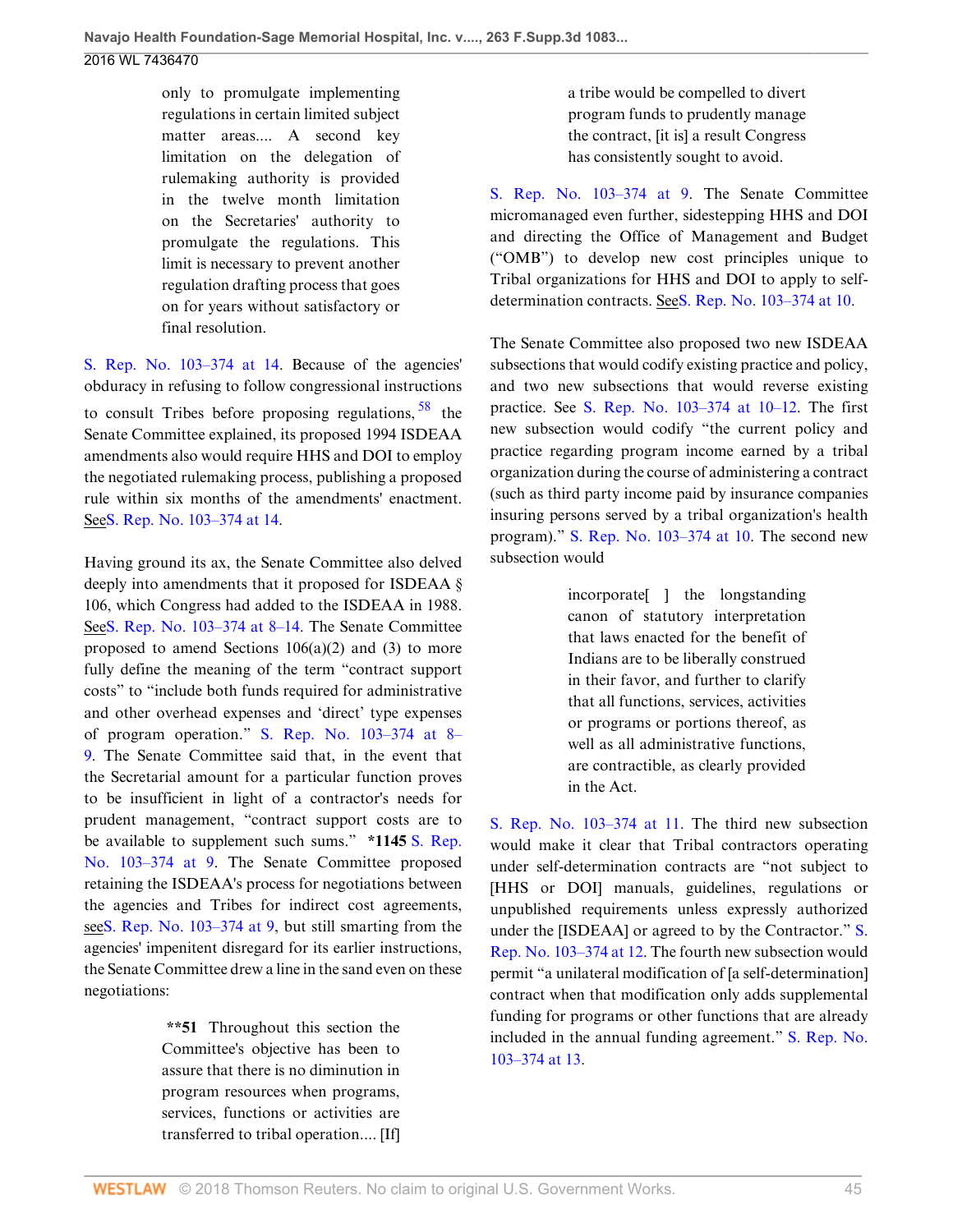#### **c. President Clinton's American Indian Policy.**

President William J. Clinton issued more than fifty percent more signing statements than any other President in history. See Congressional Research Service, Presidential Signing Statements: Constitutional and Institutional Implications 5–7 (Jan. 4, 2012), availableat http:// fas.org/sgp/crs/natsec/RL33667.pdf (last visited Oct. 26, 2016). His choice not to issue one on the ISDEAA amendments is therefore as notable as a dog that does not bark, <sup>[59](#page-76-7)</sup> especially given that he wrote four other signing statements on other bills the same day that he signed the ISDEAA amendments of 1994. See Presidential Signing Statements—1994, http://www.presidency.ucsb.edu/ signingstatements.php?year=1994&Submit=DISPLAY (providing a chronological listing of every presidential signing statement from 1994).

**\*\*52** Clinton had not been silent about American Indian self-determination, however, during the months when the 1994 ISDEAA amendments were coursing through Congress; six months before the ISDEAA amendments reached his desk, Clinton had summoned the leaders of all 547 federally recognized Tribes to the meeting on the White House lawn. See Douglas Jehl, Clinton **\*1146** Meets Indians, Citing a New Respect, N.Y. Times, Apr. 30, 1994. In his welcoming remarks to the Tribal leaders, Clinton said:

All governments must work better. We must simply be more responsive to the people we serve and to each other. It's the only way we'll be able to do good things with the resources we have. I know that you agree with that. More and more of you are moving to assume fuller control of your governments. Many are moving to take responsibility for operating your own programs. Each year the Bureau of Indian Affairs is providing more technical services and fewer direct services.

One avenue for greater tribal control is through self-governance contracts. There are about 30 selfcompacting tribes today. We're working with Congress to raise that number by 20 tribes every year. We'd like self-governance to become a permanent program. But we must ensure services will still be provided to the smaller tribes that do not choose to participate.

William J. Clinton, Remarks to Native American and Native Alaskan Tribal Leaders, 42 Public Papers

of the Presidents of the United States PP (Apr. 29, 1994), availableat http://www.presidency.ucsb.edu/ ws/index.php?pid=50070&st=&st1= (last visited Oct. 26, 2016). In the memorandum that Clinton ceremoniously signed immediately after his welcoming remarks, Clinton went further: "Each executive department and agency shall take appropriate steps to remove any procedural impediments to working directly and effectively with tribal governments on activities that affect the trust property and/or governmental rights of the tribes." William J. Clinton, Memorandum on Government-to-Government Relations With Native American Tribal Governments, 42 Public Papers of the Presidents of the United States PP (Apr. 29, 1994), availableat http://www.presidency.ucsb.edu/ws/ index.php?pid=50064&st=&st1= (last visited Oct. 26, 2016).

At Clinton's instruction, the Departments of Justice, Interior, and Housing and Urban Development followed up on the White House meeting with a joint "National American Indian Listening Conference" in Albuquerque. Louis Sahagun, Tribal Leaders Meet, Voice Sovereignty Concerns, Los Angeles Times, at 12 (May 6, 1994)("Tribal Leaders Meet"). At that meeting, ninety federal officials, including Attorney General Janet Reno and Secretaries Bruce Babbitt and Henry Cisneros, fielded questions from more than 200 Tribal leaders to discuss how Tribes could develop their economies and social services free of the interference of federal agencies. See Tribal Leaders Meet at 12. Reno indicated that the goal of the conference was to make a first "step toward doing away with the old, closed way of doing business." See Tribal Leaders Meet at 12.

### **THE CURRENT ISDEAA TEXT**

Although Sage Hospital and IHS entered into the disputed AFAs from FY 2009 to FY 2013, civil cases do not fall under the Ex Post Facto Clause. [60](#page-77-0) See **\*1147** [Beazell v.](http://www.westlaw.com/Link/Document/FullText?findType=Y&serNum=1925121648&pubNum=0000708&originatingDoc=I4a89a3f0c8e111e6b27be1b44e7e7e5b&refType=RP&originationContext=document&vr=3.0&rs=cblt1.0&transitionType=DocumentItem&contextData=(sc.UserEnteredCitation)) [Ohio, 269 U.S. 167, 46 S.Ct. 68, 70 L.Ed. 216 \(1925\)](http://www.westlaw.com/Link/Document/FullText?findType=Y&serNum=1925121648&pubNum=0000708&originatingDoc=I4a89a3f0c8e111e6b27be1b44e7e7e5b&refType=RP&originationContext=document&vr=3.0&rs=cblt1.0&transitionType=DocumentItem&contextData=(sc.UserEnteredCitation)). The Court therefore applies the current ISDEAA  $\S$  450 text. That text states as follows:

#### **[§ 450.](http://www.westlaw.com/Link/Document/FullText?findType=L&pubNum=1000546&cite=25USCAS450&originatingDoc=I4a89a3f0c8e111e6b27be1b44e7e7e5b&refType=LQ&originationContext=document&vr=3.0&rs=cblt1.0&transitionType=DocumentItem&contextData=(sc.UserEnteredCitation)) Congressional statement of findings**

**(a) Findings respecting historical and special legal relationship, and resultant responsibilities**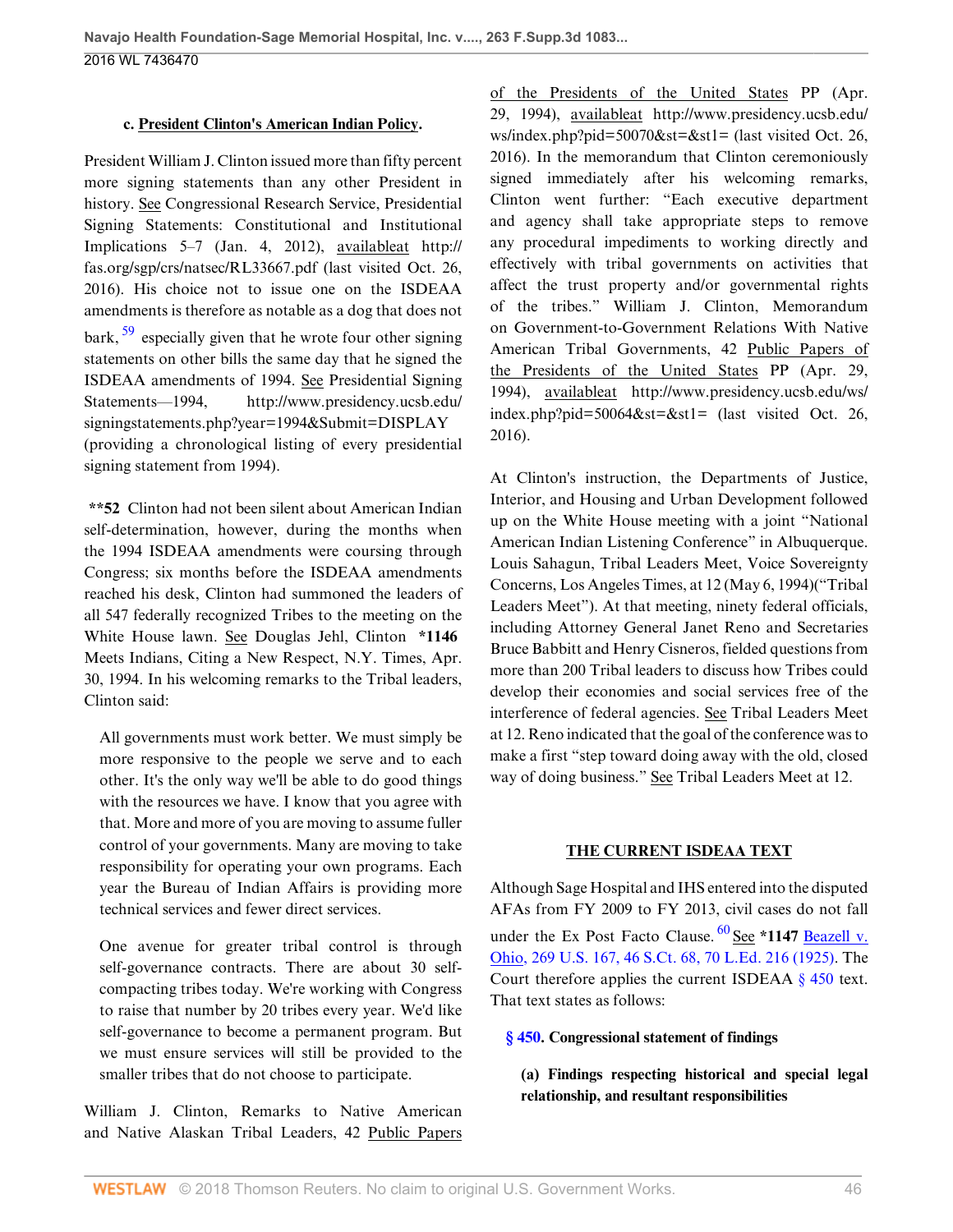**\*\*53** The Congress, after careful review of the Federal Government's historical and special legal relationship with, and resulting responsibilities to, American Indian people, finds that—

(1) the prolonged Federal domination of Indian service programs has served to retard rather than enhance the progress of Indian people and their communities by depriving Indians of the full opportunity to develop leadership skills crucial to the realization of self-government, and has denied to the Indian people an effective voice in the planning and implementation of programs for the benefit of Indians which are responsive to the true needs of Indian communities; and

(2) the Indian people will never surrender their desire to control their relationships both among themselves and with non-Indian governments, organizations, and persons.

### **(b) Further findings**

The Congress further finds that—

(1) true self-determination in any society of people is dependent upon an educational process which will insure the development of qualified people to fulfill meaningful leadership roles;

(2) the Federal responsibility for and assistance to education of Indian children has not effected the desired level of educational achievement or created the diverse opportunities and personal satisfaction which education can and should provide; and

(3) parental and community control of the educational process is of crucial importance to the Indian people.

### **§ 450a. Congressional declaration of policy**

### **(a) Recognition of obligation of United States**

The Congress hereby recognizes the obligation of the United States to respond to the strong expression of the Indian people for self-determination by assuring maximum Indian participation in the direction of educational as well as other Federal services to Indian communities so as to render such services

more responsive to the needs and desires of those communities.

### **(b) Declaration of commitment**

The Congress declares its commitment to the maintenance of the Federal Government's unique and continuing relationship with, and responsibility to, individual Indian tribes and to the Indian people as a whole through the establishment of a meaningful Indian self-determination policy which will permit an orderly transition from the Federal **\*1148** domination of programs for, and services to, Indians to effective and meaningful participation by the Indian people in the planning, conduct, and administration of those programs and services. In accordance with this policy, the United States is committed to supporting and assisting Indian tribes in the development of strong and stable tribal governments, capable of administering quality programs and developing the economies of their respective communities.

## **(c) Declaration of national goal**

The Congress declares that a major national goal of the United States is to provide the quantity and quality of educational services and opportunities which will permit Indian children to compete and excel in the life areas of their choice, and to achieve the measure of self-determination essential to their social and economic well-being.

## **§ 450b. Definitions**

For purposes of this subchapter, the term—

(a) "construction programs" means programs for the planning, design, construction, repair, improvement, and expansion of buildings or facilities, including, but not limited to, housing, law enforcement and detention facilities, sanitation and water systems, roads, schools, administration and health facilities, irrigation and agricultural work, and water conservation, flood control, or port facilities;

**\*\*54** (b) "contract funding base" means the base level from which contract funding needs are determined, including all contract costs;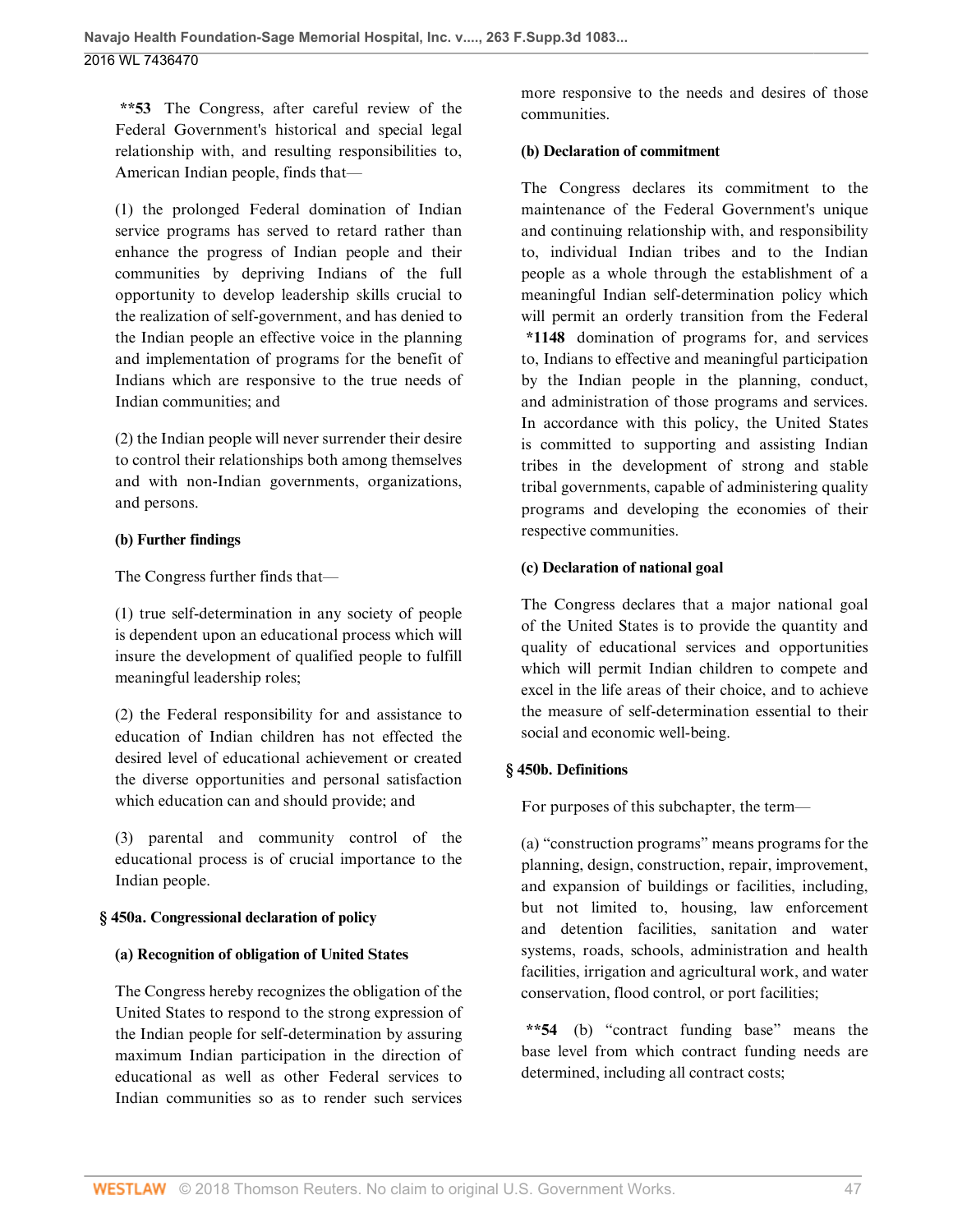(c) "direct program costs" means costs that can be identified specifically with a particular contract objective;

(d) "Indian" means a person who is a member of an Indian tribe;

(e) "Indian tribe" means any Indian tribe, band, nation, or other organized group or community, including any Alaska Native village or regional or village corporation as defined in or established pursuant to the Alaska Native Claims Settlement Act (85 Stat. 688) [[43 U.S.C. 1601 et seq.](http://www.westlaw.com/Link/Document/FullText?findType=L&pubNum=1000546&cite=43USCAS1601&originatingDoc=I4a89a3f0c8e111e6b27be1b44e7e7e5b&refType=LQ&originationContext=document&vr=3.0&rs=cblt1.0&transitionType=DocumentItem&contextData=(sc.UserEnteredCitation))], which is recognized as eligible for the special programs and services provided by the United States to Indians because of their status as Indians;

(f) "indirect costs" means costs incurred for a common or joint purpose benefiting more than one contract objective, or which are not readily assignable to the contract objectives specifically benefited without effort disproportionate to the results achieved;

(g) "indirect cost rate" means the rate arrived at through negotiation between an Indian tribe or tribal organization and the appropriate Federal agency;

(h) "mature contract" means a self-determination contract that has been continuously operated by a tribal organization for three or more years, and for which there are no significant and material audit exceptions in the annual financial audit of the tribal organization: *Provided*, That upon the request of a tribal organization or the tribal organization's Indian tribe for purposes of section  $450f(a)$  of this title, a contract of the tribal organization which meets this definition shall be considered to be a mature contract;

(i) "Secretary", unless otherwise designated, means either the Secretary of Health and Human Services or the Secretary of the Interior or both;

**\*1149** (j) "self-determination contract" means a contract (or grant or cooperative agreement utilized under section 450e–1 of this title) entered into under part A of this subchapter between a tribal organization and the appropriate Secretary for the planning, conduct and administration of programs or services which are otherwise provided to Indian

tribes and their members pursuant to Federal law: *Provided*, That except as provided the last proviso in section  $450j(a)$  of this title, no contract (or grant or cooperative agreement utilized under section 450e– 1 of this title) entered into under part A of this subchapter shall be construed to be a procurement contract;

(k) "State education agency" means the State board of education or other agency or officer primarily responsible for supervision by the State of public elementary and secondary schools, or, if there is no such officer or agency, an officer or agency designated by the Governor or by State law;

(l) "tribal organization" means the recognized governing body of any Indian tribe; any legally established organization of Indians which is controlled, sanctioned, or chartered by such governing body or which is democratically elected by the adult members of the Indian community to be served by such organization and which includes the maximum participation of Indians in all phases of its activities: *Provided*, That in any case where a contract is let or grant made to an organization to perform services benefiting more than one Indian tribe, the approval of each such Indian tribe shall be a prerequisite to the letting or making of such contract or grant; and

**\*\*55** (m) "construction contract" means a fixed-price or cost-reimbursement self-determination contract for a construction project, except that such term does not include any contract—

(1) that is limited to providing planning services and construction management services (or a combination of such services);

(2) for the Housing Improvement Program or roads maintenance program of the Bureau of Indian Affairs administered by the Secretary of the Interior; or

(3) for the health facility maintenance and improvement program administered by the Secretary of Health and Human Services.

....

#### **[§ 450f.](http://www.westlaw.com/Link/Document/FullText?findType=L&pubNum=1000546&cite=25USCAS450F&originatingDoc=I4a89a3f0c8e111e6b27be1b44e7e7e5b&refType=LQ&originationContext=document&vr=3.0&rs=cblt1.0&transitionType=DocumentItem&contextData=(sc.UserEnteredCitation)) Self-determination contracts**

#### **(a) Request by tribe; authorized programs**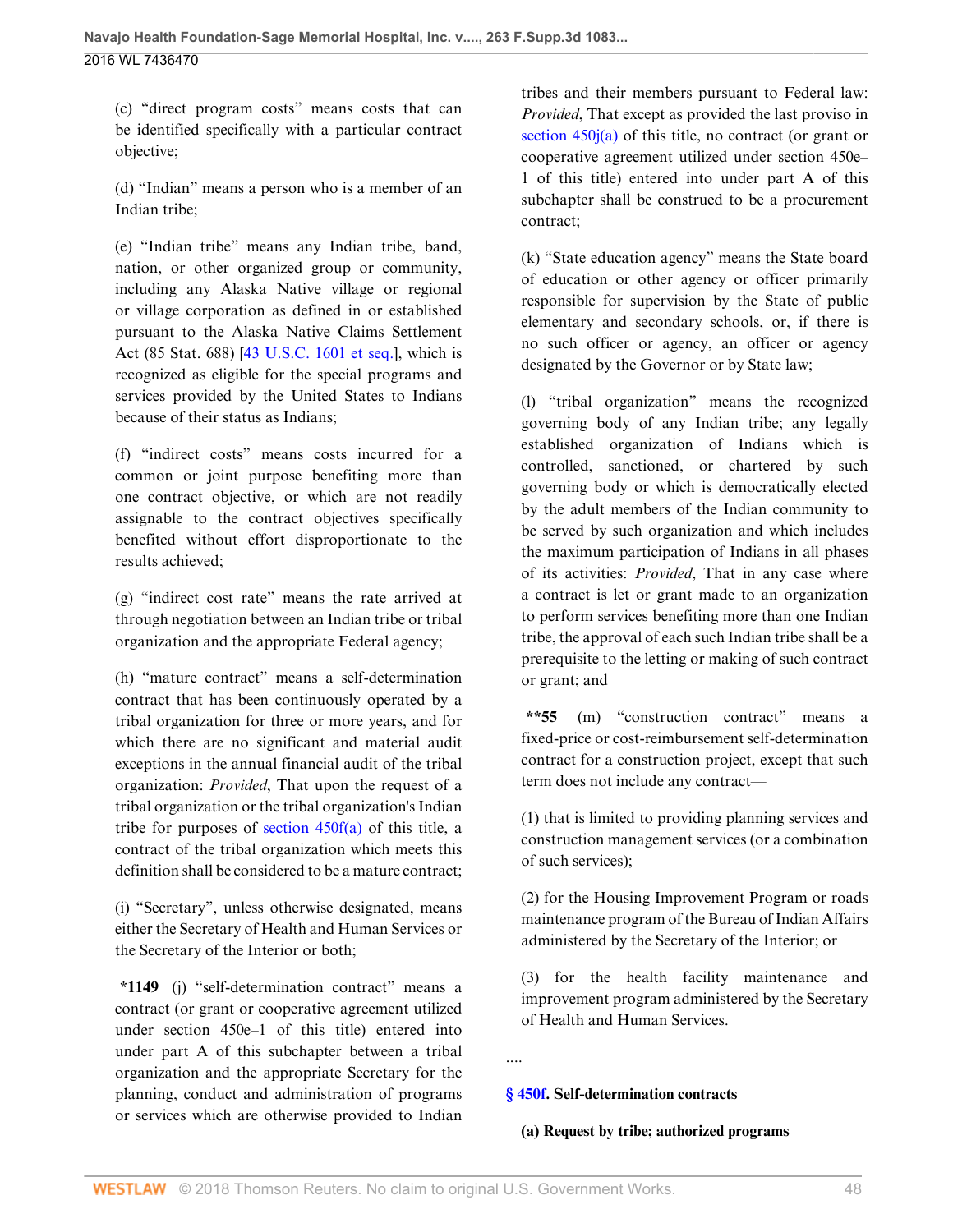(1) The Secretary is directed, upon the request of any Indian tribe by tribal resolution, to enter into a self-determination contract or contracts with a tribal organization to plan, conduct, and administer programs or portions thereof, including construction programs—

(A) provided for in the Act of April 16, 1934 (48 Stat. 596), as amended [[25 U.S.C. 452 et seq.\]](http://www.westlaw.com/Link/Document/FullText?findType=L&pubNum=1000546&cite=25USCAS452&originatingDoc=I4a89a3f0c8e111e6b27be1b44e7e7e5b&refType=LQ&originationContext=document&vr=3.0&rs=cblt1.0&transitionType=DocumentItem&contextData=(sc.UserEnteredCitation));

(B) which the Secretary is authorized to administer for the benefit of Indians under the Act of November 2, 1921 (42 Stat. 208) [[25 U.S.C. 13\]](http://www.westlaw.com/Link/Document/FullText?findType=L&pubNum=1000546&cite=25USCAS13&originatingDoc=I4a89a3f0c8e111e6b27be1b44e7e7e5b&refType=LQ&originationContext=document&vr=3.0&rs=cblt1.0&transitionType=DocumentItem&contextData=(sc.UserEnteredCitation)), and any Act subsequent thereto;

(C) provided by the Secretary of Health and Human Services under the Act of August 5, 1954 (68 Stat. 674), as amended [[42 U.S.C. 2001 et seq.\]](http://www.westlaw.com/Link/Document/FullText?findType=L&pubNum=1000546&cite=42USCAS2001&originatingDoc=I4a89a3f0c8e111e6b27be1b44e7e7e5b&refType=LQ&originationContext=document&vr=3.0&rs=cblt1.0&transitionType=DocumentItem&contextData=(sc.UserEnteredCitation));

(D) administered by the Secretary for the benefit of Indians for which appropriations are made to agencies **\*1150** other than the Department of Health and Human Services or the Department of the Interior; and

(E) for the benefit of Indians because of their status as Indians without regard to the agency or office of the Department of Health and Human Services or the Department of the Interior within which it is performed.

The programs, functions, services, or activities that are contracted under this paragraph shall include administrative functions of the Department of the Interior and the Department of Health and Human Services (whichever is applicable) that support the delivery of services to Indians, including those administrative activities supportive of, but not included as part of, the service delivery programs described in this paragraph that are otherwise contractable. The administrative functions referred to in the preceding sentence shall be contractable without regard to the organizational level within the Department that carries out such functions.

(2) If so authorized by an Indian tribe under paragraph (1) of this subsection, a tribal organization may submit a proposal for a self-determination contract, or a proposal to amend or renew a selfdetermination contract, to the Secretary for review.

Subject to the provisions of paragraph (4), the Secretary shall, within ninety days after receipt of the proposal, approve the proposal and award the contract unless the Secretary provides written notification to the applicant that contains a specific finding that clearly demonstrates that, or that is supported by a controlling legal authority that—

(A) the service to be rendered to the Indian beneficiaries of the particular program or function to be contracted will not be satisfactory;

(B) adequate protection of trust resources is not assured;

**\*\*56** (C) the proposed project or function to be contracted for cannot be properly completed or maintained by the proposed contract;

(D) the amount of funds proposed under the contract is in excess of the applicable funding level for the contract, as determined under section  $450j-1(a)$  of this title; or

(E) the program, function, service, or activity (or portion thereof) that is the subject of the proposal is beyond the scope of programs, functions, services, or activities covered under paragraph (1) because the proposal includes activities that cannot lawfully be carried out by the contractor.

Notwithstanding any other provision of law, the Secretary may extend or otherwise alter the 90– day period specified in the second sentence of this subsection, if before the expiration of such period, the Secretary obtains the voluntary and express written consent of the tribe or tribal organization to extend or otherwise alter such period. The contractor shall include in the proposal of the contractor the standards under which the tribal organization will operate the contracted program, service, function, or activity, including in the area of construction, provisions regarding the use of licensed and qualified architects, applicable health and safety standards, adherence to applicable Federal, State, local, or tribal building codes and engineering standards. The standards referred to in the preceding sentence shall ensure structural integrity, accountability of funds, adequate competition for subcontracting under tribal or other applicable law, the **\*1151** commencement, performance, and completion of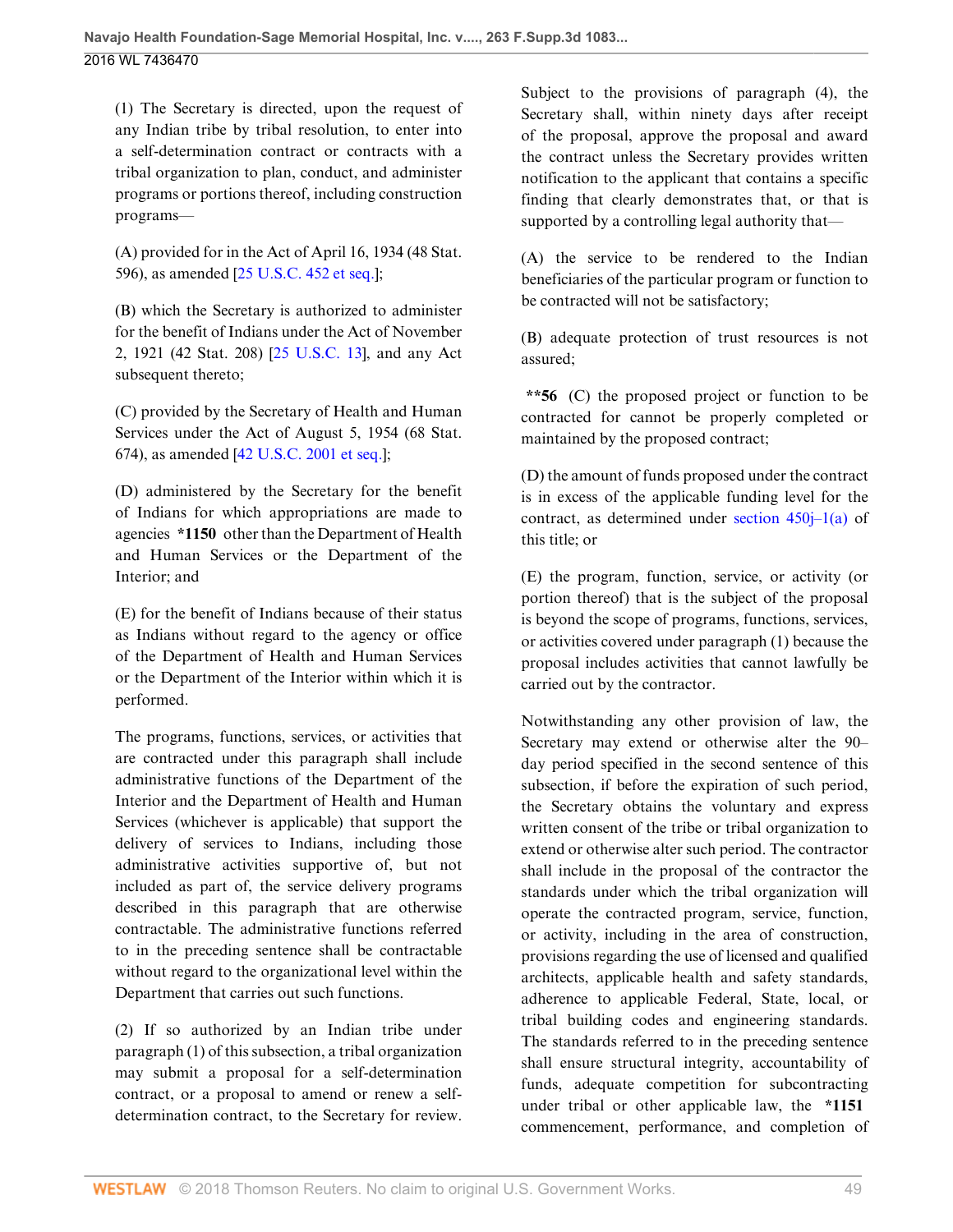the contract, adherence to project plans and specifications (including any applicable Federal construction guidelines and manuals), the use of proper materials and workmanship, necessary inspection and testing, and changes, modifications, stop work, and termination of the work when warranted.

(3) Upon the request of a tribal organization that operates two or more mature self-determination contracts, those contracts may be consolidated into one single contract.

(4) The Secretary shall approve any severable portion of a contract proposal that does not support a declination finding described in paragraph (2). If the Secretary determines under such paragraph that a contract proposal—

(A) proposes in part to plan, conduct, or administer a program, function, service, or activity that is beyond the scope of programs covered under paragraph (1), or

(B) proposes a level of funding that is in excess of the applicable level determined under [section](http://www.westlaw.com/Link/Document/FullText?findType=L&pubNum=1000546&cite=25USCAS450J-1&originatingDoc=I4a89a3f0c8e111e6b27be1b44e7e7e5b&refType=LQ&originationContext=document&vr=3.0&rs=cblt1.0&transitionType=DocumentItem&contextData=(sc.UserEnteredCitation))  $450j-1(a)$  of this title, subject to any alteration in the scope of the proposal that the Secretary and the tribal organization agree to, the Secretary shall, as appropriate, approve such portion of the program, function, service, or activity as is authorized under paragraph (1) or approve a level of funding authorized under section  $450j-1(a)$  of this title. If a tribal organization elects to carry out a severable portion of a contract proposal pursuant to this paragraph, subsection (b) shall only apply to the portion of the contract that is declined by the Secretary pursuant to this subsection.

### **\*\*57 (b) Procedure upon refusal of request to contract**

Whenever the Secretary declines to enter into a self-determination contract or contracts pursuant to subsection (a) of this section, the Secretary shall—

(1) state any objections in writing to the tribal organization,

(2) provide assistance to the tribal organization to overcome the stated objections, and

(3) provide the tribal organization with a hearing on the record with the right to engage in full discovery relevant to any issue raised in the matter and the opportunity for appeal on the objections raised, under such rules and regulations as the Secretary may promulgate, except that the tribe or tribal organization may, in lieu of filing such appeal, exercise the option to initiate an action in a Federal district court and proceed directly to such court pursuant to section 450m–1(a) of this title.

### **(c) Liability insurance; waiver of defense**

(1) Beginning in 1990, the Secretary shall be responsible for obtaining or providing liability insurance or equivalent coverage, on the most costeffective basis, for Indian tribes, tribal organizations, and tribal contractors carrying out contracts, grant agreements and cooperative agreements pursuant to this subchapter. In obtaining or providing such coverage, the Secretary shall take into consideration the extent to which liability under such contracts or agreements are covered by the Federal Tort Claims Act.

(2) In obtaining or providing such coverage, the Secretary shall, to the greatest extent practicable, give a preference to coverage underwritten by Indianowned economic enterprises **\*1152** as defined in section 1452 of this title, except that, for the purposes of this subsection, such enterprises may include nonprofit corporations.

### (3)

(A) Any policy of insurance obtained or provided by the Secretary pursuant to this subsection shall contain a provision that the insurance carrier shall waive any right it may have to raise as a defense the sovereign immunity of an Indian tribe from suit, but that such waiver shall extend only to claims the amount and nature of which are within the coverage and limits of the policy and shall not authorize or empower such insurance carrier to waive or otherwise limit the tribe's sovereign immunity outside or beyond the coverage or limits of the policy of insurance.

(B) No waiver of the sovereign immunity of an Indian tribe pursuant to this paragraph shall include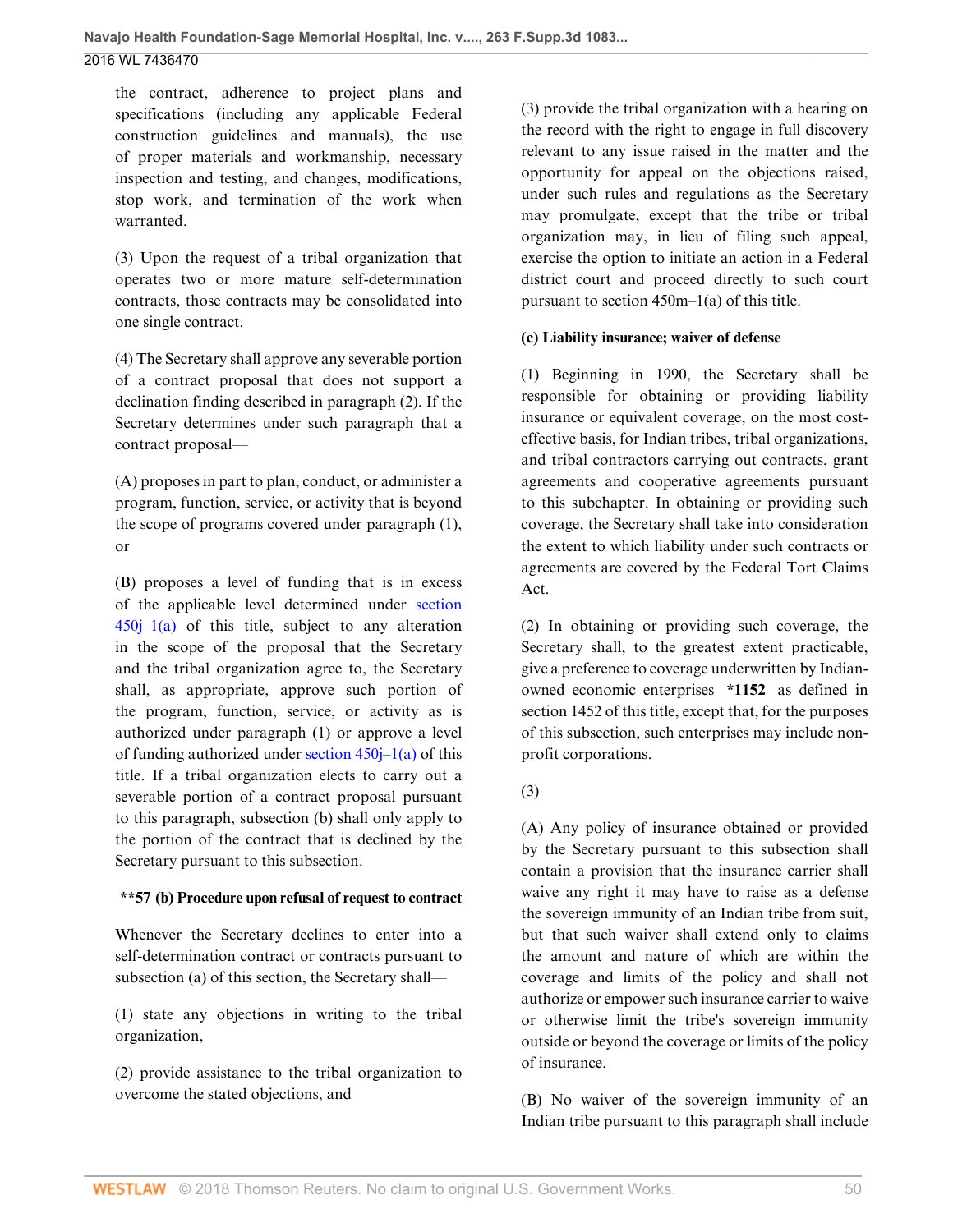a waiver to the extent of any potential liability for interest prior to judgment or for punitive damages or for any other limitation on liability imposed by the law of the State in which the alleged injury occurs.

### **(d) Tribal organizations and Indian contractors deemed part of Public Health Service**

For purposes of section 233 of title 42, with respect to claims by any person, initially filed on or after December 22, 1987, whether or not such person is an Indian or Alaska Native or is served on a fee basis or under other circumstances as permitted by Federal law or regulations for personal injury, including death, resulting from the performance prior to, including, or after December 22, 1987, of medical, surgical, dental, or related functions, including the conduct of clinical studies or investigations, or for purposes of section 2679, title 28, with respect to claims by any such person, on or after November 29, 1990, for personal injury, including death, resulting from the operation of an emergency motor vehicle, an Indian tribe, a tribal organization or Indian contractor carrying out a contract, grant agreement, or cooperative agreement under [sections 450f](http://www.westlaw.com/Link/Document/FullText?findType=L&pubNum=1000546&cite=25USCAS450F&originatingDoc=I4a89a3f0c8e111e6b27be1b44e7e7e5b&refType=LQ&originationContext=document&vr=3.0&rs=cblt1.0&transitionType=DocumentItem&contextData=(sc.UserEnteredCitation)) or [450h](http://www.westlaw.com/Link/Document/FullText?findType=L&pubNum=1000546&cite=25USCAS450H&originatingDoc=I4a89a3f0c8e111e6b27be1b44e7e7e5b&refType=LQ&originationContext=document&vr=3.0&rs=cblt1.0&transitionType=DocumentItem&contextData=(sc.UserEnteredCitation)) of this title is deemed to be part of the Public Health Service in the Department of Health and Human Services while carrying out any such contract or agreement and its employees (including those acting on behalf of the organization or contractor as provided in section 2671 of title 28 and including an individual who provides health care services pursuant to a personal services contract with a tribal organization for the provision of services in any facility owned, operated, or constructed under the jurisdiction of the Indian Health Service) are deemed employees of the Service while acting within the scope of their employment in carrying out the contract or agreement: *Provided*, That such employees shall be deemed to be acting within the scope of their employment in carrying out such contract or agreement when they are required, by reason of such employment, to perform medical, surgical, dental or related functions at a facility other than the facility operated pursuant to such contract or agreement, but only if such employees are not compensated for the performance of such functions by a person or entity other than such Indian tribe, tribal organization or Indian contractor.

# **\*\*58 (e) Burden of proof at hearing or appeal declining contract; final agency action**

(1) With respect to any hearing or appeal conducted pursuant to subsection (b)(3) or any civil action conducted **\*1153** pursuant to section 450m–1(a) of this title, the Secretary shall have the burden of proof to establish by clearly demonstrating the validity of the grounds for declining the contract proposal (or portion thereof).

(2) Notwithstanding any other provision of law, a decision by an official of the Department of the Interior or the Department of Health and Human Services, as appropriate (referred to in this paragraph as the "Department") that constitutes final agency action and that relates to an appeal within the Department that is conducted under subsection (b) (3) shall be made either—

(A) by an official of the Department who holds a position at a higher organizational level within the Department than the level of the departmental agency (such as the Indian Health Service or the Bureau of Indian Affairs) in which the decision that is the subject of the appeal was made; or

(B) by an administrative judge.

....

## **[§ 450h](http://www.westlaw.com/Link/Document/FullText?findType=L&pubNum=1000546&cite=25USCAS450H&originatingDoc=I4a89a3f0c8e111e6b27be1b44e7e7e5b&refType=LQ&originationContext=document&vr=3.0&rs=cblt1.0&transitionType=DocumentItem&contextData=(sc.UserEnteredCitation)). Grants to tribal organizations or tribes**

# **(a) Request by tribe for contract or grant by Secretary of the Interior for improving, etc., tribal governmental, contracting, and program planning activities**

The Secretary of the Interior is authorized, upon the request of any Indian tribe (from funds appropriated for the benefit of Indians pursuant to [section 13](http://www.westlaw.com/Link/Document/FullText?findType=L&pubNum=1000546&cite=25USCAS13&originatingDoc=I4a89a3f0c8e111e6b27be1b44e7e7e5b&refType=LQ&originationContext=document&vr=3.0&rs=cblt1.0&transitionType=DocumentItem&contextData=(sc.UserEnteredCitation)) of this title, and any Act subsequent thereto) to contract with or make a grant or grants to any tribal organization for—

(1) the strengthening or improvement of tribal government (including, but not limited to, the development, improvement, and administration of planning, financial management, or merit personnel systems; the improvement of tribally funded programs or activities; or the development, construction, improvement,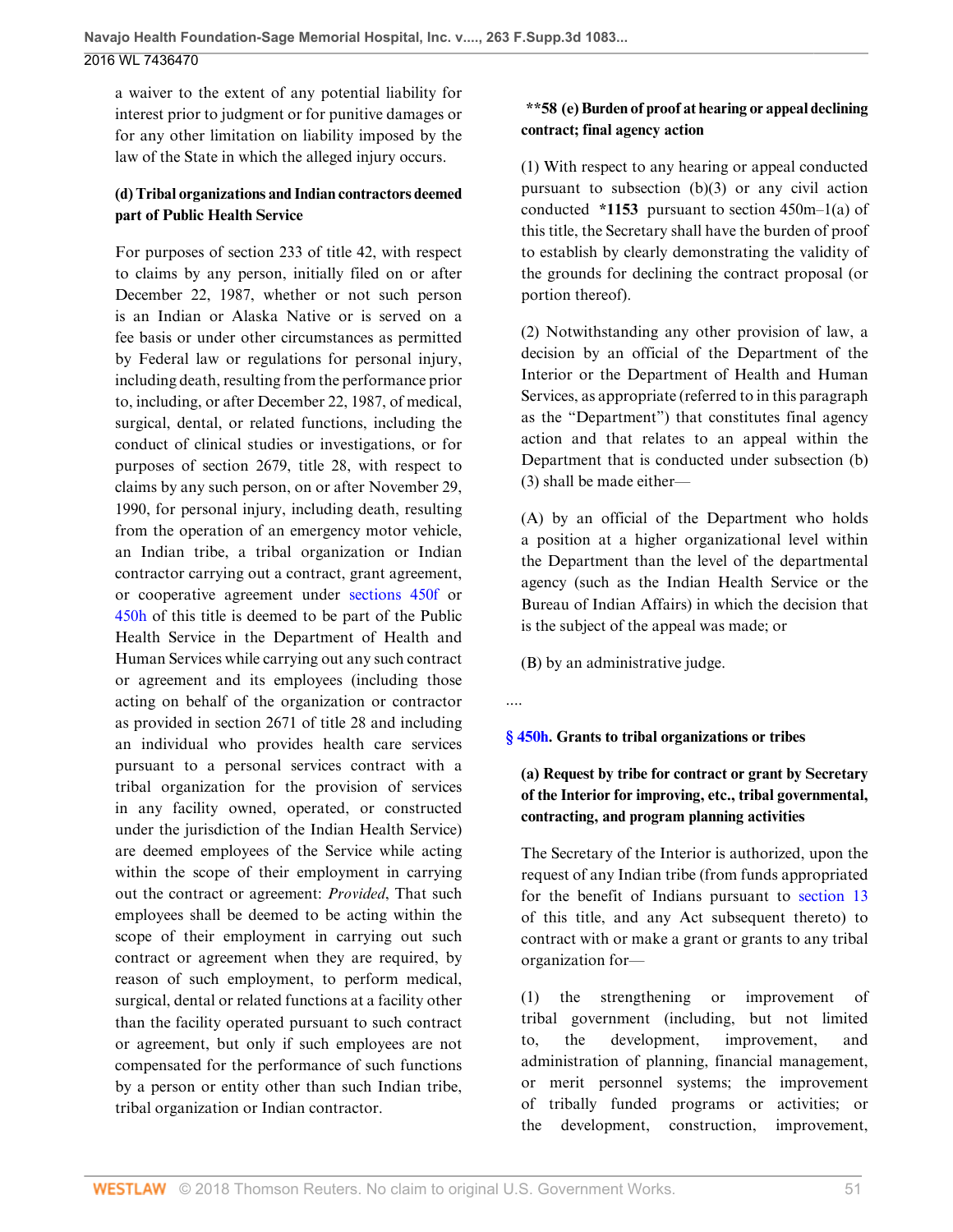maintenance, preservation, or operation of tribal facilities or resources);

(2) the planning, training, evaluation of other activities designed to improve the capacity of a tribal organization to enter into a contract or contracts pursuant to [section 450f](http://www.westlaw.com/Link/Document/FullText?findType=L&pubNum=1000546&cite=25USCAS450F&originatingDoc=I4a89a3f0c8e111e6b27be1b44e7e7e5b&refType=LQ&originationContext=document&vr=3.0&rs=cblt1.0&transitionType=DocumentItem&contextData=(sc.UserEnteredCitation)) of this title and the additional costs associated with the initial years of operation under such a contract or contracts; or

(3) the acquisition of land in connection with items (1) and (2) above: *Provided*, That in the case of land within Indian country (as defined in chapter 53 of title 18) or which adjoins on at least two sides lands held in trust by the United States for the tribe or for individual Indians, the Secretary of Interior may (upon request of the tribe) acquire such land in trust for the tribe.

**(b) Grants by Secretary of Health and Human Services for development, maintenance, etc., of health facilities or services and improvement of contract capabilities implementing hospital and health facility functions**

The Secretary of Health and Human Services may, in accordance with regulations adopted pursuant to section 450k of this title, make grants to any Indian tribe or tribal organization for—

**\*\*59** (1) the development, construction, operation, provision, or maintenance of adequate health facilities or services including the training of personnel for such work, from funds appropriated to the Indian Health Service for Indian health services or Indian health facilities; or

**\*1154** (2) planning, training, evaluation or other activities designed to improve the capacity of a tribal organization to enter into a contract or contracts pursuant to section 450g of this title.

## **(c) Use as matching shares for other similar Federal grant programs**

The provisions of any other Act notwithstanding, any funds made available to a tribal organization under grants pursuant to this section may be used as matching shares for any other Federal grant programs which contribute to the purposes for which grants under this section are made.

**(d) Technical assistance**

The Secretary is directed, upon the request of any tribal organization and subject to the availability of appropriations, to provide technical assistance on a nonreimbursable basis to such tribal organization—

(1) to develop any new self-determination contract authorized pursuant to this subchapter;

(2) to provide for the assumption by such tribal organization of any program, or portion thereof, provided for in section  $450f(a)(1)$  of this title; or

(3) to develop modifications to any proposal for a self-determination contract which the Secretary has declined to approve pursuant to [section 450f](http://www.westlaw.com/Link/Document/FullText?findType=L&pubNum=1000546&cite=25USCAS450F&originatingDoc=I4a89a3f0c8e111e6b27be1b44e7e7e5b&refType=LQ&originationContext=document&vr=3.0&rs=cblt1.0&transitionType=DocumentItem&contextData=(sc.UserEnteredCitation)) of this title.

## **(e) Grants for technical assistance and for planning, etc., Federal programs for tribe**

The Secretary is authorized, upon the request of an Indian tribe, to make a grant to any tribal organization for—

(1) obtaining technical assistance from providers designated by the tribal organization, including tribal organizations that operate mature contracts, for the purposes of program planning and evaluation, including the development of any management systems necessary for contract management, and the development of cost allocation plans for indirect cost rates; and

(2) the planning, designing, monitoring, and evaluating of Federal programs serving the tribe, including Federal administrative functions.

....

## **[§ 450j](http://www.westlaw.com/Link/Document/FullText?findType=L&pubNum=1000546&cite=25USCAS450J&originatingDoc=I4a89a3f0c8e111e6b27be1b44e7e7e5b&refType=LQ&originationContext=document&vr=3.0&rs=cblt1.0&transitionType=DocumentItem&contextData=(sc.UserEnteredCitation)). Contract or grant provisions and administration**

## **(a) Applicability of Federal contracting laws and regulations; waiver of requirements**

(1) Notwithstanding any other provision of law, subject to paragraph (3), the contracts and cooperative agreements entered into with tribal organizations pursuant to [section 450f](http://www.westlaw.com/Link/Document/FullText?findType=L&pubNum=1000546&cite=25USCAS450F&originatingDoc=I4a89a3f0c8e111e6b27be1b44e7e7e5b&refType=LQ&originationContext=document&vr=3.0&rs=cblt1.0&transitionType=DocumentItem&contextData=(sc.UserEnteredCitation)) of this title shall not be subject to Federal contracting or cooperative agreement laws (including any regulations), except to the extent that such laws expressly apply to Indian tribes.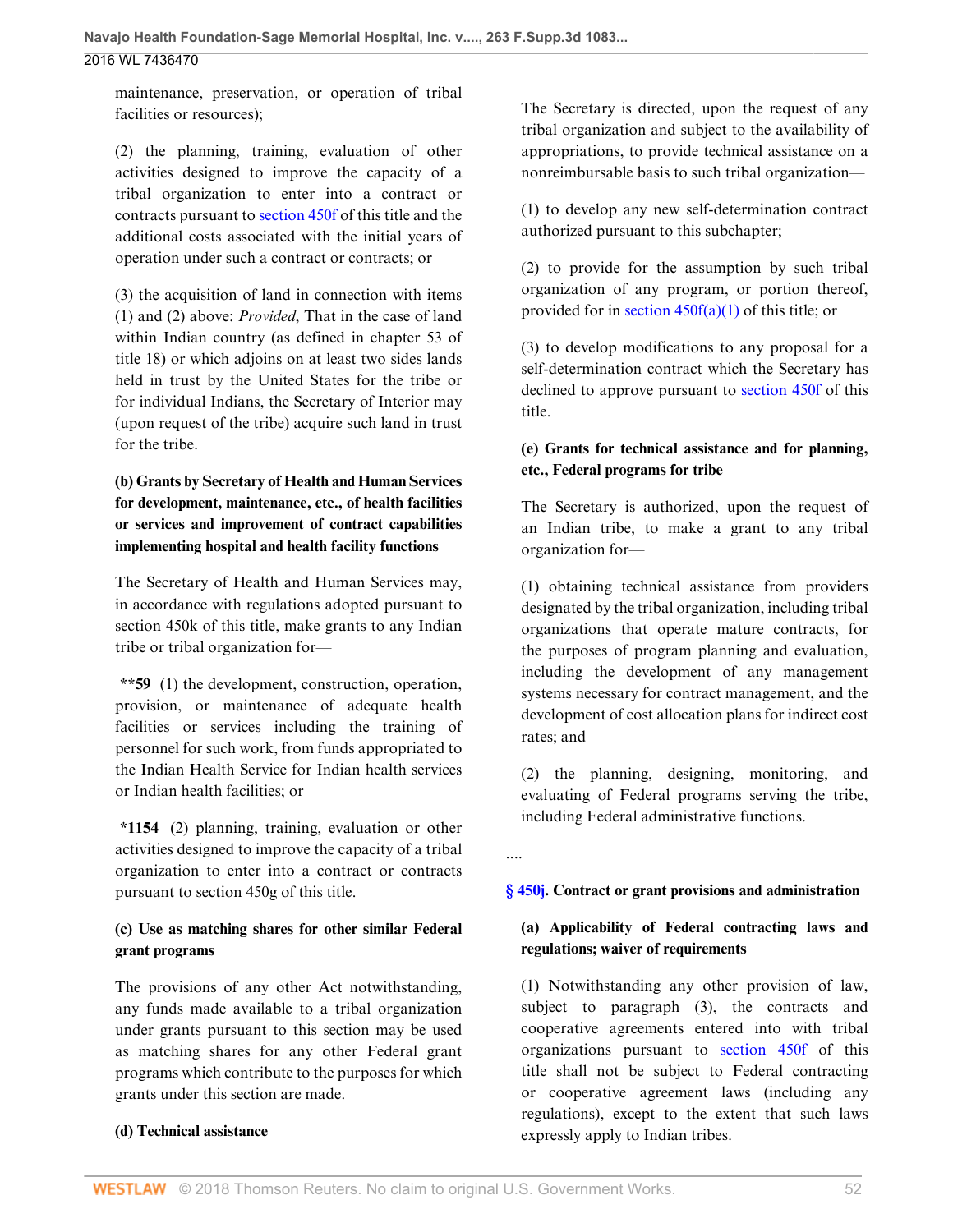(2) Program standards applicable to a nonconstruction self-determination contract shall be set forth in the contract proposal and the final contract of the tribe or tribal organization.

(3)

(A) With respect to a construction contract (or a subcontract of such a construction contract), the provisions of division B (except sections 1123, 2303, 2304, and 2313) of subtitle I of title 41 and the regulations relating to acquisitions promulgated under division B (except sections 1123, 2303, 2304, and 2313) of subtitle I of title 41 shall apply only to the extent that the application of such provision to the construction contract (or subcontract) is—

**\*\*60 \*1155** (i) necessary to ensure that the contract may be carried out in a satisfactory manner;

(ii) directly related to the construction activity; and

(iii) not inconsistent with this subchapter.

(B) A list of the Federal requirements that meet the requirements of clauses (i) through (iii) of subparagraph

(A) shall be included in an attachment to the contract pursuant to negotiations between the Secretary and the tribal organization.

(C)

(i) Except as provided in subparagraph (B), no Federal law listed in clause (ii) or any other provision of Federal law (including an Executive order) relating to acquisition by the Federal Government shall apply to a construction contract that a tribe or tribal organization enters into under this subchapter, unless expressly provided in such law.

(ii) The laws listed in this paragraph are as follows:

(I) Chapters 1 to 11 of title 40 and division C (except sections 3302, 3307(e), 3501(b), 3509, 3906, 4710, and 4711) of subtitle I of title 41.

(II) Section 6101 of title 41.

(III) Section 9(c) of the Act of Aug. 2, 1946 (60 Stat. 809, chapter 744).

(IV) Division C (except sections 3302, 3307(e), 3501(b), 3509, 3906, 4710, and 4711) of subtitle I of title 41.

(V) Section 13 of the Act of Oct. 3, 1944 (58 Stat. 770; chapter 479).

(VI) Chapters 21, 25, 27, 29, and 31 of title 44.

(VII) Section 3145 of title 40.

(VIII) Chapter 65 of title 41.

(IX) Chapter 67 of title 41.

(X) The Small Business Act ([15 U.S.C. 631 et seq.\)](http://www.westlaw.com/Link/Document/FullText?findType=L&pubNum=1000546&cite=15USCAS631&originatingDoc=I4a89a3f0c8e111e6b27be1b44e7e7e5b&refType=LQ&originationContext=document&vr=3.0&rs=cblt1.0&transitionType=DocumentItem&contextData=(sc.UserEnteredCitation)).

(XI) [Executive Order Nos. 12138](http://www.westlaw.com/Link/Document/FullText?findType=Y&serNum=1979164313&pubNum=0001043&originatingDoc=I4a89a3f0c8e111e6b27be1b44e7e7e5b&refType=CA&originationContext=document&vr=3.0&rs=cblt1.0&transitionType=DocumentItem&contextData=(sc.UserEnteredCitation)), [11246](http://www.westlaw.com/Link/Document/FullText?findType=Y&serNum=1965078314&pubNum=0001043&originatingDoc=I4a89a3f0c8e111e6b27be1b44e7e7e5b&refType=CA&originationContext=document&vr=3.0&rs=cblt1.0&transitionType=DocumentItem&contextData=(sc.UserEnteredCitation)), [11701](http://www.westlaw.com/Link/Document/FullText?findType=Y&serNum=1973155746&pubNum=0001043&originatingDoc=I4a89a3f0c8e111e6b27be1b44e7e7e5b&refType=CA&originationContext=document&vr=3.0&rs=cblt1.0&transitionType=DocumentItem&contextData=(sc.UserEnteredCitation)) and [11758](http://www.westlaw.com/Link/Document/FullText?findType=Y&serNum=1974163848&pubNum=0001043&originatingDoc=I4a89a3f0c8e111e6b27be1b44e7e7e5b&refType=CA&originationContext=document&vr=3.0&rs=cblt1.0&transitionType=DocumentItem&contextData=(sc.UserEnteredCitation)).

## **(b) Payments; transfer of funds by Treasury for disbursement by tribal organization; accountability for interest accrued prior to disbursement**

Payments of any grants or under any contracts pursuant to [sections 450f](http://www.westlaw.com/Link/Document/FullText?findType=L&pubNum=1000546&cite=25USCAS450F&originatingDoc=I4a89a3f0c8e111e6b27be1b44e7e7e5b&refType=LQ&originationContext=document&vr=3.0&rs=cblt1.0&transitionType=DocumentItem&contextData=(sc.UserEnteredCitation)) and [450h](http://www.westlaw.com/Link/Document/FullText?findType=L&pubNum=1000546&cite=25USCAS450H&originatingDoc=I4a89a3f0c8e111e6b27be1b44e7e7e5b&refType=LQ&originationContext=document&vr=3.0&rs=cblt1.0&transitionType=DocumentItem&contextData=(sc.UserEnteredCitation)) of this title may be made in advance or by way of reimbursement and in such installments and on such conditions as the appropriate Secretary deems necessary to carry out the purposes of this part. The transfer of funds shall be scheduled consistent with program requirements and applicable Treasury regulations, so as to minimize the time elapsing between the transfer of such funds from the United States Treasury and the disbursement thereof by the tribal organization, whether such disbursement occurs prior to or subsequent to such transfer of funds. Tribal organizations shall not be held accountable for interest earned on such funds, pending their disbursement by such organization.

## **(c) Term of self-determination contracts; annual renegotiation**

(1) A self-determination contract shall be—

(A) for a term not to exceed three years in the case of other than a mature contract, unless the appropriate Secretary and the tribe agree that a longer term would be advisable, and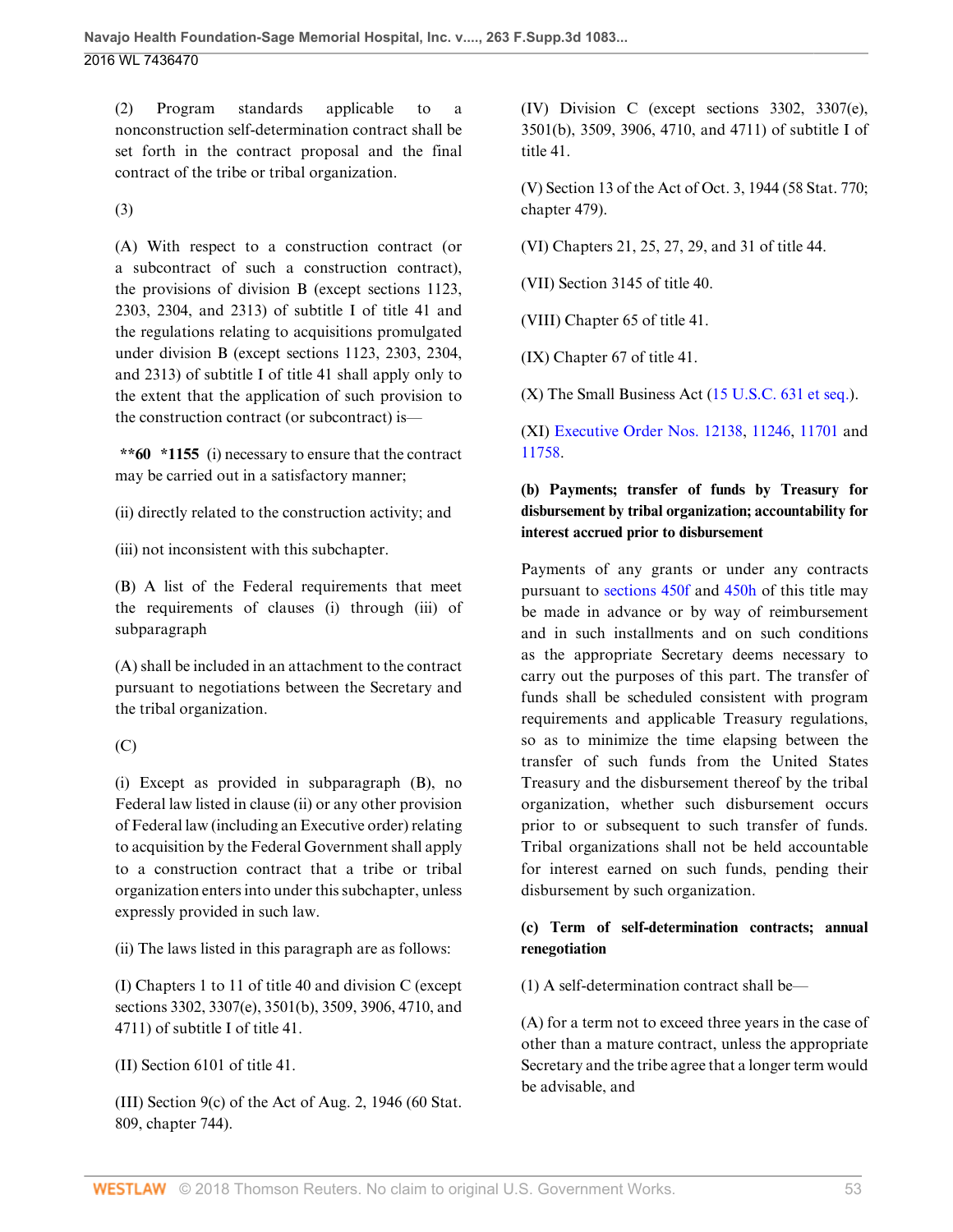(B) for a definite or an indefinite term, as requested by the tribe (or, to the extent not limited by tribal resolution, by the tribal organization), in the case of a mature contract. The amounts of such contracts shall be subject to the availability of appropriations.

**\*1156** (2) The amounts of such contracts may be renegotiated annually to reflect changed circumstances and factors, including, but not limited to, cost increases beyond the control of the tribal organization.

### **\*\*61 (d) Calendar year basis for contracts**

(1) Beginning in fiscal year 1990, upon the election of a tribal organization, the Secretary shall use the calendar year as the basis for any contracts or agreements under this subchapter, unless the Secretary and the Indian tribe or tribal organization agree on a different period.

(2) The Secretary shall, on or before April 1 of each year beginning in 1992, submit a report to the Congress on the amounts of any additional obligation authority needed to implement this subsection in the next following fiscal year.

## **(e) Effective date for retrocession of contract**

If an Indian tribe, or a tribal organization authorized by a tribe, requests retrocession of the appropriate Secretary for any contract or portion of a contract entered into pursuant to this subchapter, unless the tribe or tribal organization rescinds the request for retrocession, such retrocession shall become effective on—

(1) the earlier of—

(A) the date that is 1 year after the date the Indian tribe or tribal organization submits such request; or

(B) the date on which the contract expires; or

(2) such date as may be mutually agreed by the Secretary and the Indian tribe.

**(f) Use of existing school buildings, hospitals, and other facilities and equipment therein; acquisition and donation of excess or surplus Government personal property**

In connection with any self-determination contract or grant made pursuant to [section 450f](http://www.westlaw.com/Link/Document/FullText?findType=L&pubNum=1000546&cite=25USCAS450F&originatingDoc=I4a89a3f0c8e111e6b27be1b44e7e7e5b&refType=LQ&originationContext=document&vr=3.0&rs=cblt1.0&transitionType=DocumentItem&contextData=(sc.UserEnteredCitation)) or [450h](http://www.westlaw.com/Link/Document/FullText?findType=L&pubNum=1000546&cite=25USCAS450H&originatingDoc=I4a89a3f0c8e111e6b27be1b44e7e7e5b&refType=LQ&originationContext=document&vr=3.0&rs=cblt1.0&transitionType=DocumentItem&contextData=(sc.UserEnteredCitation)) of this title, the appropriate Secretary may—

(1) permit an Indian tribe or tribal organization in carrying out such contract or grant, to utilize existing school buildings, hospitals, and other facilities and all equipment therein or appertaining thereto and other personal property owned by the Government within the Secretary's jurisdiction under such terms and conditions as may be agreed upon for their use and maintenance;

(2) donate to an Indian tribe or tribal organization title to any personal or real property found to be excess to the needs of the Bureau of Indian Affairs, the Indian Health Service, or the General Services Administration, except that—

(A) subject to the provisions of subparagraph (B), title to property and equipment furnished by the Federal Government for use in the performance of the contract or purchased with funds under any self-determination contract or grant agreement shall, unless otherwise requested by the tribe or tribal organization, vest in the appropriate tribe or tribal organization;

(B) if property described in subparagraph (A) has a value in excess of \$5,000 at the time of the retrocession, rescission, or termination of the selfdetermination contract or grant agreement, at the option of the Secretary, upon the retrocession, rescission, or termination, title to such property and equipment shall revert to the Department of the Interior or the Department of Health and Human Services, as appropriate; and

**\*1157** (C) all property referred to in subparagraph (A) shall remain eligible for replacement on the same basis as if title to such property were vested in the United States; and

**\*\*62** (3) acquire excess or surplus Government personal or real property for donation to an Indian tribe or tribal organization if the Secretary determines the property is appropriate for use by the tribe or tribal organization for a purpose for which a self-determination contract or grant agreement is authorized under this subchapter.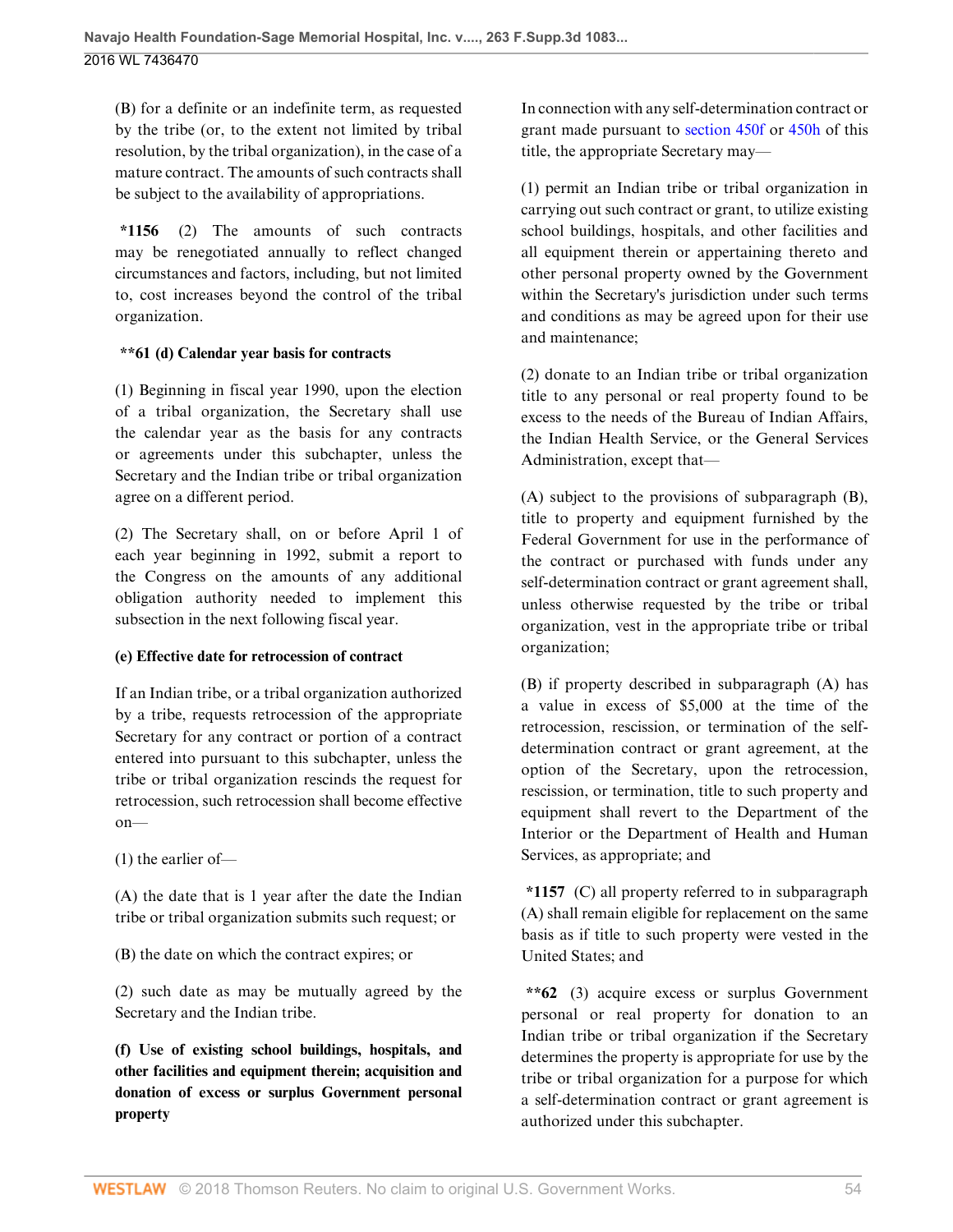#### **(g) Performance of personal services**

The contracts authorized under [section 450f](http://www.westlaw.com/Link/Document/FullText?findType=L&pubNum=1000546&cite=25USCAS450F&originatingDoc=I4a89a3f0c8e111e6b27be1b44e7e7e5b&refType=LQ&originationContext=document&vr=3.0&rs=cblt1.0&transitionType=DocumentItem&contextData=(sc.UserEnteredCitation)) of this title and grants pursuant to [section 450h](http://www.westlaw.com/Link/Document/FullText?findType=L&pubNum=1000546&cite=25USCAS450H&originatingDoc=I4a89a3f0c8e111e6b27be1b44e7e7e5b&refType=LQ&originationContext=document&vr=3.0&rs=cblt1.0&transitionType=DocumentItem&contextData=(sc.UserEnteredCitation)) of this title may include provisions for the performance of personal services which would otherwise be performed by Federal employees including, but in no way limited to, functions such as determination of eligibility of applicants for assistance, benefits, or services, and the extent or amount of such assistance, benefits, or services to be provided and the provisions of such assistance, benefits, or services, all in accordance with the terms of the contract or grant and applicable rules and regulations of the appropriate Secretary: *Provided*, That the Secretary shall not make any contract which would impair his ability to discharge his trust responsibilities to any Indian tribe or individuals.

## **(h) Fair and uniform provision by tribal organization of services and assistance to covered Indians**

Contracts and grants with tribal organizations pursuant to [sections 450f](http://www.westlaw.com/Link/Document/FullText?findType=L&pubNum=1000546&cite=25USCAS450F&originatingDoc=I4a89a3f0c8e111e6b27be1b44e7e7e5b&refType=LQ&originationContext=document&vr=3.0&rs=cblt1.0&transitionType=DocumentItem&contextData=(sc.UserEnteredCitation)) and [450h](http://www.westlaw.com/Link/Document/FullText?findType=L&pubNum=1000546&cite=25USCAS450H&originatingDoc=I4a89a3f0c8e111e6b27be1b44e7e7e5b&refType=LQ&originationContext=document&vr=3.0&rs=cblt1.0&transitionType=DocumentItem&contextData=(sc.UserEnteredCitation)) of this title shall include provisions to assure the fair and uniform provision by such tribal organizations of the services and assistance they provide to Indians under such contracts and grants.

### **(i) Division of administration of program**

(1) If a self-determination contract requires the Secretary to divide the administration of a program that has previously been administered for the benefit of a greater number of tribes than are represented by the tribal organization that is a party to the contract, the Secretary shall take such action as may be necessary to ensure that services are provided to the tribes not served by a self-determination contract, including program redesign in consultation with the tribal organization and all affected tribes.

(2) Nothing in this part shall be construed to limit or reduce in any way the funding for any program, project, or activity serving a tribe under this or other applicable Federal law. Any tribe or tribal organization that alleges that a self-determination contract is in violation of this section may apply the provisions of section 450m–1 of this title.

# **(j) Proposal to redesign program, activity, function, or service**

Upon providing notice to the Secretary, a tribal organization that carries out a nonconstruction selfdetermination contract may propose a redesign of a program, activity, function, or service carried out by the tribal organization under the contract, including any nonstatutory program standard, in such manner as to best meet the local geographic, demographic, economic, cultural, health, and institutional needs of the Indian people and tribes served under the contract. The Secretary shall evaluate any proposal to redesign any program, activity, function, or service provided under **\*1158** the contract. With respect to declining to approve a redesigned program, activity, function, or service under this subsection, the Secretary shall apply the criteria and procedures set forth in [section 450f](http://www.westlaw.com/Link/Document/FullText?findType=L&pubNum=1000546&cite=25USCAS450F&originatingDoc=I4a89a3f0c8e111e6b27be1b44e7e7e5b&refType=LQ&originationContext=document&vr=3.0&rs=cblt1.0&transitionType=DocumentItem&contextData=(sc.UserEnteredCitation)) of this title.

### **(k) Access to Federal sources of supply**

**\*\*63** For purposes of section 501 of title 40 (relating to Federal sources of supply, including lodging providers, airlines and other transportation providers), a tribal organization carrying out a contract, grant, or cooperative agreement under this subchapter shall be deemed an executive agency and part of the Indian Health Service when carrying out such contract, grant, or agreement and the employees of the tribal organization shall be eligible to have access to such sources of supply on the same basis as employees of an executive agency have such access. For purposes of carrying out such contract, grant, or agreement, the Secretary shall, at the request of an Indian tribe, enter into an agreement for the acquisition, on behalf of the Indian tribe, of any goods, services, or supplies available to the Secretary from the General Services Administration or other Federal agencies that are not directly available to the Indian tribe under this section or under any other Federal law, including acquisitions from prime vendors. All such acquisitions shall be undertaken through the most efficient and speedy means practicable, including electronic ordering arrangements.

## **(***l* **) Lease of facility used for administration and delivery of services**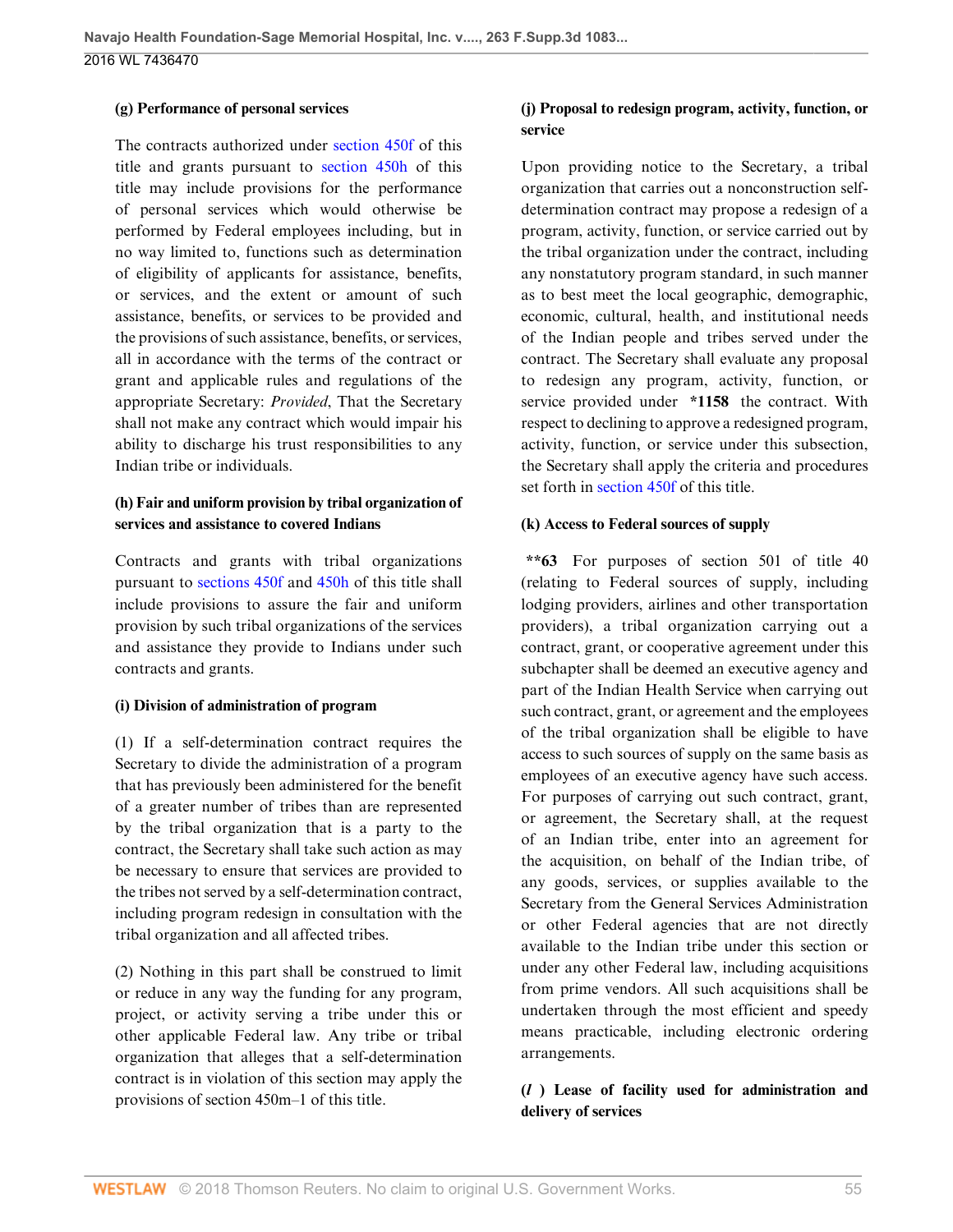(1) Upon the request of an Indian tribe or tribal organization, the Secretary shall enter into a lease with the Indian tribe or tribal organization that holds title to, a leasehold interest in, or a trust interest in, a facility used by the Indian tribe or tribal organization for the administration and delivery of services under this subchapter.

(2) The Secretary shall compensate each Indian tribe or tribal organization that enters into a lease under paragraph (1) for the use of the facility leased for the purposes specified in such paragraph. Such compensation may include rent, depreciation based on the useful life of the facility, principal and interest paid or accrued, operation and maintenance expenses, and such other reasonable expenses that the Secretary determines, by regulation, to be allowable.

## **(m) Statutory requirements; technical assistance; precontract negotiation phase; fixed price construction contract**

(1) Each construction contract requested, approved, or awarded under this subchapter, shall be subject to —

(A) except as otherwise provided in this subchapter, the provisions of this subchapter, other than [sections](http://www.westlaw.com/Link/Document/FullText?findType=L&pubNum=1000546&cite=25USCAS450F&originatingDoc=I4a89a3f0c8e111e6b27be1b44e7e7e5b&refType=LQ&originationContext=document&vr=3.0&rs=cblt1.0&transitionType=DocumentItem&contextData=(sc.UserEnteredCitation)) [450f\(a\)\(2\),](http://www.westlaw.com/Link/Document/FullText?findType=L&pubNum=1000546&cite=25USCAS450F&originatingDoc=I4a89a3f0c8e111e6b27be1b44e7e7e5b&refType=LQ&originationContext=document&vr=3.0&rs=cblt1.0&transitionType=DocumentItem&contextData=(sc.UserEnteredCitation)) [450j–1\(l\),](http://www.westlaw.com/Link/Document/FullText?findType=L&pubNum=1000546&cite=25USCAS450J-1&originatingDoc=I4a89a3f0c8e111e6b27be1b44e7e7e5b&refType=LQ&originationContext=document&vr=3.0&rs=cblt1.0&transitionType=DocumentItem&contextData=(sc.UserEnteredCitation)) [450](http://www.westlaw.com/Link/Document/FullText?findType=L&pubNum=1000546&cite=25USCAS450L&originatingDoc=I4a89a3f0c8e111e6b27be1b44e7e7e5b&refType=LQ&originationContext=document&vr=3.0&rs=cblt1.0&transitionType=DocumentItem&contextData=(sc.UserEnteredCitation))*l* and [450m](http://www.westlaw.com/Link/Document/FullText?findType=L&pubNum=1000546&cite=25USCAS450M&originatingDoc=I4a89a3f0c8e111e6b27be1b44e7e7e5b&refType=LQ&originationContext=document&vr=3.0&rs=cblt1.0&transitionType=DocumentItem&contextData=(sc.UserEnteredCitation)) of this title; and

(B) section 314 of the Department of the Interior and Related Agencies Appropriations Act, 1991 (104 Stat. 1959).

(2) In providing technical assistance to tribes and tribal organizations in the development of construction contract proposals, the Secretary shall provide, not later than 30 days after receiving a request from a tribe or tribal organization, all information available to the Secretary regarding the construction project, including construction drawings, maps, engineering reports, design reports, plans of requirements, cost estimates, environmental assessments or environmental **\*1159** impact reports, and archaeological reports.

(3) Prior to finalizing a construction contract proposal pursuant to [section 450f\(a\)](http://www.westlaw.com/Link/Document/FullText?findType=L&pubNum=1000546&cite=25USCAS450F&originatingDoc=I4a89a3f0c8e111e6b27be1b44e7e7e5b&refType=LQ&originationContext=document&vr=3.0&rs=cblt1.0&transitionType=DocumentItem&contextData=(sc.UserEnteredCitation)) of this title, and upon request of the tribe or tribal organization that submits the proposal, the Secretary shall provide for a precontract negotiation phase in the development of a contract proposal. Such phase shall include, at a minimum, the following elements:

(A) The provision of technical assistance pursuant to [section 450h](http://www.westlaw.com/Link/Document/FullText?findType=L&pubNum=1000546&cite=25USCAS450H&originatingDoc=I4a89a3f0c8e111e6b27be1b44e7e7e5b&refType=LQ&originationContext=document&vr=3.0&rs=cblt1.0&transitionType=DocumentItem&contextData=(sc.UserEnteredCitation)) of this title and paragraph (2).

(B) A joint scoping session between the Secretary and the tribe or tribal organization to review all plans, specifications, engineering reports, cost estimates, and other information available to the parties, for the purpose of identifying all areas of agreement and disagreement.

(C) An opportunity for the Secretary to revise the plans, designs, or cost estimates of the Secretary in response to concerns raised, or information provided by, the tribe or tribal organization.

(D) A negotiation session during which the Secretary and the tribe or tribal organization shall seek to develop a mutually agreeable contract proposal.

(E) Upon the request of the tribe or tribal organization, the use of an alternative dispute resolution mechanism to seek resolution of all remaining areas of disagreement pursuant to the dispute resolution provisions under subchapter IV of chapter 5 of title 5.

**\*\*64** (F) The submission to the Secretary by the tribe or tribal organization of a final contract proposal pursuant to [section 450f\(a\)](http://www.westlaw.com/Link/Document/FullText?findType=L&pubNum=1000546&cite=25USCAS450F&originatingDoc=I4a89a3f0c8e111e6b27be1b44e7e7e5b&refType=LQ&originationContext=document&vr=3.0&rs=cblt1.0&transitionType=DocumentItem&contextData=(sc.UserEnteredCitation)) of this title.

(4)

(A) Subject to subparagraph (B), in funding a fixedprice construction contract pursuant to [section 450j–](http://www.westlaw.com/Link/Document/FullText?findType=L&pubNum=1000546&cite=25USCAS450J-1&originatingDoc=I4a89a3f0c8e111e6b27be1b44e7e7e5b&refType=LQ&originationContext=document&vr=3.0&rs=cblt1.0&transitionType=DocumentItem&contextData=(sc.UserEnteredCitation))  $1(a)$  of this title, the Secretary shall provide for the following:

(i) The reasonable costs to the tribe or tribal organization for general administration incurred in connection with the project that is the subject of the contract.

(ii) The ability of the contractor that carries out the construction contract to make a reasonable profit, taking into consideration the risks associated with carrying out the contract and other relevant considerations.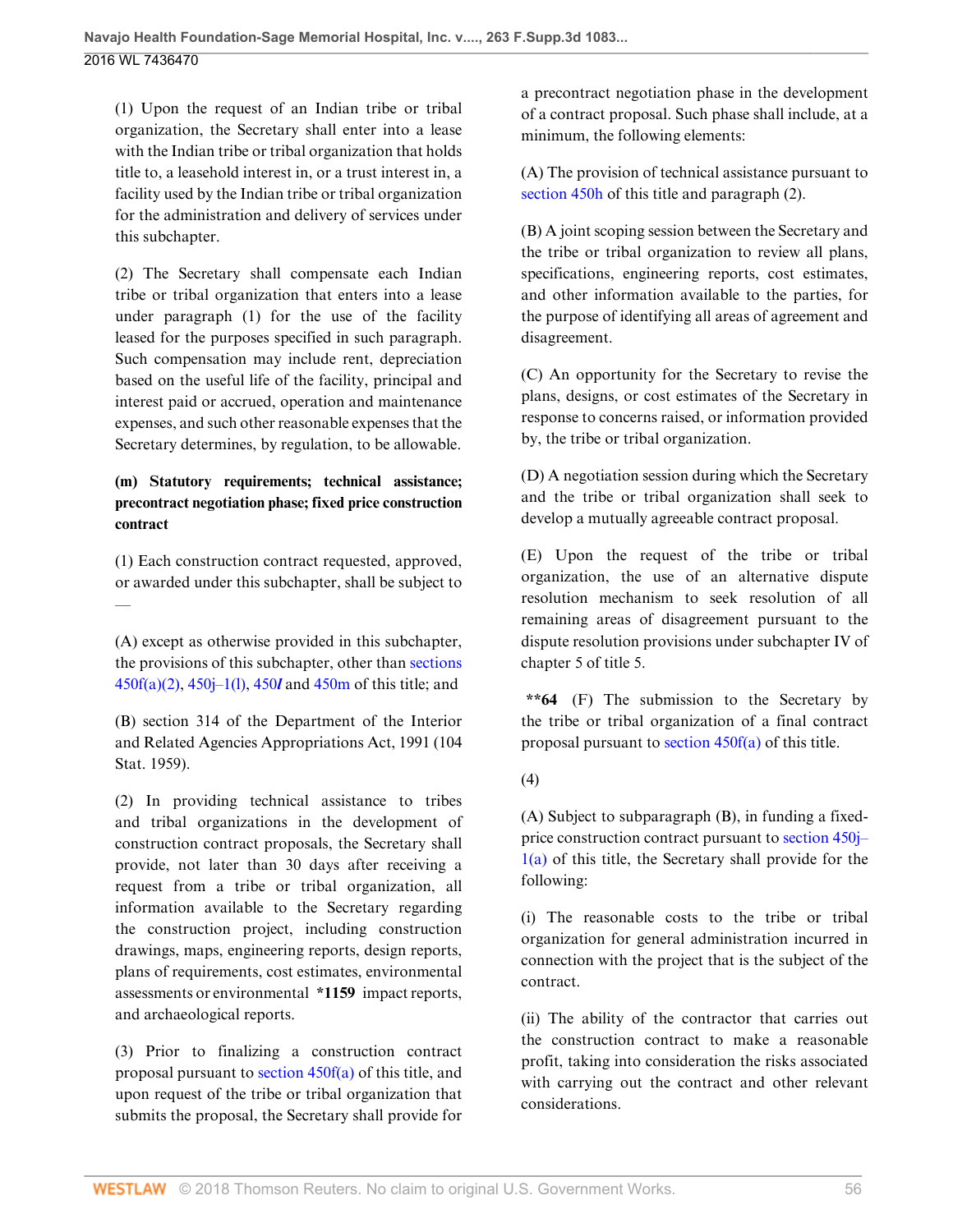(B) In establishing a contract budget for a construction project, the Secretary shall not be required to separately identify the components described in clauses (i) and (ii) of subparagraph (A).

(C) The total amount awarded under a construction contract shall reflect an overall fair and reasonable price to the parties, including the following costs:

(i) The reasonable costs to the tribal organization of performing the contract, taking into consideration the terms of the contract and the requirements of this subchapter and any other applicable law.

(ii) The costs of preparing the contract proposal and supporting cost data.

(iii) The costs associated with auditing the general and administrative costs of the tribal organization associated with the management of the construction contract.

(iv) In the case of a fixed-price contract, a fair profit determined by taking into consideration the relevant risks and local market conditions.

**\*1160** (v) If the Secretary and the tribe or tribal organization are unable to develop a mutually agreeable construction contract proposal pursuant to the procedures set forth in this subsection, the tribe or tribal organization may submit a final contract proposal to the Secretary. Not later than 30 days after receiving such final contract proposal, the Secretary shall approve the contract proposal and award the contract, unless, during such period the Secretary declines the proposal pursuant to [subsections \(a\)](http://www.westlaw.com/Link/Document/FullText?findType=L&pubNum=1000546&cite=25USCAS450F&originatingDoc=I4a89a3f0c8e111e6b27be1b44e7e7e5b&refType=LQ&originationContext=document&vr=3.0&rs=cblt1.0&transitionType=DocumentItem&contextData=(sc.UserEnteredCitation)) [\(2\) and \(b\) of section 450f](http://www.westlaw.com/Link/Document/FullText?findType=L&pubNum=1000546&cite=25USCAS450F&originatingDoc=I4a89a3f0c8e111e6b27be1b44e7e7e5b&refType=LQ&originationContext=document&vr=3.0&rs=cblt1.0&transitionType=DocumentItem&contextData=(sc.UserEnteredCitation)) of this title (including providing opportunity for an appeal pursuant to [section 450f\(b\)](http://www.westlaw.com/Link/Document/FullText?findType=L&pubNum=1000546&cite=25USCAS450F&originatingDoc=I4a89a3f0c8e111e6b27be1b44e7e7e5b&refType=LQ&originationContext=document&vr=3.0&rs=cblt1.0&transitionType=DocumentItem&contextData=(sc.UserEnteredCitation)) of this title).

## **(n) Rental rates for housing for Government employees in Alaska**

Notwithstanding any other provision of law, the rental rates for housing provided to an employee by the Federal Government in Alaska pursuant to a selfdetermination contract shall be determined on the basis of(1) the reasonable value of the quarters and facilities (as such terms are defined under section 5911 of title 5) to such employee, and

(2) the circumstances under which such quarters and facilities are provided to such employee, as based on the cost of comparable private rental housing in the nearest established community with a year-round population of 1,500 or more individuals.

**....**

## **[§ 450j–1](http://www.westlaw.com/Link/Document/FullText?findType=L&pubNum=1000546&cite=25USCAS450J-1&originatingDoc=I4a89a3f0c8e111e6b27be1b44e7e7e5b&refType=LQ&originationContext=document&vr=3.0&rs=cblt1.0&transitionType=DocumentItem&contextData=(sc.UserEnteredCitation)). Contract funding and indirect costs.**

(a) Amount of funds provided

(1) The amount of funds provided under the terms of self-determination contracts entered into pursuant to this subchapter shall not be less than the appropriate Secretary would have otherwise provided for the operation of the programs or portions thereof for the period covered by the contract, without regard to any organizational level within the Department of the Interior or the Department of Health and Human Services, as appropriate, at which the program, function, service, or activity or portion thereof, including supportive administrative functions that are otherwise contractable, is operated.

**\*\*65** (2) There shall be added to the amount required by paragraph (1) contract support costs which shall consist of an amount for the reasonable costs for activities which must be carried on by a tribal organization as a contractor to ensure compliance with the terms of the contract and prudent management, but which—

(A) normally are not carried on by the respective Secretary in his direct operation of the program; or

(B) are provided by the Secretary in support of the contracted program from resources other than those under contract.

(3)

(A) The contract support costs that are eligible costs for the purposes of receiving funding under this subchapter shall include the costs of reimbursing each tribal contractor for reasonable and allowable costs of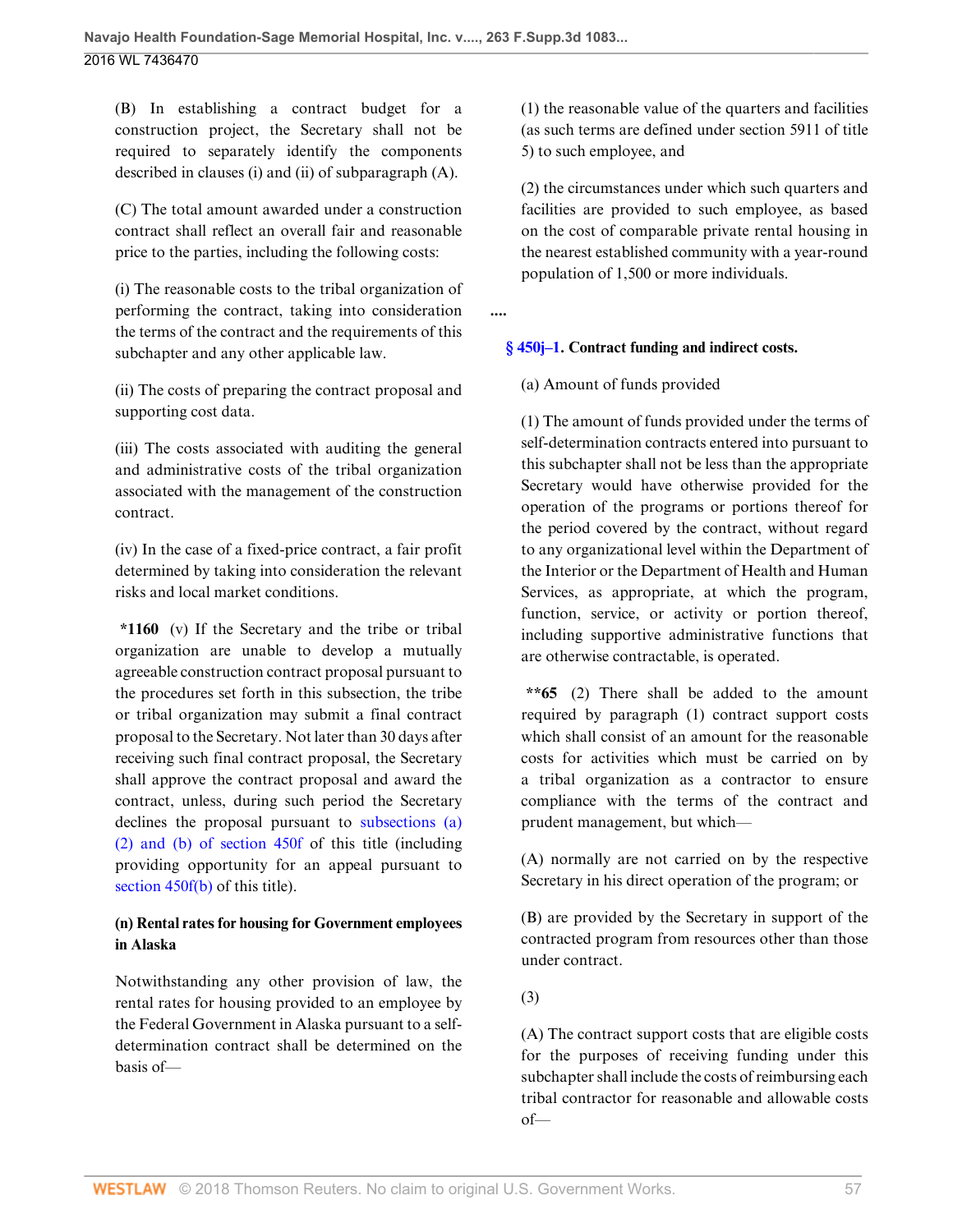(i) direct program expenses for the operation of the Federal program that is the subject of the contract, and

(ii) any additional administrative or other expense related to the overhead incurred by the tribal contractor in connection with the operation of the Federal program, function, service, or activity pursuant to the contract, except that such funding shall not duplicate any funding provided under subsection (a)(1).

**\*1161** (B) On an annual basis, during such period as a tribe or tribal organization operates a Federal program, function, service, or activity pursuant to a contract entered into under this subchapter, the tribe or tribal organization shall have the option to negotiate with the Secretary the amount of funds that the tribe or tribal organization is entitled to receive under such contract pursuant to this paragraph.

(4) For each fiscal year during which a selfdetermination contract is in effect, any savings attributable to the operation of a Federal program, function, service, or activity under a self-determination contract by a tribe or tribal organization (including a cost reimbursement construction contract) shall—

(A) be used to provide additional services or benefits under the contract; or

(B) be expended by the tribe or tribal organization in the succeeding fiscal year, as provided in section 13a of this title.

(5) Subject to paragraph (6), during the initial year that a self-determination contract is in effect, the amount required to be paid under paragraph (2) shall include startup costs consisting of the reasonable costs that have been incurred or will be incurred on a one-time basis pursuant to the contract necessary—

(A) to plan, prepare for, and assume operation of the program, function, service, or activity that is the subject of the contract; and

(B) to ensure compliance with the terms of the contract and prudent management.

(6) Costs incurred before the initial year that a self-determination contract is in effect may not be included in the amount required to be paid under paragraph (2) if the Secretary does not receive a written notification of the nature and extent of the costs prior to the date on which such costs are incurred.

(b) Reductions and increases in amount of funds provided. The amount of funds required by subsection (a)—

(1) shall not be reduced to make funding available for contract monitoring or administration by the Secretary;

(2) shall not be reduced by the Secretary in subsequent years except pursuant to—

(A) a reduction in appropriations from the previous fiscal year for the program or function to be contracted;

**\*\*66** (B) a directive in the statement of the managers accompanying a conference report on an appropriation bill or continuing resolution;

(C) a tribal authorization;

(D) a change in the amount of pass-through funds needed under a contract; or

(E) completion of a contracted project, activity, or program;

(3) shall not be reduced by the Secretary to pay for Federal functions, including, but not limited to, Federal pay costs, Federal employee retirement benefits, automated data processing, contract technical assistance or contract monitoring;

(4) shall not be reduced by the Secretary to pay for the costs of Federal personnel displaced by a selfdetermination contract; and

(5) may, at the request of the tribal organization, be increased by the Secretary if necessary to carry out this subchapter or as provided in section  $450j(c)$  of this title.

**\*1162** Notwithstanding any other provision in this subchapter, the provision of funds under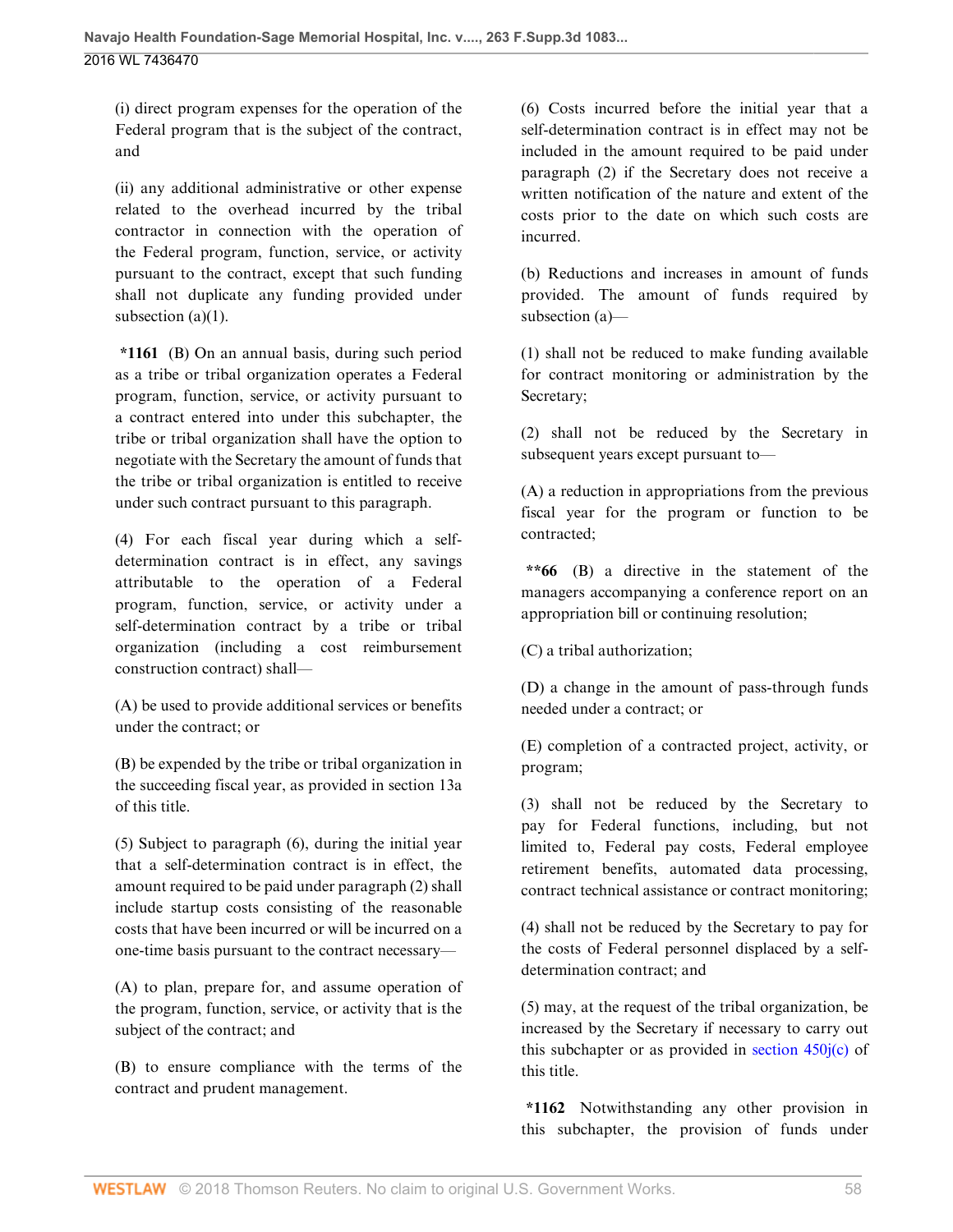this subchapter is subject to the availability of appropriations and the Secretary is not required to reduce funding for programs, projects, or activities serving a tribe to make funds available to another tribe or tribal organization under this subchapter.

[25 U.S.C. § 450](http://www.westlaw.com/Link/Document/FullText?findType=L&pubNum=1000546&cite=25USCAS450&originatingDoc=I4a89a3f0c8e111e6b27be1b44e7e7e5b&refType=LQ&originationContext=document&vr=3.0&rs=cblt1.0&transitionType=DocumentItem&contextData=(sc.UserEnteredCitation)).

#### **ANALYSIS**

**[\[6](#page-1-0)]** The Court grants the allocation summary judgment. The Court concludes that no genuine dispute of material fact exists between Sage Hospital and the United States on the allocation issue, and that Sage Hospital is entitled to judgment on the allocation issue as a matter of law. SeeFed. R. Civ. P.  $56(c)(1)$ . The Court further concludes that the ISDEAA's text and the legislative history, when read together with contract provisions in the FY 2009– 2013 AFAs, provide that expenditures made with thirdparty revenues in support of programs administered under a self-determination contract are spent on the federal program and are therefore eligible to be reimbursed as CSC without use of an allocation ratio.

**\*\*67** The Court also grants Sage Hospital's duplication motion. The Court concludes that no genuine dispute of material fact exists between Sage Hospital and the United States on the duplication issue and that Sage Hospital is entitled to judgment on the duplication issue as a matter of law. SeeFed. R. Civ. P.  $56(c)(1)$ . The Court further concludes that the ISDEAA's text and legislative history requires a duplication offset in CSC only for dollars that IHS pays to Sage Hospital as part of the Secretarial amount for a given type of cost.

## **I. THE COURT GRANTS SAGE HOSPITAL SUMMARY JUDGMENT ON THE ALLOCATION ISSUE.**

[Rule 56\(a\) of the Federal Rules of Civil Procedure](http://www.westlaw.com/Link/Document/FullText?findType=L&pubNum=1000600&cite=USFRCPR56&originatingDoc=I4a89a3f0c8e111e6b27be1b44e7e7e5b&refType=LQ&originationContext=document&vr=3.0&rs=cblt1.0&transitionType=DocumentItem&contextData=(sc.UserEnteredCitation)) permits a court to grant a motion for summary judgment only if two criteria are met. See[Fed. R. Civ. P. 56\(a\)](http://www.westlaw.com/Link/Document/FullText?findType=L&pubNum=1000600&cite=USFRCPR56&originatingDoc=I4a89a3f0c8e111e6b27be1b44e7e7e5b&refType=LQ&originationContext=document&vr=3.0&rs=cblt1.0&transitionType=DocumentItem&contextData=(sc.UserEnteredCitation)). First, the movant must show that there is no genuine dispute as to any material fact. Se[eFed. R. Civ. P. 56\(a\)](http://www.westlaw.com/Link/Document/FullText?findType=L&pubNum=1000600&cite=USFRCPR56&originatingDoc=I4a89a3f0c8e111e6b27be1b44e7e7e5b&refType=LQ&originationContext=document&vr=3.0&rs=cblt1.0&transitionType=DocumentItem&contextData=(sc.UserEnteredCitation)). Second, the movant must be entitled to judgment as a matter of law. Se[eFed. R. Civ. P. 56\(a\)](http://www.westlaw.com/Link/Document/FullText?findType=L&pubNum=1000600&cite=USFRCPR56&originatingDoc=I4a89a3f0c8e111e6b27be1b44e7e7e5b&refType=LQ&originationContext=document&vr=3.0&rs=cblt1.0&transitionType=DocumentItem&contextData=(sc.UserEnteredCitation)).

# **A. NO GENUINE DISPUTE EXISTS AS TO ANY MATERIAL FACT ON THE ALLOCATION ISSUE.**

As the movant, who is also the party who will bear the burden of persuasion at trial, Sage Hospital bears the burden of showing that no genuine dispute exists as to any material fact on the allocation issue. Se[eCelotex Corp. v.](http://www.westlaw.com/Link/Document/FullText?findType=Y&serNum=1986132677&pubNum=0000708&originatingDoc=I4a89a3f0c8e111e6b27be1b44e7e7e5b&refType=RP&originationContext=document&vr=3.0&rs=cblt1.0&transitionType=DocumentItem&contextData=(sc.UserEnteredCitation)) [Catrett, 477 U.S. at 331, 106 S.Ct. 2548 \(1986\)\(](http://www.westlaw.com/Link/Document/FullText?findType=Y&serNum=1986132677&pubNum=0000708&originatingDoc=I4a89a3f0c8e111e6b27be1b44e7e7e5b&refType=RP&originationContext=document&vr=3.0&rs=cblt1.0&transitionType=DocumentItem&contextData=(sc.UserEnteredCitation))Brennan, J., dissenting). As discussed in pages 2–10 supra, Sage Hospital lays out twenty-three statements of fact in its Allocation MSJ that the United States does not dispute in its Response. [61](#page-77-1) See Allocation MSJ at 2–11; Response at 5–7. The United States asserts three additional facts in its Response that Sage Hospital does not dispute in its Reply. See Response at 7–8; Reply at 1. Because Sage Hospital does not otherwise respond to these three asserted facts, the Court deems the asserted facts undisputed. See D.N.M. Local R. Civ. P. 56.1(a)("All material facts set forth ... will be deemed undisputed unless specifically controverted."). The Court therefore concludes that no genuine dispute exists as to any material fact on the allocation issue.

## **\*1163 B. SAGE HOSPITAL IS ENTITLED TO JUDGMENT AS A MATTER OF LAW ON THE ISSUE OF ALLOCATION.**

Congress repeatedly has amended the ISDEAA statutory text since its enactment in 1975. Sometimes amendment has taken place through bills focused exclusively on ISDEAA amendments, as in 1988, 1994, and 1996. [62](#page-77-2) Other times amendment has taken place through sections in related bills, as in 1988, 1990, 1991, and 1992.  $^{63}$  $^{63}$  $^{63}$ Yet other times, amendment has taken place through sections of an omnibus bill, as in 1996 and 2000.<sup>[64](#page-77-4)</sup> The Court therefore must engage in an analysis of interlocking statutes to assess whether funding that third parties provide is considered part of federal programming for the purposes of reimbursement under the ISDEAA, a necessary condition for Sage Hospital to be entitled to judgment as a matter of law on the issue of allocation.

# **1. Step # 1: The HHS Secretary Would Not Be Required to Reduce Funding for Another Tribe if She Pays Sage Hospital the Additional CSC That It Requests.**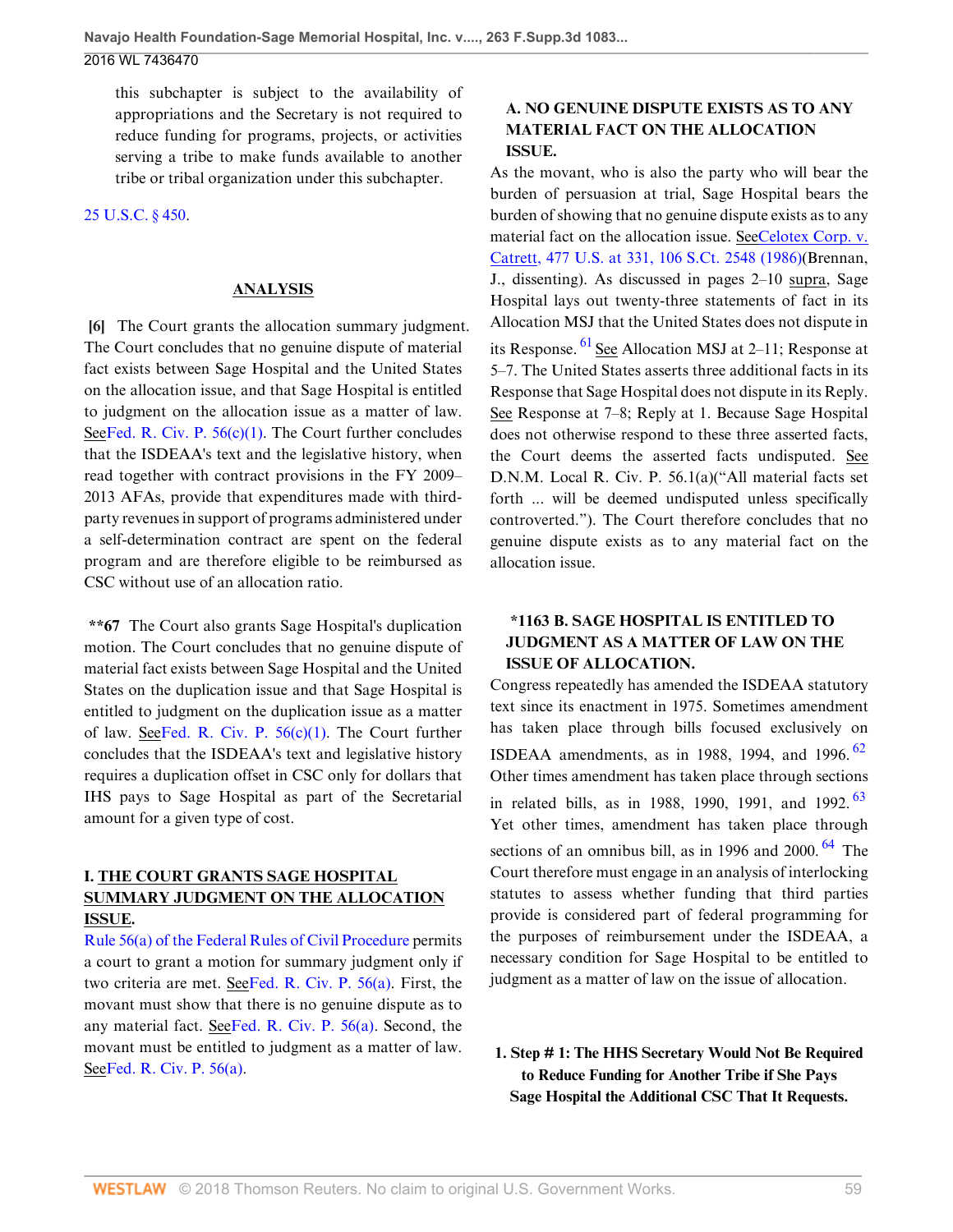**\*\*68 [\[7](#page-1-1)]** The first step in the Court's analysis must address whether Sage Hospital's request for additional CSC would reduce the funding for programs, projects, or activities serving another Tribe or Tribal organization. Under 25 U.S.C. §  $450j-1(b)(5)$ , such a reduction would immediately nix any other statutory requirement for IHS to fund the additional CSC for Sage Hospital: "Notwithstanding any other provision in this subchapter, the provision of funds under this subchapter is subject to the availability of appropriations and the Secretary is not required to reduce funding for programs, projects, or activities serving a tribe to make funds available to another tribe or tribal organization under this subchapter." 25 U.S.C. §  $450j-1(b)(5)$ . In a zero-sum budgeting world, a new credit to one tribe would require an equally sized debit from another tribe. The United States, in a footnote in its Response, suggests that such a zero-sum budgeting world exists, arguing, "IHS cannot be required to arbitrarily increase the Secretarial amount for one tribe since doing so would necessarily reduce the resources available to serve other tribes ... to perform the transferred PFSAs...." Response at 34 n. 15.

The Supreme Court and the Tenth Circuit disagree, holding that IHS American Indian self-determination contract budgeting is not zero-sum. In [Salazar v. Ramah](http://www.westlaw.com/Link/Document/FullText?findType=Y&serNum=2027916173&pubNum=0000708&originatingDoc=I4a89a3f0c8e111e6b27be1b44e7e7e5b&refType=RP&fi=co_pp_sp_708_2184&originationContext=document&vr=3.0&rs=cblt1.0&transitionType=DocumentItem&contextData=(sc.UserEnteredCitation)#co_pp_sp_708_2184) [Navajo Chapter, 132 S.Ct. at 2184,](http://www.westlaw.com/Link/Document/FullText?findType=Y&serNum=2027916173&pubNum=0000708&originatingDoc=I4a89a3f0c8e111e6b27be1b44e7e7e5b&refType=RP&fi=co_pp_sp_708_2184&originationContext=document&vr=3.0&rs=cblt1.0&transitionType=DocumentItem&contextData=(sc.UserEnteredCitation)#co_pp_sp_708_2184) the Supreme Court held that  $25 \text{ U.S.C.}$  §  $450j-1(b)(5)$  underscores the HHS Secretary's discretion to allocate funds among Tribes, but that it does not alter the United States' legal obligation to reimburse Tribes for CSC they incurred in providing PFSAs, because Congress had made a **\*1164** lump-sum appropriation sufficient to pay any individual contractor's CSC. Se[e567 U.S. 182, 132 S.Ct. 2181, 2184, 183 L.Ed.2d](http://www.westlaw.com/Link/Document/FullText?findType=Y&serNum=2027916173&pubNum=0000708&originatingDoc=I4a89a3f0c8e111e6b27be1b44e7e7e5b&refType=RP&fi=co_pp_sp_708_2184&originationContext=document&vr=3.0&rs=cblt1.0&transitionType=DocumentItem&contextData=(sc.UserEnteredCitation)#co_pp_sp_708_2184) [186 \(2012\).](http://www.westlaw.com/Link/Document/FullText?findType=Y&serNum=2027916173&pubNum=0000708&originatingDoc=I4a89a3f0c8e111e6b27be1b44e7e7e5b&refType=RP&fi=co_pp_sp_708_2184&originationContext=document&vr=3.0&rs=cblt1.0&transitionType=DocumentItem&contextData=(sc.UserEnteredCitation)#co_pp_sp_708_2184) Speaking even more clearly on this issue, the Tenth Circuit indicated in [Ramah Navajo Chapter v.](http://www.westlaw.com/Link/Document/FullText?findType=Y&serNum=2025247005&pubNum=0000506&originatingDoc=I4a89a3f0c8e111e6b27be1b44e7e7e5b&refType=RP&originationContext=document&vr=3.0&rs=cblt1.0&transitionType=DocumentItem&contextData=(sc.UserEnteredCitation)) [Salazar, 644 F.3d 1054, \(10th Cir. 2011\)](http://www.westlaw.com/Link/Document/FullText?findType=Y&serNum=2025247005&pubNum=0000506&originatingDoc=I4a89a3f0c8e111e6b27be1b44e7e7e5b&refType=RP&originationContext=document&vr=3.0&rs=cblt1.0&transitionType=DocumentItem&contextData=(sc.UserEnteredCitation)), that, even when the amount of Congress' lump-sum appropriation for CSC is insufficient to fund all ISDEAA contracts, [25 U.S.C. §](http://www.westlaw.com/Link/Document/FullText?findType=L&pubNum=1000546&cite=25USCAS450J-1&originatingDoc=I4a89a3f0c8e111e6b27be1b44e7e7e5b&refType=LQ&originationContext=document&vr=3.0&rs=cblt1.0&transitionType=DocumentItem&contextData=(sc.UserEnteredCitation))  $450j-1(b)(5)$ 's "subject to availability of appropriations" clause does not come into effect as long as [IHS has](http://www.westlaw.com/Link/Document/FullText?findType=Y&serNum=2025247005&pubNum=0000506&originatingDoc=I4a89a3f0c8e111e6b27be1b44e7e7e5b&refType=RP&fi=co_pp_sp_506_1073&originationContext=document&vr=3.0&rs=cblt1.0&transitionType=DocumentItem&contextData=(sc.UserEnteredCitation)#co_pp_sp_506_1073) [sufficient funds to pay CSC on any individual contract.](http://www.westlaw.com/Link/Document/FullText?findType=Y&serNum=2025247005&pubNum=0000506&originatingDoc=I4a89a3f0c8e111e6b27be1b44e7e7e5b&refType=RP&fi=co_pp_sp_506_1073&originationContext=document&vr=3.0&rs=cblt1.0&transitionType=DocumentItem&contextData=(sc.UserEnteredCitation)#co_pp_sp_506_1073) [644 F.3d 1054, 1073.](http://www.westlaw.com/Link/Document/FullText?findType=Y&serNum=2025247005&pubNum=0000506&originatingDoc=I4a89a3f0c8e111e6b27be1b44e7e7e5b&refType=RP&fi=co_pp_sp_506_1073&originationContext=document&vr=3.0&rs=cblt1.0&transitionType=DocumentItem&contextData=(sc.UserEnteredCitation)#co_pp_sp_506_1073) Affirming a case coming out of the Federal Circuit, the Supreme Court perhaps spoke most clearly on the scope and applicability of [25 U.S.C. § 450j–](http://www.westlaw.com/Link/Document/FullText?findType=L&pubNum=1000546&cite=25USCAS450J-1&originatingDoc=I4a89a3f0c8e111e6b27be1b44e7e7e5b&refType=LQ&originationContext=document&vr=3.0&rs=cblt1.0&transitionType=DocumentItem&contextData=(sc.UserEnteredCitation)) [1\(b\)\(5\)](http://www.westlaw.com/Link/Document/FullText?findType=L&pubNum=1000546&cite=25USCAS450J-1&originatingDoc=I4a89a3f0c8e111e6b27be1b44e7e7e5b&refType=LQ&originationContext=document&vr=3.0&rs=cblt1.0&transitionType=DocumentItem&contextData=(sc.UserEnteredCitation)) in 2003 when it indicated that the HHS Secretary was not excused from meeting his contractual obligation to pay a Tribal contractor for its full CSC when leftover appropriations were sufficient to pay the full CSC. Se[eThompson v. Cherokee Nation of Oklahoma, 334 F.3d](http://www.westlaw.com/Link/Document/FullText?findType=Y&serNum=2003467898&pubNum=0000506&originatingDoc=I4a89a3f0c8e111e6b27be1b44e7e7e5b&refType=RP&originationContext=document&vr=3.0&rs=cblt1.0&transitionType=DocumentItem&contextData=(sc.UserEnteredCitation)) [1075 \(Fed. Cir. 2003\)](http://www.westlaw.com/Link/Document/FullText?findType=Y&serNum=2003467898&pubNum=0000506&originatingDoc=I4a89a3f0c8e111e6b27be1b44e7e7e5b&refType=RP&originationContext=document&vr=3.0&rs=cblt1.0&transitionType=DocumentItem&contextData=(sc.UserEnteredCitation)), affirmedandremande[d543 U.S. 631,](http://www.westlaw.com/Link/Document/FullText?findType=Y&serNum=2006291904&pubNum=0000708&originatingDoc=I4a89a3f0c8e111e6b27be1b44e7e7e5b&refType=RP&originationContext=document&vr=3.0&rs=cblt1.0&transitionType=DocumentItem&contextData=(sc.UserEnteredCitation)) [647, 125 S.Ct. 1172, 161 L.Ed.2d 66 \(2005\).](http://www.westlaw.com/Link/Document/FullText?findType=Y&serNum=2006291904&pubNum=0000708&originatingDoc=I4a89a3f0c8e111e6b27be1b44e7e7e5b&refType=RP&originationContext=document&vr=3.0&rs=cblt1.0&transitionType=DocumentItem&contextData=(sc.UserEnteredCitation))

Following the Supreme Court and Tenth Circuit's lead, the Court holds that the HHS Secretary would not be required to reduce funding for another Tribe if she pays Sage Hospital the additional CSC that it requests. Given that no third-party funding reduction would take place, 25 U.S.C. §  $450j-1(b)(5)$  does not come into play in this case. The Court therefore can proceed to step two in its analysis as to whether Sage Hospital is entitled judgment as a matter of law on the issue of allocation.

## **2. Third-party funding is part of federal programming for the purposes of reimbursement under the ISDEAA.**

**[\[8](#page-1-2)]** Under the ISDEAA, a Tribe or Tribal organization is eligible to an IHS reimbursement of CSC only if the CSC is reasonable and supports "direct program expenses for the operation of the Federal program that is the subject of the contract." 25 U.S.C. §  $450j-1(a)(3)(A)$ . A central point of contention with respect to the Allocation MSJ is whether funding that third parties such as Medicare, Medicaid, and private insurers provide is considered part of federal programming for the purposes of reimbursement under the ISDEAA. The Court holds that they are part of federal programming under the terms of the FY 2009– 2013 AFAs.

### **a. The FY 2009–2013 AFAs place third-party funding within the scope of the federal program.**

Each of Sage Hospital's FY 2009–2013 AFAs with IHS uses the same language to describe the specific PFSAs that it authorizes, indicating: "Pursuant to the terms of this Agreement, Sage is authorized to plan, conduct, operate, and administer the programs, functions, services, and activities (PFSAs) identified in [Section 3](http://www.westlaw.com/Link/Document/FullText?findType=L&pubNum=1000583&cite=USCOARTIIS3&originatingDoc=I4a89a3f0c8e111e6b27be1b44e7e7e5b&refType=LQ&originationContext=document&vr=3.0&rs=cblt1.0&transitionType=DocumentItem&contextData=(sc.UserEnteredCitation)) below." [65](#page-77-5) 2009 AFA § 1; 2010 AFA § 1; 2011 AFA § 1; 2012 AFA § 1; and 2013 AFA § 1.

**\*\*69** [Section 3](http://www.westlaw.com/Link/Document/FullText?findType=L&pubNum=1000583&cite=USCOARTIIS3&originatingDoc=I4a89a3f0c8e111e6b27be1b44e7e7e5b&refType=LQ&originationContext=document&vr=3.0&rs=cblt1.0&transitionType=DocumentItem&contextData=(sc.UserEnteredCitation)) in each of the FY 2009–2013 AFAs refers the reader to Appendix A, in which the contract lists nineteen different PFSAs included in each year's contract: Inpatient Services, General Ambulatory and Specialty Care Services, Emergency Department, Emergency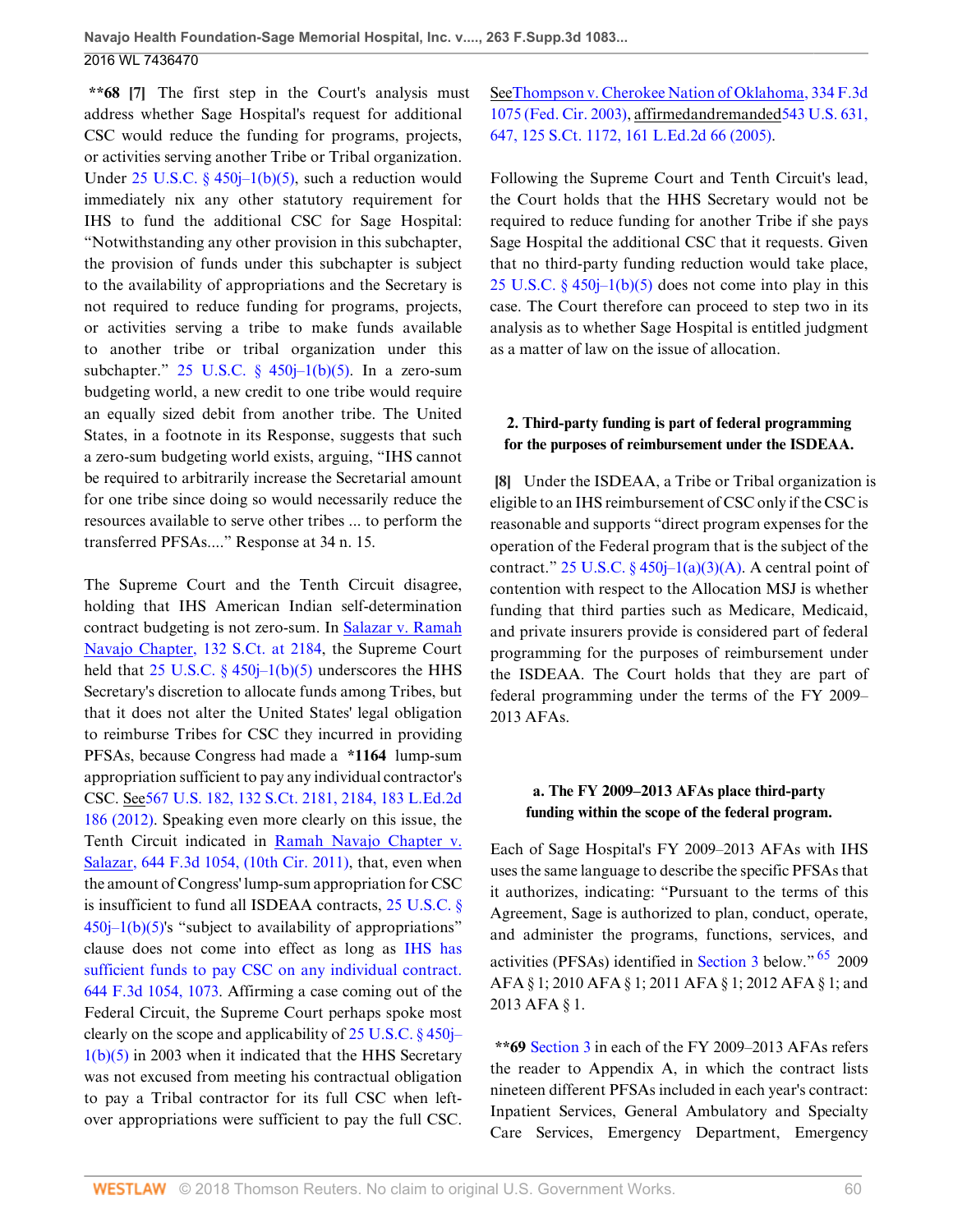Medical Transport, Optometry Clinic, Behavioral Health Services, Radiology, Pharmacy, Laboratory, Physical Therapy, Public Health Nursing, **\*1165** Employee Health Services, Health Education, Transportation Services, School Based Services, Diabetes Program, Traditional Medicine, Dental Clinic, and Podiatry Clinic. See MSJ  $\P$  8, at 4 (stating this fact). <sup>[66](#page-77-6)</sup> See Response  $\P$ 8, at 5 (not disputing this fact). The 2009 through 2013 contracts also state:

In addition to general descriptions of services provided above, NHF/Sage [Sage Hospital or Sage] will provide the following services, among other related services, in operating and administering the PFSAs under the ISDEAA Contract and providing health care services for eligible beneficiaries ...

5. Business Functions: Including, but not limited to, billing and collecting third party reimbursements, conducting utilization review, compliance activities, insurance verification, and collection activities.

Allocation MSJ  $\P$  9, at 5 (stating this fact)(bracketed material added in the Allocation MSJ). See Response ¶ 9, at 5 (not disputing this fact).

**[\[9](#page-2-0)]** Each of the PFSAs that the FY 2009–2013 AFAs mention, as one would expect, fall under the category of American Indian healthcare services. Each of Sage Hospital's third-party payors—Medicare, Medicaid, and health insurance companies  $\frac{67}{2}$  $\frac{67}{2}$  $\frac{67}{2}$  provides funding for just such American Indian healthcare services. Congress implicitly recognized this fact with respect to Medicare and Medicaid when it required Tribes operating selfdetermination contracts to submit claims directly to and recover directly from Medicare and Medicaid for PFSAs. See Indian Health Care Improvement Act § 405 ("IHCIA"). More recently, Congress reaffirmed this position, indicating in 2010: "Health programs operated by the Indian Health Service, Indian tribes, tribal organizations, and Urban Indian organizations ... shall be the payer of last resort for services provided by such Service, tribes, or organizations to individuals eligible for services through such programs, notwithstanding any Federal, State, or local law to the contrary." Obamacare Subtitle K, § 2901, codifieda[t25 U.S.C. § 1623\(b\).](http://www.westlaw.com/Link/Document/FullText?findType=L&pubNum=1000546&cite=25USCAS1623&originatingDoc=I4a89a3f0c8e111e6b27be1b44e7e7e5b&refType=SP&originationContext=document&vr=3.0&rs=cblt1.0&transitionType=DocumentItem&contextData=(sc.UserEnteredCitation)#co_pp_a83b000018c76) Using the canon of statutory construction inparimateria, which says that statutes on the same matter or subject are to be construed together, the Court holds that the congressional intent to include Medicare and Medicaid funding under

PFSAs in the IHCIA and Obamacare suggests that Congress intended to include them within PFSAs' scope under the ISDEAA as well.

## **b. The Indian Canon places third-party funding within the scope of the federal program.**

**\*\*70** The Indian canon provides further reason to interpret "federal programs" broadly and in Sage Hospital's favor. This canon requires courts to liberally construe agreements in favor of American Indians. See **\*1166** [Montana v. Blackfeet Tribe, 471 U.S. 759, 766,](http://www.westlaw.com/Link/Document/FullText?findType=Y&serNum=1985127858&pubNum=0000708&originatingDoc=I4a89a3f0c8e111e6b27be1b44e7e7e5b&refType=RP&originationContext=document&vr=3.0&rs=cblt1.0&transitionType=DocumentItem&contextData=(sc.UserEnteredCitation)) [105 S.Ct. 2399, 85 L.Ed.2d 753 \(1985\)](http://www.westlaw.com/Link/Document/FullText?findType=Y&serNum=1985127858&pubNum=0000708&originatingDoc=I4a89a3f0c8e111e6b27be1b44e7e7e5b&refType=RP&originationContext=document&vr=3.0&rs=cblt1.0&transitionType=DocumentItem&contextData=(sc.UserEnteredCitation)). Seegenerally Philip P. Frickey at 381. Courts are to construe treaties and other agreements as the American Indians who entered into the treaties or agreements would have understood them. See, e.g., [Minnesota v. Mille Lacs Band of Chippewa Indians,](http://www.westlaw.com/Link/Document/FullText?findType=Y&serNum=1999085330&pubNum=0000708&originatingDoc=I4a89a3f0c8e111e6b27be1b44e7e7e5b&refType=RP&originationContext=document&vr=3.0&rs=cblt1.0&transitionType=DocumentItem&contextData=(sc.UserEnteredCitation)) [526 U.S. 172, 196, 119 S.Ct. 1187, 143 L.Ed.2d 270](http://www.westlaw.com/Link/Document/FullText?findType=Y&serNum=1999085330&pubNum=0000708&originatingDoc=I4a89a3f0c8e111e6b27be1b44e7e7e5b&refType=RP&originationContext=document&vr=3.0&rs=cblt1.0&transitionType=DocumentItem&contextData=(sc.UserEnteredCitation)) [\(1999\)\(](http://www.westlaw.com/Link/Document/FullText?findType=Y&serNum=1999085330&pubNum=0000708&originatingDoc=I4a89a3f0c8e111e6b27be1b44e7e7e5b&refType=RP&originationContext=document&vr=3.0&rs=cblt1.0&transitionType=DocumentItem&contextData=(sc.UserEnteredCitation))"[W]e interpret Indian treaties to give effect to the terms as the Indians themselves would have understood them.") Any ambiguity in an agreement is to be resolved in American Indians' favor. See, e.g., [Carpenter v. Shaw,](http://www.westlaw.com/Link/Document/FullText?findType=Y&serNum=1930122166&pubNum=0000708&originatingDoc=I4a89a3f0c8e111e6b27be1b44e7e7e5b&refType=RP&originationContext=document&vr=3.0&rs=cblt1.0&transitionType=DocumentItem&contextData=(sc.UserEnteredCitation)) [280 U.S. 363, 367, 50 S.Ct. 121, 74 L.Ed. 478 \(1930\).](http://www.westlaw.com/Link/Document/FullText?findType=Y&serNum=1930122166&pubNum=0000708&originatingDoc=I4a89a3f0c8e111e6b27be1b44e7e7e5b&refType=RP&originationContext=document&vr=3.0&rs=cblt1.0&transitionType=DocumentItem&contextData=(sc.UserEnteredCitation))

**[\[10](#page-2-1)]** Normally when a court interprets a statute, it defers to an agency's interpretation of ambiguous phrases under [Chevron.](http://www.westlaw.com/Link/Document/FullText?findType=Y&serNum=1984130736&originatingDoc=I4a89a3f0c8e111e6b27be1b44e7e7e5b&refType=RP&originationContext=document&vr=3.0&rs=cblt1.0&transitionType=DocumentItem&contextData=(sc.UserEnteredCitation)) Yet the Indian canon trumps [Chevron](http://www.westlaw.com/Link/Document/FullText?findType=Y&serNum=1984130736&originatingDoc=I4a89a3f0c8e111e6b27be1b44e7e7e5b&refType=RP&originationContext=document&vr=3.0&rs=cblt1.0&transitionType=DocumentItem&contextData=(sc.UserEnteredCitation)) deference when the two come into conflict. See 1–2 Cohen's Handbook of Federal Indian Law (Nell Jessup Newton et al. eds., 2015 LEXIS ed.), at 2.02[3]. As the D.C. Circuit explained in [Cobell v. Norton, 240 F.3d 1081 \(D.C. Cir.](http://www.westlaw.com/Link/Document/FullText?findType=Y&serNum=2001126262&pubNum=0000506&originatingDoc=I4a89a3f0c8e111e6b27be1b44e7e7e5b&refType=RP&originationContext=document&vr=3.0&rs=cblt1.0&transitionType=DocumentItem&contextData=(sc.UserEnteredCitation)) [2001\)](http://www.westlaw.com/Link/Document/FullText?findType=Y&serNum=2001126262&pubNum=0000506&originatingDoc=I4a89a3f0c8e111e6b27be1b44e7e7e5b&refType=RP&originationContext=document&vr=3.0&rs=cblt1.0&transitionType=DocumentItem&contextData=(sc.UserEnteredCitation)), in an opinion that Judge David Bryan Sentelle wrote and Judges Stephen Fain Williams and Judith Ann Wilson Rogers joined,

This departure from the *[Chevron](http://www.westlaw.com/Link/Document/FullText?findType=Y&serNum=1984130736&pubNum=0000780&originatingDoc=I4a89a3f0c8e111e6b27be1b44e7e7e5b&refType=RP&originationContext=document&vr=3.0&rs=cblt1.0&transitionType=DocumentItem&contextData=(sc.UserEnteredCitation))* norm arise from the fact that the rule of liberally construing statutes to the benefit of the Indians arises not from ordinary exegesis, but "from principles of equitable obligations and normative rules of behavior," applicable to the trust relationship between the United States and the Native American people.

[240 F.3d at 1102.](http://www.westlaw.com/Link/Document/FullText?findType=Y&serNum=2001126262&pubNum=0000506&originatingDoc=I4a89a3f0c8e111e6b27be1b44e7e7e5b&refType=RP&fi=co_pp_sp_506_1102&originationContext=document&vr=3.0&rs=cblt1.0&transitionType=DocumentItem&contextData=(sc.UserEnteredCitation)#co_pp_sp_506_1102) The Tenth Circuit at least twice has rejected agencies' statutory interpretations that are contrary to the Indian canon. See[Governor of Kansas](http://www.westlaw.com/Link/Document/FullText?findType=Y&serNum=2014946675&pubNum=0000506&originatingDoc=I4a89a3f0c8e111e6b27be1b44e7e7e5b&refType=RP&originationContext=document&vr=3.0&rs=cblt1.0&transitionType=DocumentItem&contextData=(sc.UserEnteredCitation)) [v. Kempthorne, 516 F.3d 833 \(10th Cir. 2008\)](http://www.westlaw.com/Link/Document/FullText?findType=Y&serNum=2014946675&pubNum=0000506&originatingDoc=I4a89a3f0c8e111e6b27be1b44e7e7e5b&refType=RP&originationContext=document&vr=3.0&rs=cblt1.0&transitionType=DocumentItem&contextData=(sc.UserEnteredCitation)) (dicta) (Indian canon trumps [Chevron](http://www.westlaw.com/Link/Document/FullText?findType=Y&serNum=1984130736&originatingDoc=I4a89a3f0c8e111e6b27be1b44e7e7e5b&refType=RP&originationContext=document&vr=3.0&rs=cblt1.0&transitionType=DocumentItem&contextData=(sc.UserEnteredCitation)) deference even though [Chevron](http://www.westlaw.com/Link/Document/FullText?findType=Y&serNum=1984130736&originatingDoc=I4a89a3f0c8e111e6b27be1b44e7e7e5b&refType=RP&originationContext=document&vr=3.0&rs=cblt1.0&transitionType=DocumentItem&contextData=(sc.UserEnteredCitation)) was not applicable in a case with competing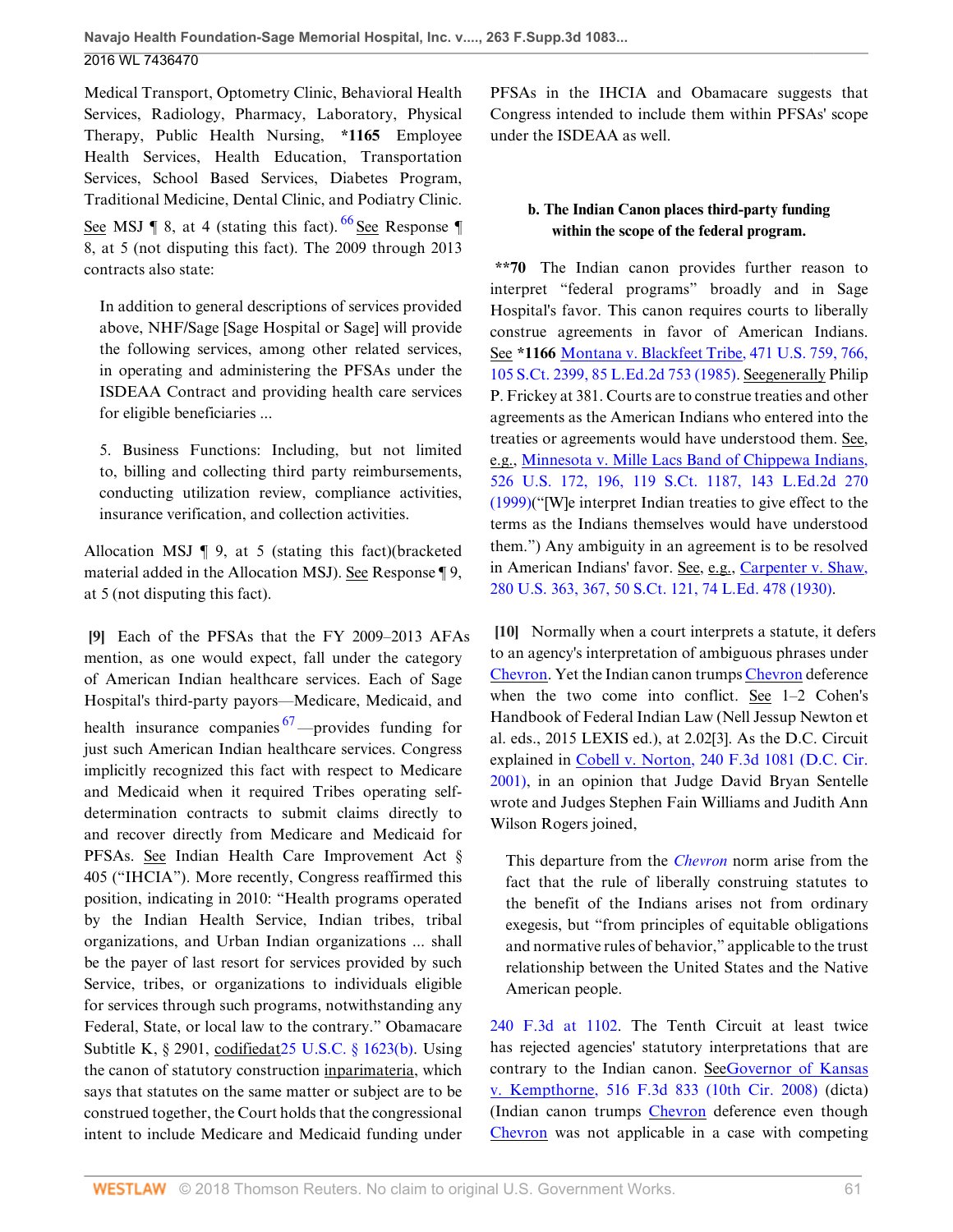Tribal interests); [Ramah Navajo Chapter v. Lujan, 112](http://www.westlaw.com/Link/Document/FullText?findType=Y&serNum=1997106222&pubNum=0000506&originatingDoc=I4a89a3f0c8e111e6b27be1b44e7e7e5b&refType=RP&fi=co_pp_sp_506_1461&originationContext=document&vr=3.0&rs=cblt1.0&transitionType=DocumentItem&contextData=(sc.UserEnteredCitation)#co_pp_sp_506_1461) [F.3d 1455, 1461–62 \(10th Cir. 1997\)](http://www.westlaw.com/Link/Document/FullText?findType=Y&serNum=1997106222&pubNum=0000506&originatingDoc=I4a89a3f0c8e111e6b27be1b44e7e7e5b&refType=RP&fi=co_pp_sp_506_1461&originationContext=document&vr=3.0&rs=cblt1.0&transitionType=DocumentItem&contextData=(sc.UserEnteredCitation)#co_pp_sp_506_1461)(["Ramah"](http://www.westlaw.com/Link/Document/FullText?findType=Y&serNum=1997106222&originatingDoc=I4a89a3f0c8e111e6b27be1b44e7e7e5b&refType=RP&originationContext=document&vr=3.0&rs=cblt1.0&transitionType=DocumentItem&contextData=(sc.UserEnteredCitation))).

# **C. CSC RELATED TO CONTRACTED PFSAS CANNOT BE REDUCED.**

Under the ISDEAA,

There shall be added to the amount required by paragraph (1) [for PFSAs] contract support costs which shall consist of an amount for the reasonable costs for activities which must be carried on by a tribal organization as a contractor to ensure compliance with the terms of the contract and prudent management but which—

(A) normally are not carried on by the respective Secretary in the direct operation of the program; or

(B) are provided by the Secretary in support of the contracted program from resources other than those under contract.

[25 U.S.C. § 450j–1\(a\)\(2\).](http://www.westlaw.com/Link/Document/FullText?findType=L&pubNum=1000546&cite=25USCAS450J-1&originatingDoc=I4a89a3f0c8e111e6b27be1b44e7e7e5b&refType=LQ&originationContext=document&vr=3.0&rs=cblt1.0&transitionType=DocumentItem&contextData=(sc.UserEnteredCitation)) The ISDEAA interprets CSCs broadly, indicating that eligible costs for the purposes of reimbursement under a Tribal self-determination contract include not only "direct program expenses for the operation of the Federal program that is the subject of the contract,"  $25 \text{ U.S.C.}$  § 450 $\text{j}$ –1(a)(3)(A)(i), but also "any additional administrative or other expense related to the overhead incurred by the tribal contractor in connection with the operation of the Federal program, function, service, or activity pursuant to the contract," [25 U.S.C. §](http://www.westlaw.com/Link/Document/FullText?findType=L&pubNum=1000546&cite=25USCAS450J-1&originatingDoc=I4a89a3f0c8e111e6b27be1b44e7e7e5b&refType=LQ&originationContext=document&vr=3.0&rs=cblt1.0&transitionType=DocumentItem&contextData=(sc.UserEnteredCitation))  $450j-1(a)(3)(A)(ii)$ .

The ISDEAA's text indicates that CSC funding shall not be reduced except in some extraordinary situations, none of which applies to this case. Se[e25 U.S.C. § 450j–](http://www.westlaw.com/Link/Document/FullText?findType=L&pubNum=1000546&cite=25USCAS450J-1&originatingDoc=I4a89a3f0c8e111e6b27be1b44e7e7e5b&refType=LQ&originationContext=document&vr=3.0&rs=cblt1.0&transitionType=DocumentItem&contextData=(sc.UserEnteredCitation)) [1\(b\)](http://www.westlaw.com/Link/Document/FullText?findType=L&pubNum=1000546&cite=25USCAS450J-1&originatingDoc=I4a89a3f0c8e111e6b27be1b44e7e7e5b&refType=LQ&originationContext=document&vr=3.0&rs=cblt1.0&transitionType=DocumentItem&contextData=(sc.UserEnteredCitation)). The statutory text also specifically notes that the "program income earned by a tribal organization in the course of carrying out a self-determination contract ... shall not be a basis for reducing **\*1167** the amount of funds otherwise obligated in the contract." [25 U.S.C.](http://www.westlaw.com/Link/Document/FullText?findType=L&pubNum=1000546&cite=25USCAS450J-1&originatingDoc=I4a89a3f0c8e111e6b27be1b44e7e7e5b&refType=LQ&originationContext=document&vr=3.0&rs=cblt1.0&transitionType=DocumentItem&contextData=(sc.UserEnteredCitation))  $§$  450j-1(m). The legislative history of the ISDEAA's 1988 amendments, which first defined the term "contract support costs," shows that Congress was determined to counter IHS' persistent failure to provide full funding for the indirect costs associated with self-determination contracts. During Senate committee hearings on the ISDEAA amendments, numerous Tribal leaders alleged that IHS had been shortchanging them on indirect costs.

See, e.g., 1987 Senate Committee Hearing 172 (prepared statement of United South & Eastern Tribes, Inc.)("It is very difficult not to believe that the BIA has been playing the budget cutting game largely at the expense of tribes. For a number of years in its [budget] justification the Bureau under-estimated ... tribal administrative needs ... and funded tribes for only a percentage of the indirect costs that were due them."). The Tribal witnesses said that the agencies' consistent failure to fully fund Tribal indirect costs had resulted in financial management problems for Tribes as they struggled to pay for federally mandated annual single-agency audits, liability insurance, financial management systems, personnel systems, property management and procurement systems, and other administrative requirements. See, e.g., 1987 Senate Committee Hearing at 93–97 (prepared statement of Edward Loke Fight)(showing indirect CSC calculations and incomplete federal reimbursement for them). Tribal witnesses indicated that their Tribes had diverted trust resources needed for community and economic development to cover these CSC. See Standing Rock at 150.

**\*\*71** The Senate Committee took note of these Tribal concerns and held another hearing featuring American Indian tribal leaders on September 21, 1987—this one to discuss proposed ISDEAA amendments. See First Session on S. 1703 to Amend the Indian Self–Determination and Education Act: Hearing Before the S. Select Comm. on Indian Affairs, 100th Cong. (1987)("Second 1987 Senate Hearing"). [68](#page-77-8) After eight months of working together with Tribal leaders, according to Committee Chairman Daniel K. Inouye, United States Senator from Hawaii, the Committee produced a draft bill meant to address many Tribal concerns, including:

> the need for the Bureau of Indian Affairs and the Indian Health Service to fully fund tribal indirect costs for self-determination contracts; the need for year-toyear stability of contract funding levels in order to improve planning and management of programs; clarifying that Federal acquisition regulations do not apply to selfdetermination contracts; ... reducing the paperwork and reporting requirements for mature contracts;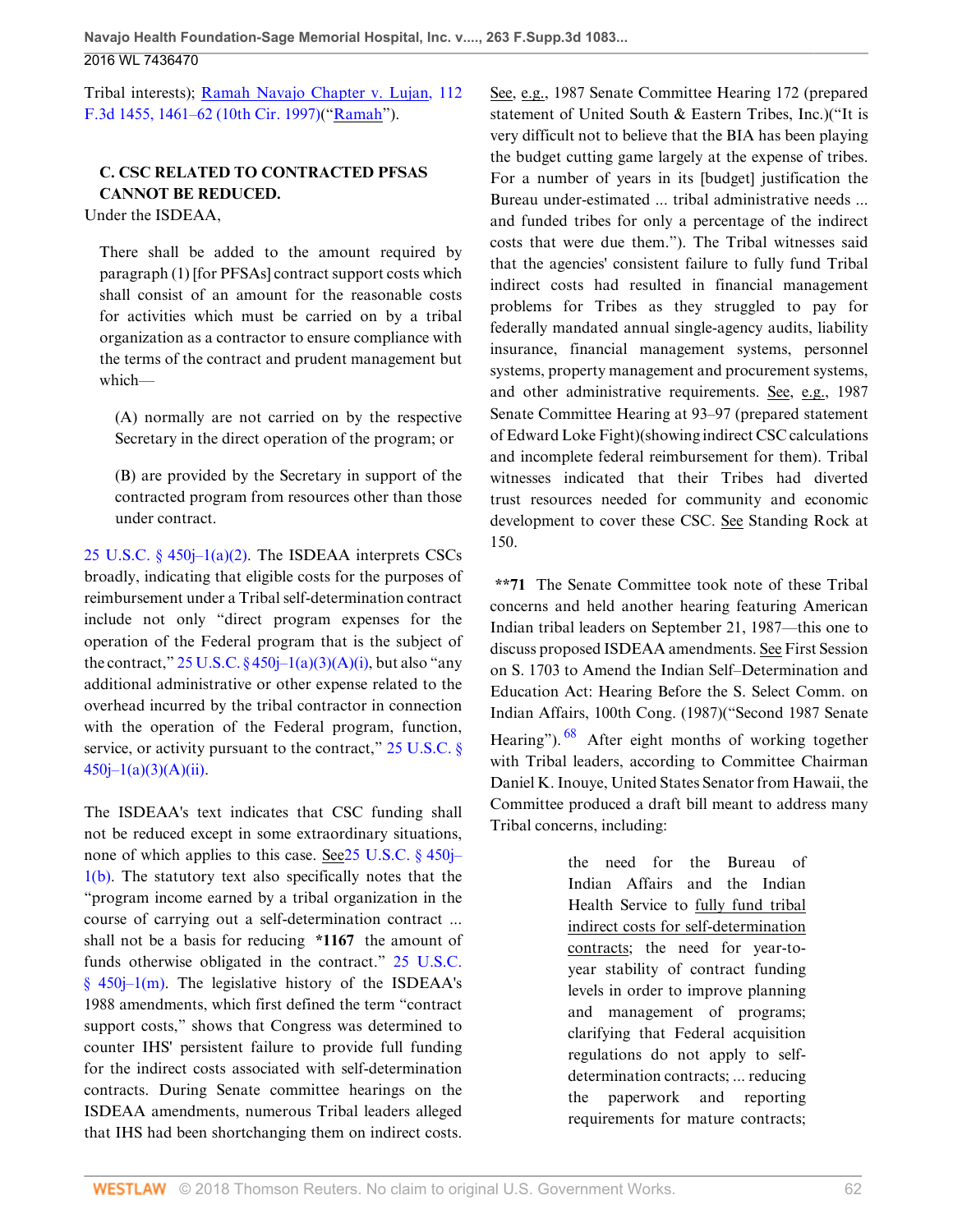alleviating problems associated with over-recovery and under-recovery of indirect costs from Federal agencies other than the BIA and IHS....

Second 1987 Hearing at 1–2 (1987)(statement of Hon. Daniel K. Inouye) (emphasis added). Tribal leaders indicated at that hearing that they still preferred the language of the House bill amending the ISDEAA as it related to CSC recovery:

> The second recommended change to accomplish is full recovery of costs and funding allocations. The House bill language **\*1168** amending the P.L. 93–638 [the ISDEAA], defining contract support costs and requiring full allocation of contract support costs, provides a more complete description of what contract funding allocations should be based upon. We would like to see that language given full consideration.... By including this proposed language, Tribes would receive a fair allocation of funds, irrespective of their indirect cost rates.

Second 1987 Senate Hearing at 78 (statement of Joseph B. DeLaCruz, President, Affiliated Tribes of Northwest Indians). Unless Tribes could rely on such strong statutory protection for recovery of full CSC, Tribal leaders maintained, BIA and IHS would continue to fail to provide sufficient funds to cover CSC. See Second 1987 Senate Hearing at 83 (statement of Clarence W. Skye, United Sioux Tribes of South Dakota Development Cooperation).

Taking such critiques to heart, the Senate Committee revised the amendment text yet again to be even more capacious and give greater assurances that IHS would cover Tribes' full amount of CSC and then held yet another hearing to assess whether the text then met Tribal contractors' needs. See First Session on S. 1703 to Amend the Indian Self–Determination and Education Assistance Act: Hearing Before the S. Select Comm. On Indian Affairs, 100th Cong. (1987)( "Third 1987 Senate Hearing"). Both the House text and the repeated revisions to the Senate text, with each revision offering stronger

protections for Tribal CSC, convinces the Court that congressional intent aligned with the ISDEAA's plain meaning rejecting IHS reductions of Tribal CSC except under very limited circumstances.

**\*\*72** Both Sage Hospital and the Defendants agree that application of IHS' current allocation ratio for CSC would result in Sage Hospital receiving less than its total incurred CSC. Given that the Court finds that (i) Sage Hospital's third-party funding falls within the scope of federal programming for purposes of reimbursement under the ISDEAA; and that (ii) the ISDEAA disallows CSC reductions except under a narrow set of inapplicable circumstances, the Court also finds that IHS' use of the allocation ratio violates the ISDEAA. The Court therefore grants Sage Hospital's motion for partial summary judgment on the issue of allocation.

# **II. THE COURT GRANTS SUMMARY JUDGMENT ON THE DUPLICATION ISSUE.**

[Rule 56\(a\) of the Federal Rules of Civil Procedure](http://www.westlaw.com/Link/Document/FullText?findType=L&pubNum=1000600&cite=USFRCPR56&originatingDoc=I4a89a3f0c8e111e6b27be1b44e7e7e5b&refType=LQ&originationContext=document&vr=3.0&rs=cblt1.0&transitionType=DocumentItem&contextData=(sc.UserEnteredCitation)) permits a court to grant a motion for summary judgment only if two criteria are met. First, the movant must show that there is no genuine dispute as to any material fact. See[Fed.](http://www.westlaw.com/Link/Document/FullText?findType=L&pubNum=1000600&cite=USFRCPR56&originatingDoc=I4a89a3f0c8e111e6b27be1b44e7e7e5b&refType=LQ&originationContext=document&vr=3.0&rs=cblt1.0&transitionType=DocumentItem&contextData=(sc.UserEnteredCitation)) [R. Civ. P. 56\(a\).](http://www.westlaw.com/Link/Document/FullText?findType=L&pubNum=1000600&cite=USFRCPR56&originatingDoc=I4a89a3f0c8e111e6b27be1b44e7e7e5b&refType=LQ&originationContext=document&vr=3.0&rs=cblt1.0&transitionType=DocumentItem&contextData=(sc.UserEnteredCitation)) Second, the movant must be entitled to judgment as a matter of law. See[Fed. R. Civ. P. 56\(a\).](http://www.westlaw.com/Link/Document/FullText?findType=L&pubNum=1000600&cite=USFRCPR56&originatingDoc=I4a89a3f0c8e111e6b27be1b44e7e7e5b&refType=LQ&originationContext=document&vr=3.0&rs=cblt1.0&transitionType=DocumentItem&contextData=(sc.UserEnteredCitation))

## **A. NO GENUINE DISPUTE EXISTS AS TO ANY MATERIAL FACT ON THE DUPLICATION ISSUE.**

As the movant, who is also the party that would bear the burden of persuasion at trial, Sage Hospital bears the burden of showing that no genuine dispute exists as to any material fact on the issue of allocation. Se[eCelotex](http://www.westlaw.com/Link/Document/FullText?findType=Y&serNum=1986132677&pubNum=0000708&originatingDoc=I4a89a3f0c8e111e6b27be1b44e7e7e5b&refType=RP&originationContext=document&vr=3.0&rs=cblt1.0&transitionType=DocumentItem&contextData=(sc.UserEnteredCitation)) [Corp. v. Catrett, 477 U.S. 317, 331, 106 S.Ct. 2548,](http://www.westlaw.com/Link/Document/FullText?findType=Y&serNum=1986132677&pubNum=0000708&originatingDoc=I4a89a3f0c8e111e6b27be1b44e7e7e5b&refType=RP&originationContext=document&vr=3.0&rs=cblt1.0&transitionType=DocumentItem&contextData=(sc.UserEnteredCitation)) [91 L.Ed.2d 265 \(1986\)\(](http://www.westlaw.com/Link/Document/FullText?findType=Y&serNum=1986132677&pubNum=0000708&originatingDoc=I4a89a3f0c8e111e6b27be1b44e7e7e5b&refType=RP&originationContext=document&vr=3.0&rs=cblt1.0&transitionType=DocumentItem&contextData=(sc.UserEnteredCitation))Brennan, J., dissenting). [69](#page-77-9) Sage **\*1169** Hospital lays out eighteen statements of fact in its Duplication MSJ that the Defendants do not dispute in the Response.  $\frac{70}{10}$  $\frac{70}{10}$  $\frac{70}{10}$  See Duplication MSJ at 2–7; Response at 3–5. The United States asserted three additional facts in its Response that Sage Hospital does not dispute in its Reply. See Response at 7–8; Reply at 1. In accordance with local rules, the Court deems the asserted facts undisputed. See D.N.M. Local R. Civ. P. 56.1(a)("All material facts set forth ... will be deemed undisputed unless specifically controverted."). The Court therefore concludes that no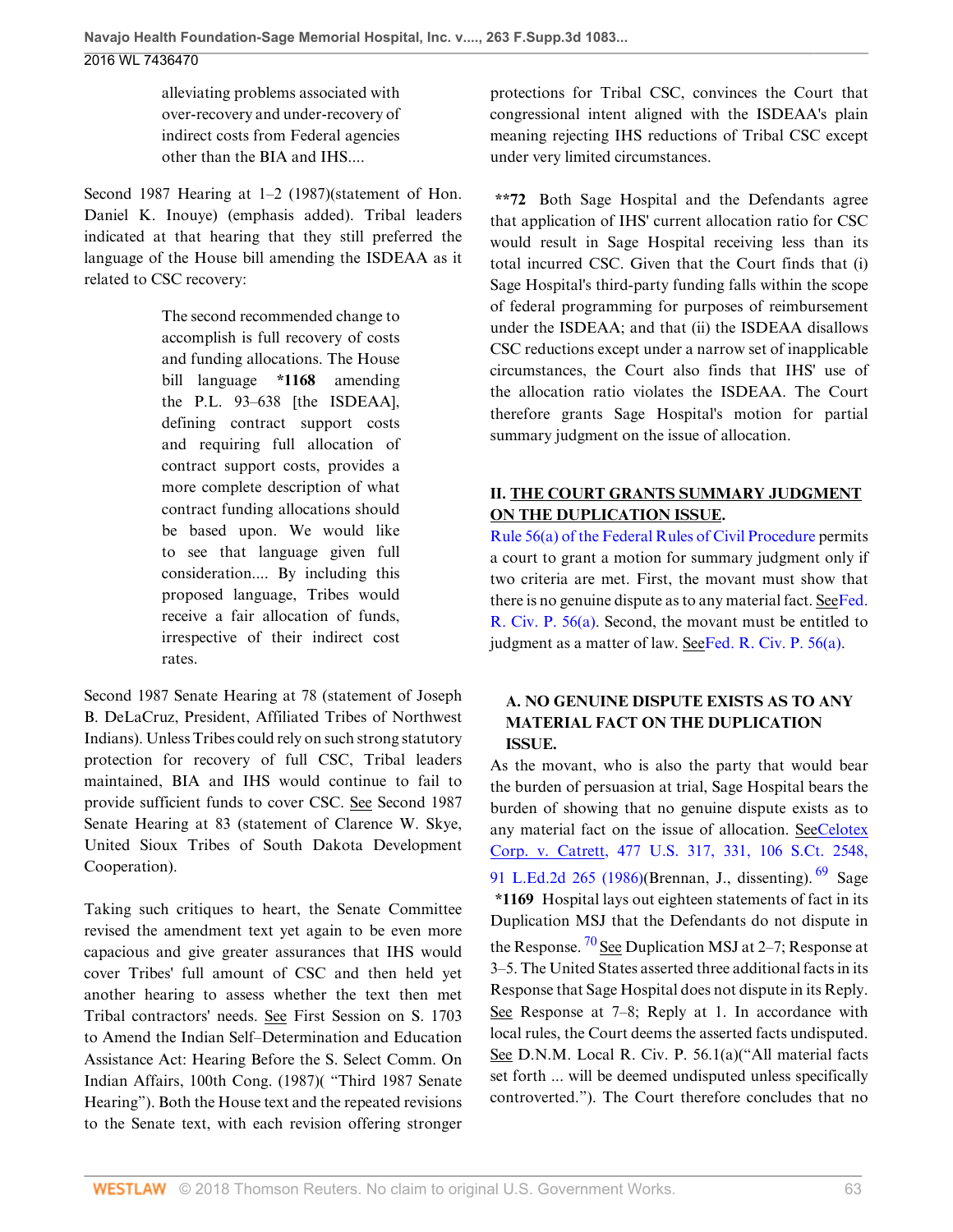genuine dispute exists as to any material fact on the duplication issue.

# **B. SAGE HOSPITAL IS ENTITLED TO JUDGMENT AS A MATTER OF LAW ON THE DUPLICATION ISSUE.**

**[\[11](#page-2-2)]** Congress wrote and rewrote the definitions for the Secretarial amount and CSC three times over the course of the 1975 ISDEAA and the ISDEAA amendments in 1988 and 1994. In the ISDEAA's current form, the two terms are defined in  $25$  U.S.C.  $\S$  450j–1(a)(1)–(3). The Secretarial amount is:

> The amount of funds provided under the terms of selfdetermination contracts entered into pursuant to this subchapter [that] shall not be less than the appropriate Secretary would have otherwise provided for the operation of the programs or portions thereof for the period covered by the contract, without regard to any organizational level within the Department of the Interior or the Department of Health and Human Services, as appropriate, at which the program, function, service, or activity or portion thereof, including supportive administrative functions that are otherwise contractable, is operated.

**\*\*73** [25 U.S.C. § 450j–1\(a\)\(1\)](http://www.westlaw.com/Link/Document/FullText?findType=L&pubNum=1000546&cite=25USCAS450J-1&originatingDoc=I4a89a3f0c8e111e6b27be1b44e7e7e5b&refType=LQ&originationContext=document&vr=3.0&rs=cblt1.0&transitionType=DocumentItem&contextData=(sc.UserEnteredCitation)). Contract support costs are "added to the amount required in paragraph and:

(2) ... shall consist of an amount for the reasonable costs for activities which must be carried on by a tribal organization as a contractor to ensure compliance with the terms of the contract and prudent management, but which—

(A) normally are not carried on by the respective Secretary in his direct operation of the program; or

(B) are provided by the Secretary in support of the contracted program from resources other than those under contract.

25 U.S.C. §  $450j-1(a)(2)$ . The CSC that is eligible for the purposes of receiving funding under Tribal selfdetermination contracts such as those that Sage Hospital and IHS entered into from FY2009 through FY 2013

shall include the costs of reimbursing each tribal contractor for reasonable and allowable costs of—

(i) direct program expenses for the operation of the Federal program that is the subject of the contract, and

(ii) any additional administrative or other expense related to the overhead incurred by the tribal contractor in connection with the operation of the Federal program, function, service, or activity pursuant to the contract, except that such funding shall not duplicate **\*1170** any funding provided under subsection (a)(1).

[25 U.S.C. § 450j–1\(a\)\(3\)](http://www.westlaw.com/Link/Document/FullText?findType=L&pubNum=1000546&cite=25USCAS450J-1&originatingDoc=I4a89a3f0c8e111e6b27be1b44e7e7e5b&refType=LQ&originationContext=document&vr=3.0&rs=cblt1.0&transitionType=DocumentItem&contextData=(sc.UserEnteredCitation)).

# **1. Three Ways Exists to Resolve the Tension Between Subsections (a)(1) and (a)(2).**

Like both Sage Hospital and the Defendants, the Court recognizes that a tension can seem to arise between subsection (a)(1) and subsection (a)(2). Subsection (a) (1) seems to place "supportive administrative functions that are otherwise contractable" squarely within the Secretarial amount. 25 U.S.C. §  $450j-1(a)(1)$ . Subsection (a)(2) indicates that "activities which must be carried on by a tribal organization as a contractor to ensure compliance with the terms of the contract and prudent management," also largely administrative functions, fall squarely within CSC. 25 U.S.C. §  $450j-1(a)(2)$ . Whether, and which, administrative functions fall into the Secretarial amount versus CSC is a vital question with regard to the issue of duplication.

## **a. Sage Hospital proposes that the tension arises out of historical artifact and can be resolved by statutory archeology.**

Sage Hospital suggests that the apparent tension between subsection  $(a)(1)$  and subsection  $(a)(2)$  arises out of historical artifact. See Tr. at 31:1-34:12 (Miller). When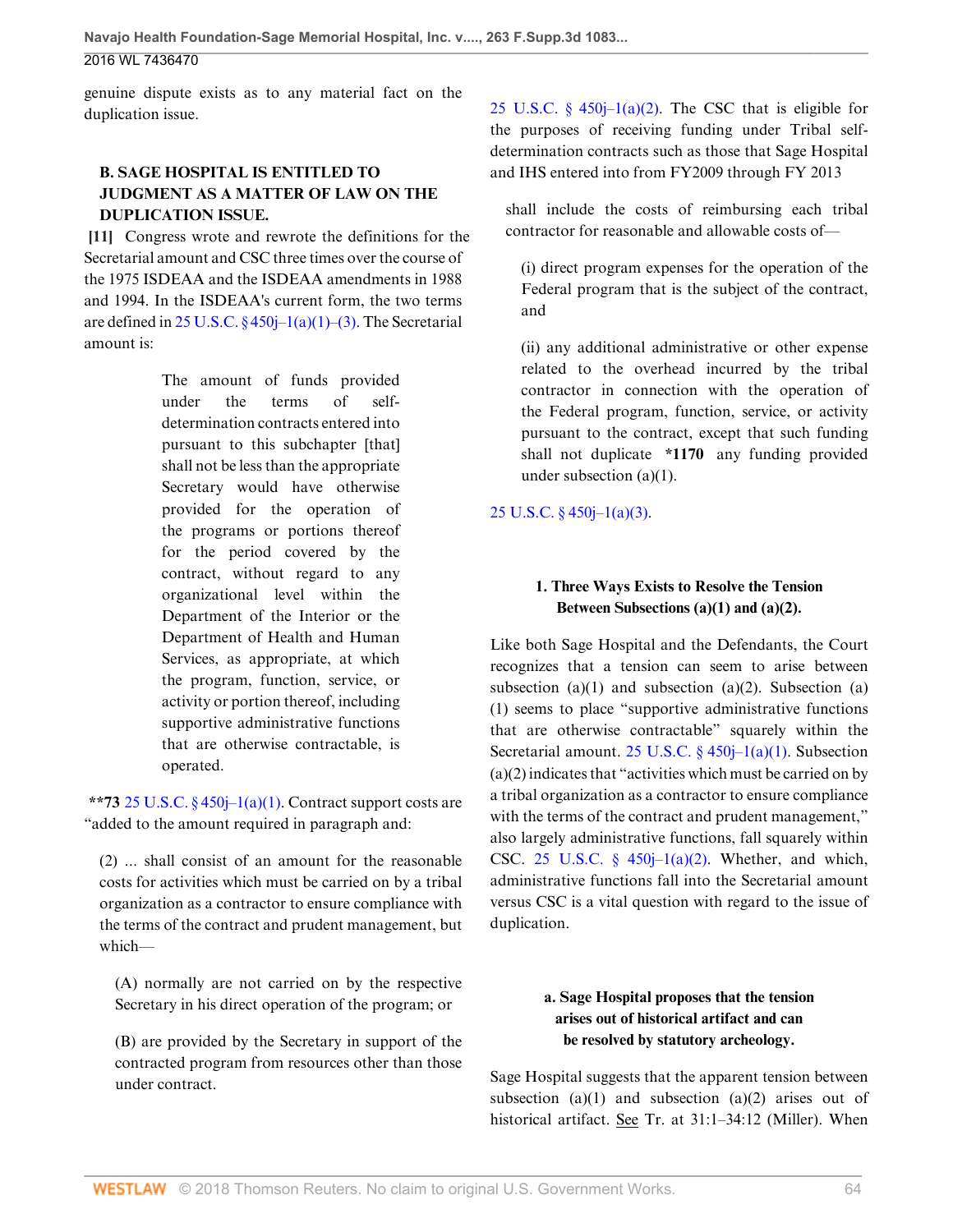**Navajo Health Foundation-Sage Memorial Hospital, Inc. v...., 263 F.Supp.3d 1083...** 2016 WL 7436470

Congress passed the ISDEAA in 1975, subsection (a) (1) was substantially shorter than it is today, reading as follows:

> The amount of funds provided under the terms of contracts entered into pursuant to sections 102 nad [sic] 103 [Tribal self-determination contracts with the Department of the Interior and the Department of Health, Education, and Welfare, respectively] shall not be less than the appropriate Secretary would have otherwise provided for his direct operation of the programs or portions thereof for the period covered by the contract....

Pub. L. No. 93–638 § 106(h), 88 Stat. 2211–12 (1975). When it amended the ISDEAA in 1988, Congress added subsection (a)(2), which read as follows:

**\*\*74** There shall be added to the amount required by paragraph (1) contract support costs which shall consist of the reasonable costs for activities which must be carried on by a tribal organization as a contractor to ensure compliance with the terms of the contract and prudent management, but which—

(A) normally are not carried on by the respective Secretary in his direct operation of the program; or

(B) are provided by the Secretary in support of the contracted program from resources other than those under contract.

Pub. L. No. 100–472 § 205(2), 102 Stat. 2292 (1988). It was not until Congress again amended the ISDEAA in 1994 that it added the remainder of subsection  $(a)(1)$ :

The Indian Self Determination and Education Assistance Act ... is amended.... in paragraph (1), by inserting before the period at the end the following: ", without regard to any organizational level within the Department of the Interior or the Department of Health and Human Services, as appropriate, at which the program, function, service, or activity or portion thereof, including supportive administrative functions that are otherwise contractable, is operated" ....

Pub. L. 103–413 § 102(14)(A), 108 Stat. 4257 (1994). At the same time, Congress modified subsection (a)(2) as well: "The Indian Self Determination and Education Assistance Act ... is amended.... in paragraph (2), by inserting after 'consist of' the following: 'an amount for....' " Pub. L. No. 103–413 § 102(14)(B), 108 Stat. 4257 (1994). The 1994 ISDEAA **\*1171** amendments also added the current subsection  $(a)(3)$ , to read as follows:

The contract support costs that are eligible costs for the purposes of receiving funding under this Act shall include the costs of reimbursing each tribal contractor for reasonable and allowable costs of—

(i) direct program expenses for the operation of the Federal program that is the subject of the contract, and

(ii) any additional administrative or other expense related to the overhead incurred by the tribal contractor in connection with the operation of the Federal program, function, service, or activity pursuant to the contract, except that such funding shall not duplicate any funding provided under section 106(a)(1) [\[25 U.S.C.](http://www.westlaw.com/Link/Document/FullText?findType=L&pubNum=1000546&cite=25USCAS450J-1&originatingDoc=I4a89a3f0c8e111e6b27be1b44e7e7e5b&refType=LQ&originationContext=document&vr=3.0&rs=cblt1.0&transitionType=DocumentItem&contextData=(sc.UserEnteredCitation))  $§$  450 $j-1$ (a)(1)].

Pub. L. No. 103–413 § 102(14)(C), 108 Stat. 4257–58 (1994).

Sage Hospital argues that Congress, by way of the 1988 ISDEAA amendments, meant for the top half of subsection (a)(1) and subsection (a)(2) to be read together. See Tr. at 31:16–21 (Miller). If these subsections are read together, Sage Hospital asserts, "subsection one says [to HHS] you turn over your programs ... and subsection two says that you have to add all these overhead costs." Tr. at 31:21–24 (Miller). Sage Hospital further asserts that in 1994 Congress meant to pair together the second half of subsection  $(a)(1)$  and subsection  $(a)(3)$ . See Tr. at 31:25–32:2 (Miller). Sage Hospital argues that the 1994 Congress, fully aware of extensive earlier litigation over CSC, conjoined these two new provisions to expand the CSC's definition to include "the cost of reimbursing each tribal contractor for reasonable and allowable costs, for direct program expenses for the operation of the federal program, and any additional administrative or other expense." Tr. at 32:3–16 (Miller).

Sage Hospital maintains that it was apparent to Congress that there is an overlap in subsection  $(a)(1)$  and subsection (a)(2) with respect to administrative functions, but that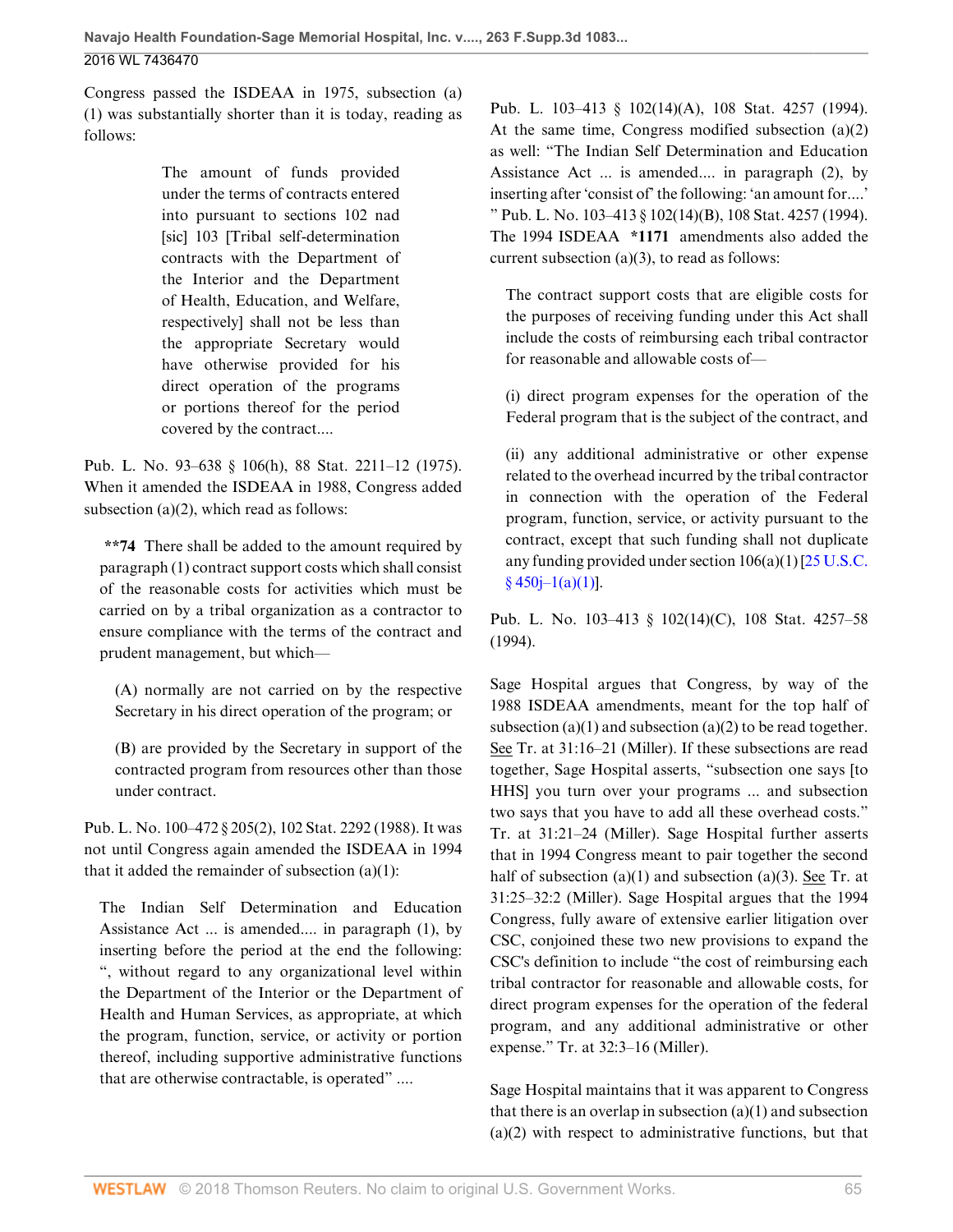Congress wanted to be doubly sure that DOI and HHS would cover all of the Tribes' administrative costs related to self-determination contracts. See Tr. at 32:21–25 (Miller). According to Sage Hospital, the 1994 Congress therefore erred on the side of redundancy, adding administrative costs to both the Secretarial amount under subsection (a)(1) and CSC under subsection (a)(2), tacking on new subsection (a)(3)(ii) to ensure that DOI and HHS did not duplicate funding for the same administrative costs under both the Secretarial amount and CSC vis-à -vis any specific self-determination contract. See Tr. at 32:21– 34:12 (Miller).

**\*\*75** Sage Hospital finds evidence for the existence of such overlap in Deputy Director Fowler's statement that the Secretarial amount and CSC "each include[ ] amounts for both 'direct' and 'indirect' costs...." Duplication MSJ at 20. Moreover, Sage Hospital argues that the mere existence of the "non-duplication provision" in subsection  $(a)(3)(ii)$  is proof that administrative expenses can fall either under the Secretarial amount or under CSC, as duplication by definition could not even happen if there were such no such overlap. Duplication Reply at 5.

## **b. The United States proposes that the tension arises out of historical artifact and can be resolved by recognizing implied structural funding silos.**

The United States does not simply dismiss Sage Hospital's contention that there is some overlap between the Secretarial amount and CSC, but it says that this overlap extends only to the congressional intent behind creating each:

> **\*1172** Each of those amounts are [sic] defined in the ISDEAA itself, and they are generally intended to ensure that a tribal contractor will be able to assume responsibility for the Federal programs, functions, services, and activities (PFSAs) the Federal Government would have otherwise provided, without putting the tribe at a financial risk or diminishing the scope of the programs after tribal assumption.

Response at 2. According to the United States, proper interpretation of subsections  $(a)(1)$ – $(3)$  shows that the Secretarial amount and CSC remain "distinct forms of compensation, primarily distinguishable by the types of activities that they are intended to cover." Response at 2.

The United States therefore proposes its own theory as to how the Court can resolve the apparent tension over administrative costs in subsection (a)(1) and subsection (a)(2). According to the United States, the Secretarial amount in subsection (a)(1) is the only type of funding for ISDEAA contractors that Congress set forth in 1975. See Response at 10 (citing Pub. L. No. 93–638 § 106(h), 88 Stat. 2203, 2211–12 (1975)). The United States asserts that agency and Tribal experience within

the first several years of the ISDEAA contracting regime revealed that the Secretarial amount was not sufficient to meet Congress' original intent, which was to "require[ ] the Federal agencies to make available the same amount of funding to operate a program under contract as would have been available if the Federal Government were operating the program."

Response at 10 (quoting [S. Rep. No. 100–274, at 8–9](http://www.westlaw.com/Link/Document/FullText?findType=Y&serNum=0100092176&pubNum=0001503&originatingDoc=I4a89a3f0c8e111e6b27be1b44e7e7e5b&refType=TV&originationContext=document&vr=3.0&rs=cblt1.0&transitionType=DocumentItem&contextData=(sc.UserEnteredCitation)) (1988)). In particular, the United States argues, Congress noticed that the Secretarial amount alone was proving insufficient to cover costs for certain activities that agencies do not normally perform themselves but that a Tribal contractor needed to perform for compliance and management purposes. See Response at 10 (citing [S.](http://www.westlaw.com/Link/Document/FullText?findType=Y&serNum=0100092176&pubNum=0001503&originatingDoc=I4a89a3f0c8e111e6b27be1b44e7e7e5b&refType=TV&originationContext=document&vr=3.0&rs=cblt1.0&transitionType=DocumentItem&contextData=(sc.UserEnteredCitation)) [Rep. No. 100–274, at 9](http://www.westlaw.com/Link/Document/FullText?findType=Y&serNum=0100092176&pubNum=0001503&originatingDoc=I4a89a3f0c8e111e6b27be1b44e7e7e5b&refType=TV&originationContext=document&vr=3.0&rs=cblt1.0&transitionType=DocumentItem&contextData=(sc.UserEnteredCitation)) (1988)). It was for this reason, as the United States read legislative history, that Congress authorized a new and distinct funding category in 1988, the provision for CSC currently codified in subsection (a) (2). See Response at 10.

The United States says that Congress intended in subsections  $(a)(1)$  and  $(a)(2)$  to erect an adamantine wall between the Secretarial amount and CSC. See Response at 11. Under the plain meaning of the two subsections as they existed after enactment of the 1988 ISDEAA amendments, the United States argues, CSC is supplemental, "added to" the Secretarial amount. Response at 11. The United States says that the 1994 ISDEAA amendments reinforced this distinction yet further, "strengthening the requirement that the Secretarial amount include the Government's resources for all activities it carried on in its operation of the PFSAs" even though IHS had been funding them under CSC for years. Response at 11–12. Moreover, the United States asserts, Congress' decision to add the second half of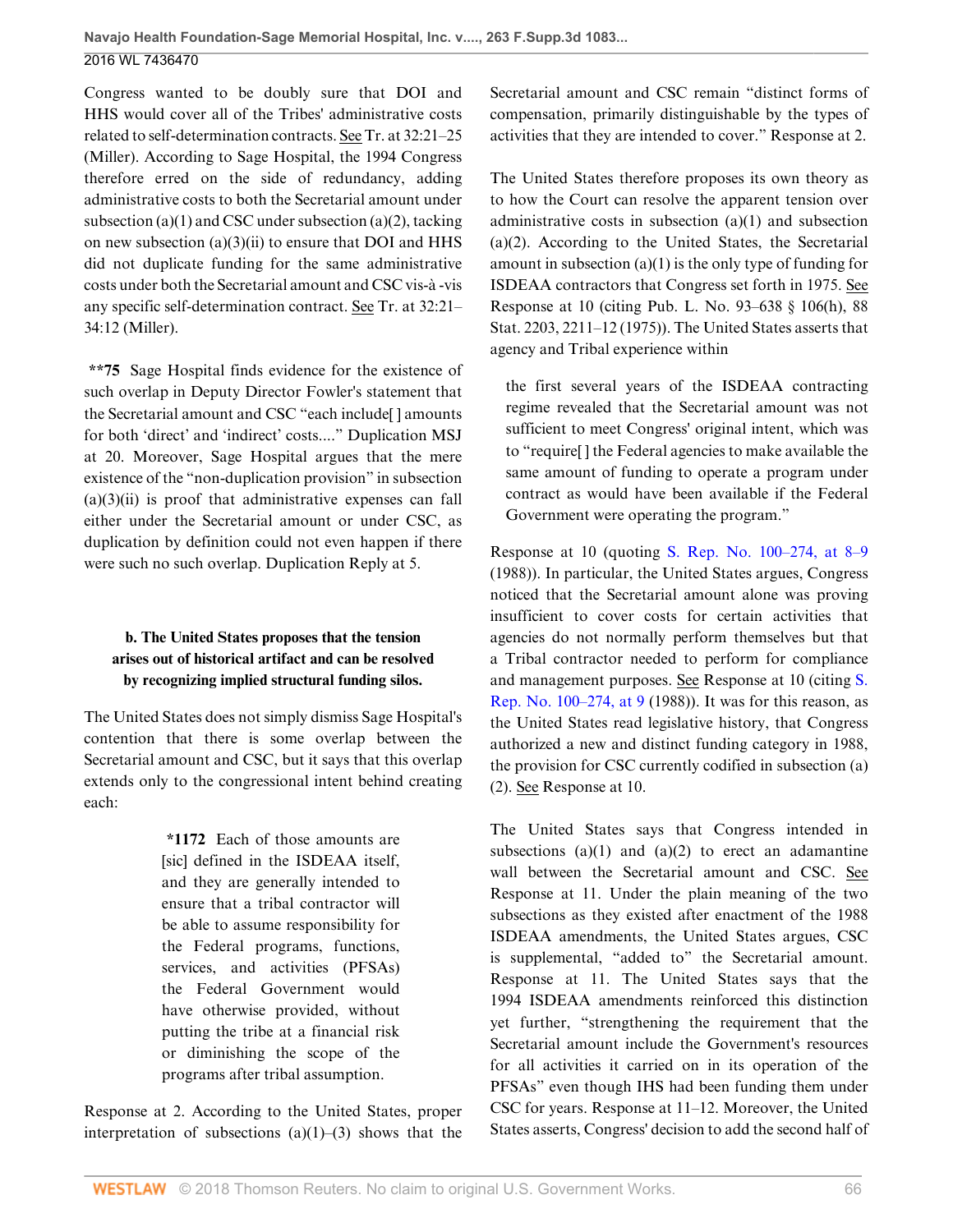subsection (a)(1) in the 1994 ISDEAA amendments was meant to "disabuse any misconception that the Secretarial amount was synonymous with direct-type costs and CSC was synonymous with indirect costs," not as Sage Hospital suggests, to muddy the distinction between the two categories. Response at 13.

**\*\*76** The United States proposes that the best way to understand the distinction between the Secretarial amount and CSC that Congress intended to express in the wording of subsection  $(a)(1)$  and subsection  $(a)(2)$  is to look at the activities that each category encompasses. See Response at 13. As the Court understands the United States' argument, foreshadowed in the Response **\*1173** but laid out somewhat more clearly in the hearing, the United States asserts that all activities related to a self[determination contract can be slotted into the followi](http://www.westlaw.com/Link/Document/Blob/Ia075ae10b82f11e7a04c010000000000.png?originationContext=document&vr=3.0&rs=cblt1.0&transitionType=DocumentImage&contextData=(sc.UserEnteredCitation))ng 2x2 grid:

|                                                                             | Normally done internally<br>by HHS when providing<br>services to American Indians | Not normally done internally<br>by HHS when providing<br>services to American Indians |
|-----------------------------------------------------------------------------|-----------------------------------------------------------------------------------|---------------------------------------------------------------------------------------|
| Direct costs, i.e.<br>programmatic                                          | Secretarial amount                                                                | CSC                                                                                   |
| Indirect costs, i.e.<br>administrative,<br>managerial, or<br>administrative | Secretarial amount                                                                | CSC                                                                                   |

## **Figure 1. United States' proposal for how to distinguish the Secretarial amount from CSC.**

Those activities that HHS normally performs internally when it administers programs benefitting American Indians always fall under the Secretarial amount, regardless whether those activities are direct (programmatic) or indirect (administrative, managerial, or administrative). See Response at 14–15. Meanwhile, those activities that HHS normally does not perform when it administers programs benefitting American Indians always fall under CSC, regardless of whether those activities are directly programmatic or indirectly support the PFSAs. See Response at 15.

This "activity-based" distinction in subsection (a)(1) and subsection (a)(2) between the Secretarial amount and CSC, according to the United States, is the best possible resolution of the tension between the two subsections based on two established canons of statutory construction. First, the Whole Act Rule canon says that when a certain term or phrase is used multiple times throughout a statute, the term should be interpreted in a consistent manner, because courts should assume that legislatures draft statutes in a way that is "internally consistent in its use of language and in the way that its provisions work together." William N. Eskridge, Jr., Philip P. Frickey & Elizabeth Garrett, Cases and Materials on Legislation: Statutes and the Creation of Public Policy 830 (3d. ed. 2001)("Eskridge"). The United States argues that the term "contract support costs" is used multiple times throughout the ISDEAA as amended and that every use of the term except in subsection (a) (2) clearly distinguishes CSC from the Secretarial amount based on the activity involved. Response at 16. Second, the Rule to Avoid Surplusage is based on the principle that each word or phrase in the statute is meaningful and useful, and that a court should avoid any interpretation that would render a word or phrase redundant or meaningless. See Eskridge at 833. If Congress meant for the distinction between the Secretarial amount and CSC to be squishy or inconsistent, the United States argues, every ISDEAA header or section that refers to CSC would be surplus. See Tr. at 53:13–20 (Court)(Wolak).

# **c. The Court uncovers a third theory that proposes that the tension arose out of historical artifact and can be resolved through canons of statutory construction, reference to legislative history, and the theory of universals.**

A third way to resolve the apparent tension between subsection (a)(1) and subsection **\*1174** (a)(2), as the Court sees it, borrows from both Sage Hospital and the United States' positions and rests in between them. This third theory accepts, as the United States' proposes, that there is a meaningful distinction between the Secretarial amount and CSC as captured in the United States' 2x2 matrix in figure 1 supra. Even accepting this starting point, however, this theory comes to Sage Hospital's conclusion that in certain cases the same administrative functions legitimately can fall into either the Secretarial amount or CSC because of (i) the ISDEAA's use of the word "normally" in subsection  $(a)(2)(A)$ ; and  $(ii)$  the difference between categorical and individual activities.

## **i. Congress Used the Word "Normally" When It Defined CSC.**

**\*\*77** According to the United States, subsection (a)(1) and subsection (a)(2) deal exclusively with the Secretarial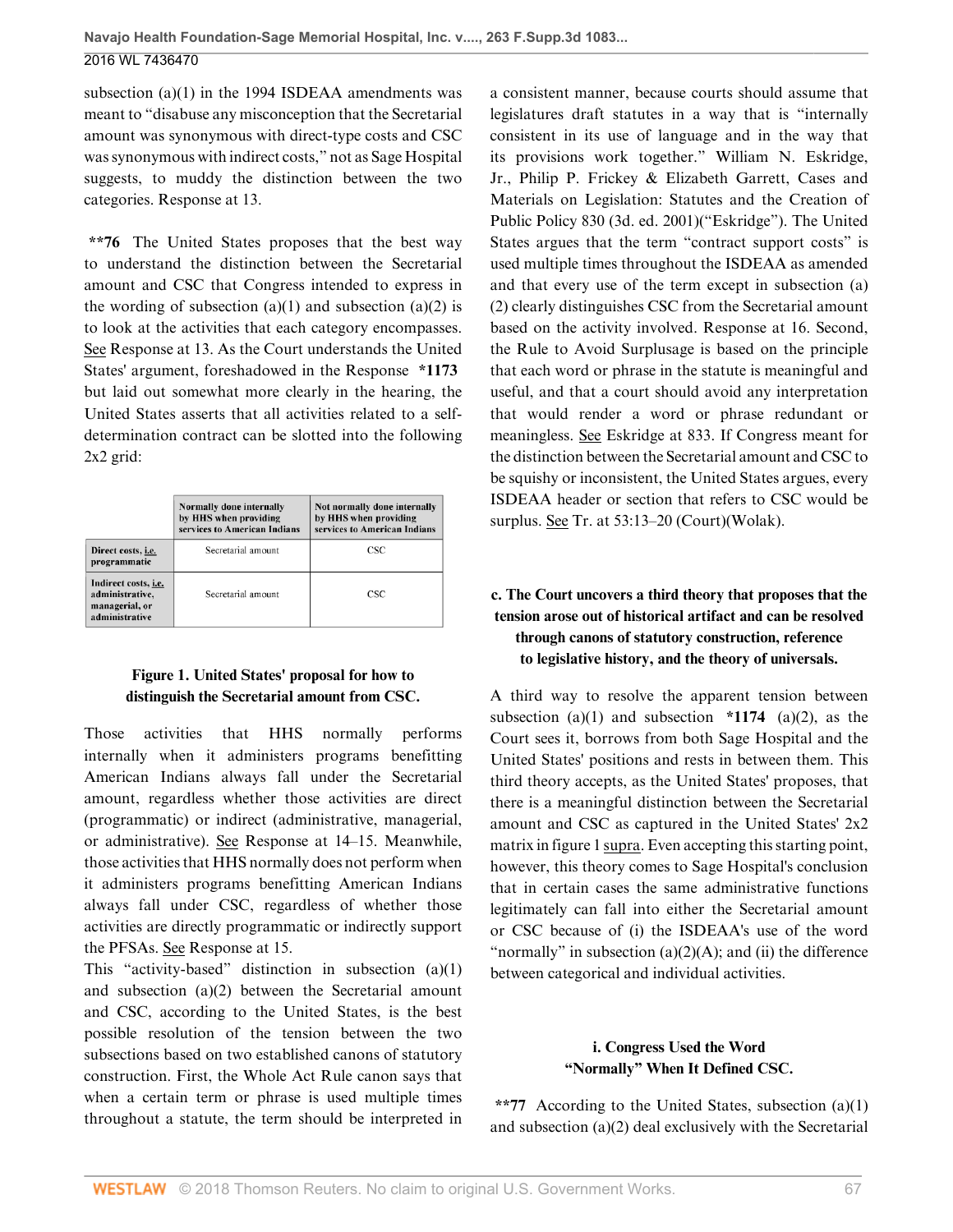amount and CSC, respectively. See Response at 10–11. If this observation is true, then the word "normally" in subsection (a)(2)(A) suddenly assumes great importance:

There shall be added to the amount required by [subsection  $(a)(1)$ ] contract support costs which shall consist of an amount for the reasonable costs for activities which must be carried on by a tribal organization as a contractor to ensure compliance with the terms of the contract and prudent management, but which—

(A) normally are not carried on by the respective Secretary in his direct operation of the program....

25 U.S.C.  $\S 450j-1(a)(2)$  (emphasis added). The Court sees two intents that Congress may have had for using the word "normally" in this subsection.

The first possible intent is retrospective; Congress may have recognized and intended to endorse a preexisting tendency at DOI of making the categories of the Secretarial amount and CSC porous when this redounded to Tribal contractors' benefit. This interpretation would seem to conform to the praise that DOI received in the 1988 Senate Committee Report for such a practice between 1975 and 1988, when DOI supported CSC through a budget line item even in the absence of explicit congressional authorization. See S. Rep. No. 100–393 (1987), at 4. The second possible intent is prospective; Congress may have intended to preserve agency discretion to keep a door in the wall between the Secretarial amount and CSC, allowing some activities to be added to the Secretarial program either over time or in specific circumstances. Either interpretation of the word "normally" suggests that the wall between the Secretarial amount and CSC is not as solid as the United States suggests, even if the Court accepts the United States' starting point.

# **ii. Congress Likely Used the Word "Activity" to Refer to Individuations of Each Activity Rather Than Categorical Activities.**

Congress used the word "activity" in subsection  $(a)(1)$ and subsection  $(a)(3)$ , while it used the plural form "activities" in subsection (a)(2). 25 U.S.C.  $\S$ § 450j–  $1(a)(1)$ –(3). Some might dismiss this difference, but the Court first must apply the canon of meaningful variation to assess if there are any plausible grounds for the alternation between the singular and the plural. See, e.g., United States House of Representatives, House Legislative Counsel's Manual on Drafting Style (1995) § 201, at 9–10, availableat legcounsel.house.gov/ HOLC/Drafting\_Legislation/draftstyle.pdf (last visited November 1, 2016).<sup>[71](#page-77-11)</sup> The canon that every word is to **\*1175** be given effect —verbacumeffectusuntaccipienda—likewise counsels the Court to examine Congress' lexical choices in these provisions. See Antonin Scalia & Bryan A. Garner, Reading Law at 174. The concept of individuation not only provides plausible grounds for the alternation, but also conforms to legislative history and avoids surplusage.

**\*\*78** In mainstream Western philosophy, objects have both form and individuation. See, e.g., Plato, Theaetetus 184–86 (M.J. Levett trans., Hackett Classics ed. 1992); Aristotle, 6 Metaphysics 1016b31–2 (Hugh Tredennick trans., Loeb Classical Library ed. 1933); Immanuel Kant, Critique of Pure Reason 66 (Norman Kemp Smith trans., 2d ed. 2007). The form allows people to place many individual and slightly different items into a categorical universal. For example, there can be a category of objects called "chairs" even though individual chairs are crafted out of many different materials, are many different colors, and assume many different shapes. The greatest value of the universal is that it serves as a cognitive and linguistic heuristic, allowing a person to impose order upon and simplify the external world and then communicate efficiently with others, all while retaining an ability to point out individual members of a group when this task is required.

The Court finds evidence that Congress was striking at this difference between the categorical and the individual when it alternated between the plural and the singular in subsections  $(a)(1)$ –(3). When Congress passed the ISDEAA in 1975, legislative intent was to actualize the paradigm shift first enunciated in Nixon's 1970 Message to Congress, shifting entire activity and program categories from IHS to Tribes in pursuit of a general policy of American Indian self-determination. See S. Rep. No. 93–682, at 1–2; Nixon's Special Message to Congress § 3. When Congress discovered before the 1988 ISDEAA amendments that this general policy was failing to achieve its potential because individual activities needed to support each larger categorical activity were not being paid, Congress added subsection (a)(2) to extend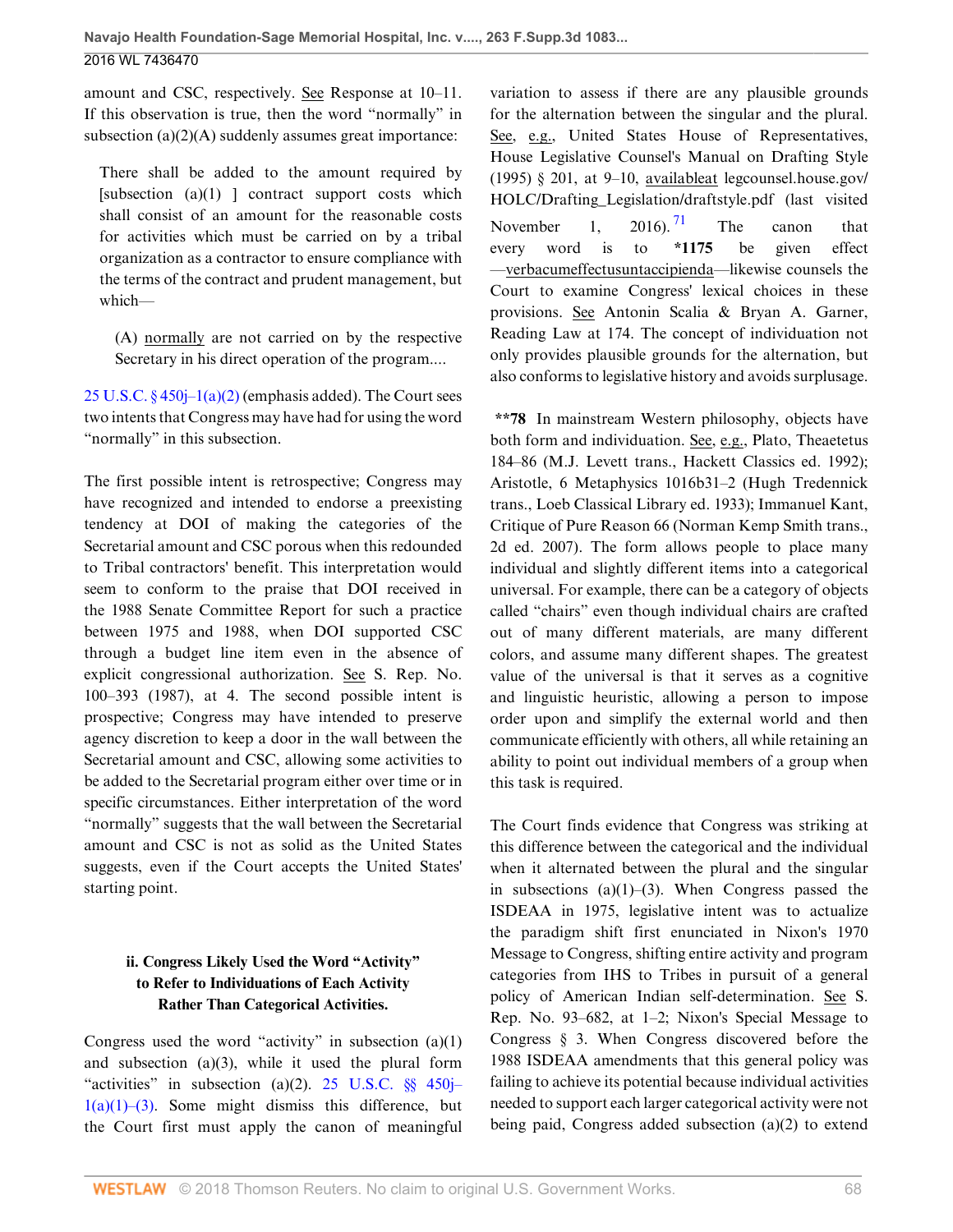reimbursement coverage for all such individual supportive activities under CSC. Se[eS. Rep. No. 100–274 at 33–](http://www.westlaw.com/Link/Document/FullText?findType=Y&serNum=0100092176&pubNum=0001503&originatingDoc=I4a89a3f0c8e111e6b27be1b44e7e7e5b&refType=TV&originationContext=document&vr=3.0&rs=cblt1.0&transitionType=DocumentItem&contextData=(sc.UserEnteredCitation)) [34](http://www.westlaw.com/Link/Document/FullText?findType=Y&serNum=0100092176&pubNum=0001503&originatingDoc=I4a89a3f0c8e111e6b27be1b44e7e7e5b&refType=TV&originationContext=document&vr=3.0&rs=cblt1.0&transitionType=DocumentItem&contextData=(sc.UserEnteredCitation)). When Congress later added subsection (a)(3) and the second half of subsection (a)(1) in 1994, it reverted to the singular in both subsections, the first of which describes the Secretarial amount and the second of which ties CSC to the Secretarial amount. See Pub. L. No. 103–413 § 102(14), 108 Stat. 4257–58 (1994), codifieda[t25 U.S.C. §](http://www.westlaw.com/Link/Document/FullText?findType=L&pubNum=1000546&cite=25USCAS450J-1&originatingDoc=I4a89a3f0c8e111e6b27be1b44e7e7e5b&refType=LQ&originationContext=document&vr=3.0&rs=cblt1.0&transitionType=DocumentItem&contextData=(sc.UserEnteredCitation)) 450 $j-1(a)(1)$  &  $(a)(3)$ .

The implications of such a linguistic shift are clear. If Congress made such a distinction between form and individuation in subsections  $(a)(1)$ – $(3)$ , then CSC simply consists of all activities that, when combined as a category, support a general program activity that a Tribe's self-determination contract with IHS places under a specific program category. This interpretation leaves the differences between the Secretarial amount and CSC intact, but not divided as starkly as the United States proposes. Between 1988 and 1994, IHS' interpretation that Congress intended the **\*1176** Secretarial amount and CSC to be completely separate may have been viable. Since Congress added subsection  $(a)(3)(A)(ii)$  in 1994, however, IHS' interpretation seems no longer to reflect either the statute's language or legislative intent as reflected in the legislative history.

This distinction between form and individuation of activities for purposes of the duplication provision reconciles subsection  $(a)(1)$  and subsection  $(a)(2)$  without violence to the statute's plain language, avoids surplusage, eliminates statutory ambiguity, satisfies the canon of meaningful variation, and conforms to the weight of legislative history. Moreover, the distinction seems to conform to IHS' usual stance when Tribal contracts are not brought to litigation. When IHS applies its 80/20 rule to determine duplication offsets, it does not use a categorical approach, but instead looks at specific activities that are duplicated. Furthermore, the United States admitted during the hearing that no one knows what individual activities the Secretarial amount covers, suggesting either that subsection  $(a)(1)$  is categorical, or that the wall between the Secretarial amount and CSC is porous. See Tr. at 68:6–23 (Grohman). Last, the United States enters into contract negotiations with Tribal contractors to resolve what expenses will fall into the Secretarial amount versus CSC, again implying that the two expense categories are not as siloed as the United States argues they are. See Tr. at 70:3–7 (Wolak).<sup>[72](#page-78-0)</sup>

**\*\*79** Combined with Congress' use of the word "normally" in subsection  $(a)(2)(A)$ , the Court concludes that this distinction provides an opening for the same administrative functions to fall within either the Secretarial amount or CSC. Accordingly, it resolves the tension between subsection  $(a)(1)$  and subsection  $(a)(2)$ more satisfactorily than the resolutions that Sage Hospital and the United States propose. The Court adopts this third way of resolving the tension.

## **2. Sage Hospital's Interpretation of Duplication Under [25 U.S.C. § 450j–1\(a\)\(3\)\(a\)\(ii\)](http://www.westlaw.com/Link/Document/FullText?findType=L&pubNum=1000546&cite=25USCAS450J-1&originatingDoc=I4a89a3f0c8e111e6b27be1b44e7e7e5b&refType=LQ&originationContext=document&vr=3.0&rs=cblt1.0&transitionType=DocumentItem&contextData=(sc.UserEnteredCitation)) Conforms to the Statutory Text and Legislative Intent.**

Congress added the ISDEAA's non-duplication provision in 1994. See Indian Self–Determination Act Amendments of 1994 § 102(14), Pub. L. 103–413, 108 Stat. 4257– 58 (1994), codifiedat[25 U.S.C. § 450j–1\(a\)\(3\)\(A\)](http://www.westlaw.com/Link/Document/FullText?findType=L&pubNum=1000546&cite=25USCAS450J-1&originatingDoc=I4a89a3f0c8e111e6b27be1b44e7e7e5b&refType=LQ&originationContext=document&vr=3.0&rs=cblt1.0&transitionType=DocumentItem&contextData=(sc.UserEnteredCitation)). The provision indicates:

> The contract support costs that are eligible costs for the purposes of receiving funding under this subchapter shall include the costs of reimbursing each tribal contractor for reasonable and allowable costs of—... (ii) any additional administrative or other expenses related to the overhead incurred by the tribal contractor in connection with the operation of the Federal program, function, service, or activity pursuant to the contract, except that such funding shall not duplicate any funding provided under subsection  $(a)(1)$  of this section.

## [25 U.S.C. § 450j–1\(a\)\(3\)\(A\).](http://www.westlaw.com/Link/Document/FullText?findType=L&pubNum=1000546&cite=25USCAS450J-1&originatingDoc=I4a89a3f0c8e111e6b27be1b44e7e7e5b&refType=LQ&originationContext=document&vr=3.0&rs=cblt1.0&transitionType=DocumentItem&contextData=(sc.UserEnteredCitation))

Sage Hospital argues that  $25 \text{ U.S.C.} \frac{6}{5} \cdot 450 \cdot (-1) \cdot (3)(\text{A})(\text{ii})$ calls for dollar-for-dollar offsets when a Tribe submits reimbursements for the same activities under both CSC and the Secretarial amount. See Duplication MSJ at 15. The United States makes a more detailed argument, proposing **\*1177** a four-part test for determining which of Sage Hospital's submitted CSC expenses duplicate expenses already funded under the Secretarial amount.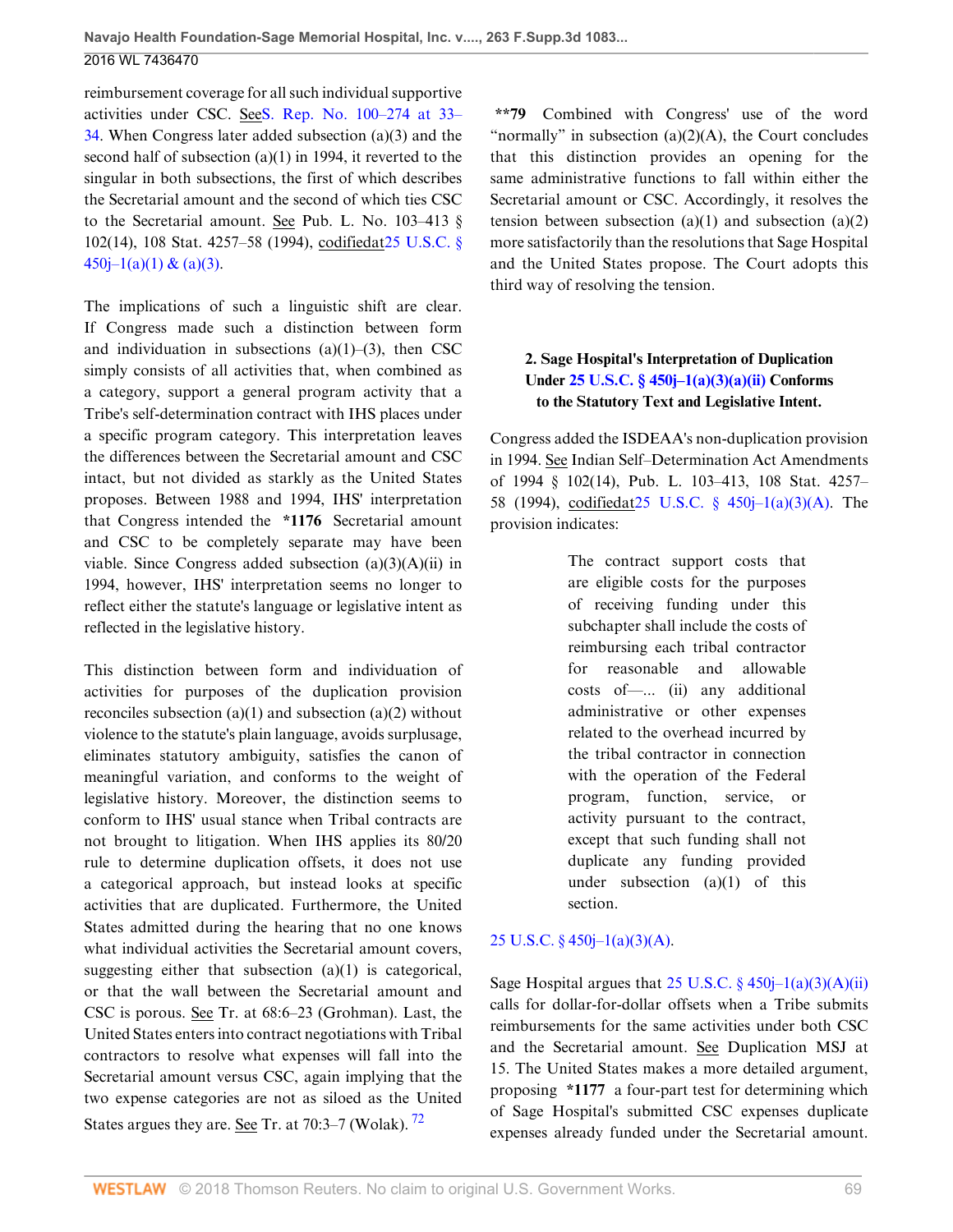See Tr. at 66:1–67:23 (Wolak). First, the United States says, the duplication test would indicate that duplicate funds are those cost categories that Sage Hospital claims but that IHS normally funds through the Secretarial amount. See Tr. at 66:1–7 (Wolak). According to the United States, this categorical approach should completely avoid duplication. See Tr. at 66:7–11 (Wolak). Second, the United States says, the duplication test would exclude from CSC all costs that are not necessary for contract compliance. See Tr. at 66:15–22 (Wolak). Third, the United States says, remaining costs would be analyzed to determine whether they are necessary for prudent management of the related PFSA. See Tr. at 67:4– 16 (Wolak). Fourth, the United States says, any CSC claim that made it through the first three sieves would be evaluated for reasonableness, benchmarking prices against prevailing market rates so that IHS is not paying, for example, twenty-five dollars for a needle. See Tr. at 67:19–23 (Wolak).

Sage Hospital rejects the United States' interpretation of the ISDEAA duplication provision, maintaining that such an interpretation allows for "fantasy duplication," in which IHS can deny Sage Hospital's CSC claims merely because IHS "normally" funds such costs under the Secretarial amount. Tr. at 41:8–18 (Miller). In other words, Sage Hospital argues, the United States' interpretation of the duplication provision would allow IHS to deny any CSC claim that it theoretically might have funded under the Secretarial amount even if IHS never funded it. See Tr. at 41:8–18 (Miller).

The Court concludes that the ISDEAA's plain language allows for either Sage Hospital's or the United States' interpretation of the short duplication provision in subsection  $(a)(3)(A)(ii)$ . The Court also concludes, however, that neither Sage Hospital's proposal nor the United States' interpretation matches the legislative intent behind the duplication provision. In 1988 and 1994, Congress repeatedly emphasized that it wished to expand CSC, and to make it easier for Tribes to claim and be awarded CSC, rejecting IHS' practice of so narrowly construing CSC that Tribes oftentimes had to dig into their programmatic funding to defray administrative expenses that IHS failed to pay. See, e.g., [S. Rep. No.](http://www.westlaw.com/Link/Document/FullText?findType=Y&serNum=0104640955&pubNum=0001503&originatingDoc=I4a89a3f0c8e111e6b27be1b44e7e7e5b&refType=TV&originationContext=document&vr=3.0&rs=cblt1.0&transitionType=DocumentItem&contextData=(sc.UserEnteredCitation)) [103–374, at 9](http://www.westlaw.com/Link/Document/FullText?findType=Y&serNum=0104640955&pubNum=0001503&originatingDoc=I4a89a3f0c8e111e6b27be1b44e7e7e5b&refType=TV&originationContext=document&vr=3.0&rs=cblt1.0&transitionType=DocumentItem&contextData=(sc.UserEnteredCitation)) (1994), Cf.[25 U.S.C. § 450k\(a\)\(](http://www.westlaw.com/Link/Document/FullText?findType=L&pubNum=1000546&cite=25USCAS450K&originatingDoc=I4a89a3f0c8e111e6b27be1b44e7e7e5b&refType=LQ&originationContext=document&vr=3.0&rs=cblt1.0&transitionType=DocumentItem&contextData=(sc.UserEnteredCitation))prohibiting the HHS Secretary from promulgating any regulation or imposing any nonregulatory requirement on a Tribal selfdetermination contract outside of narrow exceptions). At the same time, however, both Congresses acknowledged a need to ensure that budgetary controls were in place to prevent Tribes from submitting the same expenses for reimbursement twice under the Secretarial amount and CSC. Se[eS. Rep. No. 103–374, at 8](http://www.westlaw.com/Link/Document/FullText?findType=Y&serNum=0104640955&pubNum=0001503&originatingDoc=I4a89a3f0c8e111e6b27be1b44e7e7e5b&refType=TV&originationContext=document&vr=3.0&rs=cblt1.0&transitionType=DocumentItem&contextData=(sc.UserEnteredCitation)) (1994).

**\*\*80 [\[12](#page-2-3)]** One canon of statutory construction calls upon courts to interpret a given statutory provision in light of how Congress has amended it or failed to amend it in response to existing administrative interpretations of that provision. See William N. Eskridge, Jr., [Interpreting Legislative Inaction, 87 Mich. L. Rev.](http://www.westlaw.com/Link/Document/FullText?findType=Y&serNum=0102032250&pubNum=0001192&originatingDoc=I4a89a3f0c8e111e6b27be1b44e7e7e5b&refType=LR&originationContext=document&vr=3.0&rs=cblt1.0&transitionType=DocumentItem&contextData=(sc.UserEnteredCitation)) [67, 67 \(1988\)](http://www.westlaw.com/Link/Document/FullText?findType=Y&serNum=0102032250&pubNum=0001192&originatingDoc=I4a89a3f0c8e111e6b27be1b44e7e7e5b&refType=LR&originationContext=document&vr=3.0&rs=cblt1.0&transitionType=DocumentItem&contextData=(sc.UserEnteredCitation)). Applying that canon to the 1994 ISDEAA amendments that added the duplication provision to the ISDEAA, the Court recognizes that Congress was rejecting IHS' existing narrow construction of CSC in favor of increasing Tribal access to CSC. The Court finds Sage Hospital's argument convincing that allowing IHS to claim duplication offsets exclusively on a theory that the relevant expenses hypothetically could have been paid under the Secretarial amount is incongruous with such demonstrated legislative intent and has no basis **\*1178** in the statutory text. The United States' repeated admission during the hearing that it does not know what costs fall into the Secretarial amount fortifies the Court's conclusion on this point, because this lack of knowledge would leave no check on IHS' ability to claim without proof that any specific CSC claim duplicates a cost within the Secretarial amount's black box. The Indian canon likewise strengthens the Court's confidence in this conclusion, as that canon—as adopted in the ISDEAA as a provision in the self-determination model contract requires courts to interpret all ISDEAA provisions in the light most favorable to Tribal contractors. See[25 U.S.C.](http://www.westlaw.com/Link/Document/FullText?findType=L&pubNum=1000546&cite=25USCAS450L&originatingDoc=I4a89a3f0c8e111e6b27be1b44e7e7e5b&refType=LQ&originationContext=document&vr=3.0&rs=cblt1.0&transitionType=DocumentItem&contextData=(sc.UserEnteredCitation)) [§ 450](http://www.westlaw.com/Link/Document/FullText?findType=L&pubNum=1000546&cite=25USCAS450L&originatingDoc=I4a89a3f0c8e111e6b27be1b44e7e7e5b&refType=LQ&originationContext=document&vr=3.0&rs=cblt1.0&transitionType=DocumentItem&contextData=(sc.UserEnteredCitation))*l* (c).

The Court also concludes, however, that the second through fourth steps of the duplication analysis that the United States proposes conform to the ISDEAA's plain language. Any CSC claim that is not necessary for contract compliance or for prudent management of the self-determination contract or that is unreasonable is not reimbursable under subsection (a)(2)'s plain meaning: "There shall be added to the amount required by paragraph (1) contract support costs which shall consist of an amount for the reasonable costs for activities which must be carried on by a tribal organization as a contractor to ensure compliance with the terms of the contract and prudent management...." [25 U.S.C. § 450j–](http://www.westlaw.com/Link/Document/FullText?findType=L&pubNum=1000546&cite=25USCAS450J-1&originatingDoc=I4a89a3f0c8e111e6b27be1b44e7e7e5b&refType=LQ&originationContext=document&vr=3.0&rs=cblt1.0&transitionType=DocumentItem&contextData=(sc.UserEnteredCitation))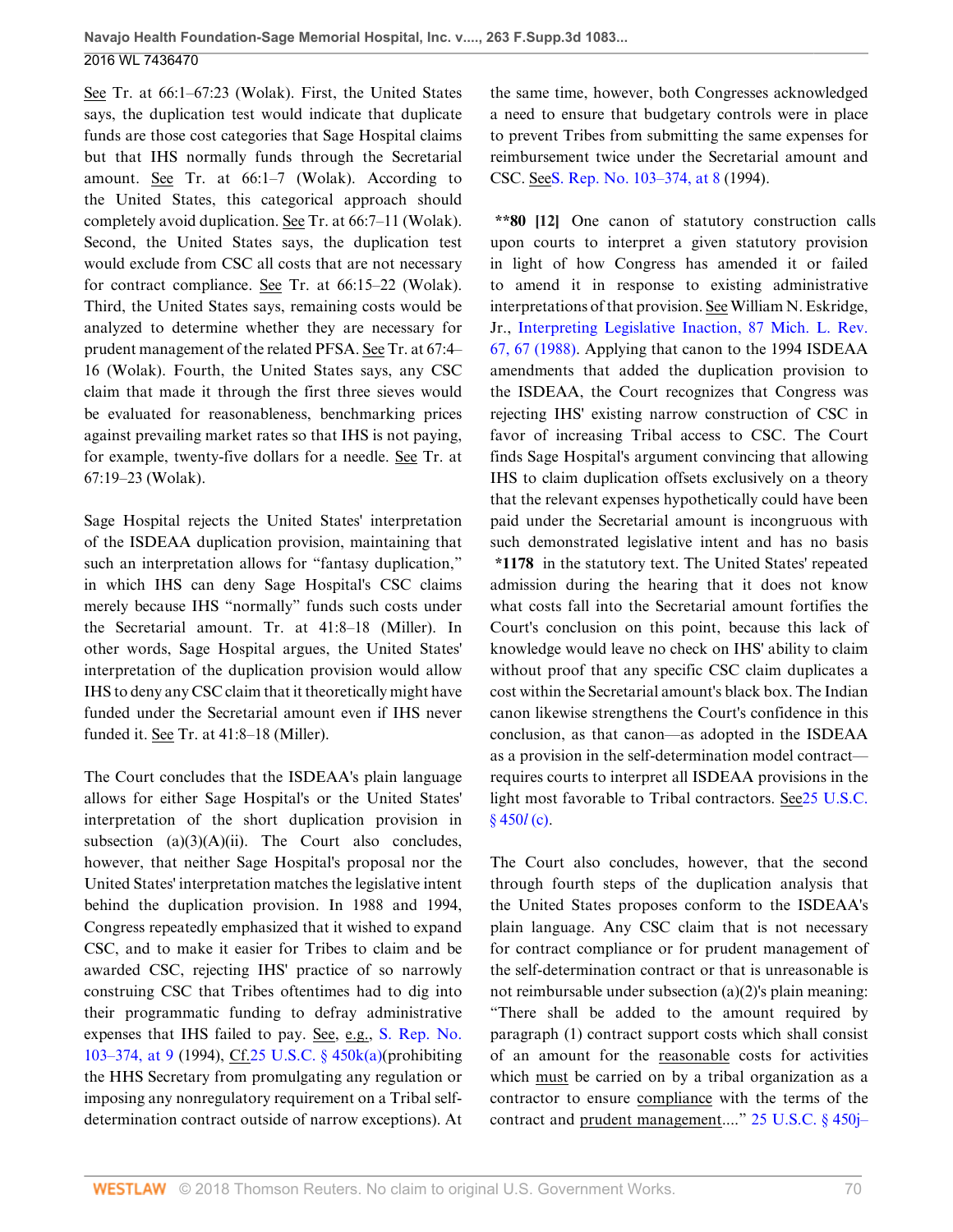**Navajo Health Foundation-Sage Memorial Hospital, Inc. v...., 263 F.Supp.3d 1083...** 2016 WL 7436470

[1\(a\)\(2\)](http://www.westlaw.com/Link/Document/FullText?findType=L&pubNum=1000546&cite=25USCAS450J-1&originatingDoc=I4a89a3f0c8e111e6b27be1b44e7e7e5b&refType=LQ&originationContext=document&vr=3.0&rs=cblt1.0&transitionType=DocumentItem&contextData=(sc.UserEnteredCitation))(emphases added). Sage Hospital does not disagree with the United States and the Court that such parameters impose legitimate limits on CSC claim reimbursement. See Tr. at 56: 21–57:14 (Miller).

**IT IS ORDERED** that: (i) the Plaintiff's Motion for Partial Summary Judgment on the Issue of Allocation, filed August 1, 2016 (Doc. 199) is granted; and (ii) the Plaintiff's Motion for Partial Summary Judgment on the Issue of Duplication, filed August 1, 2016 (Doc. 200) is granted. The Court holds that expenditures made with third-party revenues in support of programs administered under a Tribal self-determination contract are spent on the federal program, and therefore the Court orders IHS to reimburse Sage Hospital, without application of an allocation ratio, for Sage Hospital's

claimed CSC that consists of reasonable costs for activities Sage Hospital must carry on as a contractor to ensure compliance with the terms of the 2009–2013 AFAs and prudent management. The Court further orders that IHS reimburse Sage Hospital for all CSC activities that are reasonable costs for activities Sage Hospital must carry on as a contractor to ensure compliance with the terms of the 2009–2013 AFAs and prudent management without applying a duplication offset for any individual activity unless IHS already paid for that specific, individuated activity under the Secretarial amount.

#### **All Citations**

263 F.Supp.3d 1083, 2016 WL 7436470

#### Footnotes

- [1](#page-3-0) Sage Hospital filed two partial motions for summary judgment: one on allocation and another on duplication, with Sage Hospital's factual section nearly identical in both. See Allocation MSJ at 2–11; Duplication MSJ at 2–7. Where the two factual sections are identical, the Court will refer to both collectively as "MSJ," referring the reader to the page number in Sage Hospital's Motion for Partial Summary Judgment on Allocation. For any paragraph in which the two factual sections differ materially, the Court will refer to "Allocation MSJ" or "Duplication MSJ" and discuss the differences between the two paragraphs in a footnote. For any paragraph numbered differently in the Allocation MSJ and the Duplication MSJ but otherwise identical, the Court will cite to the paragraph in the Allocation MSJ but retain the citing convention of "MSJ."
- [2](#page-3-1) Sage Hospital's Duplication MSJ adds one word to the text from its Allocation MSJ, indicating that Burwell "has ultimate responsibility for carrying out all the functions, authorities, and duties of HHS...." MSJ on Duplication ¶ 4, at 3(emphasis added). The Court concludes that the adjective "ultimate" was implied in the Allocation MSJ's text, as it is unreasonable to believe that the HHS Secretary directly carries out "all the functions, authorities, and duties of HHS" at each IHS hospital and clinic nationwide, or directly oversees every contract entered into between them and HHS.
- [3](#page-3-2) From this point forward, the Court will refer to the Defendants collectively as "the United States" or as "United States." The Court will make an exception to this naming convention in direct quotes.
- [4](#page-4-0) The relevant paragraph in Sage Hospital's Allocation MSJ and Duplication MSJ read slightly differently. See Allocation MSJ ¶ 7, at 4; Duplication MSJ ¶ 7, at 4. The Court's text quotes the Allocation MSJ. The MSJ on Duplication drops the word "successive" and the closing phrase "without interruption," and adds a parenthetical phrase "(collectively, the '2009– 2013 Contracts')." Compare Allocation MSJ  $\P$  7, at 4, with Duplication MSJ  $\P$  7, at 4. The Court believes that there is no material difference between the two phrases, as each conveys the same information in lexicologically different ways.
- [5](#page-4-1) In its Response, the United States does not dispute this fact, but clarify that "the Fiscal Year (FY) 2009 Annual Funding Agreement (AFA) (FY 2009 AFA), also included other PFSAs such as Administrative Services, Financial Management, Human Resources, Property and Supply, Housekeeping, and Laundry. Defendants respectfully refer the Court to the AFA for the full list [of] PFSAs." Response ¶ 8, at 5. Since the United States agrees that the FY 2009 AFA included all the services that Sage Hospital lists, the Court finds that the United States' clarification does not raise a genuine issue of fact for trial under [Federal Rule of Civil Procedure 56\(c\)\(1\).](http://www.westlaw.com/Link/Document/FullText?findType=L&pubNum=1000600&cite=USFRCPR56&originatingDoc=I4a89a3f0c8e111e6b27be1b44e7e7e5b&refType=LQ&originationContext=document&vr=3.0&rs=cblt1.0&transitionType=DocumentItem&contextData=(sc.UserEnteredCitation))
- [6](#page-4-2) Sage Hospital's Allocation MSJ, in its second reference to the statute, refers to the Indian Self–Determination and Education Assistance Act of 1975 as the "ISDEAA." Allocation MSJ ¶ 11, at 6. In Sage Hospital's Duplication MSJ, in its second reference to the statute, it refers to the statute as the "ISDA." Duplication MSJ ¶ 11, at 5. The citation to the United States Code immediately after each acronym is the same; therefore, the Court finds that these two acronyms reference the same legislation: the Indian Self–Determination and Education Assistance Act of 1975, 88 Stat. 2203.
- [7](#page-4-3) In its Response, the United States does not dispute that the expert report includes the following note " 'IHS identified costs and/or activities (and by extension, the activities' associated costs) including in Sage [Hospital]'s claim that it considered to be duplicative, unreasonable, unallowable, or unsupported. IHS headquarters reviewed Sage [Hospital]'s claimed costs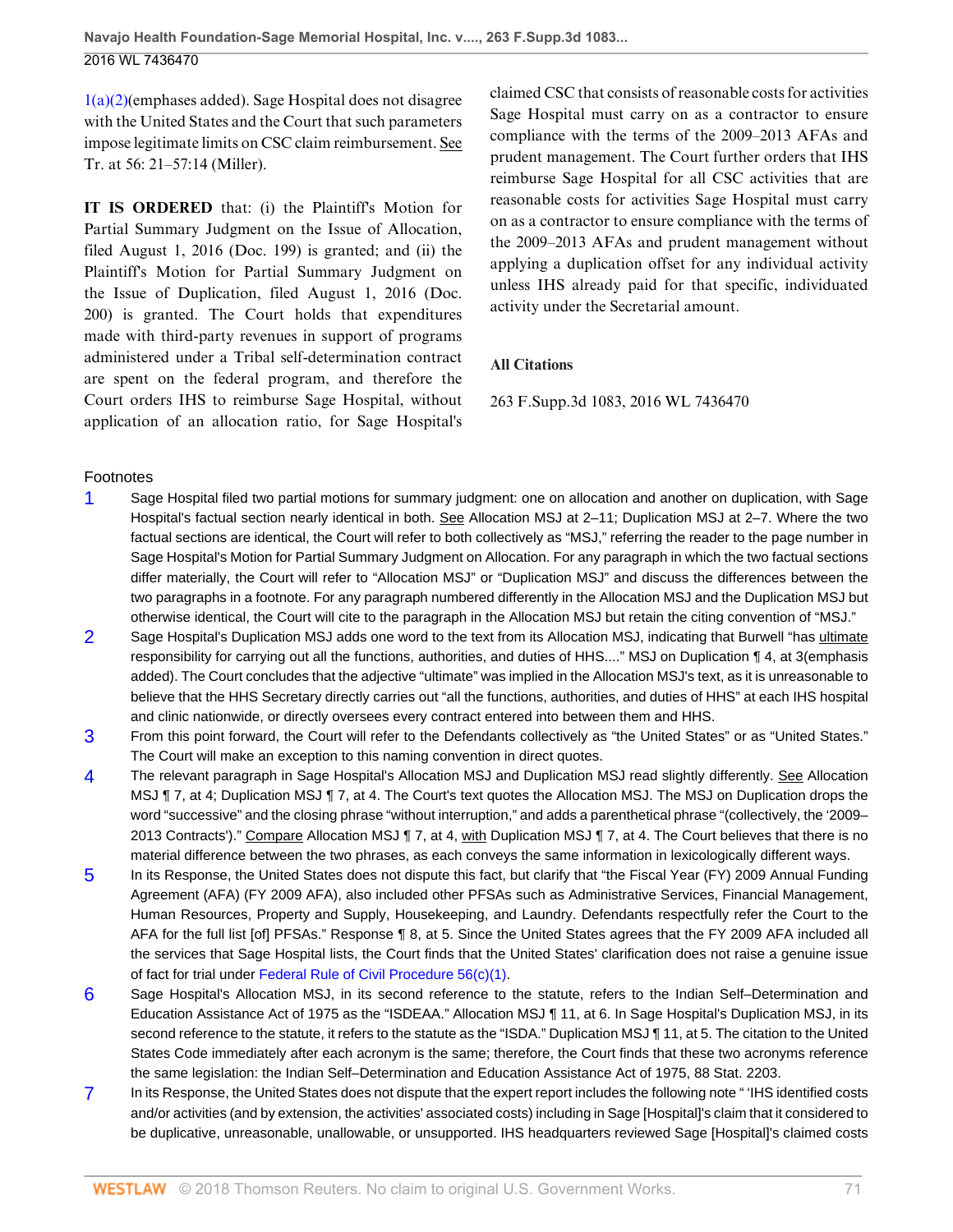and activities and highlighted those that did not meet the CSC definition for one or more of these reasons and that IHS therefore believes are not eligible to be considered for CSC funding.' " Response ¶ 14, at 4 (bracketed material added).

[8](#page-4-4) In its Response, the United States does not dispute the fact but explains that "third party resources" refers not to third party collections but to staff that: "(1) [e]stablishes liaison and coordinates Medicare/Medicaid activities with State agencies; (2) plans and coordinates the third-party activities of [Navajo Area Indian Health Service (NAIHS) ] facilities, develops policy pertaining to third-party activities, and coordinates and develops overall policy and plans for the implementation of Title IV, Public Law (Pub. L.) 94–437, Indian Health Care Improvement Act; and (3) provides technical assistance and guidance to service unit third-party staff."

Response ¶ 15, at 6 (bracketed material in the Response). Since Sage Hospital and the United States both agree that the quoted language exists in each AFA's funding tables, the Court finds that the United States' clarification does not raise a genuine issue of fact for trial under Federal Rule of Civil Procedure  $56(c)(1)$ .

- [9](#page-5-0) Because the United States does not otherwise respond to Sage Hospital's asserted fact, see Response ¶ 18, at 6, the Court deems the asserted fact undisputed. See D.N.M. Local R. Civ. P. 56.1(a)("All material facts set forth ... will be deemed undisputed unless specifically controverted.").
- [10](#page-5-1) Because the United States does not otherwise respond to Sage Hospital's asserted fact, see Response ¶ 19, at 6, the Court deems the asserted fact undisputed. See D.N.M. Local R. Civ. P. 56.1(a)("All material facts set forth ... will be deemed undisputed unless specifically controverted.").
- [11](#page-5-2) Because the United States does not otherwise respond to Sage Hospital's asserted fact, see Response ¶ 20, at 6, the Court deems the asserted fact undisputed. See D.N.M. Local R. Civ. P. 56.1(a)("All material facts set forth ... will be deemed undisputed unless specifically controverted.").
- [12](#page-5-3) Because the United States does not otherwise respond to Sage Hospital's asserted fact, see Response ¶ 21, at 6, the Court deems the asserted fact undisputed. See D.N.M. Local R. Civ. P. 56.1(a)("All material facts set forth ... will be deemed undisputed unless specifically controverted.").
- [13](#page-5-4) Because the United States does not otherwise respond to Sage Hospital's asserted fact, see Response 1 22, at 6, the Court deems the asserted fact undisputed. See D.N.M. Local R. Civ. P. 56.1(a)("All material facts set forth ... will be deemed undisputed unless specifically controverted."). At the hearing, however, Sage Hospital withdrew this paragraph as irrelevant. See Tr. at 95:5-19 (Miller).
- [14](#page-5-5) In its MSJ, Sage Hospital apparently skips a word in this paragraph, with the original text reading ungrammatically and ambiguously as "made an adjustment to because Sage...." MSJ ¶ 23, at 9. Sage Hospital speaks repeatedly and exclusively to CSC funding in its subsequent block quotation supporting this fact. See MSJ ¶ 23, at 9. The Court thus imputes an intention to insert the word "CSC" in between the words "to" and "because" in the original quote.
- [15](#page-6-0) In its Response, the United States does not dispute "that the expert report contains the quoted language." Response ¶ 23, at 6.
- [16](#page-6-1) Because Sage Hospital does not respond to the United States' asserted fact in its Reply other than with a clarification, the Court deems the asserted fact undisputed. See D.N.M. Local Civ. P. 56.1(a)("All material facts set forth ... will be deemed undisputed unless specifically controverted.").
- [17](#page-6-2) The United States and Sage Hospital are in dispute on this issue. In the Response, the United States asserts that "[o]n average, IHS funding accounts for approximately 55% of Sage's health expenditures in each year." Response at 7 (emphasis added). In the Reply, Sage Hospital contends that the accounting terminology the United States uses is wrong, and that the fact should read as follows: "On average, IHS funding accounts for approximately 55% of Sage's health revenue in each year." Reply at 2 (emphasis added).

The Second Amended Complaint with Supplemental Claim, filed May 3, 2016 (Doc. 180)

("Complaint") says that the contested word should be "revenue" rather than "expenditures." Complaint ¶ 31, at 16. In their Answer to Second Amended Complaint with Supplemental Claim, filed May 17, 2016 (Doc. 184)("Answer"), the United States does not deny this fact, indicating that they "lack knowledge or information sufficient to form a belief about the truth of the allegations...." Answer ¶ 31, at 4. Because the United States did not dispute the word choice in the Answer and the factual assertion in the Response rests on the Complaint, the Court deems the asserted fact using the term "revenue" to be true and accurate and not to raise a genuine issue of fact for trial under Federal Rule of Civil Procedure  $56(c)(1)$ .

- [18](#page-6-3) Because Sage Hospital does not respond to the United States' asserted fact in its Reply, the Court deems the asserted fact undisputed. See D.N.M. Local R. Civ. P. 56.1(a)("All material facts set forth ... will be deemed undisputed unless specifically controverted.").
- [19](#page-6-4) This proportion was 52.66% of Sage Hospital's total CSC claim in 2009, 75.46% of it in 2010, 68.99% of it in 2011, 60.43% of it in 2012, and 52.01% of it in 2013. See Allocation MSJ at 18–20.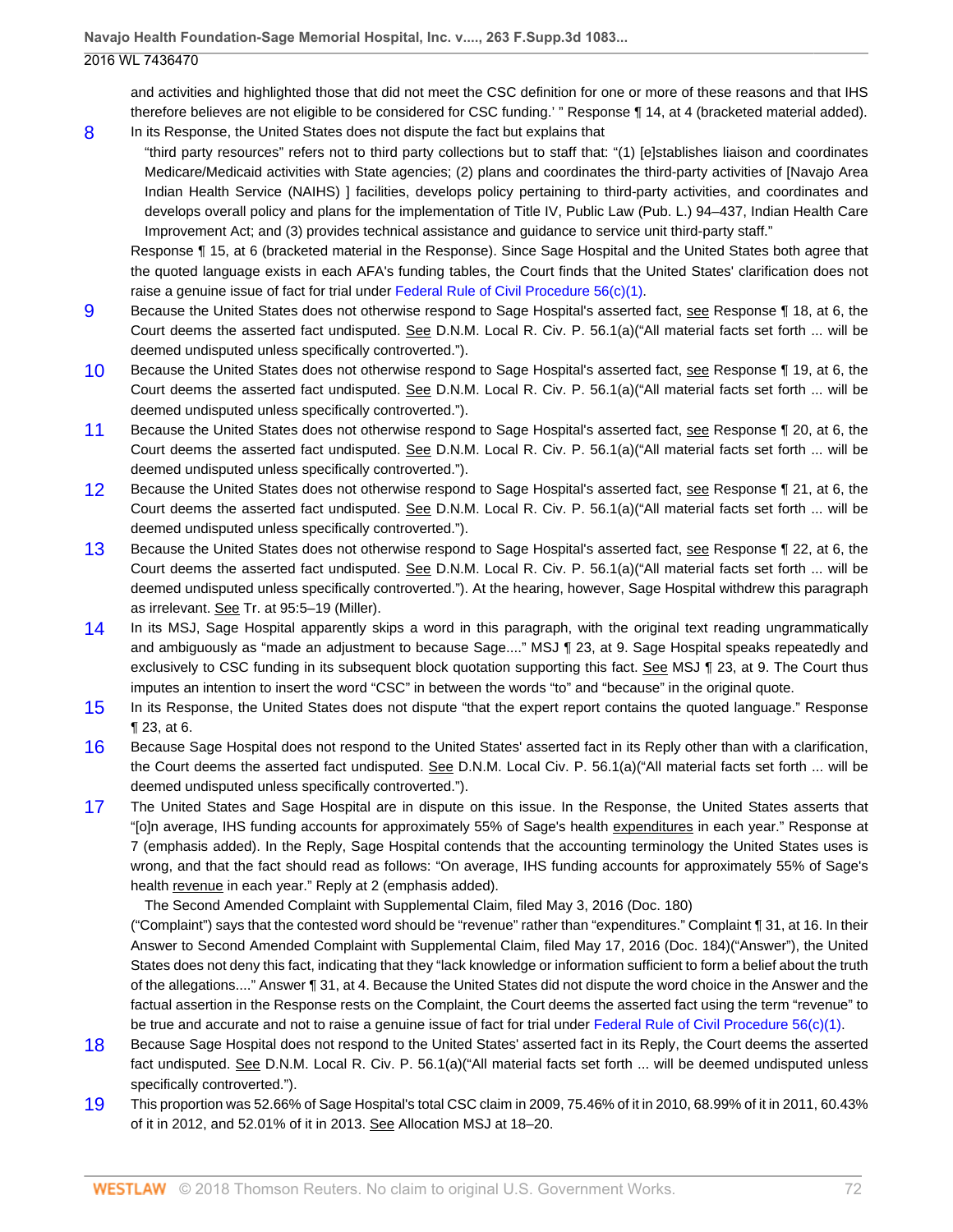- [20](#page-7-0) The text of this provision in the code, which Sage Hospital fully and correctly quotes in the Motion, see Motion at 20, reads as follows: "The program income earned by a tribal organization in the course of carrying out a self-determination contract (1) shall be used by the tribal organization to further the general purposes of the contract; and (2) shall not be a basis for reducing the amount of funds otherwise obligated to the contract." [25 U.S.C. § 450j–1\(m\)](http://www.westlaw.com/Link/Document/FullText?findType=L&pubNum=1000546&cite=25USCAS450J-1&originatingDoc=I4a89a3f0c8e111e6b27be1b44e7e7e5b&refType=LQ&originationContext=document&vr=3.0&rs=cblt1.0&transitionType=DocumentItem&contextData=(sc.UserEnteredCitation)).
- [21](#page-7-1) "Retrocede" is a term of art when used in the context of American Indian self-determination contracts that means that a Tribe can return any program that it operates under a self-determination contract to IHS for any reason before the expiration of the term of the compact or funding agreement. Se[e42 CFR 137.245](http://www.westlaw.com/Link/Document/FullText?findType=L&pubNum=1000547&cite=42CFRS137.245&originatingDoc=I4a89a3f0c8e111e6b27be1b44e7e7e5b&refType=LQ&originationContext=document&vr=3.0&rs=cblt1.0&transitionType=DocumentItem&contextData=(sc.UserEnteredCitation)).
- [22](#page-10-0) The canon of Indian deference, otherwise known as the "Indian canon," requires that courts liberally construe treaties, agreements, statutes, and executive orders in favor of American Indians. Se[eMontana v. Blackfeet Tribe, 471 U.S. 759,](http://www.westlaw.com/Link/Document/FullText?findType=Y&serNum=1985127858&pubNum=0000708&originatingDoc=I4a89a3f0c8e111e6b27be1b44e7e7e5b&refType=RP&originationContext=document&vr=3.0&rs=cblt1.0&transitionType=DocumentItem&contextData=(sc.UserEnteredCitation)) [766, 105 S.Ct. 2399, 85 L.Ed.2d 753 \(1985\).](http://www.westlaw.com/Link/Document/FullText?findType=Y&serNum=1985127858&pubNum=0000708&originatingDoc=I4a89a3f0c8e111e6b27be1b44e7e7e5b&refType=RP&originationContext=document&vr=3.0&rs=cblt1.0&transitionType=DocumentItem&contextData=(sc.UserEnteredCitation)) Seegenerally Philip P. Frickey, [Marshalling Past and Present: Colonialism,](http://www.westlaw.com/Link/Document/FullText?findType=Y&serNum=0103315100&pubNum=0003084&originatingDoc=I4a89a3f0c8e111e6b27be1b44e7e7e5b&refType=LR&originationContext=document&vr=3.0&rs=cblt1.0&transitionType=DocumentItem&contextData=(sc.UserEnteredCitation)) [Constitutionalism, and Interpretation in Federal Indian Law, 107 Harv. L. Rev. 381 \(1993\)\(](http://www.westlaw.com/Link/Document/FullText?findType=Y&serNum=0103315100&pubNum=0003084&originatingDoc=I4a89a3f0c8e111e6b27be1b44e7e7e5b&refType=LR&originationContext=document&vr=3.0&rs=cblt1.0&transitionType=DocumentItem&contextData=(sc.UserEnteredCitation))offering a scholarly commentary on the Indian canon). For a fuller treatment of the Indian canon, see pp. 56–57 infra.
- [23](#page-11-0) OMB Circular A–87 establishes principles and standards for determining costs for Federal awards carried out through grants, cost reimbursement contracts, and other agreements with state and local governments, and federally-recognized Indian tribal governments. See OMB Circular A–87, at 1. The Circular is part of an effort to streamline grants governmentwide by making rules used to award federal grants simpler and more consistent. See OMB Circular A–87, at 1. The Circular "establishes principles and standards to provide a uniform approach for determining costs and to promote effective program delivery, efficiency, and better relationships between governmental units and the Federal Government. The principles are for determining allowable costs only. They are not intended to identify the circumstances or to dictate the extent of Federal and governmental unit participation in the financing of a particular Federal award." OMB Circular A–87, at 1.
- [24](#page-15-0) The Court's citation to the transcript of the hearing refers to the court reporter's original, unedited version. Any final version may have slightly different page and/or line numbers.
- [25](#page-16-0) Sage Hospital used a number of pronouns ambiguously when arguing this point at the hearing. See Tr. at 36:24–37:6 (Miller). Because the transcript text's plain meaning is ambiguous, the Court borrows the statutory canon of construction nosciturasociis to interpret the pronouns in light of the surrounding words. Cf. Yates v. United States, -----U.S. -----, 135 [S.Ct. 1074, 191 L.Ed.2d 64 \(2015\)](http://www.westlaw.com/Link/Document/FullText?findType=Y&serNum=2035496669&pubNum=0000708&originatingDoc=I4a89a3f0c8e111e6b27be1b44e7e7e5b&refType=RP&originationContext=document&vr=3.0&rs=cblt1.0&transitionType=DocumentItem&contextData=(sc.UserEnteredCitation))("[W]e rely on the principle of noscitur a sociis—a word is known by the company it keeps—to avoid ascribing tone word a meaning so broad that it is inconsistent with its accompanying words, thus giving unintended breadth to the Acts of Congress.") In the lines both immediately preceding and immediately succeeding the ambiguous lines, it is clear that Sage Hospital is referring to IHS examining Tribal contractors' budgets. See Tr. at 36:19-24, 37:6–8 (Miller).
- [26](#page-16-1) Sage Hospital indicated during the hearing that the Indian canon requires courts to "interpret ambiguous provisions liberally in favor of the tribal contractor." Tr. at 39:9–11 (Miller). The Indian canon covers much more than just contractors, requiring "statutes to be construed liberally in favor of Indians with ambiguous provisions interpreted to their benefit." E.g., [Chickasaw Nation v. United States, 534 U.S. 84, 93, 122 S.Ct. 528, 151 L.Ed.2d 474 \(2001\)](http://www.westlaw.com/Link/Document/FullText?findType=Y&serNum=2001473494&pubNum=0000708&originatingDoc=I4a89a3f0c8e111e6b27be1b44e7e7e5b&refType=RP&originationContext=document&vr=3.0&rs=cblt1.0&transitionType=DocumentItem&contextData=(sc.UserEnteredCitation)).
- [27](#page-16-2) Numerous poisonous or toxic spiders are endemic to New Mexico, including black widows; brown widows; several species of violin spiders, including the brown recluse spider; and various jumping spiders. See New Mexico State University, College of Agricultural, Consumer and Environmental Sciences, The Spider of the Arid Southwest: Toxic Spiders, http:// aces.nmsu.edu/academics/spiders/venomous-spiders.html (last visited Oct. 27, 2016). Not all spiders in New Mexico, however, are poisonous or toxic. See Richard A. Bradley & Steve Buchanan, Common Spiders of North America at 53, 85, 108, 120, 125, 127, 132, 155–56, 158, 168, 174, 177, 198–99, 212, 214, 241 & 243–44, (2012)(listing spiders endemic to New Mexico). The Occupational Safety and Health Administration ("OSHA") recommends that employees bitten by any of several spiders seek medical attention. See, e.g., OSHA, OSHA Fact Sheet: Brown Recluse Spider, https:// www.osha.gov/OshDoc/data\_Hurricane\_Facts/brown\_recluse\_spider.pdf (last visited Oct. 27, 2016); OSHA, OSHA Fact Sheet: Black Widow Spider, https://www.osha.gov/OshDoc/data\_Hurricane\_Facts/black\_widow\_spider.pdf (last visited Oct. 27, 2016). Because the court reporter had been unable to catch the spider that bit her, the Court applied the precautionary principle, and recessed to allow the court reporter to seek medical attention. Cf. United Nations Educational, Scientific, and Cultural Organization, The Precautionary Principle 14 (March 2005), availableat http://unesdoc.unesco.org/images/0013/001395/139578e.pdf (last visited Oct. 27, 2016)(discussing the international consensus that "actions shall be taken to avoid or diminish ... harm ... that is threatening to human life or health....").
- [28](#page-17-0) The draft transcript indicates that another person, a "Mr. Twohig" began speaking at this point in the hearing. Tr. at 50:4 (Twohig). No counsel with such a name was introduced at the beginning of the hearing, and there is no indication of a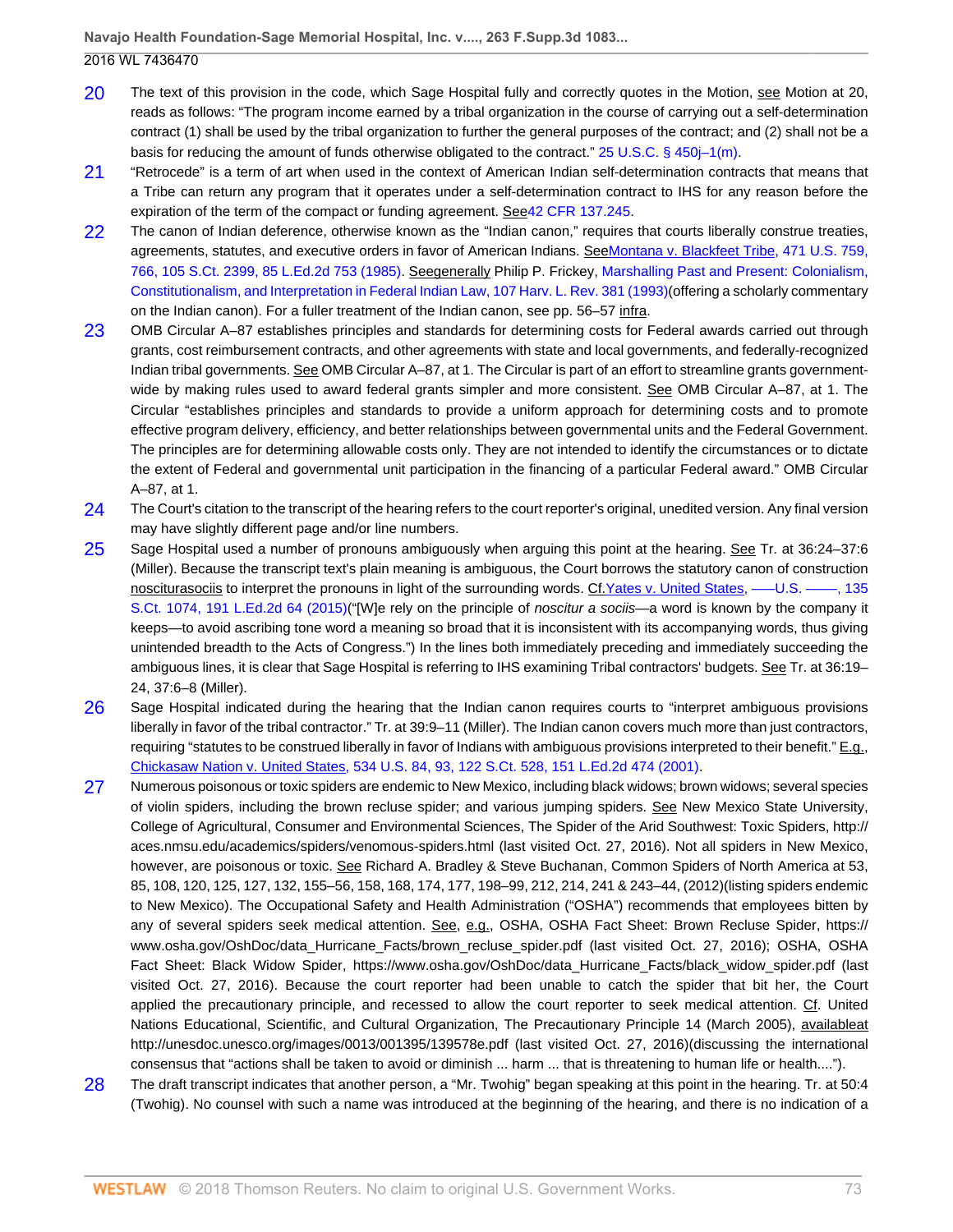transition in the rest of the text. See Tr. at 1:13–2:25 (Court, Hoffman, Miller, Wolak). Nor does any counsel with that name appear later in the transcript text. The Court therefore here diverges from what appears to a transcription error.

- [29](#page-19-0) The Defendants did not present the prevailing market price for medical needles so that the Court could ballpark what a standard and reasonable price might be in such an example. Medical supply companies that ship to New Mexico appear to charge approximately fourteen cents per high-quality hypodermic needle if these needles are bought in lots of at least one hundred needles, with price-per-needle dropping to under a dime for larger lots. See, e.g., East Coast Medical Supply, Hypodermic Needles, http://www.eastcoastmedicalsupply.com/needlesmultiplesizes.aspx (last visited Oct. 26, 2016)(\$13.99 for one hundred needles); East Coast Medical Supply, Bulk Hypodermic Needles, http:// www.eastcoastmedicalsupply.com/bulkhypodermicneedles.aspx (last visited Oct. 26, 2016)(\$189.99 for two thousand needles).
- [30](#page-20-0) A jump drive, also referred to as a "thumb drive," or more commonly as a "flash drive" or a "USB drive," is an external hard disk drive or optical disk drive that plugs into the universal serial bus port built into almost every personal computer as of 2016. See PC Magazine Encyclopedia, USB Drive, http://www.pcmag.com/encyclopedia/term/53532/usb-drive (last visited Oct. 27, 2016). As of 2016, it is extremely popular for backup as well as data transfer from one computer to another. See PC Magazine Encyclopedia supra. As of autumn 2016, jump drives with wireless Internet transmission capability exist and allow users to print documents remotely. See, e.g., SanDisk Connect™ Wireless Stick, https://www.sandisk.com/ connect (last accessed Oct. 27, 2016). Sage Hospital, though, did not have access to the printers installed on the courthouse's wireless intranet and so could not print its proposed text during the short recess.
- [31](#page-21-0) Sage Hospital noted in detail that it uses the terms "third-party revenue," "third-party collections," "program income," "Medicare," and "Medicaid interchangeably in its Allocation MSJ and Allocation Reply. See Tr. at 86:23–87:6 (Miller). It also stated that it would continue to use the terms interchangeably during the hearing. See 86:23-87:6 (Miller).
- [32](#page-21-1) Sage Hospital chose to illustrate this point visually. See Tr. at 90:3-91:8 (Miller). The Court finds it easier and more straightforward to attach numbers to the hypothetical. The example assumes that Sage Hospital receives \$100.00 from the Secretarial amount for programmatic purposes on January 1, 2017. IHS would provide Sage Hospital with another \$25.00 for CSC on January 1, 2017. The example then assumes that Sage Hospital raises another \$100.00 in program revenue from January 1, 2017, to December 31, 2017. It thus has \$200.00 in program revenue even though it still only has \$25.00 in CSC. Under IHS' interpretation of the ISDEAA, according to Sage Hospital, IHS would notice that half of Sage Hospital's programmatic revenue comes from third parties and would require Sage Hospital to credit back half of its awarded CSC, *i.e.*, \$12.50. This credit would leave Sage Hospital with \$12.50 in CSC instead of its original award of \$25.00 in CSC.
- [33](#page-21-2) If the Court recasts this argument using the numerical example found in note 31 supra, then Sage Hospital says that its position is that IHS should receive \$25.00 for CSC whether Sage Hospital only has a \$100.00 programmatic budget from the Secretarial amount or a \$200.00 programmatic budget from adding \$100.00 in third-party revenues to the \$100.00 Secretarial amount.
- [34](#page-22-0) Sage Hospital appears to reference Obamacare's Subtitle K, which reads, "Health programs operated by the Indian Health Service, Indian tribes, tribal organizations, and Urban Indian organizations ... shall be the payer of last resort for services provided by such Service, tribes, or organizations to individuals eligible for services through such programs, notwithstanding any Federal, State, or local law to the contrary." Obamacare Subtitle K, § 2901. More generally, Congress incorporated the Indian Health Care Improvement Act into the Patient Protection and Affordable Care Act in 2010. See Obamacare (twenty-five scattered sections throughout).
- [35](#page-22-1) Although the Honorable William J. Brennan, Jr., Associate Justice of the Supreme Court of the United States of America, dissented in [Celotex Corp. v. Catrett,](http://www.westlaw.com/Link/Document/FullText?findType=Y&serNum=1986132677&pubNum=0000780&originatingDoc=I4a89a3f0c8e111e6b27be1b44e7e7e5b&refType=RP&originationContext=document&vr=3.0&rs=cblt1.0&transitionType=DocumentItem&contextData=(sc.UserEnteredCitation)) this sentence is widely understood to be an accurate statement of the law. See 10A Charles Allen Wright & Arthur R. Miller, [Federal Practice and Procedure § 2727, at 470 \(3d ed. 1998\)](http://www.westlaw.com/Link/Document/FullText?findType=Y&serNum=0108902524&pubNum=0102228&originatingDoc=I4a89a3f0c8e111e6b27be1b44e7e7e5b&refType=TS&originationContext=document&vr=3.0&rs=cblt1.0&transitionType=DocumentItem&contextData=(sc.UserEnteredCitation)) ("Although the Court issued a five-to-four decision, the majority and dissent both agreed as to how the summary-judgment burden of proof operates; they disagreed as to how the standard was applied to the facts of the case.").
- [36](#page-24-0) [Rhoads v. Miller](http://www.westlaw.com/Link/Document/FullText?findType=Y&serNum=2020306542&pubNum=0006538&originatingDoc=I4a89a3f0c8e111e6b27be1b44e7e7e5b&refType=RP&originationContext=document&vr=3.0&rs=cblt1.0&transitionType=DocumentItem&contextData=(sc.UserEnteredCitation)) is an unpublished opinion, but the Court can rely on an unpublished opinion to the extent its reasoned analysis is persuasive in the case before it. See [10th Cir. R. 32.1\(A\)](http://www.westlaw.com/Link/Document/FullText?findType=L&pubNum=1000891&cite=CTA10R32.1&originatingDoc=I4a89a3f0c8e111e6b27be1b44e7e7e5b&refType=LQ&originationContext=document&vr=3.0&rs=cblt1.0&transitionType=DocumentItem&contextData=(sc.UserEnteredCitation)) ("Unpublished opinions are not precedential, but may be cited for their persuasive value."). The Tenth Circuit has stated: In this circuit, unpublished orders are not binding precedent, ... and we have generally determined that citation to unpublished opinions is not favored. However, if an unpublished opinion or order and judgment has persuasive value with respect to a material issue in a case and would assist the court in its disposition, we allow a citation to that decision. [United States v. Austin, 426 F.3d 1266, 1274 \(10th](http://www.westlaw.com/Link/Document/FullText?findType=Y&serNum=2007510134&pubNum=0000506&originatingDoc=I4a89a3f0c8e111e6b27be1b44e7e7e5b&refType=RP&fi=co_pp_sp_506_1274&originationContext=document&vr=3.0&rs=cblt1.0&transitionType=DocumentItem&contextData=(sc.UserEnteredCitation)#co_pp_sp_506_1274) [Cir. 2005\)](http://www.westlaw.com/Link/Document/FullText?findType=Y&serNum=2007510134&pubNum=0000506&originatingDoc=I4a89a3f0c8e111e6b27be1b44e7e7e5b&refType=RP&fi=co_pp_sp_506_1274&originationContext=document&vr=3.0&rs=cblt1.0&transitionType=DocumentItem&contextData=(sc.UserEnteredCitation)#co_pp_sp_506_1274) (citations omitted). The Court finds that [Rhoads v. Miller,](http://www.westlaw.com/Link/Document/FullText?findType=Y&serNum=2020306542&pubNum=0006538&originatingDoc=I4a89a3f0c8e111e6b27be1b44e7e7e5b&refType=RP&originationContext=document&vr=3.0&rs=cblt1.0&transitionType=DocumentItem&contextData=(sc.UserEnteredCitation)) [Lobozzo v. Colo. Dep't of Corr., 429 Fed.Appx. 707](http://www.westlaw.com/Link/Document/FullText?findType=Y&serNum=2025638265&pubNum=0006538&originatingDoc=I4a89a3f0c8e111e6b27be1b44e7e7e5b&refType=RP&originationContext=document&vr=3.0&rs=cblt1.0&transitionType=DocumentItem&contextData=(sc.UserEnteredCitation)) [\(10th Cir. 2011\),](http://www.westlaw.com/Link/Document/FullText?findType=Y&serNum=2025638265&pubNum=0006538&originatingDoc=I4a89a3f0c8e111e6b27be1b44e7e7e5b&refType=RP&originationContext=document&vr=3.0&rs=cblt1.0&transitionType=DocumentItem&contextData=(sc.UserEnteredCitation)) [United States v. Ceballos, 355 Fed.Appx. 226 \(10th Cir. 2009\),](http://www.westlaw.com/Link/Document/FullText?findType=Y&serNum=2020661212&pubNum=0006538&originatingDoc=I4a89a3f0c8e111e6b27be1b44e7e7e5b&refType=RP&originationContext=document&vr=3.0&rs=cblt1.0&transitionType=DocumentItem&contextData=(sc.UserEnteredCitation)) and [United States v. Aragones, 483](http://www.westlaw.com/Link/Document/FullText?findType=Y&serNum=2027724435&pubNum=0006538&originatingDoc=I4a89a3f0c8e111e6b27be1b44e7e7e5b&refType=RP&originationContext=document&vr=3.0&rs=cblt1.0&transitionType=DocumentItem&contextData=(sc.UserEnteredCitation))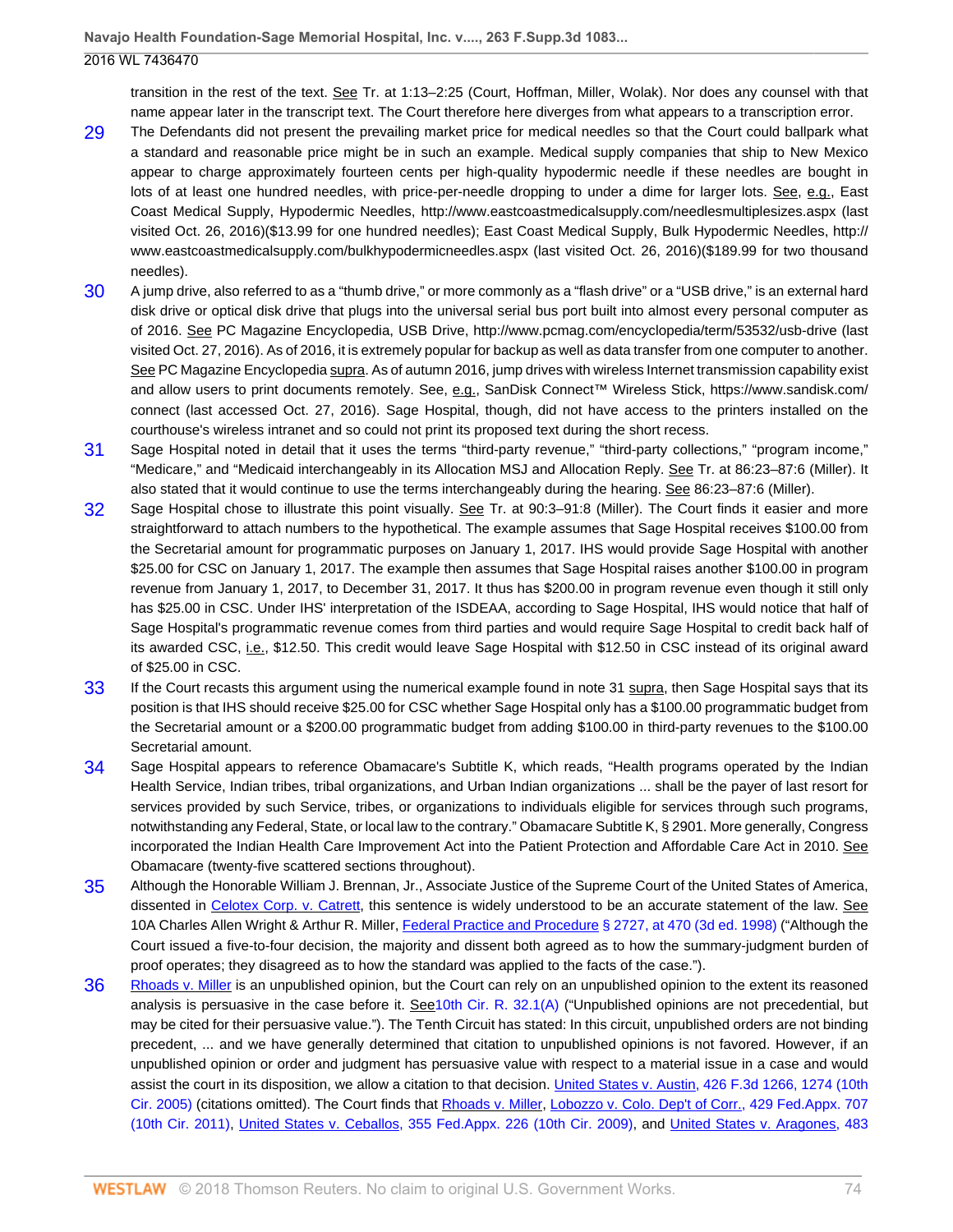[Fed.Appx. 415 \(10th Cir. 2012\)](http://www.westlaw.com/Link/Document/FullText?findType=Y&serNum=2027724435&pubNum=0006538&originatingDoc=I4a89a3f0c8e111e6b27be1b44e7e7e5b&refType=RP&originationContext=document&vr=3.0&rs=cblt1.0&transitionType=DocumentItem&contextData=(sc.UserEnteredCitation)), have persuasive value with respect to material issues, and will assist the Court in its preparation of this Memorandum Opinion and Order.

- [37](#page-25-0) This case is old, but two United States Courts of Appeals recently have held that this principle still applies. See[Gila River](http://www.westlaw.com/Link/Document/FullText?findType=Y&serNum=2030574399&pubNum=0000506&originatingDoc=I4a89a3f0c8e111e6b27be1b44e7e7e5b&refType=RP&fi=co_pp_sp_506_1148&originationContext=document&vr=3.0&rs=cblt1.0&transitionType=DocumentItem&contextData=(sc.UserEnteredCitation)#co_pp_sp_506_1148) [Indian Cmty. v. United States, 729 F.3d 1139, 1148 \(9th Cir. 2013\)](http://www.westlaw.com/Link/Document/FullText?findType=Y&serNum=2030574399&pubNum=0000506&originatingDoc=I4a89a3f0c8e111e6b27be1b44e7e7e5b&refType=RP&fi=co_pp_sp_506_1148&originationContext=document&vr=3.0&rs=cblt1.0&transitionType=DocumentItem&contextData=(sc.UserEnteredCitation)#co_pp_sp_506_1148) ("Ambiguous statutes are to be construed in favor of Indians."); [Cal. Valley Miwok Tribe v. United States, 515 F.3d 1262, 1266 n. 7 \(D.C. Cir. 2008\)](http://www.westlaw.com/Link/Document/FullText?findType=Y&serNum=2015248284&pubNum=0000506&originatingDoc=I4a89a3f0c8e111e6b27be1b44e7e7e5b&refType=RP&fi=co_pp_sp_506_1266&originationContext=document&vr=3.0&rs=cblt1.0&transitionType=DocumentItem&contextData=(sc.UserEnteredCitation)#co_pp_sp_506_1266)(statutes are "to be construed liberally in favor of the Indians, with ambiguous provisions interpreted to their benefit").
- [38](#page-25-1) Congress defines Committee Reports as follows:

one set of documents among the variety of document types produced by the House and Senate committees that address legislative and other policy issues, investigations, and internal committee matters. Committee reports usually are one of these types: (1) reports that accompany a legislative measure when it is reported for chamber action; (2) reports resulting from oversight or investigative activities; (3) reports of conference committees; and (4) committee activity reports, published at the conclusions of a Congress.

United States Congress, https://www.congress.gov/congressional-reports/about (last visited Oct. 24, 2016).

[39](#page-25-2) The Congressional Research Service defines Presidential signing statements as follows:

official pronouncements issued by the President contemporaneously to the signing of a bill into law that, in addition to commenting on the law generally, have been used to forward the President's interpretation of the statutory language; to assert constitutional objections to the provisions contained therein; and, concordantly, to announce that the provisions of the law will be administered in a manner that comports with the administration's conception of the President's constitutional prerogatives.

Todd Garvey, Congressional Research Service, Presidential Signing Statements: Constitutional and Institutional Implications, http://fas.org/sgp/crs/natsec/RL33667.pdf (last visited Oct. 24, 2016).

[40](#page-26-0) John Marshall, the fourth Chief Justice of the United States, put the exchange poetically in [Cherokee Nation v. Georgia,](http://www.westlaw.com/Link/Document/FullText?findType=Y&serNum=1831192543&pubNum=0000780&originatingDoc=I4a89a3f0c8e111e6b27be1b44e7e7e5b&refType=RP&originationContext=document&vr=3.0&rs=cblt1.0&transitionType=DocumentItem&contextData=(sc.UserEnteredCitation)) [30 U.S. \(5 Pet.\) 1, 8 L.Ed. 25 \(1831\)](http://www.westlaw.com/Link/Document/FullText?findType=Y&serNum=1831192543&pubNum=0000780&originatingDoc=I4a89a3f0c8e111e6b27be1b44e7e7e5b&refType=RP&originationContext=document&vr=3.0&rs=cblt1.0&transitionType=DocumentItem&contextData=(sc.UserEnteredCitation)):

A people once numerous, powerful, and truly independent, found by our ancestors in the quiet and uncontrolled possession of an ample domain, gradually sinking beneath our superior policy, our arts and our arms, have yielded their lands by successive treaties, each of which contains a solemn guarantee of the residue, until they retain no more of their formerly extensive territory than is deemed necessary to their comfortable subsistence....

[30 U.S. \(5 Pet.\) 15 \(1831\)](http://www.westlaw.com/Link/Document/FullText?findType=Y&serNum=1831192543&pubNum=0000780&originatingDoc=I4a89a3f0c8e111e6b27be1b44e7e7e5b&refType=RP&originationContext=document&vr=3.0&rs=cblt1.0&transitionType=DocumentItem&contextData=(sc.UserEnteredCitation)). In exchange, Marshall waxed, the American Indians "look to our government for protection; rely upon its kindness and its power; appeal to it for relief to their wants; and address the president as their great father." [30 U.S. \(5 Pet.\) 17 \(1831\)](http://www.westlaw.com/Link/Document/FullText?findType=Y&serNum=1831192543&pubNum=0000780&originatingDoc=I4a89a3f0c8e111e6b27be1b44e7e7e5b&refType=RP&originationContext=document&vr=3.0&rs=cblt1.0&transitionType=DocumentItem&contextData=(sc.UserEnteredCitation)).

- [41](#page-27-0) According to a White House domestic policy staffer who oversaw much of the push behind the ISDEAA, the issue was extremely important to Nixon, in part because his former football coach, an American Indian, had taught the teenage Nixon how to be confident and self-reliant. See Smithsonian Video at 22:55-:59. Nixon believed that attitudes prevailing in the 1960s that American Indians were less able to perform or manage projects than white Americans were benighted and bigoted, and that federal resistance to allowing American Indians to run IHS projects was "destructive, discriminatory, and debilitating." Smithsonian Video at 2:05–:14.
- [42](#page-27-1) Nixon's Special Message to Congress, as available online, is not paginated. Most of the message, however, is broken into enumerated sections. To direct readers as precisely as possible to supporting text, citations to Nixon's Special Message to Congress will include the section number wherever applicable.
- [43](#page-27-2) The concept of a federal trust responsibility to the American Indians arose early in Supreme Court of the United States jurisprudence with [Cherokee Nation v. Georgia, 30 U.S. \(5 Pet.\) 1, 8 L.Ed. 25 \(1831\).](http://www.westlaw.com/Link/Document/FullText?findType=Y&serNum=1831192543&pubNum=0000780&originatingDoc=I4a89a3f0c8e111e6b27be1b44e7e7e5b&refType=RP&originationContext=document&vr=3.0&rs=cblt1.0&transitionType=DocumentItem&contextData=(sc.UserEnteredCitation)) The Supreme Court more recently recognized it in [County of Oneida v. Oneida Indian Nation.S](http://www.westlaw.com/Link/Document/FullText?findType=Y&serNum=1985110909&pubNum=0000780&originatingDoc=I4a89a3f0c8e111e6b27be1b44e7e7e5b&refType=RP&originationContext=document&vr=3.0&rs=cblt1.0&transitionType=DocumentItem&contextData=(sc.UserEnteredCitation))ee[County of Oneida v. Oneida Indian Nation, 470 U.S. 226,](http://www.westlaw.com/Link/Document/FullText?findType=Y&serNum=1985110909&pubNum=0000708&originatingDoc=I4a89a3f0c8e111e6b27be1b44e7e7e5b&refType=RP&originationContext=document&vr=3.0&rs=cblt1.0&transitionType=DocumentItem&contextData=(sc.UserEnteredCitation)) [247, 105 S.Ct. 1245, 84 L.Ed.2d 169 \(1985\).](http://www.westlaw.com/Link/Document/FullText?findType=Y&serNum=1985110909&pubNum=0000708&originatingDoc=I4a89a3f0c8e111e6b27be1b44e7e7e5b&refType=RP&originationContext=document&vr=3.0&rs=cblt1.0&transitionType=DocumentItem&contextData=(sc.UserEnteredCitation))
- [44](#page-27-3) The Department of Education Organization Act, 93 Stat. 695, abolished the United States Department of Health, Education and Welfare ("HEW") on October 17, 1979. See National Archives, General Records of the Department of Health, Education and Welfare, available at https://www.archives.gov/research/guide-fed-records/groups/235.html (last visited Oct. 27, 2016). The United States Department of Health and Human Services, of which Burwell is the Secretary, is the successor to HEW for all Indian healthcare programs. See United States Department of Health and Human Services, HHS Historical Highlights, http://www.hhs.gov/about/historical-highlights/index.html# (last visited Oct. 24, 2016).
- [45](#page-28-0) [Article II, Section 3 of the United States Constitution](http://www.westlaw.com/Link/Document/FullText?findType=L&pubNum=1000583&cite=USCOARTIIS3&originatingDoc=I4a89a3f0c8e111e6b27be1b44e7e7e5b&refType=LQ&originationContext=document&vr=3.0&rs=cblt1.0&transitionType=DocumentItem&contextData=(sc.UserEnteredCitation)) requires Presidents of the United States to deliver a "State of the Union Address" to Congress "from time to time." [U.S. Const. art. II, § 3.](http://www.westlaw.com/Link/Document/FullText?findType=L&pubNum=1000583&cite=USCOARTIIS3&originatingDoc=I4a89a3f0c8e111e6b27be1b44e7e7e5b&refType=LQ&originationContext=document&vr=3.0&rs=cblt1.0&transitionType=DocumentItem&contextData=(sc.UserEnteredCitation)) Until 1973, every President of the United States except for George Washington had interpreted "from time to time" to mean at most once per calendar year. See George Washington, First Annual Message to Congress on the State of the Union, January 8, 1790, reprintedin The American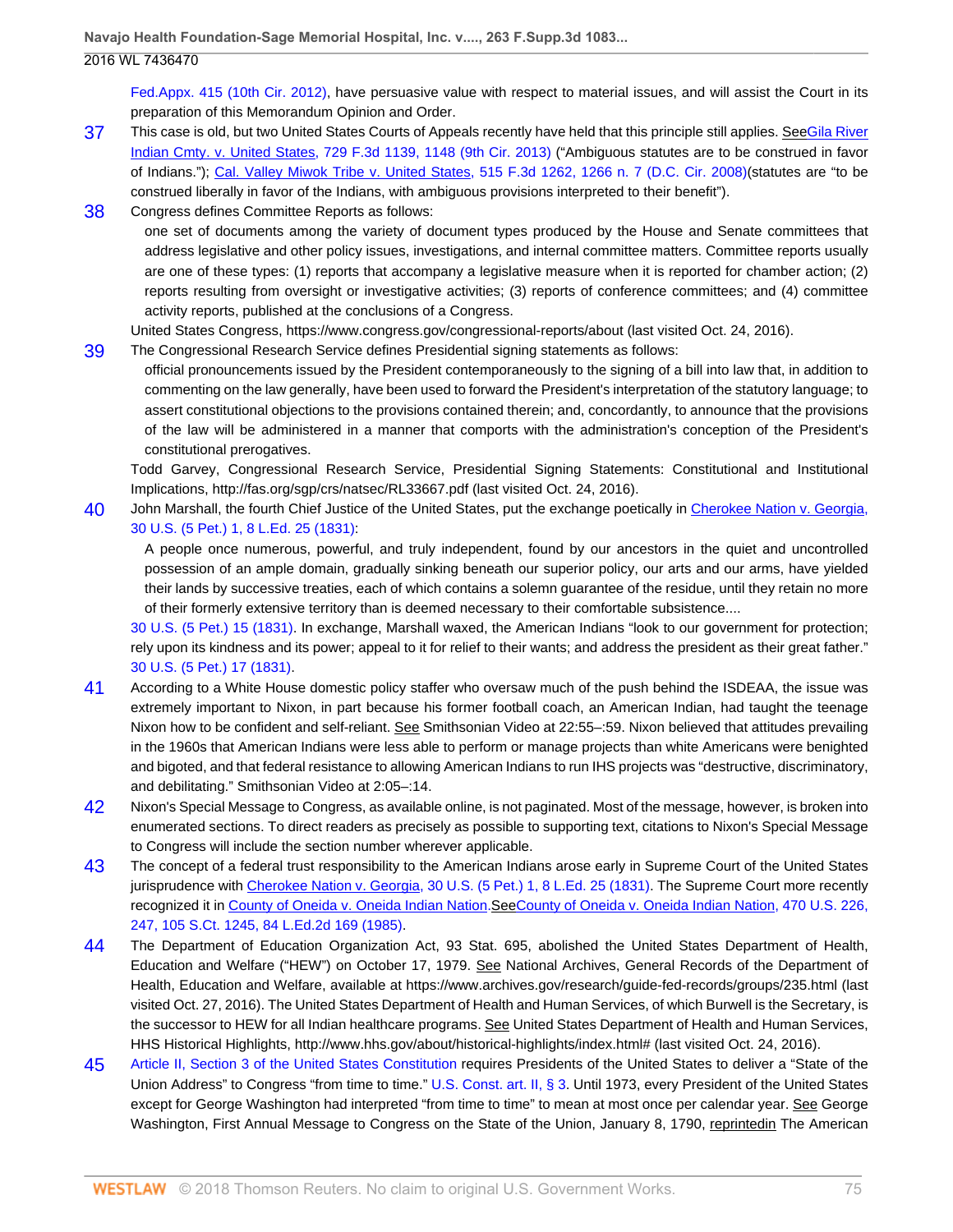Presidency Project (John Woolley & Gerhard Peters eds.), availableat http://www.presidency.ucsb.edu/ws/index.php? pid=29431 (last visited Oct. 27, 2016); George Washington, Second Annual Message, December 8, 1790, reprintedin The American Presidency Project (John Woolley & Gerhard Peters eds.), availableat http://www.presidency.ucsb.edu/ ws/index.php?pid=29432 (last visited Oct. 27, 2016). In 1973, in a break from tradition, Nixon gave six State of the Union addresses—the first an overview and the following five each focused on one specific policy theme. See State of the Union Addresses and Messages, The American Presidency Project, http://www.presidency.ucsb.edu/ sou.php#nixon1973 (explaining that Nixon gave six addresses and linking to each)(last visited Oct. 27, 2016).

- [46](#page-31-0) The Senate Committee listed another purpose related to American Indian education, a subject that dominated the ISDEAA —at least in terms of column-inches—but that is not directly relevant to this case. See S. Rep. No 93–682, at 13.
- [47](#page-35-0) The Senate Committee held four hearings from April 22, 1987, to February 18, 1988, confusingly giving the title of "First Session" to the first three of them. See First Session on Recommendations for Strengthening the Indian Self-Determination Act: Hearing Before the S. Comm. on Indian Affairs, 100th Cong. (1987). The Court modifies this naming convention in the short forms to help the reader distinguish the three hearings from each other.
- [48](#page-37-0) It is unclear from the Senate Committee Report text how the Senate Committee came to identify the Navajo Nation as the largest Tribe in the United States, as the Court's search of United States Census Bureau archives finds only a population count of population by reservation in the 1980 Census, *i.e.*, no summed totals by Tribal affiliation. See 1 United States Bureau of the Census, 1980 Census of Population, Social Characteristics for American Indian Persons on Reservations and Alaska Native Villages: 1980 tbl.251 at 451–56, availableat http://www2.census.gov/prod2/decennial/ documents/1980a\_usC.zip (PDF document 1980a\_usC–07 in the zip file)(last visited Oct. 19, 2016)("1980 Census"). According to the 1980 Census, however, the Navajo Reservation had by far the largest population of any reservation or Alaskan native village in the United States, with 110,606 persons. See 1980 Census tbl.251 at 452. It appears that the reference to the California rancherias with a few dozen residents refers to reservations such as Bridgeport Colony, California (population 48) and Middletown Rancheria, California (population 37). See 1980 Census tbl.251 at 451-52. Other California rancherias had as few as six residents. See 1980 Census tbl.251 at 451 (Cedarville Rancheria, California).

As of the 2010 Census, the largest Tribe in the United States is either the Navajo or the Cherokee, depending on whether one counts individuals who identify as multiracial or as members of more than one Tribe. Among those who identify exclusively as a member of a single Tribe, the Navajo are slightly more populous than the Cherokee—286,731 Navajo compared to 284,247 Cherokee. See United States Census Bureau, The American Indian and Alaska Native Population: 2010 tbl.7, at 17 (2012), availableat http://www.census.gov/prod/cen2010/briefs/c2010br-10.pdf (last visited Oct. 27, 2016)("2010 Census"). Including those who identify as multiracial or as members of more than one Tribe, Cherokees are almost three times as populous as any other Tribe in the country—819,105 Cherokee compared to 332,129 Navajo. See 2010 Census at 17.

- [49](#page-39-0) On November 3, 1983, the DOI Inspector General wrote a letter to the Office of Management and Budget in which he reported the BIA's decision to "grandfather" indirect cost dollars into a Tribe's recurring Secretarial amount, so that, after the first year of a self-determination contract, indirect costs would be paid off of the top of the total contract amount. S. Bobo Dean & Joseph H. Webster, [Contract Support Funding and the Federal Policy of Indian Tribal Self–Determination,](http://www.westlaw.com/Link/Document/FullText?findType=Y&serNum=0283246827&pubNum=0001255&originatingDoc=I4a89a3f0c8e111e6b27be1b44e7e7e5b&refType=LR&fi=co_pp_sp_1255_356&originationContext=document&vr=3.0&rs=cblt1.0&transitionType=DocumentItem&contextData=(sc.UserEnteredCitation)#co_pp_sp_1255_356) [36 Tulsa L.J. 349, 356](http://www.westlaw.com/Link/Document/FullText?findType=Y&serNum=0283246827&pubNum=0001255&originatingDoc=I4a89a3f0c8e111e6b27be1b44e7e7e5b&refType=LR&fi=co_pp_sp_1255_356&originationContext=document&vr=3.0&rs=cblt1.0&transitionType=DocumentItem&contextData=(sc.UserEnteredCitation)#co_pp_sp_1255_356) (quoting Letter from Richard Mulberry, DOI Inspector General, to Deputy Director, OMB (Nov. 3, 1983)("1983 OMB Letter")). The DOI Inspector General expected that this "grandfather" approach would encourage Tribes to develop more efficient administrative systems, but he also indicated that there was a risk that the heavy and inconsistent requirements of the federal bureaucracy were jeopardizing Tribes' ability to handle federal programs. S. Bobo Dean & Joseph H. Webster, Contract Support Funding and the Federal Policy of Indian Tribal Self–Determination at 356 (quoting 1983 OMB Letter).
- [50](#page-40-0) Reagan's published diary entry from September 20, 1982, indicates that he already held a Cabinet meeting on this topic on that day. See Ronald Reagan, 1 The Reagan Diaries 155 (Douglas Brinkley ed. 2009)("A Cabinet meeting—main subject our relations with Am. Indians. We are going to put our relationship with tribes on a govt. to govt. basis."). These early discussions notwithstanding, Reagan did not issue any public presidential statement about American Indians before his January 24, 1983 Statement on Indian Policy.
- [51](#page-41-0) Under Article 1, Section 7 of the United States Constitution, "[i]f any Bill shall not be returned by the President within ten Days (Sundays excepted) after it shall have been presented to him, the Same shall be a Law, in like Manner as if he had signed it, unless the Congress by their Adjournment prevent its Return, in which Case it shall not be a Law." [U.S.](http://www.westlaw.com/Link/Document/FullText?findType=L&pubNum=1000583&cite=USCOARTIS7CL2&originatingDoc=I4a89a3f0c8e111e6b27be1b44e7e7e5b&refType=LQ&originationContext=document&vr=3.0&rs=cblt1.0&transitionType=DocumentItem&contextData=(sc.UserEnteredCitation)) [Const. art. 1, § 7, cl. 2.](http://www.westlaw.com/Link/Document/FullText?findType=L&pubNum=1000583&cite=USCOARTIS7CL2&originatingDoc=I4a89a3f0c8e111e6b27be1b44e7e7e5b&refType=LQ&originationContext=document&vr=3.0&rs=cblt1.0&transitionType=DocumentItem&contextData=(sc.UserEnteredCitation)) A "pocket veto" refers to the situation when a congressional adjournment prevents the President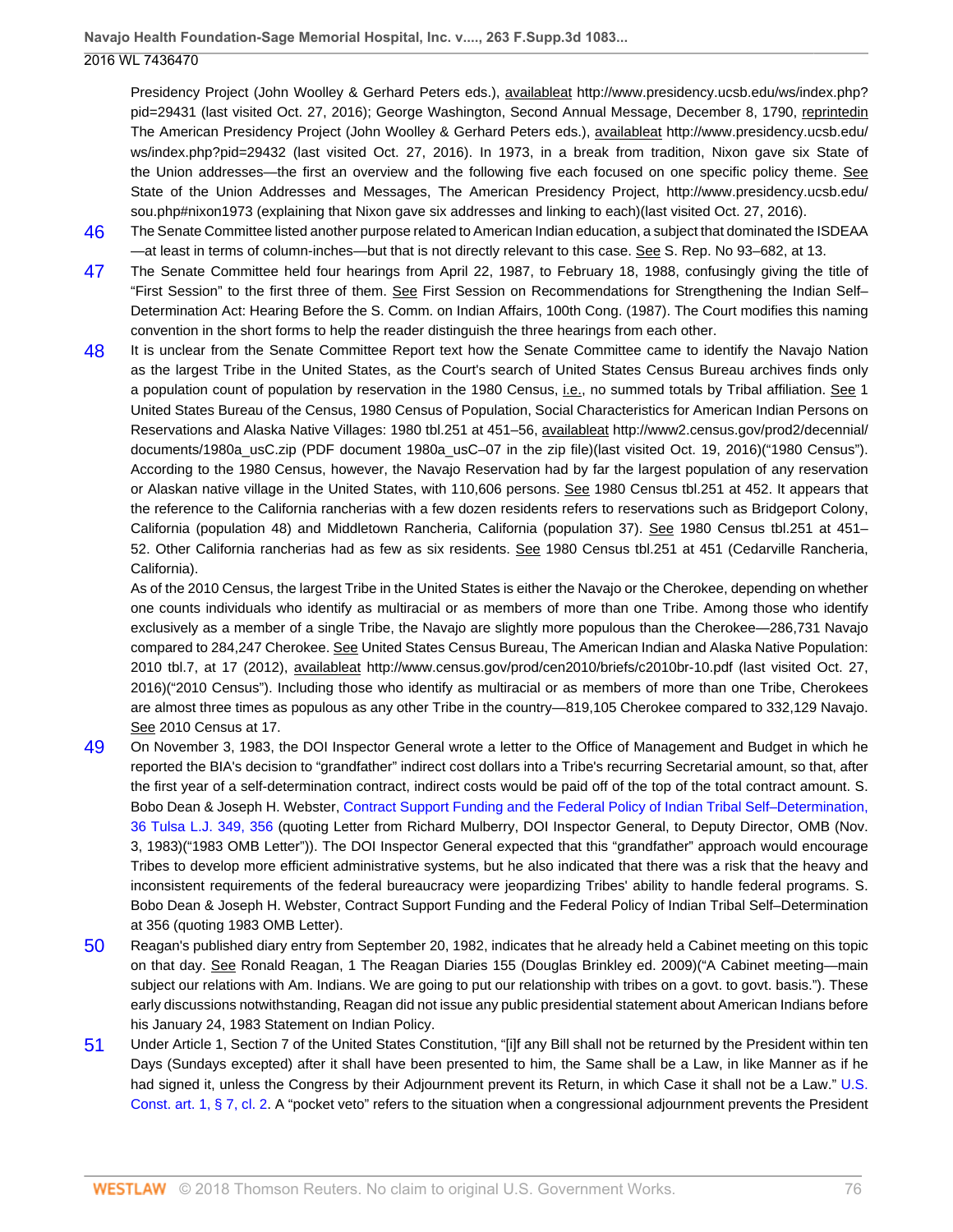from returning the bill. Seegenerally[Wright v. United States, 302 U.S. 583, 594–98, 58 S.Ct. 395, 82 L.Ed. 439 \(1938\)](http://www.westlaw.com/Link/Document/FullText?findType=Y&serNum=1938122912&pubNum=0000708&originatingDoc=I4a89a3f0c8e111e6b27be1b44e7e7e5b&refType=RP&originationContext=document&vr=3.0&rs=cblt1.0&transitionType=DocumentItem&contextData=(sc.UserEnteredCitation)) (discussing what constitutes an adjournment for pocket veto purposes).

- [52](#page-41-1) American Indian issues did not make a single appearance in Reagan's personal diary during the period of time that Congress was considering the 1988 ISDEAA amendments. See Ronald Reagan, 1 The Reagan Diaries 692–819 (Douglas Brinkley ed. 2009)
- [53](#page-42-0) The object of the rejection is not entirely clear from the signing statement's text. Subsection (a)'s relevant portion reads as follows: "The amount of funds provided under the terms of self-determination contracts entered into pursuant to this Act shall not be less than the appropriate Secretary would have otherwise provided for the operation of the programs or portions thereof for the period covered by the contract." 102 Stat. 2292. Subsection (a)'s relevant portion reads as follows: "The amount of funds provided under the terms of self-determination contracts entered into pursuant to this Act shall not be less than the appropriate Secretary would have otherwise provided for the operation of the programs or portions thereof for the period covered by the contract." 102 Stat. 2292.
- [54](#page-42-1) Congress split this requirement across two statutory Subsections. The first Subsection read as follows: "Within seven months from the date of enactment of the Indian Self–Determination and Education Assistance Act Amendments of 1988, the Secretary shall publish proposed regulations in the Federal Register for the purpose of receiving comments from tribes and other interested parties." Pub. L. 100–472 § 207(b)(3). The second Subsection read as follows: "Within ten months from the date of enactment of the Indian Self–Determination and Education Assistance Act Amendments of 1988, the Secretary shall promulgate regulations to implement the provisions of such Act." Pub. L. 100–472 § 207(b)(4).
- [55](#page-42-2) The DOI and HHS admitted in the notice of proposed rulemaking: [A] major area of concern for the current Administration relates to the adequacy of outreach to, and participation in the drafting process by, tribes and tribal organizations during the post-August 1990 period. The DOI's concern is heightened by the fact that the September 1990 draft (which did reflect tribal input) was significantly modified during the more than two-year period in which the two Departments worked on the draft without tribal participation. [59 Fed. Reg. 3166.](http://www.westlaw.com/Link/Document/FullText?findType=l&pubNum=0001037&cite=UUID(IC85A9350311E11DA815BD679F0D6A697)&originatingDoc=I4a89a3f0c8e111e6b27be1b44e7e7e5b&refType=CP&fi=co_pp_sp_1037_3166&originationContext=document&vr=3.0&rs=cblt1.0&transitionType=DocumentItem&contextData=(sc.UserEnteredCitation)#co_pp_sp_1037_3166)
- [56](#page-42-3) In notice and comment rulemaking, also known as "informal rulemaking," the Administrative Procedure Act, [5 U.S.C.](http://www.westlaw.com/Link/Document/FullText?findType=L&pubNum=1000546&cite=5USCAS551&originatingDoc=I4a89a3f0c8e111e6b27be1b44e7e7e5b&refType=LQ&originationContext=document&vr=3.0&rs=cblt1.0&transitionType=DocumentItem&contextData=(sc.UserEnteredCitation)) [§ 551](http://www.westlaw.com/Link/Document/FullText?findType=L&pubNum=1000546&cite=5USCAS551&originatingDoc=I4a89a3f0c8e111e6b27be1b44e7e7e5b&refType=LQ&originationContext=document&vr=3.0&rs=cblt1.0&transitionType=DocumentItem&contextData=(sc.UserEnteredCitation))-84, generally requires that agencies publish a notice of proposed rulemaking in the FederalRegister. Maeve P. Carey, Congressional Research Service, The Federal Rulemaking Process: An Overview 5–6 (June 17, 2013)("Federal Rulemaking Process"). The notice must contain (i) a statement of the public rulemaking proceedings' time, place, and nature; (ii) reference to the legal authority under which the rule is proposed; and (iii) either the proposed rule's terms or substance, or a description of the subjects and of the issues involved. See Federal Rulemaking Process at 6. After considering public comments, the agency may then publish the final rule, incorporating a general statement of its basis and purpose. See Federal Rulemaking Process at 6. Agencies commonly allow at least thirty days for public comment. See Federal Rulemaking Process at 6.
- [57](#page-43-0) Such caustic congressional condemnation of the BIA was common during the 1980s and early 1990s. See George Pierre Castile, Taking Charge: Native American Self–Determination and Federal Indian Policy, 1975–1993, at 49–110 (2006). The Senate Special Committee on Investigations found massive failure of the BIA to serve American Indians in 1989 and noted "at least 42 congressional investigations have recommended federal reorganization, restructuring, retinkering. And in one nine year period alone, the BIA was actually reorganized ten times." United States Senate, A Report of the Special Committee on Investigations of the Select Committee on Indian Affairs 15, 101st Cong., 1st Sess. (Nov. 20, 1989).
- [58](#page-44-0) It appears that the Senate Committee may have been somewhat hyperbolic when haranguing HHS and DOI for completely "disregarding" American Indian input. [S. Rep. No. 103–374 at 14.](http://www.westlaw.com/Link/Document/FullText?findType=Y&serNum=0104640955&pubNum=0001503&originatingDoc=I4a89a3f0c8e111e6b27be1b44e7e7e5b&refType=TV&originationContext=document&vr=3.0&rs=cblt1.0&transitionType=DocumentItem&contextData=(sc.UserEnteredCitation)) On at least one occasion, on September 29, 1990, President George Bush's Interior Secretary, Michael Lujan, met with nearly seven hundred Tribal leaders. See Seth Mydans, Old Angers Still Fresh As Indians Meet Lujan, N.Y. Times, Sept. 30, 1990, available at http://www.nytimes.com/1990/09/30/us/old-angers-still-fresh-as-indians-meet-lujan.html (last visited Oct. 21, 2016)("Old Angers"). Even at this meeting, however, DOI effectively presented the Tribal leaders with a regulatory fait accompli, eliciting strong resentment from the Tribal leaders present. Old Angers at 1 (quoting, among others, Wayne Ducheneaux, president of the National Congress of American Indians, as challenging Lujan: "You say you want consultation with the Indian tribes, but I don't think you truly want it.").
- [59](#page-45-0) The "dog didn't bark" canon derives from a short story from Sir Arthur Conan Doyle, in which Sherlock Holmes deduces the identity of the villain after realizing that the dog of the house did not bark when the individual came to the house. See Sir Arthur Conan Doyle, The Adventure of Silver Blaze, The Complete Sherlock Holmes 347 (A.C. Doyle Memorial ed. 1960). The Supreme Court repeatedly has invoked this unofficial canon of statutory construction. See, e.g., [Zuni](http://www.westlaw.com/Link/Document/FullText?findType=Y&serNum=2011958942&pubNum=0000708&originatingDoc=I4a89a3f0c8e111e6b27be1b44e7e7e5b&refType=RP&originationContext=document&vr=3.0&rs=cblt1.0&transitionType=DocumentItem&contextData=(sc.UserEnteredCitation))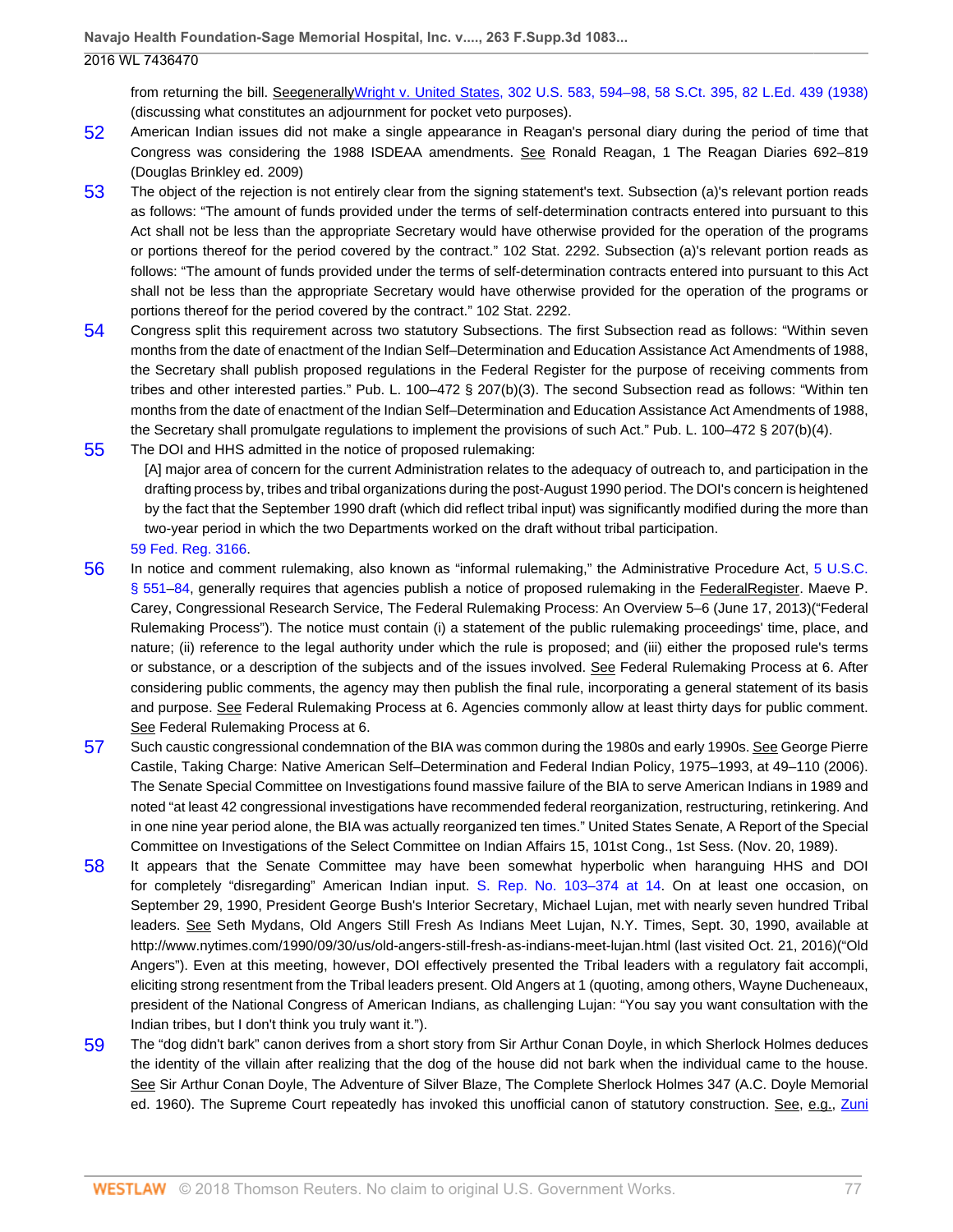[Pub. Sch. Dist. No. 89 v. Dep't of Ed., 550 U.S. 81, 88, 127 S.Ct. 1534, 167 L.Ed.2d 449 \(2007\);](http://www.westlaw.com/Link/Document/FullText?findType=Y&serNum=2011958942&pubNum=0000708&originatingDoc=I4a89a3f0c8e111e6b27be1b44e7e7e5b&refType=RP&originationContext=document&vr=3.0&rs=cblt1.0&transitionType=DocumentItem&contextData=(sc.UserEnteredCitation)) [Scheidler v. National](http://www.westlaw.com/Link/Document/FullText?findType=Y&serNum=2008553548&pubNum=0000708&originatingDoc=I4a89a3f0c8e111e6b27be1b44e7e7e5b&refType=RP&originationContext=document&vr=3.0&rs=cblt1.0&transitionType=DocumentItem&contextData=(sc.UserEnteredCitation)) [Organization of Women, 547 U.S. 9, 20, 126 S.Ct. 1264, 164 L.Ed.2d 10 \(2006\).](http://www.westlaw.com/Link/Document/FullText?findType=Y&serNum=2008553548&pubNum=0000708&originatingDoc=I4a89a3f0c8e111e6b27be1b44e7e7e5b&refType=RP&originationContext=document&vr=3.0&rs=cblt1.0&transitionType=DocumentItem&contextData=(sc.UserEnteredCitation))

[60](#page-45-1) In [Beazell v. Ohio,](http://www.westlaw.com/Link/Document/FullText?findType=Y&serNum=1925121648&pubNum=0000780&originatingDoc=I4a89a3f0c8e111e6b27be1b44e7e7e5b&refType=RP&originationContext=document&vr=3.0&rs=cblt1.0&transitionType=DocumentItem&contextData=(sc.UserEnteredCitation)) the Supreme Court summarized the meaning of the Ex Post Facto Clause as follows:

It is settled, by decisions of this Court so well known that their citation may be dispensed with, that any statute which punishes as a crime an act previously committed, which was innocent when done; which makes more burdensome the punishment for a crime, after its commission, or which deprives one charged with crime of any defense available according to law at the time when the act was committed, is prohibited as ex post facto.

[269 U.S. at 169–70, 46 S.Ct. 68.](http://www.westlaw.com/Link/Document/FullText?findType=Y&serNum=1925121648&pubNum=0000708&originatingDoc=I4a89a3f0c8e111e6b27be1b44e7e7e5b&refType=RP&originationContext=document&vr=3.0&rs=cblt1.0&transitionType=DocumentItem&contextData=(sc.UserEnteredCitation)) The Supreme Court recently reaffirmed the limited scope of the Ex Post Facto Clause from [Beazell](http://www.westlaw.com/Link/Document/FullText?findType=Y&serNum=1925121648&originatingDoc=I4a89a3f0c8e111e6b27be1b44e7e7e5b&refType=RP&originationContext=document&vr=3.0&rs=cblt1.0&transitionType=DocumentItem&contextData=(sc.UserEnteredCitation)) in [Collins v. Youngblood, 497 U.S. 37, 110 S.Ct. 2715, 111 L.Ed.2d 30 \(1990\)](http://www.westlaw.com/Link/Document/FullText?findType=Y&serNum=1990096208&pubNum=0000708&originatingDoc=I4a89a3f0c8e111e6b27be1b44e7e7e5b&refType=RP&originationContext=document&vr=3.0&rs=cblt1.0&transitionType=DocumentItem&contextData=(sc.UserEnteredCitation)), where Chief Justice Rehnquist indicated:

Although the Latin phrase "ex post facto" literally encompasses any law passed "after the fact," it has long been recognized by this Court that the constitutional prohibition on ex post facto laws applies only to penal statutes which disadvantage the offender affected by them.... The [Beazell](http://www.westlaw.com/Link/Document/FullText?findType=Y&serNum=1925121648&originatingDoc=I4a89a3f0c8e111e6b27be1b44e7e7e5b&refType=RP&originationContext=document&vr=3.0&rs=cblt1.0&transitionType=DocumentItem&contextData=(sc.UserEnteredCitation)) formulation is faithful to our best knowledge of the original understanding of the Ex Post Facto Clause.

[497 U.S. at 41–43, 110 S.Ct. 2715](http://www.westlaw.com/Link/Document/FullText?findType=Y&serNum=1990096208&pubNum=0000708&originatingDoc=I4a89a3f0c8e111e6b27be1b44e7e7e5b&refType=RP&originationContext=document&vr=3.0&rs=cblt1.0&transitionType=DocumentItem&contextData=(sc.UserEnteredCitation)) (citing the Federalist Papers, the Records of the Federal Convention of 1787, Blackstone's Commentaries, and state constitutions that predated the United States Constitution).

- [61](#page-58-0) Sage Hospital withdrew a twenty-fourth statement of fact—one for which a dispute did exist—during the hearing. See Tr. at 95:5–19 (Miller).
- [62](#page-58-1) For the sake of clarity in this and the subsequent two footnotes, the Court includes citations for these amendments by way of a footnote rather through its typical practice of in-line citations. For ISDEAA amendments in bills focused exclusively on the ISDEAA, see Indian Self–Determination Act Amendments of 1988, 102 Stat. 2285 (1988); Indian Self– Determination Act Amendments of 1994, 108 Stat. 4250 (1994); and Indian Self–Determination and Education Assistance Act Amendment, 110 Stat. 1320 (1996).
- [63](#page-58-2) For ISDEAA amendments in related bills, see Indian Reorganization Act Amendments, 102 Stat. 2938 (1988); Indian Law Miscellaneous Revisions, 104 Stat. 4662 (1990); Tribal Self–Governance Demonstration Project Act, 105 Stat. 1278 (1991); and Indian Health Amendments of 1992, 106 Stat. 4526 (1992).
- [64](#page-58-3) For ISDEAA amendments omnibus bills, see Omnibus Consolidated Appropriations Act, 1997, 110 Stat. 3009 (1996); and Omnibus Indian Advancement Act, 114 Stat. 2868 (2000).
- [65](#page-59-0) The FY 2013 AFA reads: "Pursuant to the terms of this AFA," 2013 AFA § 1 (emphasis added), using the emphasized acronym for the Annual Funding Agreement but leaving the remainder of the text unchanged from previous years' AFAs.
- [66](#page-60-0) In its Response, the United States does not dispute this fact, but clarify that "the Fiscal Year (FY) 2009 Annual Funding Agreement (AFA) (FY 2009 AFA), also included other PFSAs such as Administrative Services, Financial Management, Human Resources, Property and Supply, Housekeeping, and Laundry. Defendants respectfully refer the Court to the AFA for the full list [of] PFSAs." Response ¶ 8, at 5. Because the United States agrees that the FY 2009 AFA includes all the services that Sage Hospital lists, the Court concludes that the United States' clarification does not demonstrate a genuine issue of fact for trial under [rule 56\(c\)\(1\)](http://www.westlaw.com/Link/Document/FullText?findType=L&pubNum=1000600&cite=USFRCPR56&originatingDoc=I4a89a3f0c8e111e6b27be1b44e7e7e5b&refType=LQ&originationContext=document&vr=3.0&rs=cblt1.0&transitionType=DocumentItem&contextData=(sc.UserEnteredCitation)).
- [67](#page-60-1) Sage Hospital noted in detail that it uses the terms "third-party revenue," "third-party collections," "program income," "Medicare," and "Medicaid interchangeably in its Allocation MSJ and Allocation Reply. Tr. at 86:23–87:6 (Miller). It also stated that it would continue to use the terms interchangeably during the hearing. See Tr. at 86:23-87:6 (Miller).
- [68](#page-61-0) The Senate Committee held four hearings from April 22, 1987, to Feb. 18, 1988, confusingly giving the title of "First Session" to the first three of them. See First Session on Recommendations for Strengthening the Indian Self– Determination Act: Hearing Before the S. Comm. on Indian Affairs, 100th Cong. (1987). The Court modifies this naming convention in the short forms to help the reader distinguish the three hearings from each other.
- [69](#page-62-0) Although the Honorable William J. Brennan, Jr., Associate Justice of the Supreme Court of the United States of America, dissented in [Celotex Corp. v. Catrett,](http://www.westlaw.com/Link/Document/FullText?findType=Y&serNum=1986132677&pubNum=0000780&originatingDoc=I4a89a3f0c8e111e6b27be1b44e7e7e5b&refType=RP&originationContext=document&vr=3.0&rs=cblt1.0&transitionType=DocumentItem&contextData=(sc.UserEnteredCitation)) this sentence is widely understood to be an accurate statement of the law. See 10A Charles Allen Wright & Arthur R. Miller, [Federal Practice and Procedure § 2727, at 470 \(3d ed. 1998\)](http://www.westlaw.com/Link/Document/FullText?findType=Y&serNum=0108902524&pubNum=0102228&originatingDoc=I4a89a3f0c8e111e6b27be1b44e7e7e5b&refType=TS&originationContext=document&vr=3.0&rs=cblt1.0&transitionType=DocumentItem&contextData=(sc.UserEnteredCitation)) ("Although the Court issued a five-to-four decision, the majority and dissent both agreed as to how the summary-judgment burden of proof operates; they disagreed as to how the standard was applied to the facts of the case.").
- [70](#page-62-1) Sage Hospital withdrew a twenty-fourth statement of fact—one for which a dispute did exist—during the hearing. See Tr. at 95:5–19 (Miller).
- [71](#page-67-0) Section 201 of the House Manual cites the "doctrine that variations within a law are designed to convey meaning"—a way of phrasing the canons of consistent usage and meaningful variation—as the reason to employ a uniform drafting style. House Manual § 201, at 9–10. More bluntly, Section 105 of the Senate Manual states that "[a] court presumes